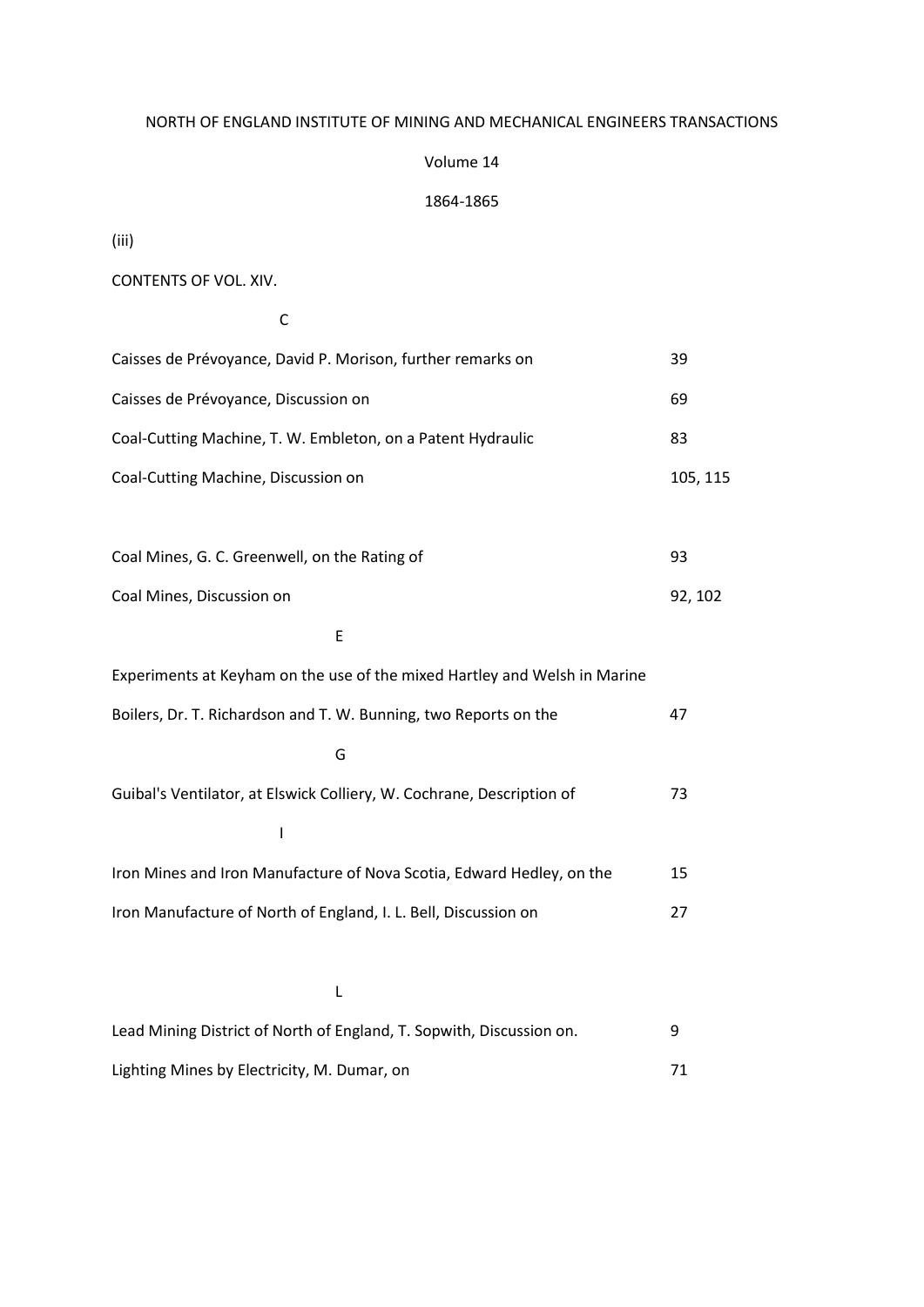March 2007 (March 2007) and the March 2007 (March 2007) and the March 2007 (March 2007) and the March 2007 (Ma

Millstone-grit and Mountain-limestone, Boundary line between the, R, Howse,

| on the                                               |  |
|------------------------------------------------------|--|
| Millstone-grit and Mountain-limestone, Discussion on |  |

[iv]

| Magnesian Limestone, Messrs, Daglish and Forster's Paper on the, |     |
|------------------------------------------------------------------|-----|
| Discussion on                                                    | 28  |
| Manchester, Report of Special Meeting at                         | 107 |

where the control of the control of the control of the control of the control of the control of the control of

"Wash" or "Drift" through a portion of the Durham Coal-Field, N. Wood

and E. Boyd, Discussion on 1

[1]

## NORTH OF ENGLAND INSTITUTE OF MINING ENGINEERS.

# GENERAL MEETING, SATURDAY, SEPT. 3rd, 1864, IN THE ROOMS OF THE INSTITUTE, WESTGATE STREET, NEWCASTLE-UPON-TYNE.

T. E. FORSTER, Esq., Vice-President, in the Chair.

Mr. Howse having read the minutes of the Council, the following new members were elected, viz.: —Mr. Breckon, of Darlington; Mr. Thomas Lewis, of Mardy, near Aberdare; and Mr. L. Gott, of Brancepeth Colliery. Mr. Thomas Crawford, jun., of Lumley Park, was elected a graduate.

Mr. Boyd said, with respect to the proposed alteration of the rule relating to members who were in arrear with their subscriptions, he had sent six or seven notices to some of those members, and he was sorry to say without effect.

Mr. Daglish recommended that the next meeting be made special to consider the advisability of altering the rule relating to the number of the Council, as he wished to move a resolution, "That in future all Vice-Presidents on ceasing to fill that office shall become members of the Council."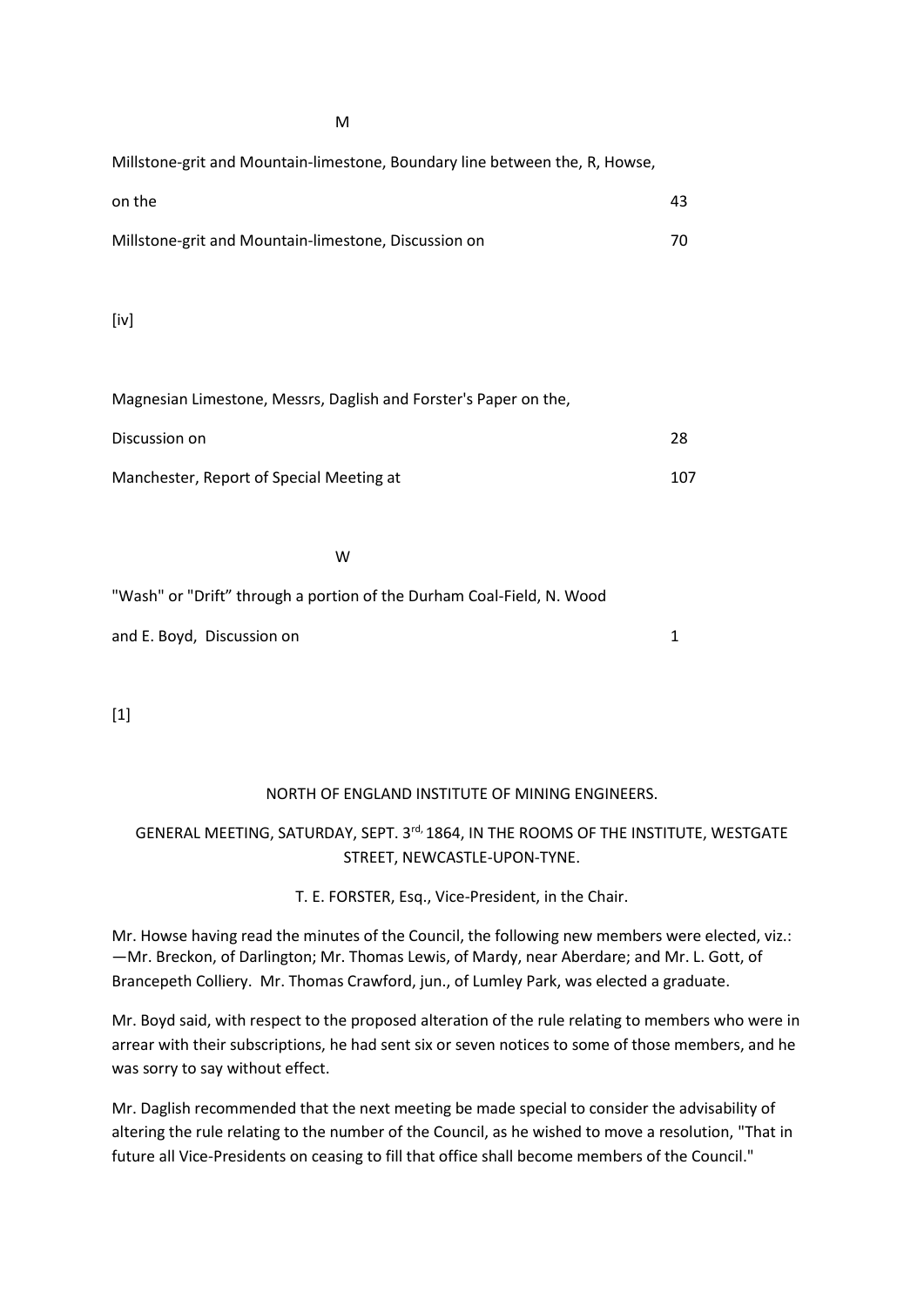A discussion then took place on the desirability of holding a general meeting in some eligible locality in the south-west of the country.

## THE WASH OR DRIFT OF THE DURHAM COAL-FIELD.

The discussion of this subject was introduced by some additional remarks on the subject, which were forwarded by the President, and which were read to the meeting.

[2]

## MR. WOOD'S OBSERVATIONS ON THE WASH THROUGH THE TEAM VALLEY.

The effect of the Wash through the county of Durham, as shown in the Paper by Messrs. Wood and Boyd, is a scooping out or denudation of the upper beds of the coal strata, especially of the Huttonseam of coal, from a little west of the city of Durham to the river Tyne, near Redheugh, This is shown more particularly in Section No. 2, the Plan of the Wash being shown in No.1.

 Taking the datum line of high water mark at Newcastle bridge at the present time, the section shows a denudation of the strata throughout the whole extent of the Team Valley, from Redheugh to beyond the city of Durham, at an almost uniform rate of inclination of 1 in 528, and to a depth below the present surface of the Team rivulet, of 150 feet below high water mark at Redheugh, and throughout the whole course of the rivers Team and Wear, varying only below the surface of those rivers of from 150 to 120 feet.

 It will be seen, therefore, that the waters of the denudation or Wash, could not have had their exit by the rivers Tyne or Wear at the existing level of these rivers, inasmuch as the lowest level of the bottom of the Wash is 150 feet below the high water line, or136 feet below the present low water level line of these rivers.

 It is true, we may imagine an obstruction or dam in the gorge at Newcastle-upon-Tyne, and that the waters were pent up or raised to a height of 150 feet, forming a lake up the Dunston-haughs of that depth of water; the bottom level of such lake forming the bottom level of the Wash, and the surface of such lake would in such a case be represented by the present water-level line on the map of high water at Newcastle bridge.

 But this would hardly be consistent with the circumstances exhibited by the facts, which seem to have taken place throughout the whole course of the Wash, from Durham to the Tyne, and which exhibit, throughout the whole course of the Wash, the action of water in violent motion, or of glacial action in a state of active operation; and scarcely are they consistent with the facts appertaining to that of the quiet action of water at the bottom of a lake 150 in depth.

 We would, therefore, be rather led to infer that there has been a lowering of the level of the valley of the Team, or of the level of the base of the Wash; or a raising of the level of high water to a corresponding extent.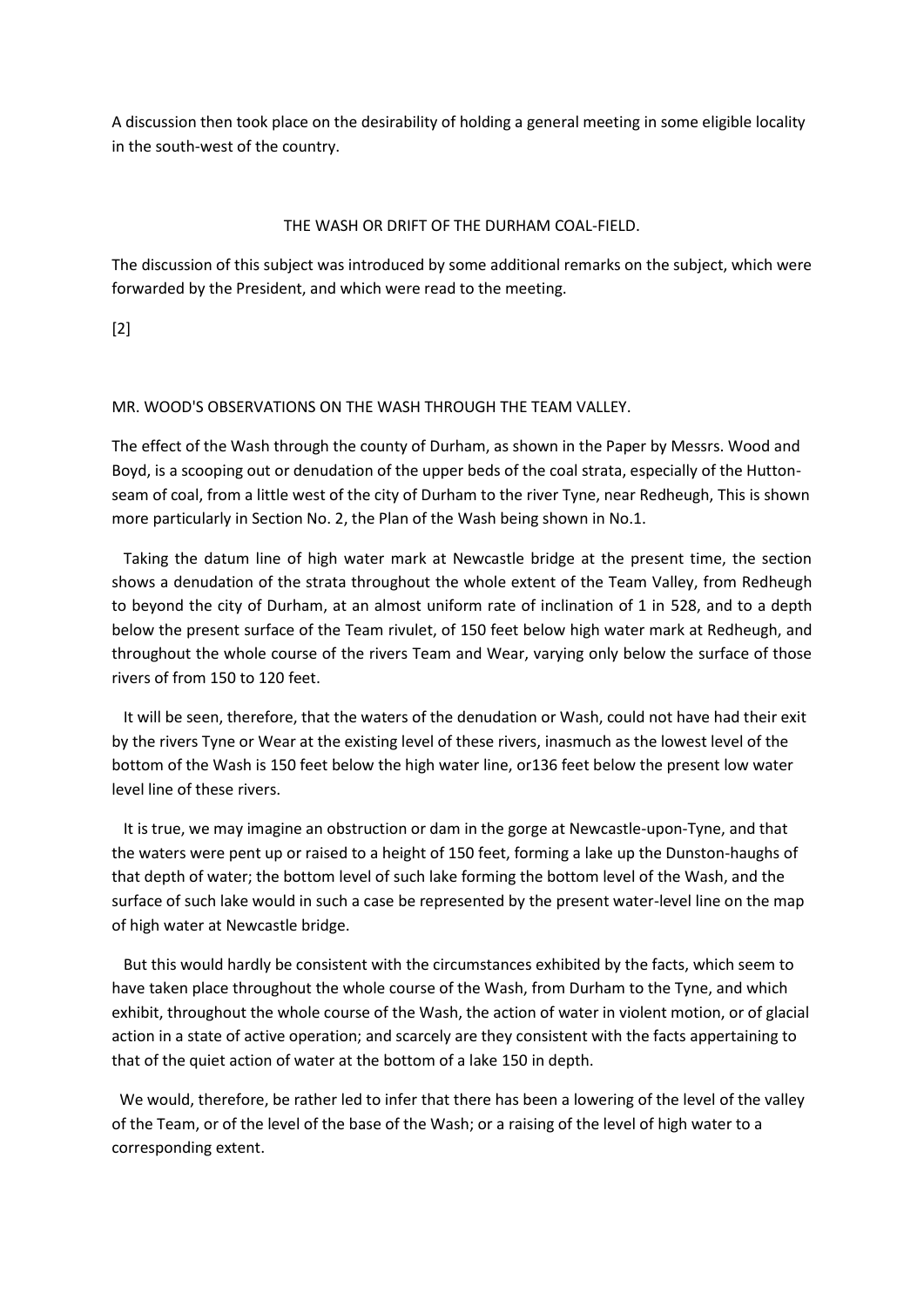#### [3]

 A change of level appears also to have taken place, connected with these operations, at other points of their course, the present level of the drainage of the river Wear is, as will be seen by the section,120 feet above the base of the denudation or Wash; the waters from the river Wear at that period, and under such circumstances, would find their way to the river Tyne, either into the supposed lake, or into an outlet 150 fifty feet below the present level of high water; but there being a solid rock obstruction at Chester bridge of upwards of 90 feet, the water from the Wear could not have found its way to Sunderland, unless the surface of such water was raised to more than90 feet above the bottom of the denudation or Wash, and therefore if we suppose the water from the Wear to have, at that time, found its way to Sunderland, that could only have taken place if the waters were raised above the level of such obstruction; which would rather favour the supposition of a lake in the Tyne extending up the Wear valley, beyond Chester bridge, and at or above the level of the obstruction at that place.

 But then we see also that the course of the Wash has been departed from at Durham and other places, and that a new course has been, created by the present drainage of the Wear (see Section No. 6, also the windings of the river around the city of Durham, and the excavations of the new course through the solid rock in many parts of the new course) at a higher level than the ancient bed or Wash. All this must be taken into consideration in determining the question of a relative depression of strata, or rise of sea level. We have likewise the fact of the boulder clay deposit at Percy Main Engine Pit, being 183 feet below high water mark, miles below any supposed obstruction in the gorge at Newcastle.

 Assuming the effect of the Wash to have been that of glacial action, we would be rather inclined to have attributed that effect to have arisen along a comparatively dry valley, and not covered by a lake, inasmuch as we find boulder clay deposits extending over numerous other parts of the county of Durham, as instanced by Mr. Howse, and we would be rather inclined to adopt the conclusion that all the deposits of boulder clay and their accompanying characteristics had been the effect of one common great cause, which could scarcely be a complete covering of the whole county by a lake, or by a quiet deposit of water.

 As the Institute, as a body, possesses the means by collecting the sinkings through the clay of all the collieries in the two counties, I beg again to suggest that a committee be appointed, or that the Council

[4]

undertake the task of collecting a set of the sinkings through the clay of all the collieries; by which correct records could be obtained of the actual deposits of boulder and other clays, sand, etc., of the different collieries. And as the Ordnance Survey gives the levels, a very complete record could thus be made of the boulder clay deposits at the different localities.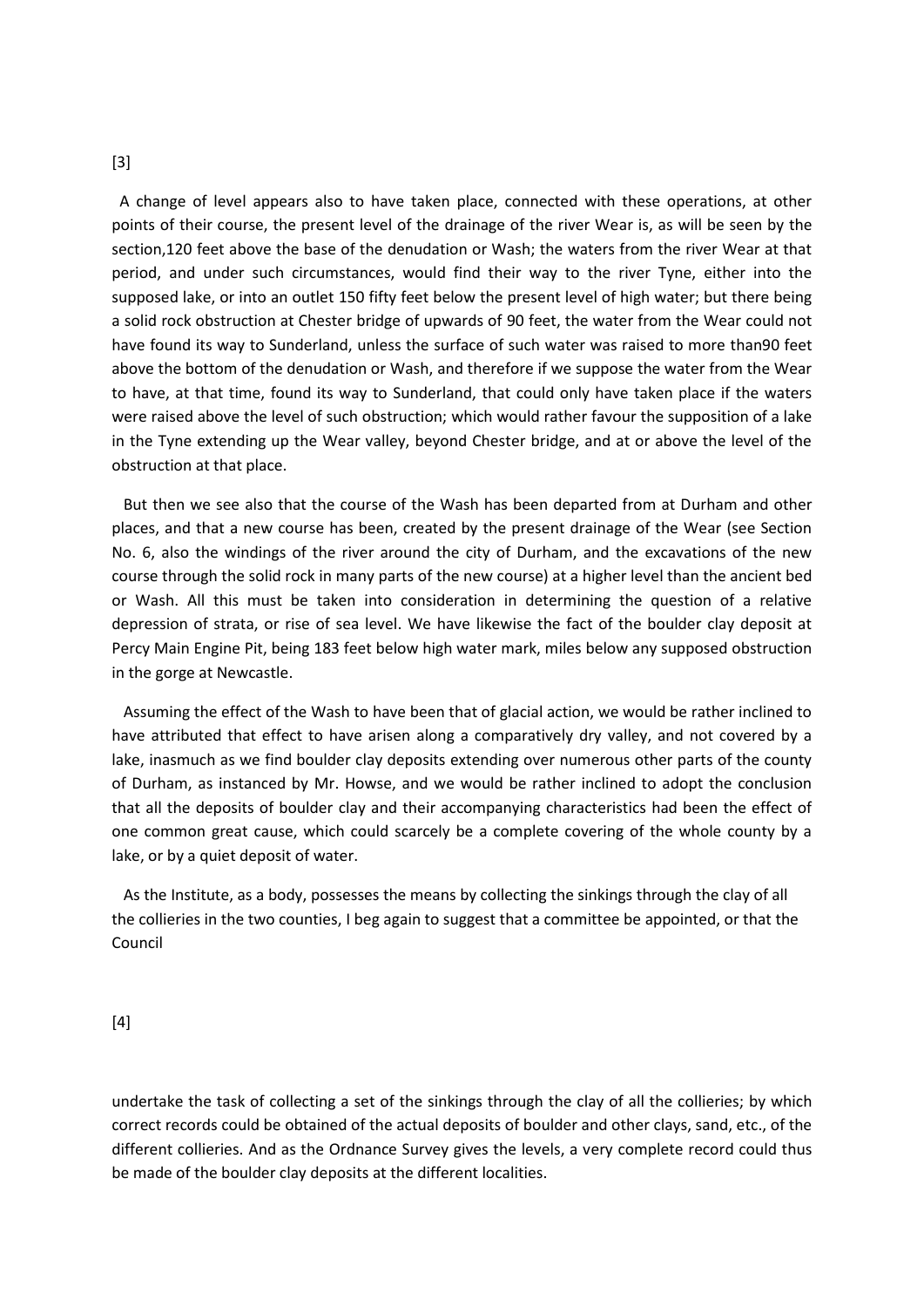Mr. ATKINSON wished to ask if any existing glaciers were known to have traversed any place having no greater descent than 1 in 500?

Mr. HOWSE said he could not tell.

 Mr. ATKINSON—As to the raising of the level of the sea, as suggested in Mr. Wood's paper, he thought that if a hundred square miles of surface were suddenly raised in the German Ocean, the sea level would scarcely be affected by it. He thought it was not likely that any great change had taken place in the level of the sea.

 Mr. BOYD was inclined to agree with Mr. Atkinson. The more probable suggestion was that a depression of surface had taken place after the denudation had been effected and filled up; or it might not be after the filling-up, but before the filling-up. The depression would make way for the next floods to fill-up with clay. This 150 feet of depression, he thought, could not be accounted for in any other way.

 Mr. ATKINSON said, he thought it was a matter that was altogether left to the imagination of individuals. It was difficult to conceive such a hot climate as our fossils indicated, and afterwards a temperature below 32 ®, when at present we had a temperate climate. There were not only great discrepancies of temperature, but they were not accountable for by supposing a gradual change of temperature—at first hot, then intensely cold, and now temperate.

 Mr. HOWSE said, that the same objection might be urged just as forcibly to Melville Island at the present day as to this country. There they had Coal-measures containing the same supposed tropical plants as were found in the Coal-measures here: in fact, Coal-measures were known to occur both within the arctic and the antarctic circles.

 Mr. ATKINSON said, in the polar regions there was not a temperate climate. Had the transition been from hot to temperate and then to cold he could have imagined it probable to some extent.

 Mr. HOWSE said, there was an immensely greater difference of time between the Coal-measures and the boulder day period than there was between the boulder clay period and the present.

[5]

Mr. GREEN said, we may be getting a temperate climate a second time over.

 Mr. HOWSE said, with regard to glaciers passing down a small slope, that he did not know if any one had measured their under-surface. The great Humboldt glacier discharges its ice by pushing it forward into a deep sea-channel. It is being gradually launched into deeper water, where it floats, and it must be pushed along a very slight incline. Mr. Atkinson would admit that if there was pressure enough, ice might be forced up a steep hill. We have now an elevation of nearly 3,000 feet above the sea level; and if you suppose an enormous accumulation of ice and snow over the whole country, what an immense pressure there would be downwards towards the sea-coast.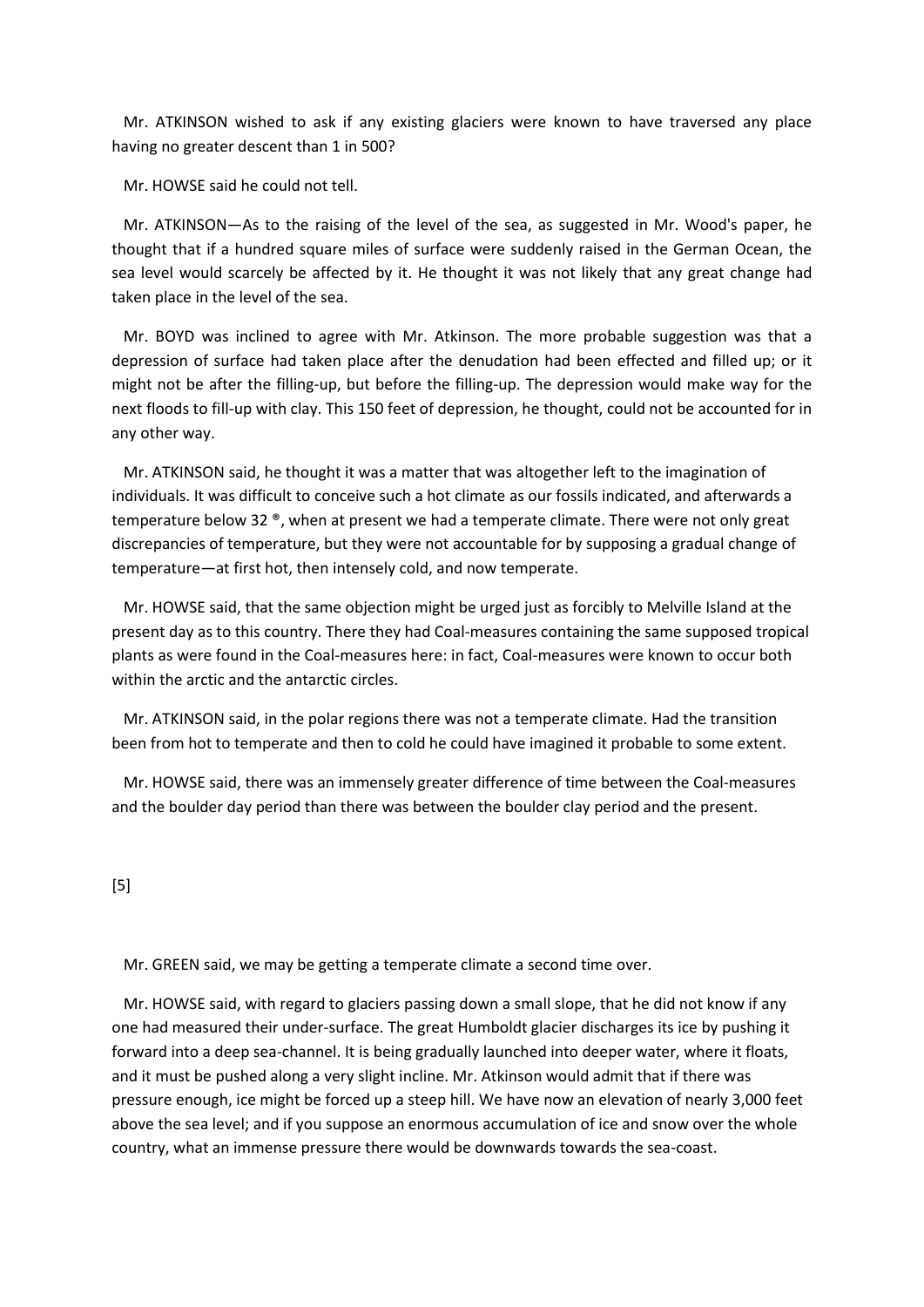Mr. ATKINSON said, he thought it would be necessary for glacial action in our present temperature that we should have mountains 15,000 feet high.

Mr. HOWSE said, there was every proof of our climate not having been always the same.

Mr. ATKINSON said, Snowdon was not high enough to establish glacial action.

 Mr. HOWSE-—If you had a more arctic climate in these latitudes it would soon establish glacial conditions.

 Mr. ATKINSON was of opinion that the Gulf-stream was too slight a cause to account for such a change of climate as the theory involved.

 Mr. HOWSE—If the Gulf-stream were diverted through the central parts of America, or to any other part of the Atlantic, we should soon feel the effects. The whole of the North Atlantic would soon be blocked up with solid ice, deported or brought down out of the Spitzbergen Seas. It was not a thing we might live to see, but we had strong proofs of our proximity to northern waters. Our marine fauna was chiefly of a boreal character, and this fauna formerly extended much further south. A prevalence of arctic currents acting continually would bring about a condition of things very much like what we see in Greenland at the present day. We have very good proof of the existence of arctic currents on our own coast in the east winds of the spring months.

 Mr. ATKINSON said, when passing up a valley he had noticed great land-slips, sometimes to the extent of 50 to 100 yards. There might be a scrubbing action of this kind producing its effects. He was taking clay instead of ice. Suppose a large stone was imbedded in the clay, and it slipped along during the course of fifty yards.

## [6]

 Mr. HOWSE—The ice holds the stone fast and carries it forward, passes it over a gravelly or rough surface, and the enormous pressure of ice above grinds it down till it assumes this polished appearance.

 Mr. ATKINSON said, he only doubted the fact in this case. He thought land-slips might account for it.

 Mr. HOWSE produced four specimens of stones which he said must have travelled from a distance of more than fifty miles; for there was no rock nearer *in situ* to which they belonged.

The CHAIRMAN remarked, that they might have been brought down by hand.

 Mr. GREEN mentioned that a piece of coal, weighing about four hundredweights, was found one hundred and eighty feet deep in chalk, in cutting a tunnel in Kent.

 The CHAIRMAN mentioned a very large stone which was to be seen in a cutting beside Prospect Hill, which he thought was worth going to see. He thought the suggestion of the President of getting an account of the sinkings was a good one.

The meeting then separated.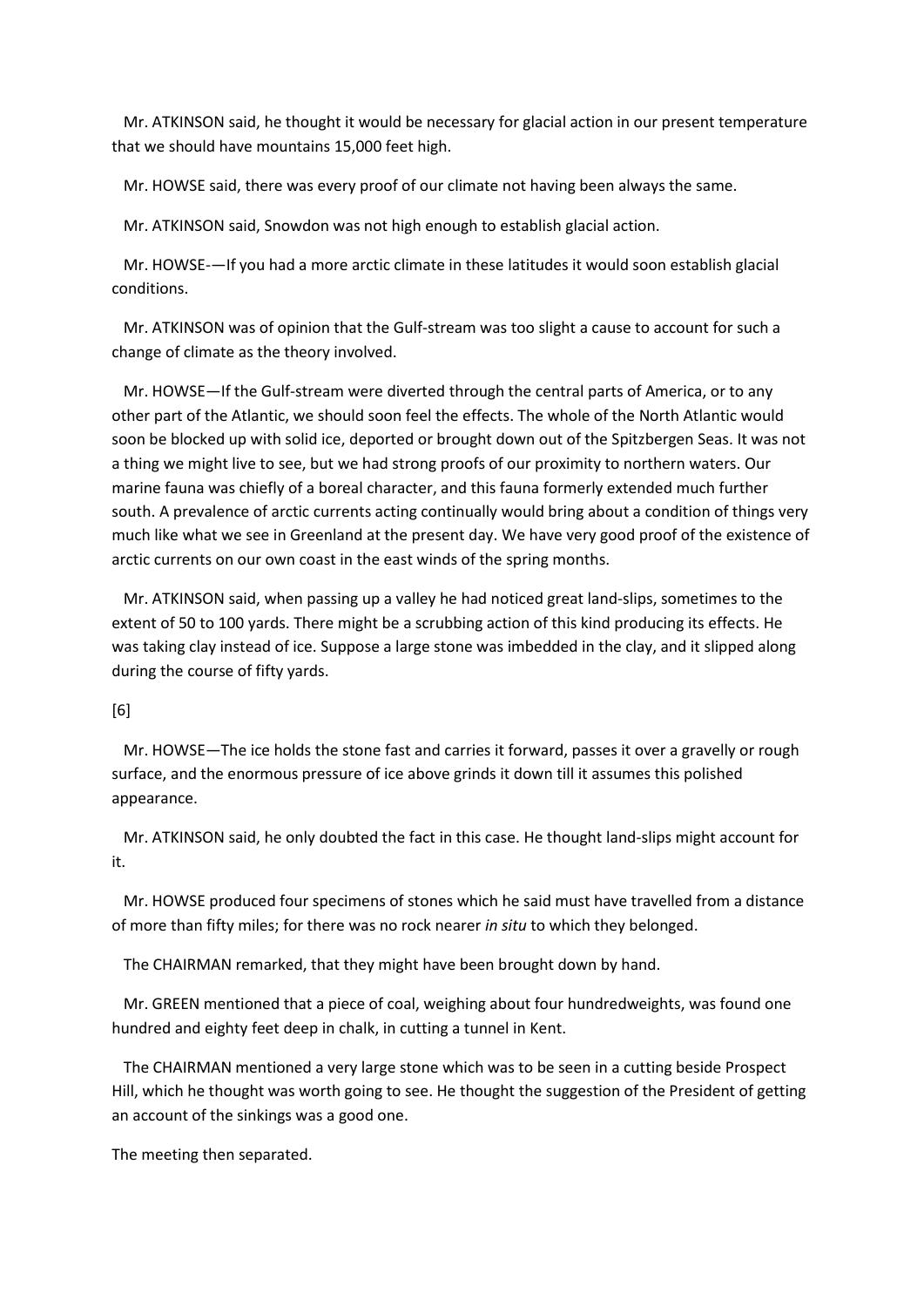## NORTH OF ENGLAND INSTITUTE OF MINING ENGINEERS.

GENERAL MEETING, THURSDAY, OCT. 6th, 1864, IN THE ROOMS OF THE INSTITUTE, WESTGATE STREET, NEWCASTLE-UPON-TYNE.

NICHOLAS WOOD, Esq., President of the Institute, in the Chair.

 The following new members were elected, viz.:—Mr. Charles Maynard, of Blackfield and Inkermann Collieries, Tow Law, Darlington: and Mr. Frederick North, of Tipton, Staffordshire. Mr. John George Harrison, Chilton Offices, Ferryhill, was elected a graduate.

 The meeting was then made special, in order to consider the propriety of altering the rule relating to the election of the Council, as proposed, by Mr. Daglish, namely, "That all Vice-Presidents on ceasing to fill that office shall become *ex-officio* members of the Council."

Mr. SOPWITH, in the absence of Mr. Daglish, said he would make that proposition.

Mr. LINDSAY WOOD seconded the motion.

 Mr. MARLEY moved as an amendment, "That the Vice-Presidents who have and may become ineligible from having held office three years, shall be *ex-officio* members of the Council for the following year." His reason for wishing to limit the motion in this way was this: he believed, the object of Mr. Daglish was to meet the case of Mr. Potter, who had. retired from office in accordance with the rule which provides that Vice-Presidents shall not fill that office more than three years consecutively. As the rule stood they might lose the services of a good and active friend of the society; now he thought it, would meet the object and be much better to make the change applicable only to such as retired by virtue of the rule, and not to those who retired by the votes of the members. Thus,

[8]

instead of making them members of the Council for life, it gave members of the Institute an opportunity to reconsider their votes, because such parties would be eligible for any office next year.

Mr. DICKINSON seconded the amendment.

 Mr. SOPWITH said, that he merely proposed Mr. Daglish's resolution in the absence of that gentleman, in order to raise the discussion, as he had not made up his mind to any plan. He thought if Mr. Daglish had been present he would have considered—at least he (Mr. Sopwith) did— that the modified plan of Mr. Marley might be a better mode of proceeding at present. If they adopted at

[7]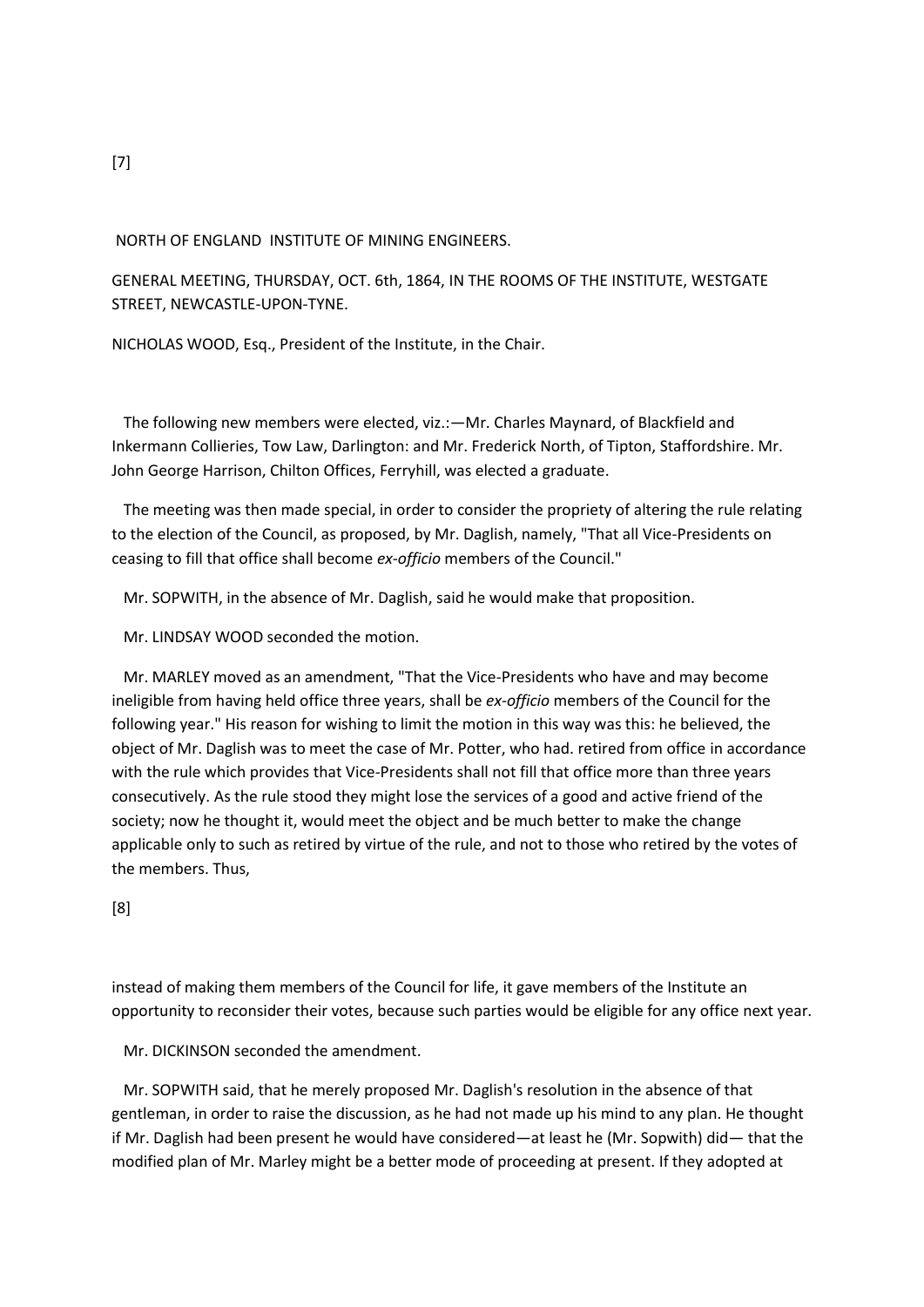once so large a measure as that involved in Mr. Daglish's motion, the Council would in time become a very numerous body, and be somewhat inconvenient in its working on that account. It might be distasteful afterwards to make a resolution turning people out. He would, therefore, give way to the proposition of Mr. Marley.

The amendment was then put and carried by show of hands

## PROPOSED RECORD OF SINKINGS AND BORINGS.

 The PRESIDENT said, that at a previous meeting he took the liberty of suggesting the desirability of obtaining records of sinkings and borings down to the stone head, through the gravel and sand of the different collieries. He believed this proposal had the favourable approbation of most gentlemen connected with the Coal Trade, who, he had no doubt, were quite willing to furnish those details to the Institute. He begged leave to move that the Council be instructed to facilitate this object by obtaining the requisite documents from the different collieries. It would be a desirable thing connected with the paper on the Wash.

Mr. ATKINSON seconded the motion.

 Mr. MARLEY wished to know if it was to apply to those collieries only which had a bearing, directly or indirectly, on the Wash ?

The President - No; the collieries generally throughout Durham and Northumberland.

The motion was carried by show of hands.

## PROPOSAL FOR HOLDING LOCAL MEETING

 Mr. MARLEY inquired whether any steps had been taken with regard to a visit to some part of part of England or Scotland next year. If anything of the kind was contemplated, the sooner it was put into some persons hands the better.

## [9]

.

 The PRESIDENT said, that a great many important things were to be considered in such a proposition—one was a question of finance. He would, therefore, move that the Council be directed to consider the question of holding a local meeting, and report to the next meeting of the Institute.—Agreed to.

## DISCUSSION OF PAPERS.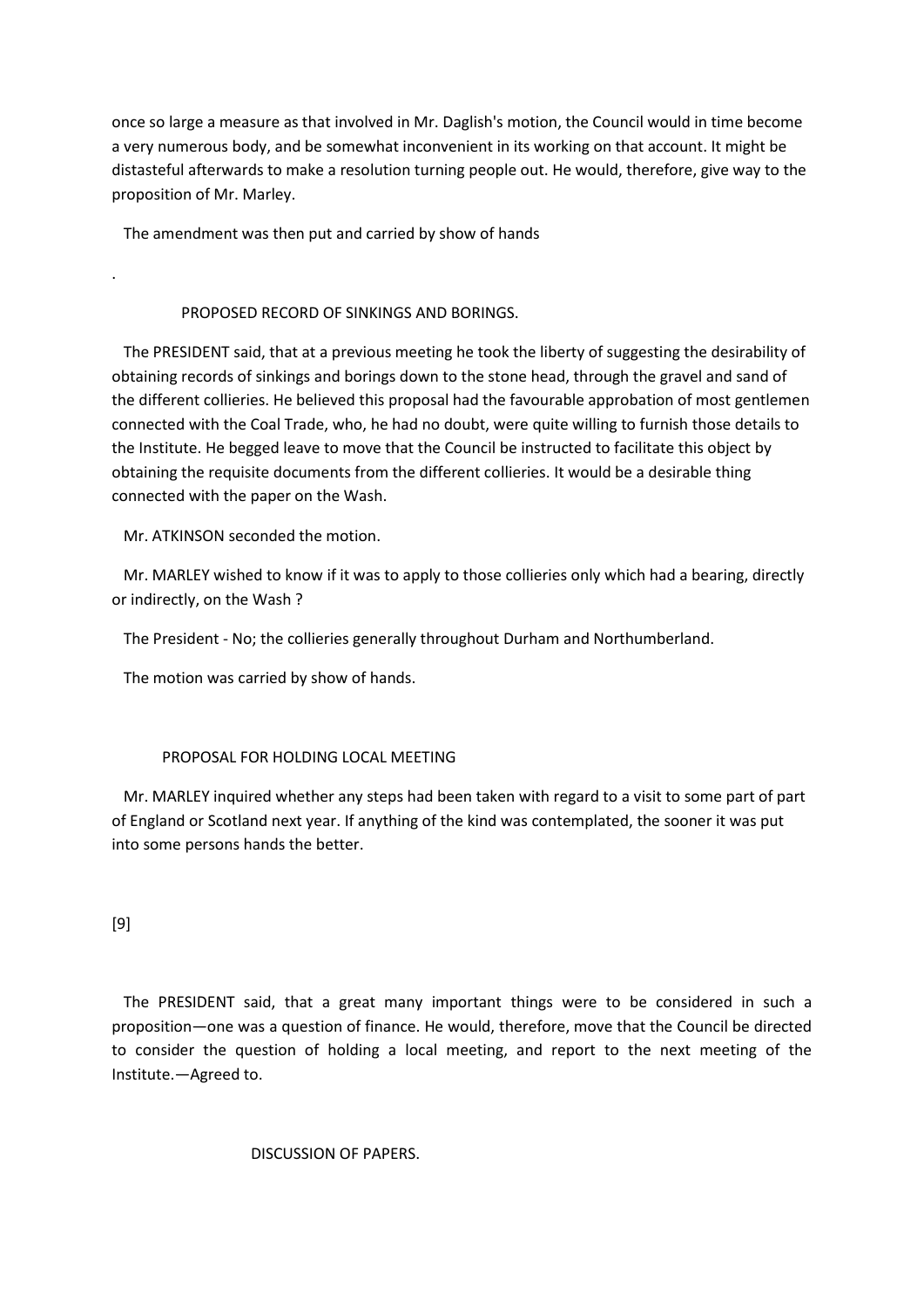The first paper which stood for discussion was that of Mr. I. Lowthian Bell, "On the Iron Manufacture connected with the Northumberland and Durham Coal-field." Mr. Bell not being present the discussion was postponed; and Mr. Marley suggested that before it was put down for discussion again it would be desirable to see if Mr. Bell would be able to attend the meeting.

The next was Mr. Sopwith's Paper, "On the Lead Mining Districts of the North of England."

 Mr. SOPWITH said, on being applied to furnish a paper respecting the Lead Mining Districts of the North of England, he was aware that a great many communications were to be made relating to different parts of the district; and, therefore, he had endeavoured to make his description as brief as he could by condensing some of the principal points connected with the History of the Lead Mining Districts, and the chief improvements that had from time to time been brought about. The first point to which he would now draw the attention of the meeting was one relating to the geology of the district generally, and that was the limit to be assigned to Mountain-limestone, Millstone-grit, and the Coal-measures. With respect to Mountain-limestone, there was no doubt whatever that the Felltop-limestone, though a thin bed, was true Mountain-limestone, both as regards its fossils and chemical composition. That bed was found capping the tops of the hills, and had generally been considered by those who coloured general geological maps as the boundary of the Mountainlimestone formation.

#### The PRESIDENT—Following the Millstone-grit ?

 Mr. SOPWITH—Yes; but his opinion rather was that the beds which lie for a considerable distance below the Fell-top-limestone were altogether of a character much more assimilated to Millstone-grit and the Coal-measures than they were to the Lead-measures. For every purpose of practical utility he would say the bed of Limestone called the Little-limestone ought to be the boundary. From that bed downwards there were only a few fathoms to the Great-limestone, which had a thickness

## [10]

of sixty feet—10 or 11 fathoms generally. The importance of this bed of Limestone was so great that more than three-fourths of the lead ore that had been wrought in some of the chief lead-mining districts in the North of England, had been got in those veins which traversed the Great-limestone. Below this we have several important beds of Limestone, and, both as regards the character of the country, the effect on vegetation, and the productiveness of mineral veins, he would say that the proper limit on a geological map should correspond with the Great-limestone and its accompanying bed of Little-limestone—rather than taking in a vast range of silicious and argillaceous beds which they must take in if they gave pre-eminence to the Fell-top-limestone as the boundary of the Mountain-limestone formation. [Mr. Sopwith here pointed out on a diagram the particular strata, and remarked that the strata between the Fell-top-limestone and the Millstone-grit coloured on geological maps as Mountain-limestone he would have coloured as Millstone-grit.] No doubt the Fell-top was really a piece of Mountain-limestone; but he would not consider the insertion of a small bed of Limestone as a reason for extending the Lead-measures to that point any more than the little beds of Coal which were to be seen mixed with true Mountain-limestone should be taken as the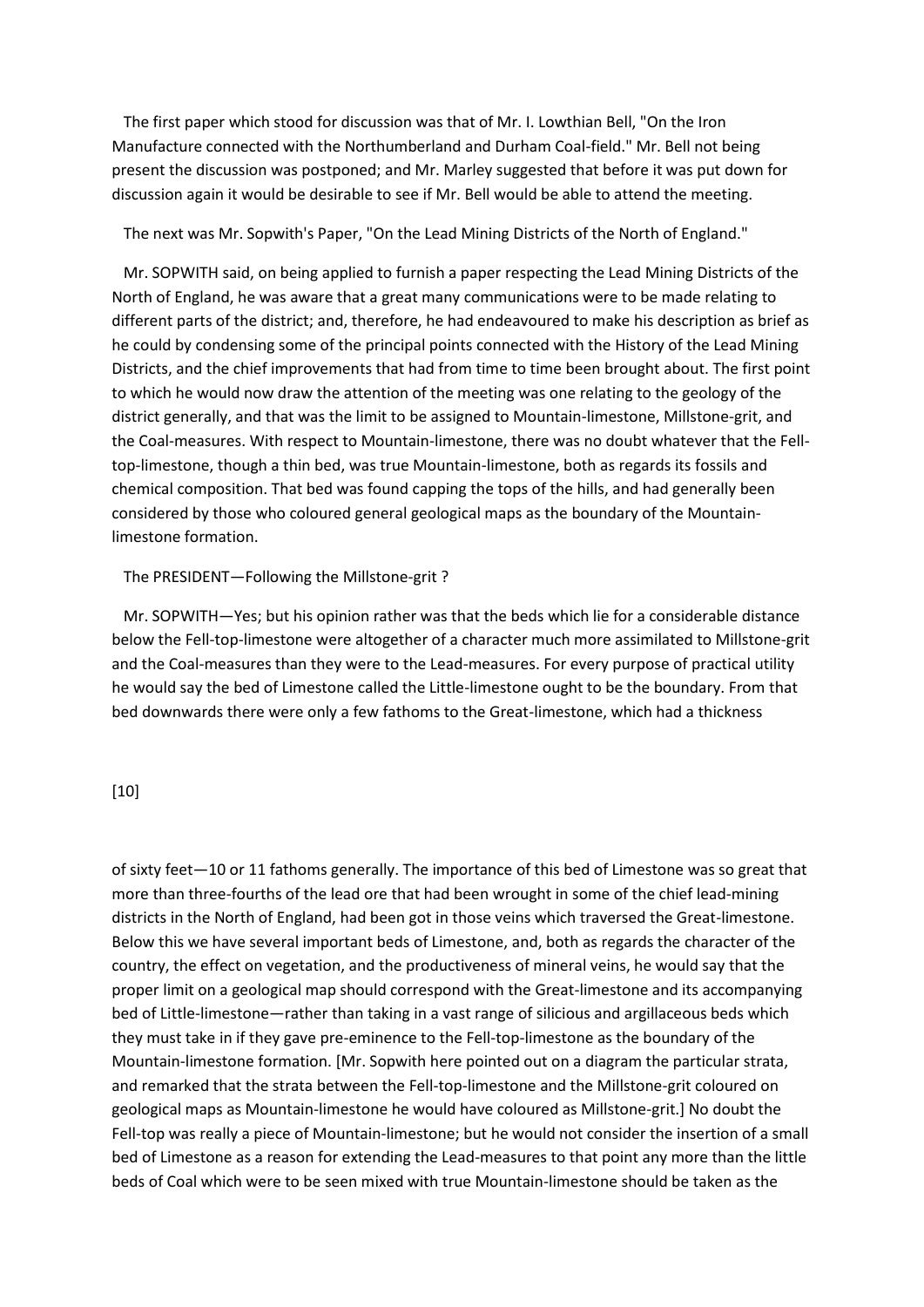boundary of the Coal-measures. In the south-west of England and in Derbyshire the Mountainlimestone is found in large masses, but it gets separated into ribbons or bands of thin strata as it passes further to the north. This was a practical point of some importance, because wherever there was Great-limestone available the ground was valuable for lead-mining; but the insertion of the Felltop-limestone as the limit gave an idea of strata having valuable Mountain limestone when it was not so.

Mr. MARLEY—That would apply more to a section than a ground plan.

 Mr. SOPWITH—It applies only when the Fell-top-limestone is rising with the country more steeply than the surface.

 Mr. ATKINSON—The Fell-top-limestone being taken as the top of the Mountain-limestone, all underneath it is coloured as being part and parcel of that formation.

 Mr. MARLEY-—As the Fell-Top lies so many fathoms above the Little-limestone, more area would be occupied by the Little-limestone than the Fell-top.

 The PRESIDENT said, he could hardly see why the Limestone and Mill-stone-grit below the Coal should be designated as a separate classification of

### [11]

rocks. Really the Coal, the Millstone-grit, and the Mountain-limestone, were all conformable to each other, and belong to one class of stratified rocks, though probably formed at different periods. You have a mass of Coal strata, and this is followed by the Millstone-grit coming in below it. The Millstone-grit is nothing more than two thick beds of Sandstone more gritty than usual. They are devoid of minerals entirely, and they are of no value except as furnishing a particular kind of stone. He thought the classification proposed by Mr. Sopwith of separating the measures, not geologically but mechanically, and of making the Lead-mining strata commence at the Little-limestone, would be a better division than extending it to the Fell-top-limestone.

 Mr. SOPWITH said, the only other point which might have been treated of more largely in this paper—but he had not wished to extend it too much—was what they were doing in the Blackett Level. This would, eventually, be of great length, and they were going on at several points with it. The first water-pressure engine used in the West Allendale Mines, at Coalcleugh, was Westgarth's, more than 100 years ago. At East Allendale they had got several adaptations of engines and machinery by Sir Wm. Armstrong, which formed a novel feature in lead-mining. Since these observations were written, some experiments had been made in boring Limestone by machinery. This subject was attracting attention. The machine had been made at the works of Sir Wm. Armstrong and Co.; Mr. Westmacott's attention having been given to it more especially, both in the adoption of certain principles and the arrangement of details. It might be interesting if he were to mention what was going on in the Blackett Level by the boring machine. Hand labour being very slow in this hard rock, Mr. Beaumont had been desirous of expediting its progress by machinery, and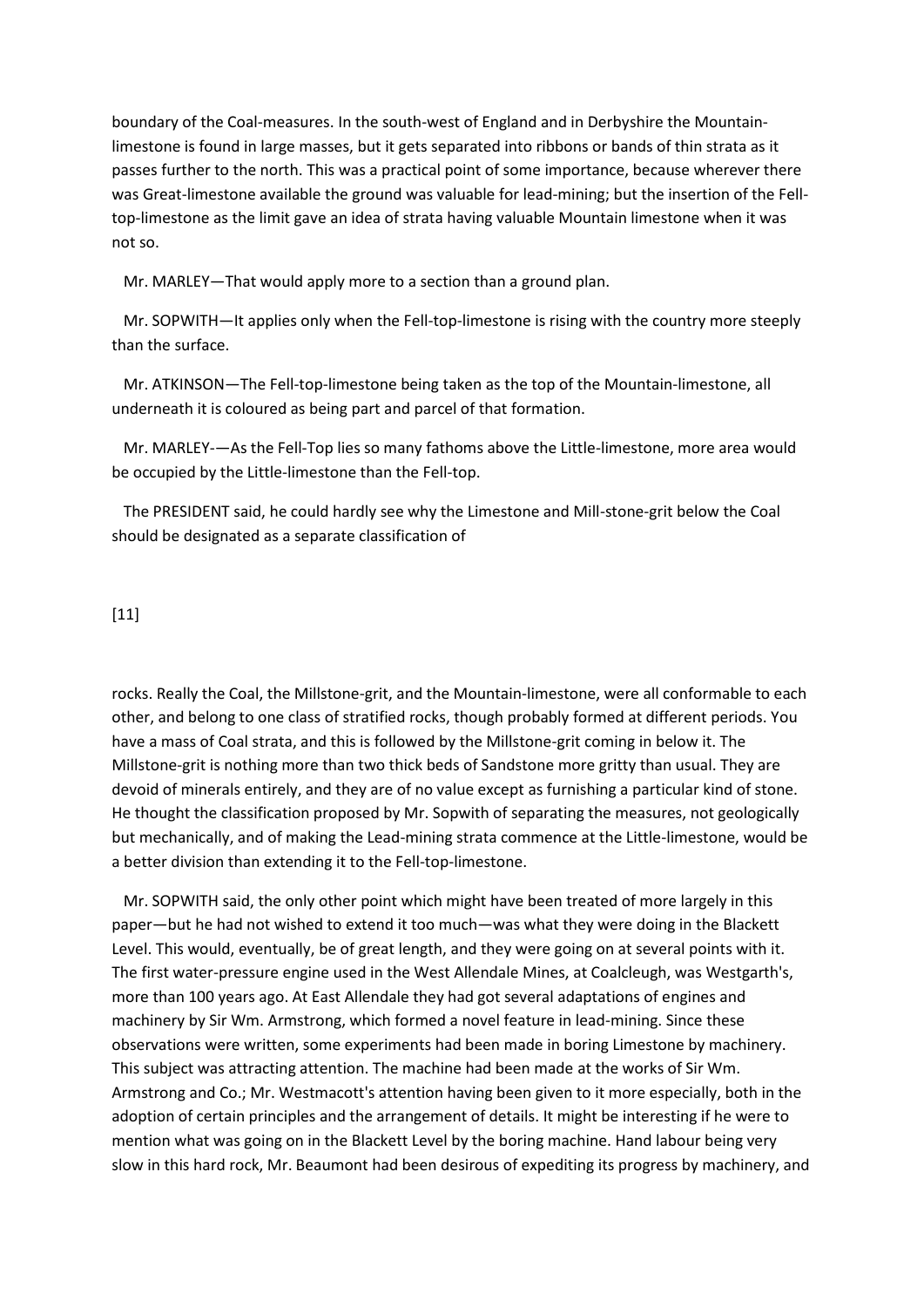they were now apparently likely to achieve success. The principle which Mr. Westmacott had adopted in this machine was based on a close imitation of hand labour, that is—the jumper, instead of being propelled violently against the rock, was made to press steadily against it at the time the impact was given. The impact was given by a spring on the hammer, and a violent blow was given at the time the jumper was in contact with the rock. As soon as this was done, by an ingenious contrivance in the withdrawal of a small quantity of water, the apparatus is withdrawn one-eighth of an inch, quite sufficient to allow the *debris* to fall down, and also to allow the free motion of the jumper, which is made in due succession to turn round one-fourteenth; so that with fourteen blows there is one revolution

## [12]

of the jumper. From 150 to 200 blows are given in a minute; 300 could be given if necessary. At this rate the jumper has at times gone steadily in two inches per minute, through the hardest Limestone, and as much as two-and-a-half inches have been accomplished. The holes bore best when they are horizontal. When slightly inclined downwards, the workmen were troubled with *debris*, but that was got out by a strong jet of water. The inclination of the machine at present admits of angles of considerable extent, not quite so great as they sometimes adopt when they used hand labour.

Mr. ATKINSON wished to ask if the engine was on wheels, and had they flexible tubes ?

 Mr. SOPWITH said, they had short flexible tubes to carry the water front fixed pipes. A column of water acted from pressure above. A clamp is fixed up against the roof, and they could ship or unship it by liberating a portion of water under high pressure.

Mr. MARLEY asked what was the diameter of the hole ?

 Mr. SOPWITH—One-and-a-quarter inch. He would add, that if any members of the Institute felt an interest in seeing the machine at work, when it was fairly perfected, it would give him much pleasure to show it. He had Mr. Beaumont's full permission to do so, for it was generally found that they learnt more than they could teach by having visits from scientific strangers. He should say that the visit should be deferred until after the present month, because they were now only beginning to get the machine into shape. The Gun Cotton Committee were coming down to try several experiments. A Government Commission had been appointed, of which he was a member, and they were to meet at Allenheads and make some experiments with the gun cotton in the following week. The holes made by hand labour were generally triangular.

Mr. MARLEY—Is it the Great-limestone where these borings are made?

Mr. SOPWITH—It is.

Mr. MARLEY wished to ask if it was a short drill and hammer ?

Mr. SOPWITH—A jumper about 40 inches long, and hammer driven by a spring.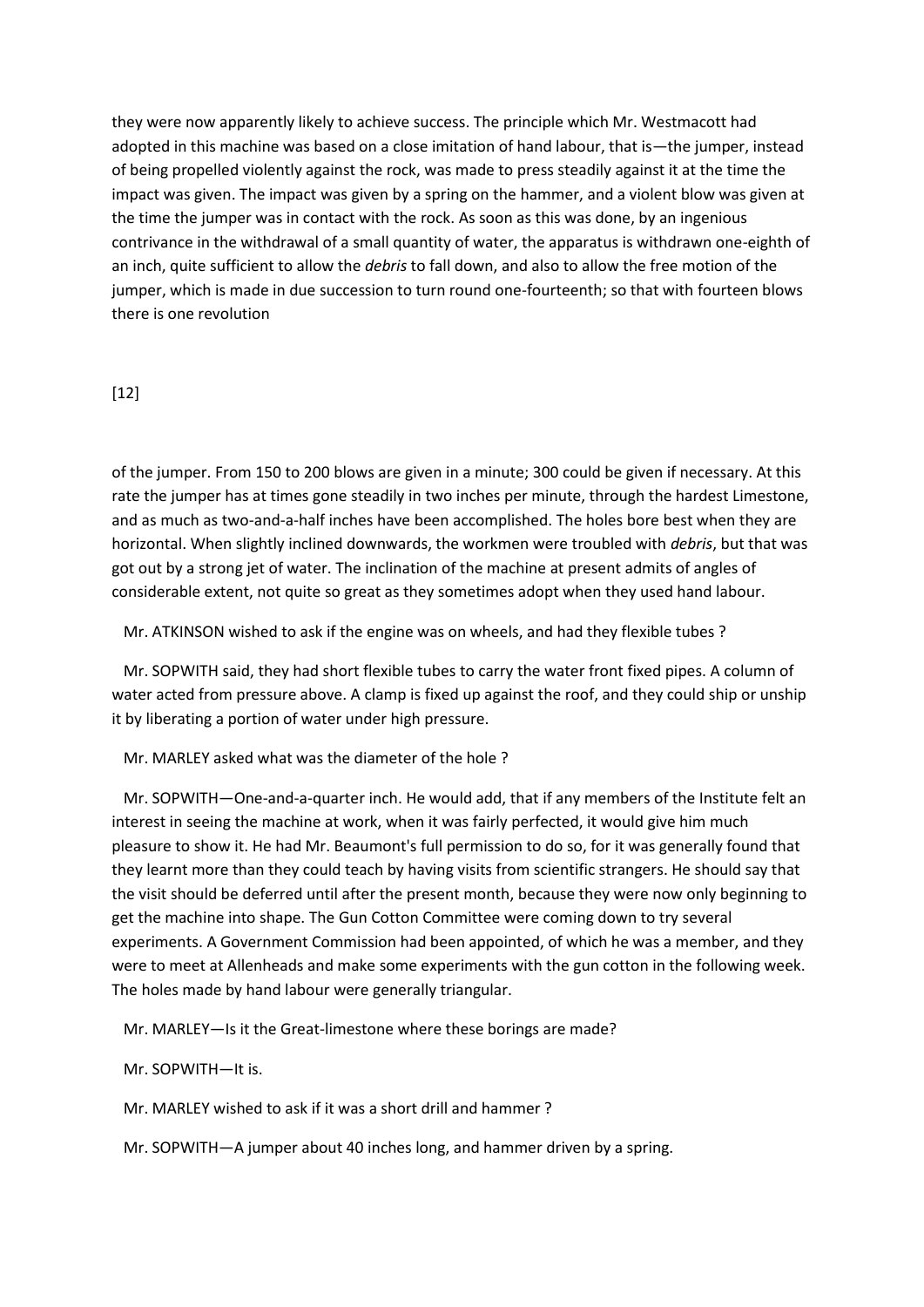Mr. MARLEY—ln the Cleveland mines they never use a hammer. It is entirely by long jumper and by hand.

 Mr. WILLIS—The triangular hole is generally better than the round one for the irregular masses in the main bed of the Cleveland mines.

 Mr. MARLEY—-The difficulty is when you do not get a round hole you cannot use your powder in paper. We have been trying gun cotton, but

[13]

in consequence of not getting a round hole, we have to undo the gun cotton.

The PRESIDENT (to Mr. Sopwith)—Are you using gun cotton ?

 Mr. SOPWITH—Yes, we have used it to some extent. I do not know that I have anything to add. I may mention among other experiments one, which is that of enlarging the end of the hole, making it in the shape of a trumpet. Mr. S. here explained that the cutting surface of the jumper formed the letter H. He also described an ingenious instrument, contrived by Mr. Westmacott, which was very useful in measuring enlarged holes. Two springs were made to move back and forward, so as to tell the diameter they had arrived at.

Mr. MARLEY—To what extent do you carry this chamber longitudinally?

Mr. SOPWITH—It varies from four to eight inches.

Mr. WILLIS—Is the H drill for manual labour or the machine?

Mr. SOPWITH—For the machine.

Mr. ATKINS—-Have you ever tried dry sand in lieu of stemming ?

 Mr. SOPWITH—Not since I have been at Allenheads. It was tried more than twenty years ago, and was not preferred by the workmen.

 Mr. ATKINSON said, he had a strong idea that loose dry sand (if the hole was a dip hole) would be as good as any stemming. Where gun cotton was used, it would prevent ignition. You do not require to stem or beat at all with dry sand.

 The PRESIDENT said, the members of the Institute were very much obliged to Mr. Sopwith for his observations, and also to Mr. Beaumont for granting them leave to see the operations that were going on. He was sure they would be very interesting. They might so arrange the visit that they might all go at one time.

 Mr. MARLEY said, that would probably be most convenient to Mr. Sopwith. He should be happy to make one of the number ; and if it was not considered too great a liberty, he would suggest that the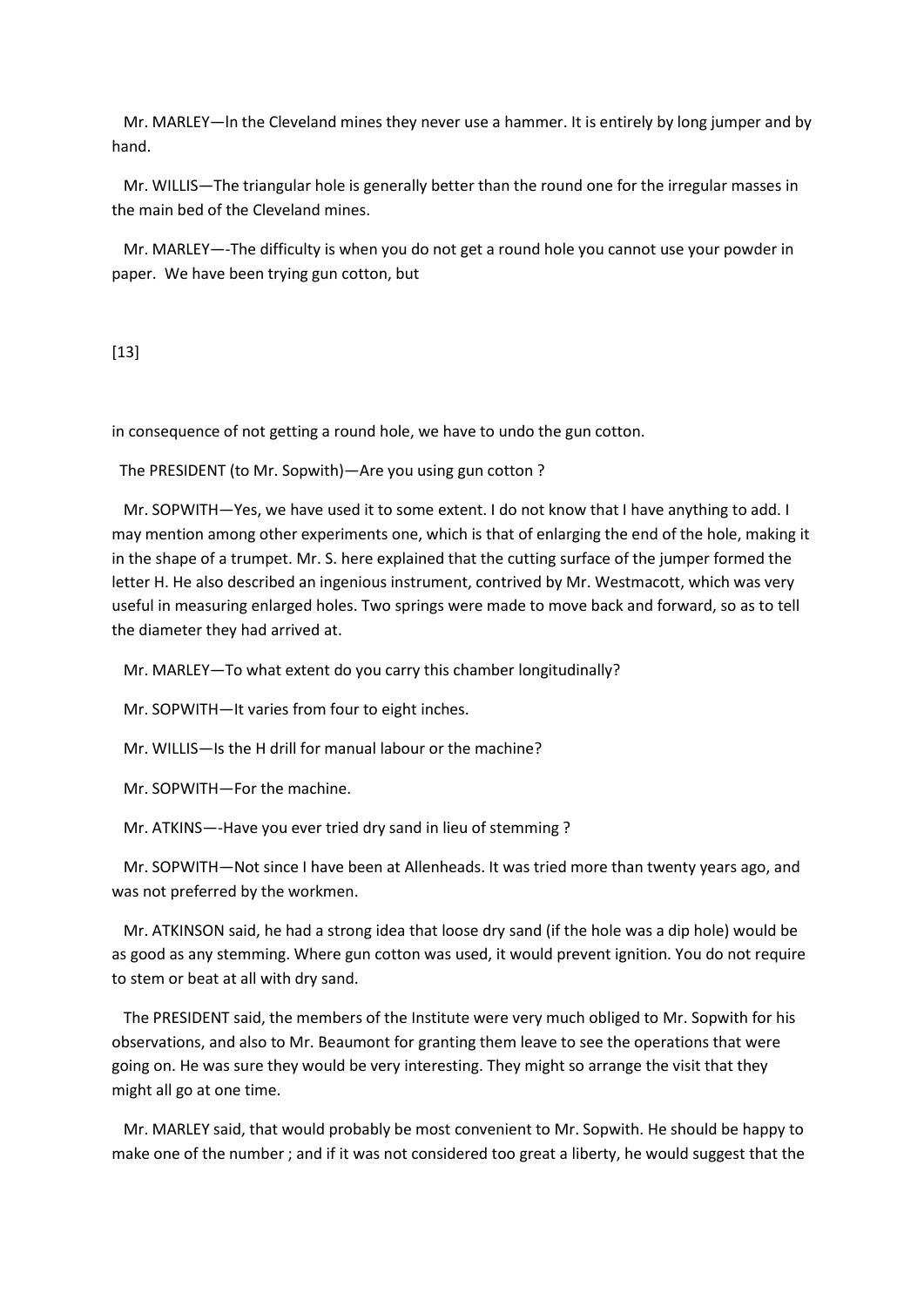discussion on this paper should not be considered as closed, so that if any point arose, Mr. Sopwith would allow it to be named.

The PRESIDENT said, there was one point about the cropping out of the coal westward.

Mr. MARLEY said, there were several instances to which Mr. Atkinson had called his attention.

 Mr. SOPWITH said, they had the Fell-top-limestone near the surface or cropping out, and yet for several miles beyond there was no Limestone

# [14]

available for mining in the thick beds. He believed that as geology went on in different parts of the world, they would find that these clear and definite lines between different formations which satisfied the early geologists, would require modifications in almost every place.

 Mr. MARLEY—In reference to its being productive or unproductive, more than in its chemical formation.

Mr. SOPWITH—Better in every way.

Mr. MARLEY inquired what was the usual thickness of the Fell-top-Limestone ?

Mr, SOPWITH— About four or five feet.

 Mr. ATKINSON said, whenever there was a want of conformability between two series of strata, there could not be a doubt as to the line of demarcation. In that case the line would not require any alteration.

The discussion was then adjourned.

The next paper for discussion was on the Magnesian-Limestone of Durham, by Mr. Daglish and Mr. G. B. Forster, but neither of these gentlemen being present, its discussion was adjourned.

 The meeting was brought to a close by the reading of an interesting paper by Mr. Edward Hedley, of Derby, on "The Iron Mines and Iron Manufactures of Nova Scotia."

(Geological map of the province of Novia Scotia including the island of Cape Breton)

[15]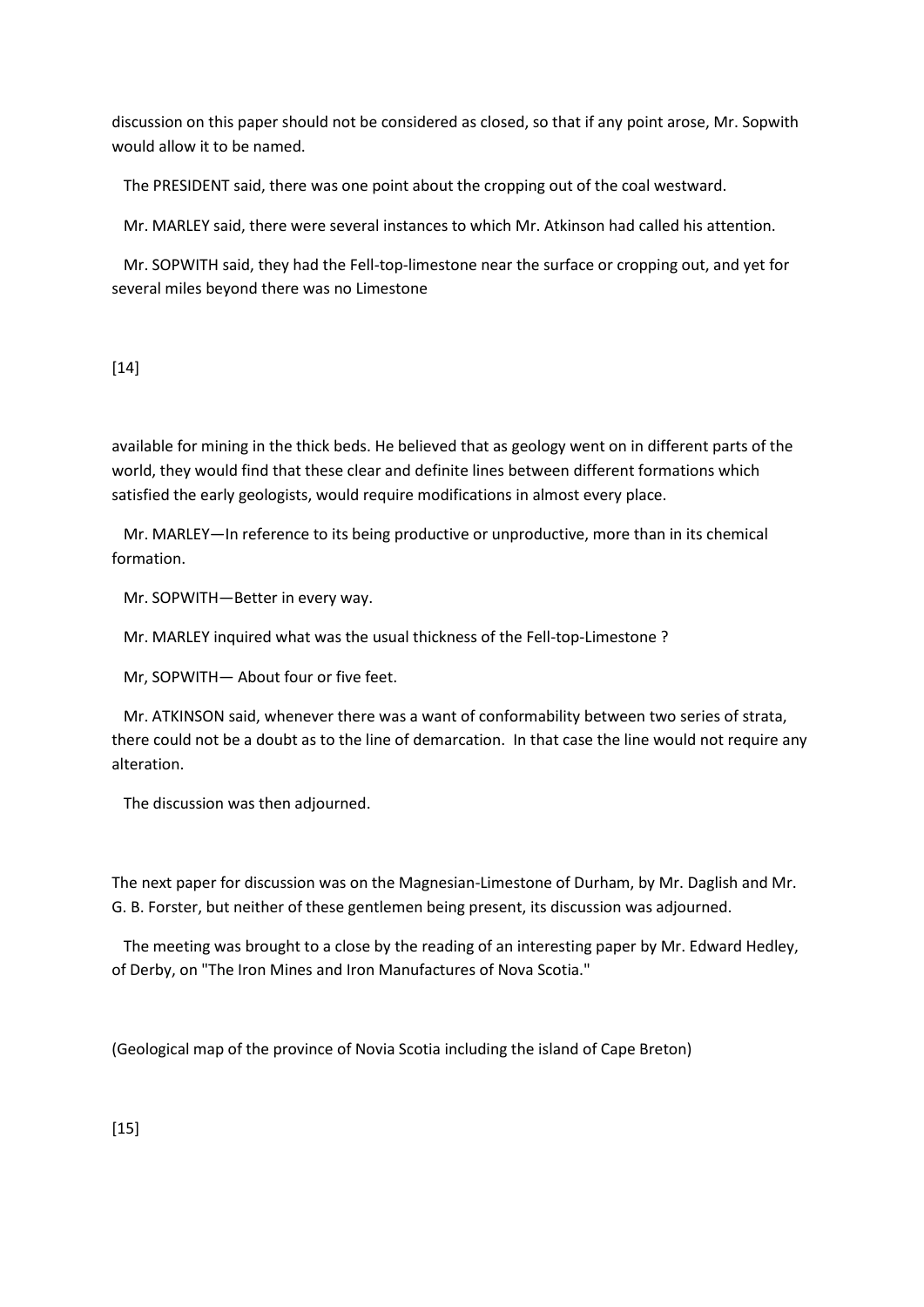#### THE IRON MINES AND IRON MANUFACTURE OF NOVA SCOTIA.

#### By EDWARD HEDLEY.

The province of Nova Scotia has, within the last few years, owed its importance and value to its convenient and commanding position as a naval and military station for the British forces on the western side of the Atlantic. Few inducements presented themselves in the province to tempt the emigrant to its shores, beyond commercial enterprise and agricultural pursuits, and these were necessarily limited by a scanty population and little exportation. The ports and towns along the shore formed centres of attraction, which slowly grew into importance, the fertile plains of the interior were cultivated by the agriculturalists, who, confining their labours to the open lands in the valleys along the banks of the rivers, left untouched and unexplored vast tracts of forest land. As the requirements of the community increased a system of roads was formed, and internal navigation to a limited extent established; and finally a railway, forming part of the Intercolonial Railway, was made, crossing the country from Halifax to Truro.

 The minerals of Nova Scotia were originally reserved by the British Crown, placing them almost beyond the reach of private speculation. All the coal mines of Nova Scotia and-Cape Breton Island were leased to the General Mining Association, who have opened the principal coalfields, and are now working the coal extensively for exportation and steam shipping.

 Within the last ten years the Imperial Government has evinced a more liberal spirit with, regard to. the mineral wealth of the province, and has empowered the Provincial Government to grant leases of unopened metalliferous mines to private speculators, and the power of control of all the coalmines on the expiration of the lease to the General Mining Association.

#### [16]

Since then a spirit of mining enterprise has sprung up, a large amount of capital has been invested, and the mineral resources of the country more fully developed.

 Considerable impetus has been given to commercial, manufacturing, and agricultural industries by the increasing demands of an augmenting population, and the connections established with the neighbouring provinces, the States, and the mother country.

 Thus Nova Scotia has risen in importance and wealth, and having a population of superior intellectual and industrious people, she now holds an influential position with regard to the rest of our North American possessions.

 Before entering upon the immediate subject of this paper it may not be irrelevant or uninteresting to notice, briefly, the general geological features and the other useful minerals of this colony.

 The map, Plate I., shows the general geological character of the country as well as the various mines and quarries now opened and in operation. Commencing with the oldest formation, it will he seen that the southeast coast is bounded by a broad band of clay-slate, quartzite, gneiss and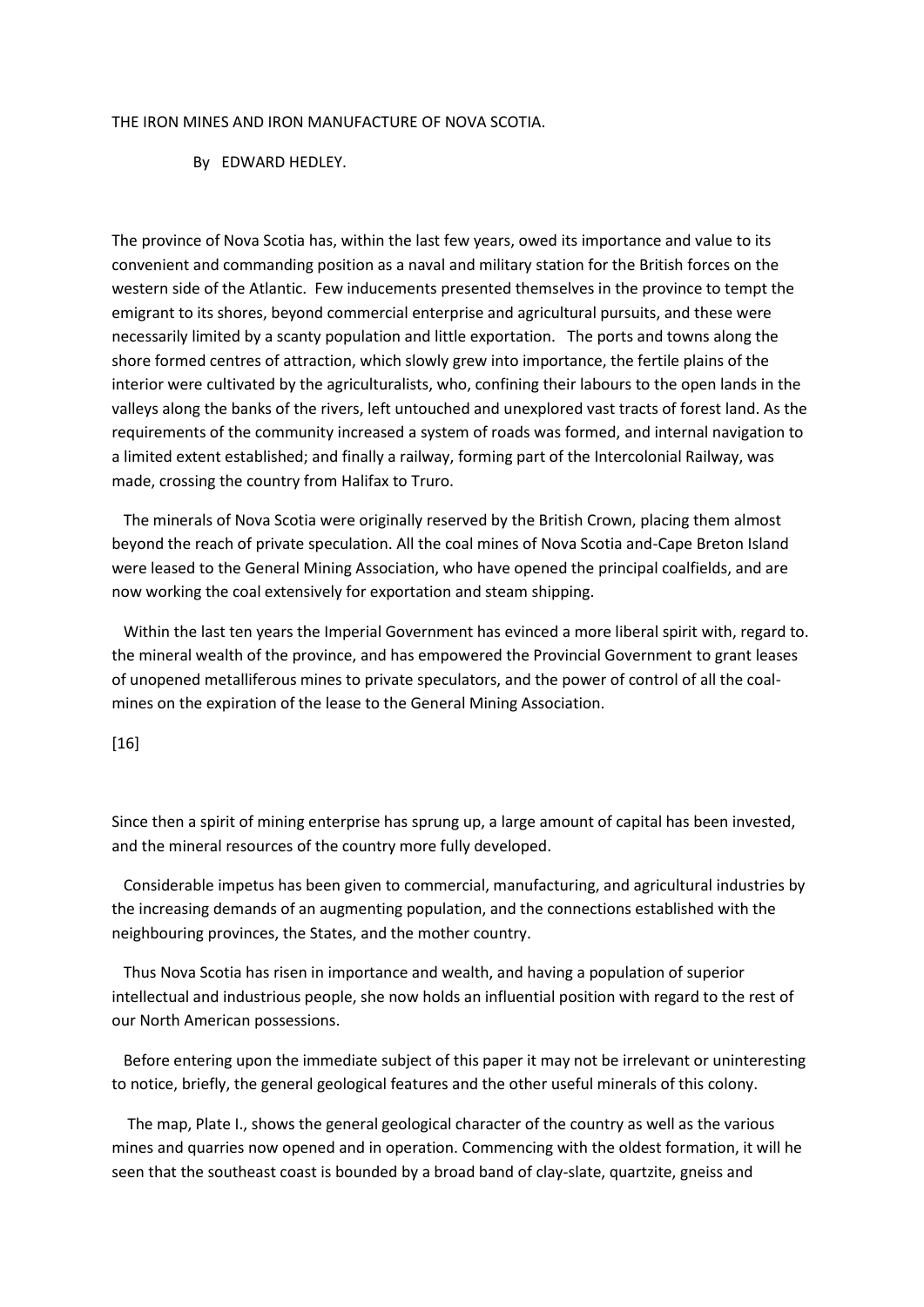metamorphosed Lower-Silurian, with large masses of intrusive granite. It is in this part of the colony that the recent discovery of gold has been made, and in which several mines have been opened with varied success.

 The gold is contained in a fine quartz, and is frequently visible in large quantities, yielding as much as 14 oz. of gold per ton of quartz; a recent trial of seventy-seven samples of quartz yielded nearly 3 oz. of gold per ton, which may be considered an average yield. At the Laidlaw gold mine, situated twelve miles north of Halifax, occurs some of the richest specimens of gold-bearing quartz, of any yet discovered in the province; the quartz is singularly deposited in cylindrical, parallel layers, resembling several pipes of large diameter laid side by side, continuing unbroken for several hundred yards. The quartz is cellular, the cells being filled with oxide of iron, and which frequently contains particles of gold visible. The only gold-washing ground is at Lunenburgh, where the sand from the sea-shore is washed, yielding large quantities of gold.

 Although the gold mining of Nova Scotia has not yet proved a commercial success, much more important results may hereafter be obtained by an extensive system of explorations and working..

 The Devonian formation occupies less extent of country than the metamorphic and Lower-Silurian, it is also associated with dykes or veins of granite, syenite and other igneous rocks. The Devonian formation consists of shaly, sandy and calcareous deposits, more or less hardened by

## [17]

the action of heat, while other portions are very highly metamorphosed and of a slaty structure. As the extensive deposits of iron ore are in this formation, I will hereafter revert to a more particular description of it

 The Carboniferous formation, consisting of the upper and lower Coal-measures, the Millstone-grit, and the Mountain-limestone, is of the enormous thickness of nearly two-and-a-half miles. It contains many valuable seams of coal and ironstone, and abounds in building stones, grindstones, gypsum, and limestone.

 The following section shows the general sub-division of the Carboniferous formation in Nova Scotia :—

## UPPER COAL-MEASURES.

Gray- and red-sandstones and shales, with beds of conglomerate, and a few thin beds of limestone and coal, the latter not workable 500 fathoms of the latter not workable 500 fathoms of the state 500 fathoms

## LOWER COAL-MEASURES.

Gray- and dark-coloured sandstones and shales, with a few red and brown beds; valuable seams of coal and argillaceous ironstone; beds of bituminous limestone, and numerous fire clays 670 fathoms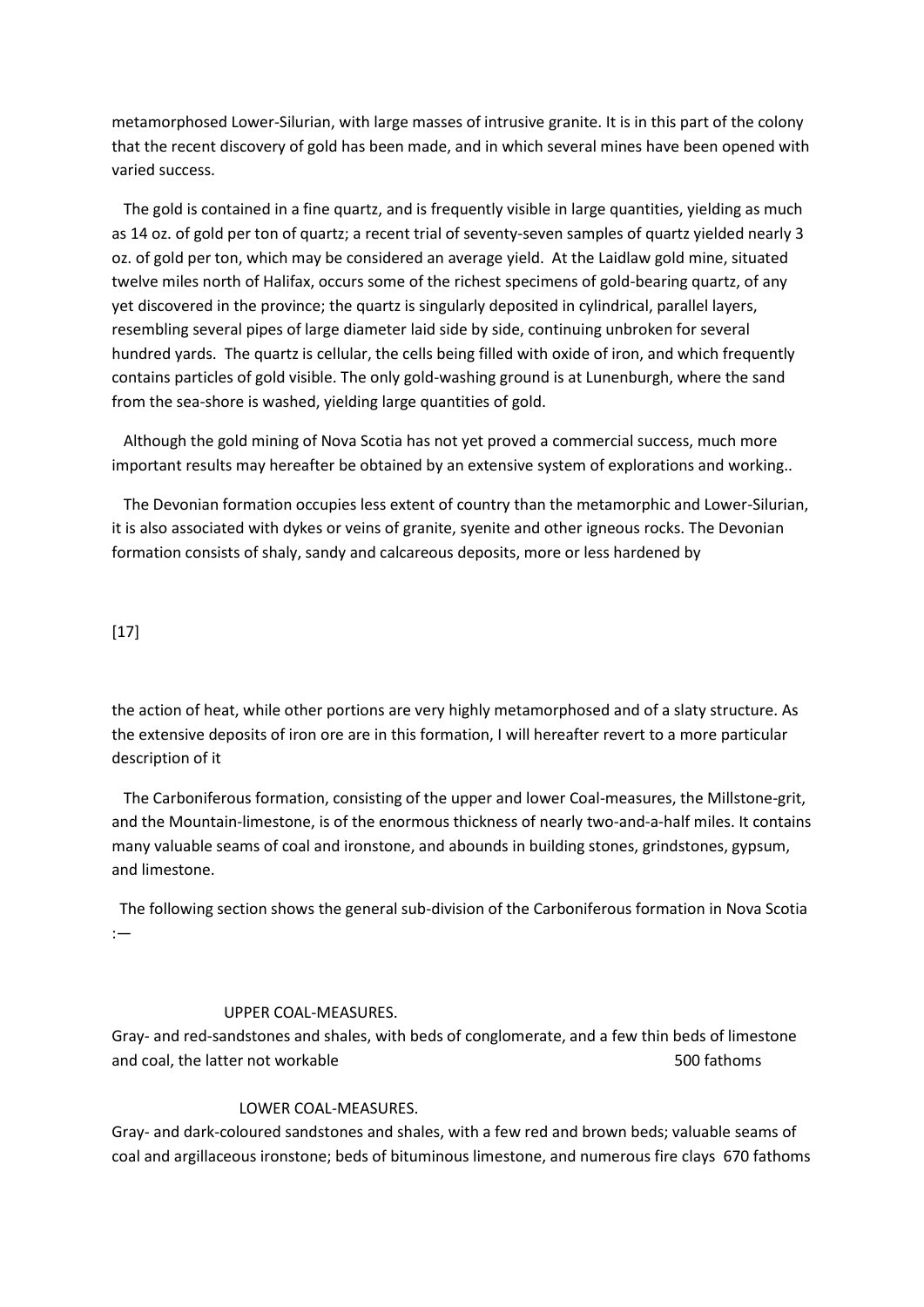# MILLSTONE GRIT Reddish and gray sandstones and shales 500 fathoms

## MOUNTAIN LIMESTONE

Sandstones and conglomerates, with thick beds of limestones and gypsum, and thin beds of coal 500 fathoms

Total fathoms 2170

 The coal-fields of Joggings, Springhill, and Pictou, in Nova Scotia, and those of Sydney in the island of Cape Breton, have for several years yielded large quantities of coal: limestone and gypsum have been extensively quarried from the Mountain-limestone for home consumption and exportation. In Nova Scotia, 115,000 chaldrons of coals are raised, and 80,000 tons of gypsum quarried, annually.

 The New-red-sandstone of Prince Edward's Island and Nova Scotia represents the Trias formation; above this, there is a wide breach in the geological sequence, the Lias, Oolite, Wealden, Cretaceous formations, and the whole of the Tertiary, being absent.

 Frequent discoveries of copper and copper-ore have been made in the Trap associated with the New-red-sandstone, and although attempts have been made to work it, it does not appear to have been remunerative.

## IRON-ORES AND MINES.

The remarkable deposits of iron-ore, to which I will now call your attention, occur in the Devonian metamorphosed rocks. I will confine

## [18]

my observations to those veins which came under my own inspection. These are situated at Londonderry on the Cobequid mountains, at Nictaux in Annapolis county, and near to Clementsport on the Annapolis basin: at the two latter places several veins have been worked, and at each of the places iron works established.

 In the first place, I may observe that the term "vein" is here used to denominate deposits of ore which originally have been beds or seams; but the upheaval of the containing rocks has caused these seams to be nearly vertical, and the action of heat—particularly at Londonderry— has changed the character of the ore and the position of the seam to such an extent that it resembles more the true "vein" than a metamorphosed bed or seam.

 The Londonderry Iron Mines and Works, are situated about nine miles north of the Cobequid Bay, on the Great Village River. The vein of ore has been traced for several miles across the country, its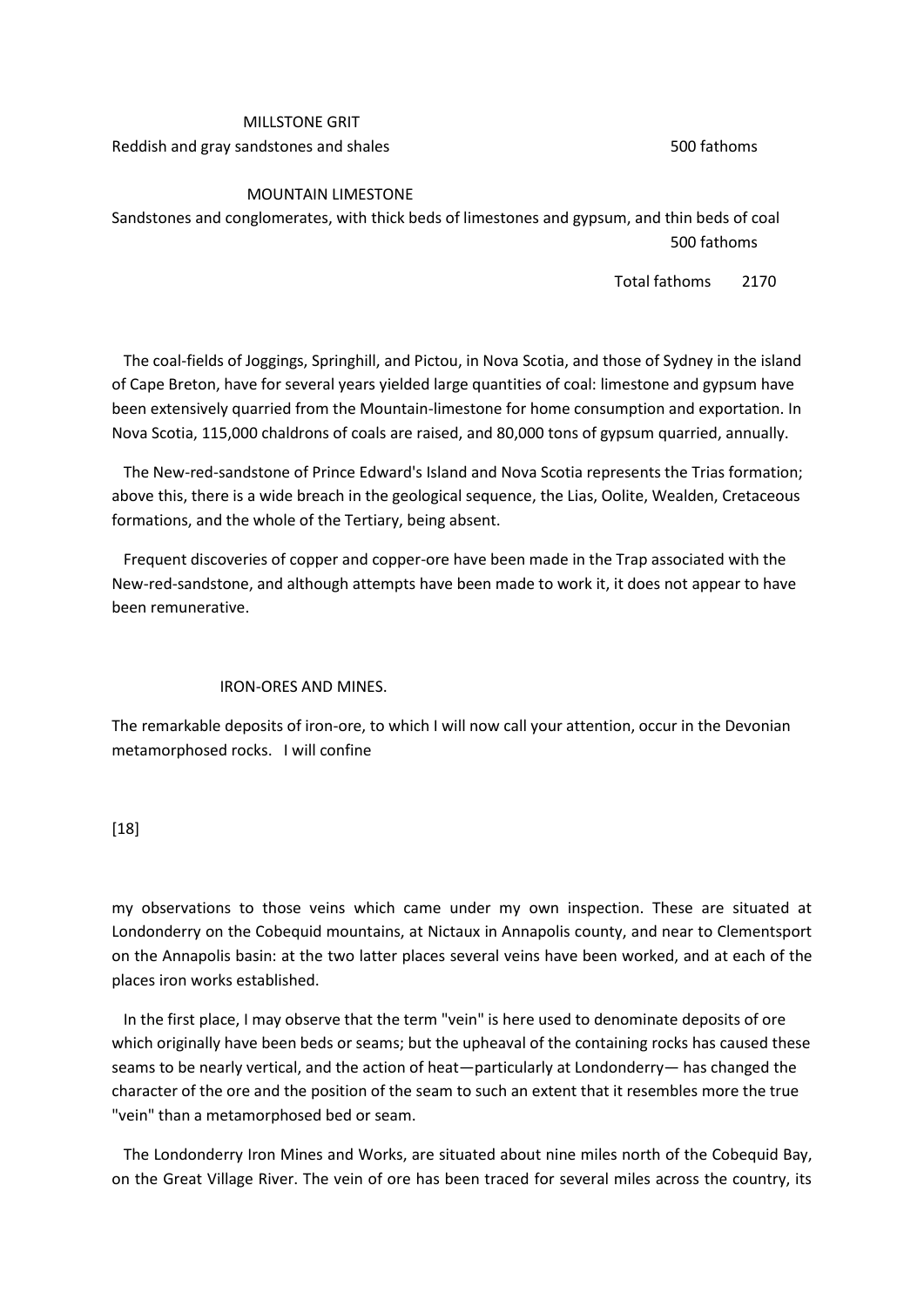course is north 75 degrees west (magnetic), and it is contained in rocks of a hard grey quartzite and slates. The vein hades conformably to the stratification of the adjacent rocks, which is almost perpendicular, but with a slight underlie to the south. (See Plate II., Section No. 1.) I have previously stated that the metamorphic action on this bed or vein has been such as to efface its original character, and has likewise formed a variety of ores in it. This metamorphic action, with natural disturbances, has also, in several places entirely nipped out the ore; thus, at the first mines I visited, the vein presented the appearance of a vertical wedge, all the ore having been extracted down to the point where the walls met. Although the vein is traceable below this point, little ore has yet been discovered.

 The vein here contained the harder and denser ores, viz., specular, red oxide, and hematite; small quantities of sulphate of barytes, and the mineral called "ankerite"—a carbonate of iron, lime, and magnesia. This latter is the most abundant material in the vein, and is invariably attached to the walls; it is usually of a white colour, but sometimes tinged red, the following is an analysis of each variety:—

|                       | White ankerite. | Red ankerite |
|-----------------------|-----------------|--------------|
| Peroxide of iron      |                 | 33.0         |
| Carbonate of lime     | 54.0            | 46.0         |
| Carbonate of Iron     | 23.2            | 19.5         |
| Carbonate of magnesia | 22.0            | 0.8          |
| Silicious matter      | 0.5             | 0.4          |
| Total                 | 99.7            | 99.7         |

*(Plate II – section 1 and section 2)*

## [19]

 This ankerite is of no commercial value; the red variety might have been employed as a flux ore in the blast-furnace, but its extreme density renders it useless.

The red oxide iron-ore yielded by analysis:—

| Peroxide of iron.                   |                                | 74.8 |
|-------------------------------------|--------------------------------|------|
| Oxide of manganese                  |                                | 2.2  |
| Silica                              | 2.2                            |      |
| Insoluble specular titaniferous ore |                                | 1.8  |
| Calcareous matter and water         |                                | 19.0 |
|                                     |                                | 100  |
|                                     | 52.38 per cent, metallic iron. |      |

 The mines on that part of the vein where these ores were worked have been abandoned, and other mines three miles further to the west on the same vein have been opened. Here the vein and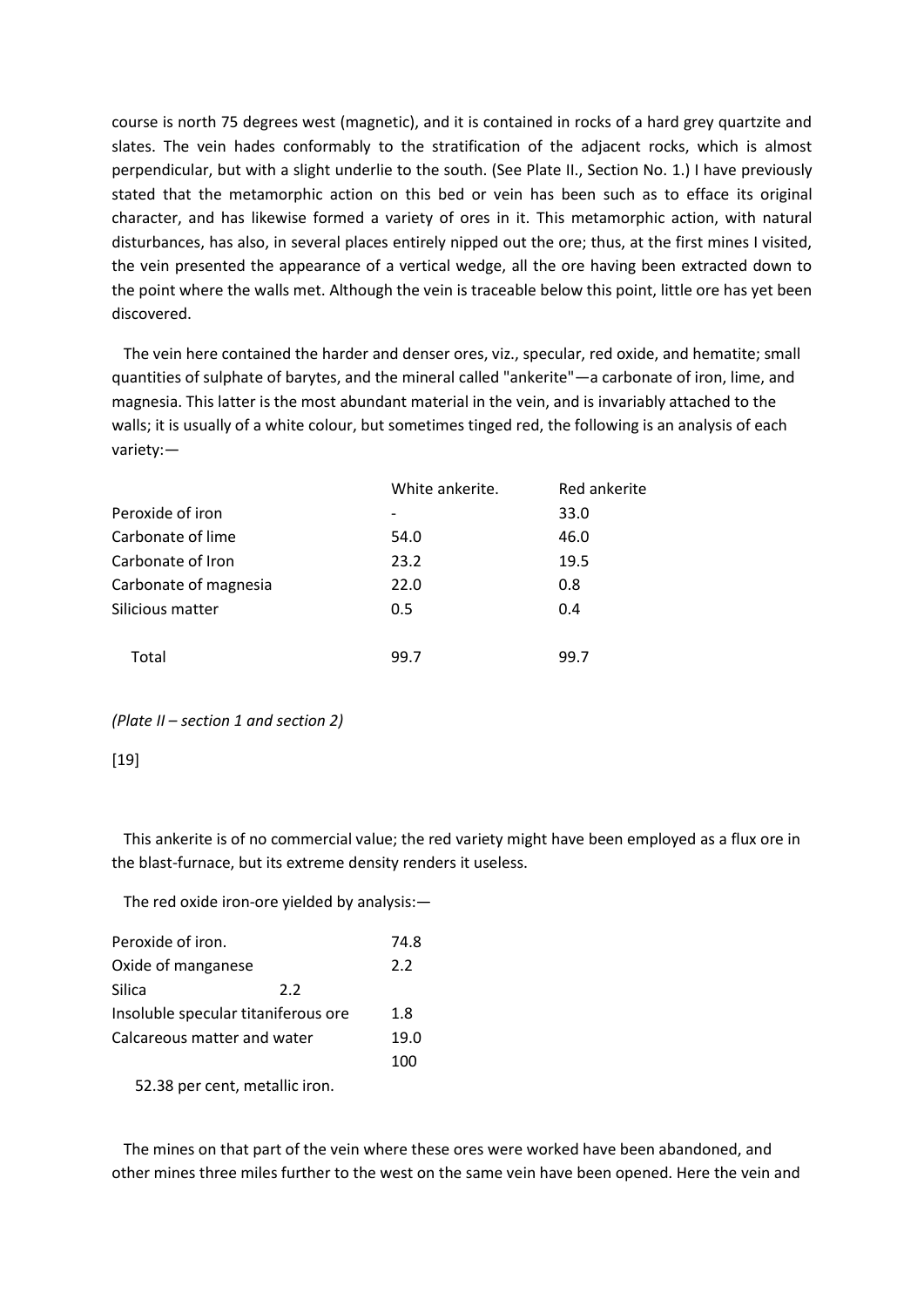its ores present quite a different character to those already described; the vein is thrown out of its course and divided into a number of large cavities in which the ore is deposited. The containing strata consist of friable slates, to all appearances belonging to the metamorphosed Devonian formation, in which the fossilliferous remains, if there were any, have been entirely destroyed.

 The cavities or "pockets" of ore are of an irregular shape; they are several feet long, and from ten to sixty feet wide, varying in depth from five to twenty fathoms. he vein below and between the cavities, so far as it has been proved, contains very little ore. The walls of the cavities are covered with a layer of yellow ochre, from two to three feet thick; the ore filling the middle space. The chief yield of ore is an open hematite, with a covering of, and the insterstices filled with, brown oxide; large quantities of the ore have been reduced almost to a powder, hence the ore is found in large pieces bedded in the oxide and small ore. In working, the hematite is picked out, all the small being left, as it cannot be used in the blast furnace.

 The ores in the vein and cavities have been got by open or quarry work to such depths as the nature of the adjoining strata would admit; below this the ores are worked by successive stages or steps, thirteen feet high, following each other, the sill timbers and flooring slabs of the first stage being left in and answering as the roof bars and slabs of the second stage.

 At Nictaux, in Annapolis county, there are vast deposits of iron-ore in veins in the lower Devonian rocks, and in large masses as bog-ore in

[20]

the New-red-sandstone; the latter ore yields a large per centage of iron, but has been found to contain so large an amount of phosphorus that it could no longer be used.

 The first vein in the Devonian rock is a peroxide of iron in a regular stratum from six to eight feet thick, occurring in dark-coloured slates; it is almost perpendicular, and is interstratified with the adjoining slates. (See Plate II Section No. 2.) The ore is highly fossilliferous, hence it is called "shellore"; it has not been extensively worked, its quality being unfitted for the making of bar iron.

Analysis of "shell-ore," by Dr. J. C. Jackson, State Assayer, Boston, U.S.:—

| <b>First Sample</b><br>Per cent iron | Second Sample<br>Per cent iron |
|--------------------------------------|--------------------------------|
| $70.20 = 50.3$                       | $64.4 = 45.1$                  |
| 14.40                                | 19.20                          |
| 5.60                                 | 3.20                           |
| 2.80                                 | 1.20                           |
| 6.80                                 | 5.40                           |
|                                      |                                |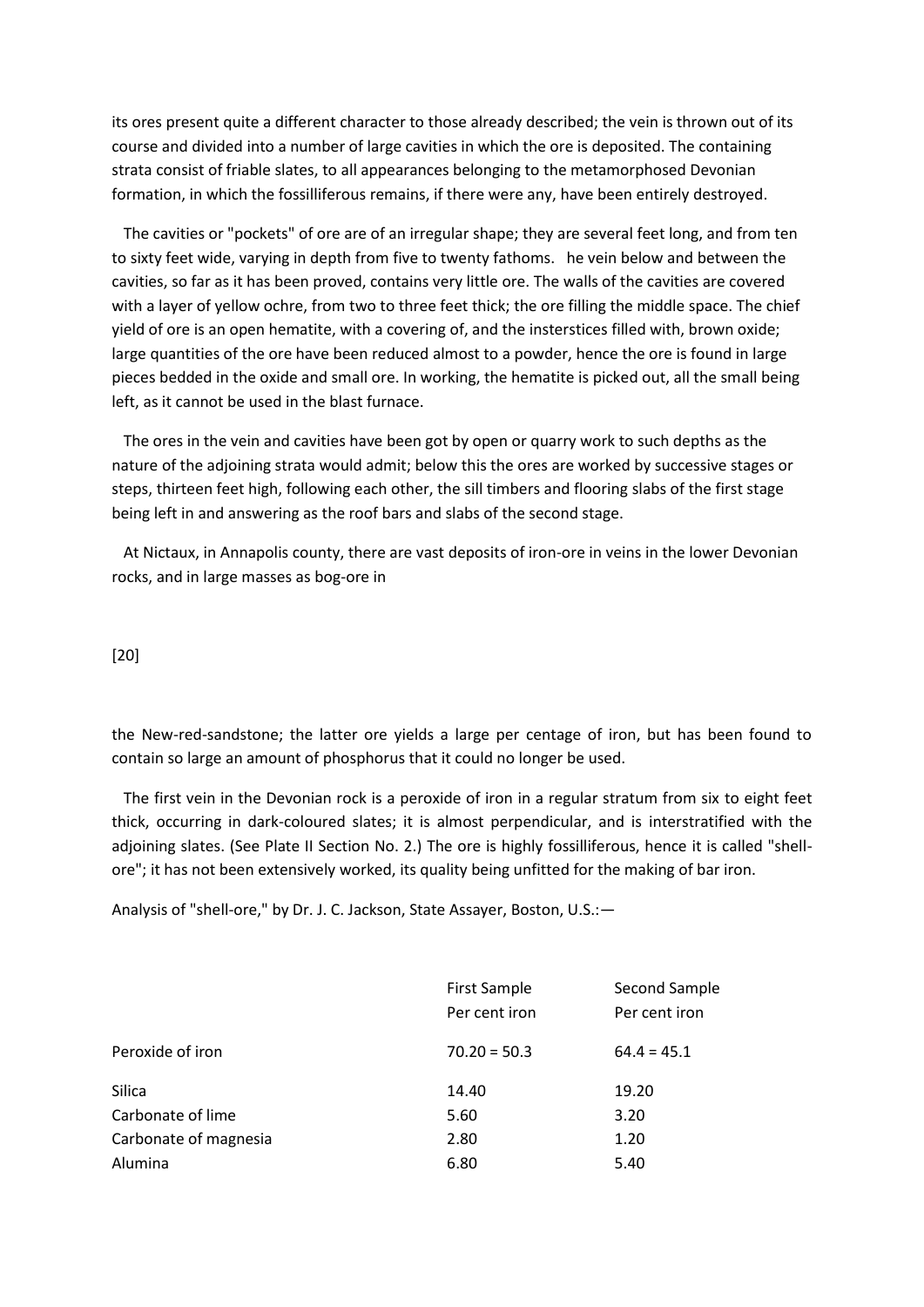| Manganese   | 0.40                     | 4.40   |
|-------------|--------------------------|--------|
| Water       | $\overline{\phantom{a}}$ | 2.40   |
| Total       | 100.20                   | 100.20 |
| Gain oxygen | 0.20                     | 0.20   |
|             | 100                      | 100    |

 Half-a-mile south from the shell-ore vein there exists three veins of argillaceous magnetic ore. As the whole of the Devonian formation in this district is almost perpendicular, the horizontal distance of half-a-mile may represent that distance vertical when we speak of the deposition of the magnetic ore previous to that of the shell ore.

 The magnetic ore veins are about one hundred yards apart and each of them is about six feet thick; lying conformable with the containing strata, which consists of hard dark slates. The ore is very similar in each of the veins: it is of a bluish grey colour, and highly magnetic. It contains 54.41 per cent of the metallic iron.

 The iron ore veins of Clementsport are possibly a continuation of the Nictaux veins: their character and position in the slates being in many particulars identical. The same species of fossil shells are found at Clementsport as at Nictaux, although not in such abundance.

 Proceeding south from Clementsport along the banks of the Moose river at two-and-a -half miles distant, we meet with the "Milberry Vein",

[21]

Two feet six inches thick, it consists of a very friable though pure carbonate of iron. One mile further south over vertical strata is the "Milner Vein," also two feet six inches thick, of an impure argillaceous magnetic ore. Another mile further south is the "Potter Vein," ten feet wide, with a band of dark slate three feet thick in the middle. This is also an argillaceous magnetic ore very similar to the magnetic ore of Nictaux, with which it has probably been connected, the two districts being severed by the mass of granite forming the south mountains east of Annapolis.

 All these veins have their strike and underlay conformable to the containing strata, which, as at Nictaux, consists of hard dark slates of the metamorphosed lower Devonian formation.

 In considering the history of these veins of iron ore we must commence with the premise that they were all deposited in the same geological era. The position of the Londonderry vein in the Devonian strata carries out the inference; for if it be an aqueous deposit it must be identical in point of time with the deposition of the veins of Nictaux and Clementsport. That these latter veins are aqueous and contemporaneous deposits, there I can, I think, be no doubt.

 In the shell-ore vein of Nictaux the deposit is little changed from that of a marine-formed seam. The fossil shells are remarkably perfect, being in a matrix of fine ferruginous sand. They are all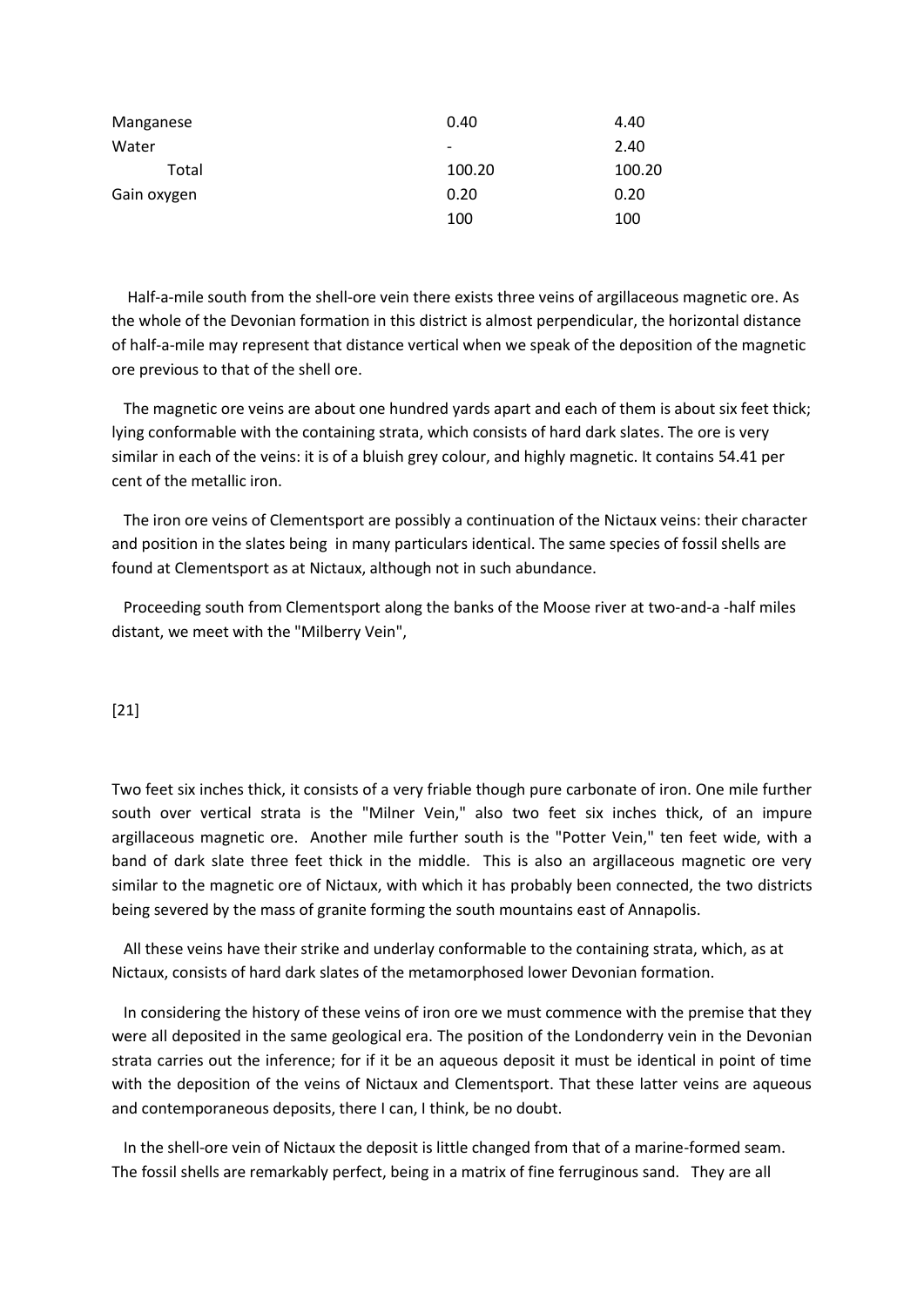marine, and quite distinct from the fossils of the Carboniferous period, being of the same genera and species as those of the Devonian rocks of Britain. I examined the magnetic-ore veins of Nictaux and Clementsport very carefully for any organic remains that they might contain. I could only find a few fossil shells, which were deeply embedded in the ore. These shells, although much distorted, were evidently of the same species as those found in the shell-ore: by this, and also the regular thickness and stratification of the magnetic-ore veins, I infer that they are also of aqueous origin, and have, subsequent to their formation, been subjected to great metamorphic action.

 If we assume, then, that the Londonderry vein was originally a regular, aqueous deposit similar to the shell or magnetic-ore veins, it must have been broken up and contorted, the sides pressed together in one place, while large cavities were left in other places, into which the broken ore would be forced. The action of heat and heated water are probably the agents by which the various descriptions of iron ores and the other minerals in the vein have been formed.

Although there are several other known deposits of iron ore in Nova

[22]

Scotia besides those which I examined and have here spoken of, I am not aware that any of them have been worked. Extensive districts which are likely to contain iron ore have yet to be examined; when this is done, larger fields for operations, with superior advantages, will doubtless be discovered.

#### IRON MANUFACTURE.

The whole of the iron manufactured in Nova Scotia is "charcoal iron," that is, iron made entirely with charcoal fuel. The following are the works established, with their annual produce:—

| Works          | Properties                         |            | Annual Produce |
|----------------|------------------------------------|------------|----------------|
| Londonderry    | Acadian Charcoal Iron Co., Limited | 1 furnace  | 1700 tons      |
| <b>Nictaux</b> | Ditto                              | 2 furnaces | ----- tons     |
|                | Clementsport Private Company       | 1 furnace  | 1200 tons      |
| Total          |                                    |            | 2900 tons      |

 The Acadian Charcoal Iron Company have also a forge and rolling mill at Londonderry, by which they produce upwards of 1,000 tons of bars per annum.

 The blast furnaces erected are capable of manufacturing nearly 6,000 tons of pig iron per annum. The limited demand for foundry iron in the provinces and the competition met with for that description of iron at home will only permit of the manufacture of the best iron for bars, etc.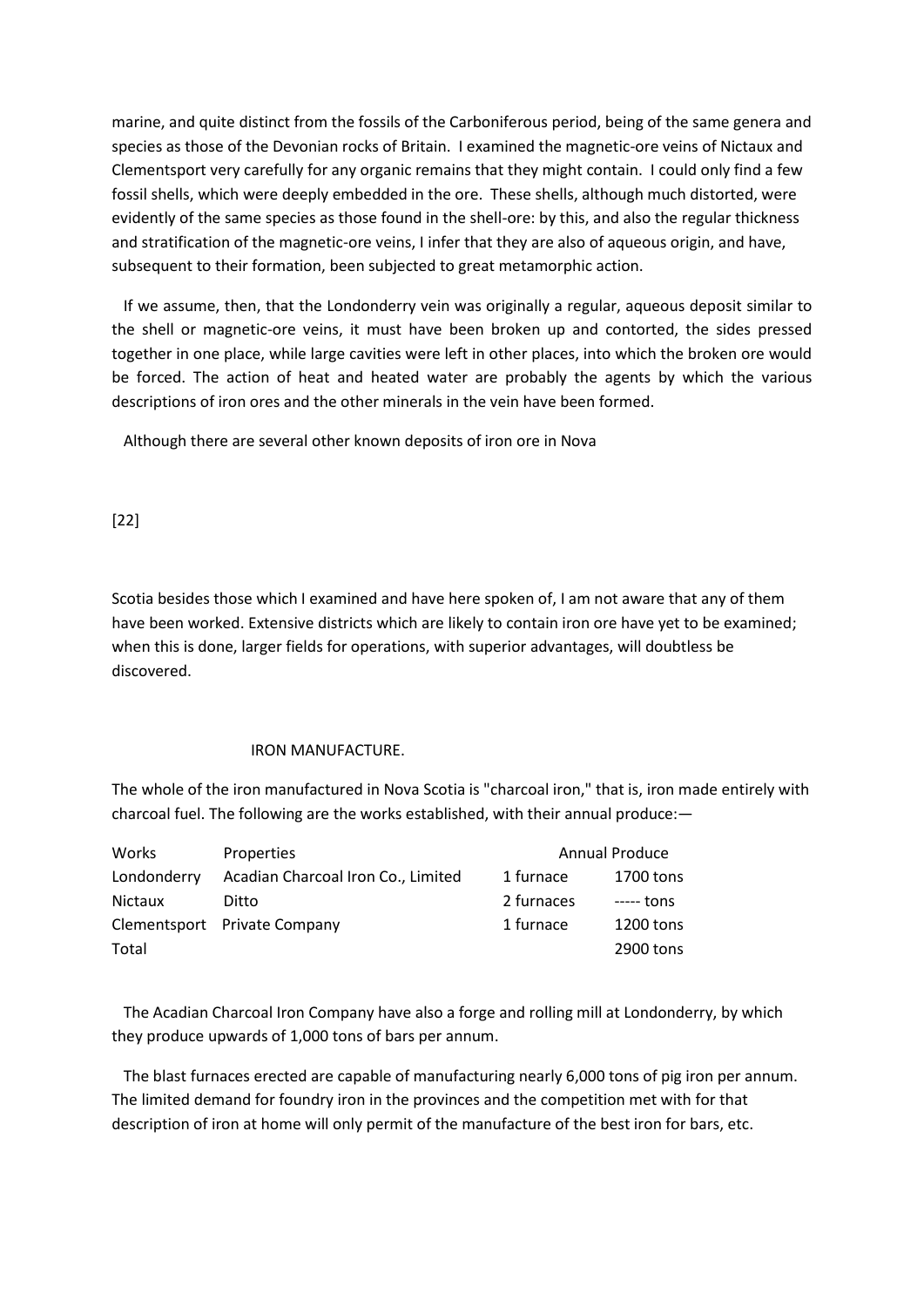At Nictaux and Clementsport the dense magnetic ores are calcined or roasted with wood and charcoal breeze before being thrown into the blast furnace—the carbonate of iron in its raw state being used with it. It is found that these ores thus treated yield 35 per cent, of metallic iron.

 At the Londonderry works the ores are broken into small pieces, and, as far as is possible, each quality stacked separately ready for use in the blast furnace. The limestone, of which a small quantity is used as a flux, is found in the adjacent carboniferous formation, and it is quarried and broken up in the same way as the ore.

 The immediate vicinity of the iron works, like other vast districts of Nova Scotia, are covered with a dense forest of hard wood, such as birch maple, beech, etc.; these are converted into charcoal in the forest near the spot where they are felled. The charring is done in open stacks, containing twenty and forty cords each; the wood is carefully piled into a circular stack about twelve feet high, with a chimney left down the centre, the outside is covered with charcoal breeze so as to render the stack as air-tight as possible. Fire is thrown down the chimney; the

(Plate III – Blast furnaces)

[23]

charring then commences in the centre, and proceeds towards the outside. One acre of forest land yields about twenty cords of wood suitable for fuel or converting into charcoal, and one cord of wood produces thirty-six bushels of charcoal. At the Woodstock Iron-works, in New Brunswick, all the wood is charred in close ovens; which is found not only to produce a harder and denser charcoal, but to be much more economical than open burning. The charcoal is stored near to the blast furnaces in large wooden sheds in order to preserve it from the wet as much as possible.

 The construction and size of the blast furnaces will be best understood by a reference to the drawings (Plate III.). No. 1 furnace is one of the smaller, and No. 2 one of the larger furnaces used for smelting with charcoal. The waste gases from the blast furnaces are utilized by heating the blast before entering the furnace; an apparatus for this purpose is shown attached to No. 1 furnace.

 In blowing a furnace in blast it requires 2000 bushels of charcoal to heat the furnace sufficiently for the introduction of the ore. The various descriptions of ore are put into the furnace in certain proportions when the separation can be effected. The open hematite and the oxides being easily fused, while the compact hematite and the specular ores are refractory.

 Each charge of ore into the furnace weighs 5 cwts. 0 qr. 14 lbs., of charcoal 20 bushels, and of limestone 50 lbs. The charges of each of these materials are thrown into the furnace at intervals of ten minutes.

During a period of eight months the charges and produce of one blast furnace were as follow:—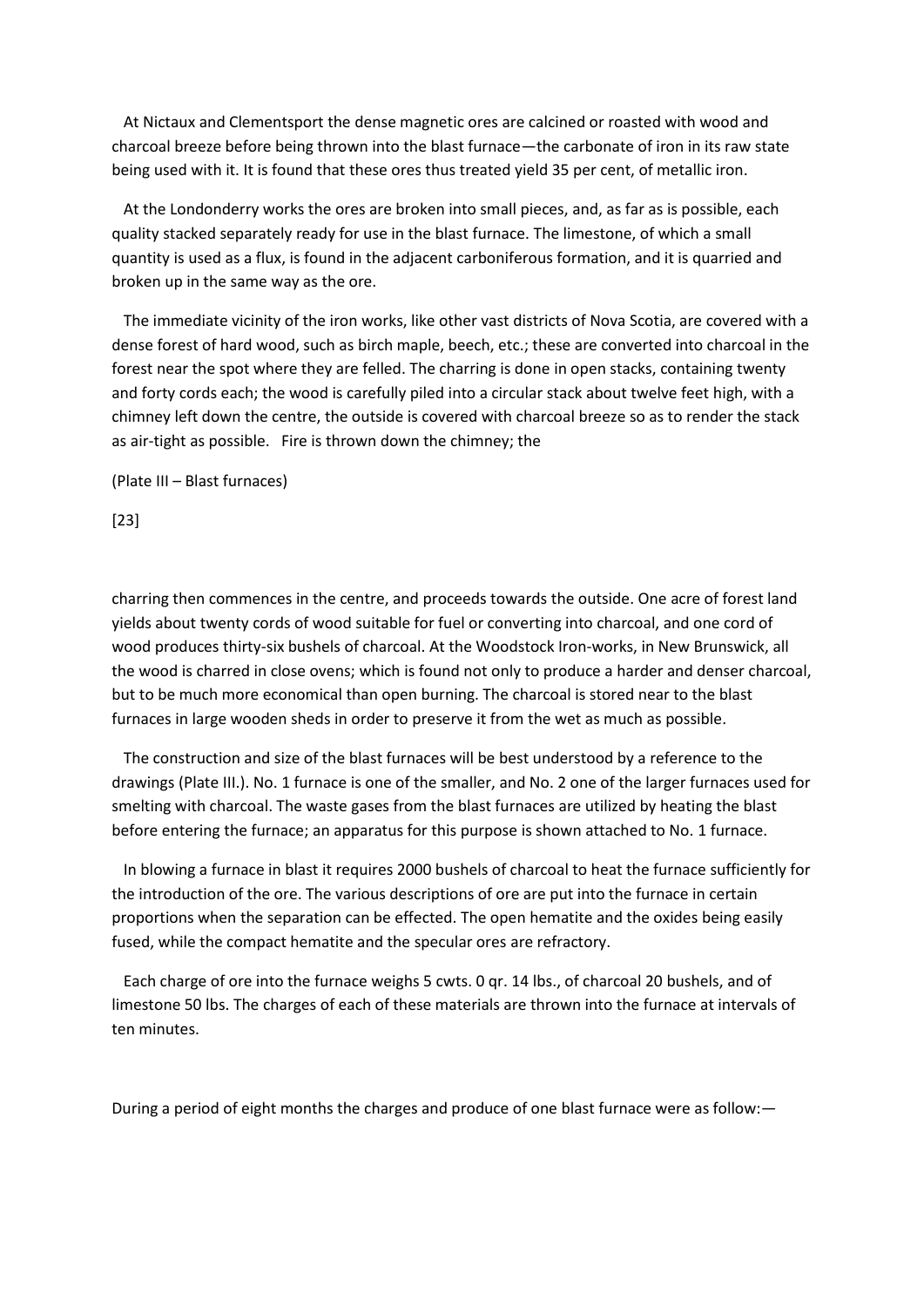| Total number of charges 10,331             |                                                                             |
|--------------------------------------------|-----------------------------------------------------------------------------|
| Charcoal used                              | 211,066 bushels = 169 bushels per ton of Iron.                              |
| Iron ore.                                  | 2648 tons 5 cwt. 3 gtr.11 lbs. = 2 tons 2 cwt. 1 gtr. per ton of Iron.      |
| Limestone.                                 | 234 tons 8 cwt 3 qtr. 14 lbs. equals 3 cwt. 2 qtr. 26 lbs. per ton of Iron. |
| Make of Iron.                              | 1248 tons 3 cwt. 3 gtr one lbs.                                             |
| Yield of Iron in the furnace, 47 per cent. |                                                                             |

 The pig iron has a regular and dark gray fracture, it has been extensively used for ordnance and other purposes where great strength and tenacity is required. An average of the analysis of eleven different samples of the pig iron gave the following result.

[24]

|            | Per cent |
|------------|----------|
| Iron       | 93.7202  |
| Carbon     | 3.1844   |
| Silicon.   | 2.1320   |
| Sulphur    | 0.0103   |
| Manganese  | 0.6413   |
| Phosphorus | 0.2118   |
| Total      | 99.9     |

The iron has been tested with the best English and Scotch samples, as to the transverse and tensile strength and the resistance to crushing, by which the quality of Nova Scotia charcoal iron is proved equal to the best home makes.

TABLE OF TRANSVERSE AND TENSILE STRENGTH AND RESISTANCE TO CRUSHING.

[Table omitted]

At the Londonderry works the pig iron is puddled entirely with wood, of which it requires  $3^{1/4}$  cords to puddle one ton of bars; the loss in weight by the puddling is 7.75 per cent, on the pig iron used. The bars make a very hard and superior steel-iron, which is used largely in Sheffield for the finest edge tools; it has also been employed with success in the manufacturing of locomotive and railway wagon tyres, etc.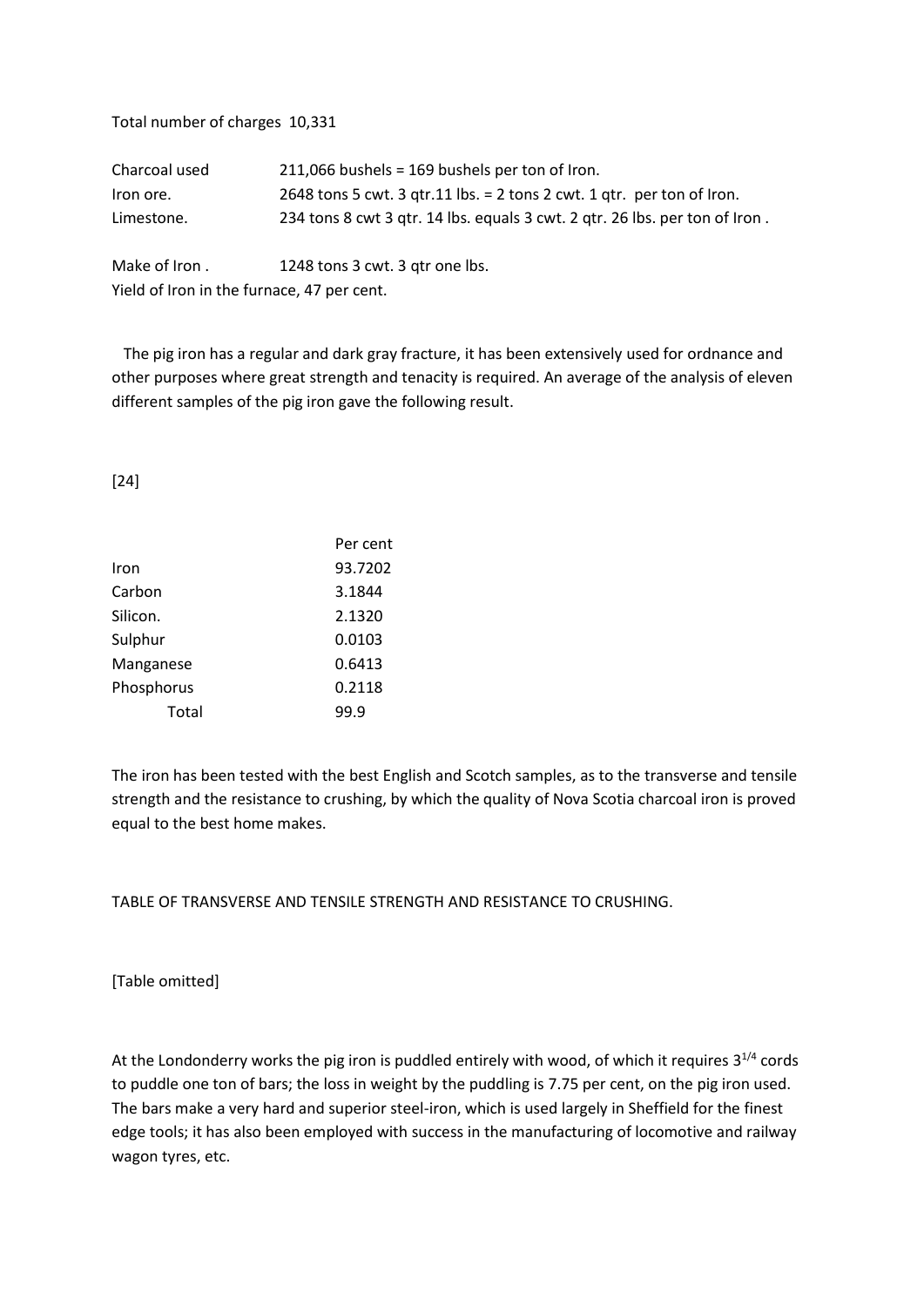The only market at which the Nova Scotian iron can be advantageously disposed of is that of England, where a first-class charcoal iron is always in demand; the provincial requirements are, as yet, very inconsiderable, and the heavy duty on iron imported into the Northern States of America, and the blockade of the Southern States, effectually close those markets. Much may hereafter be expected from the increasing wants of the British North American Provinces, as the manufacturing and commercial indus-

[25]

tries are extended. This will doubtless be accelerated by the construction of the Intercolonial Railway, which will connect Canada, New Brunswick, and Nova Scotia, running from Halifax to Quebec.

 Since writing the above paper, the Londonderry bar iron has been made into armour plate bolts, some of which have stood a tensile strain of 45 tons per square inch.

 The steel converters of Pittsburgh, Pennsylvania, have recently commenced using Nova Scotian iron for the manufacture of side arms, etc.

[26]

(Blank page)

[27]

NORTH OF ENGLAND INSTITUTE OF MINING ENGINEERS.

GENERAL MEETING, SATURDAY, NOV. 5th, 1864, IN THE ROOMS OF THE INSTITUTE, WESTGATE STREET, NEWCASTLE-UPON-TYNE.

NICHOLAS WOOD, Esq., President of the Institute, in the Chair.

 The minutes of the Council having been read, Mr.Thos. R. Gainsford, of Darnell Hill, near Sheffield, was elected a member of the Institute.

 The PRESIDENT said, the Council had given instructions to issue a circular to procure an account of the borings and sinkings through the different deposits from the surface to the stone-head of the different collieries of Northumberland and Durham. When these were obtained, they must appoint a Committee to collate them and put them into some shape to be brought before the Institute. With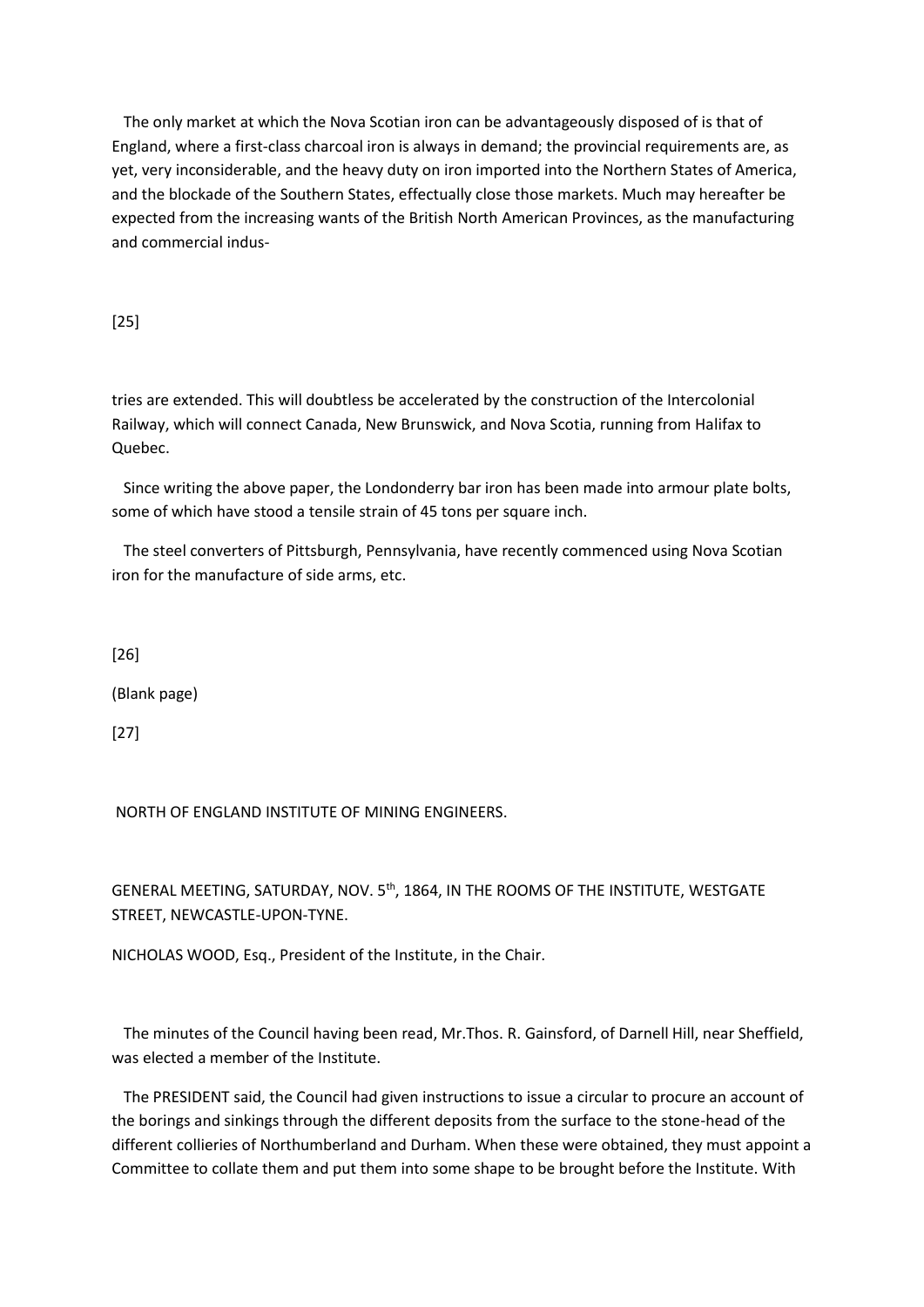respect to holding a local meeting, the Council proposed that the Saturday meeting of the Institute in February be made special for this particular purpose. It would require a good deal of arrangement before the proposed meeting could take place, but it would probably be held in July, 1865. There had been an application from only one district at present, but that was an important one—South Wales. Wherever it was held they should take care to make it a meeting worthy of the Institute. He proposed that a sub-committee be elected to-day to obtain information.

 A sub-committee was then appointed, consisting of Messrs. S. C. Crone, J. Daglish, G. B. Forster, T. Douglas, and J. B. Simpson.

### IRON MANUFACTURE.

The PRESIDENT said, the first paper on the list for discussion was Mr. Bell's paper on the Manufacture of Iron in connection with the Durham and Northumberland Coal-field and Yorkshire Iron Mines; the statistics contained in this paper were extremely valuable. The iron trade was a

[28]

little more prosperous now than it was at the time the paper was written. He did not know what impetus that circumstance had given to the manufacture of iron in this district, but he believed that several new furnaces had been erected, and some were yet in course of erection.

 Mr. BELL said, about thirty new furnaces had been erected. There was no change in the manufacture since he wrote the paper. In one part of that paper allusion was made to the increased capacity of furnaces. That system had not been more extensively adopted than at the time the paper was written. Messrs. Bell Brothers were building two furnaces eighty feet high and twenty feet in diameter—somewhat larger than those of Mr. Vaughan, who led the way in the erection of furnaces of an unusual size.

The PRESIDENT—That looked as if the results were favourable.

 Mr. BELL— In one part of the paper allusion was made to the deposit of magnetic ironstone in Rosedale; he did not know whether the President knew anything more on the nature and extent of that deposit.

 The PRESIDENT said, no; but he understood they were still getting a large quantity of magnetic ore. How long it might continue was uncertain. He did not know whether the Northamptonshire ironstone was being extensively worked yet, or not.

 Mr. BELL—In two places it had been worked. The same bed of ironstone has also been worked in Lincolnshire.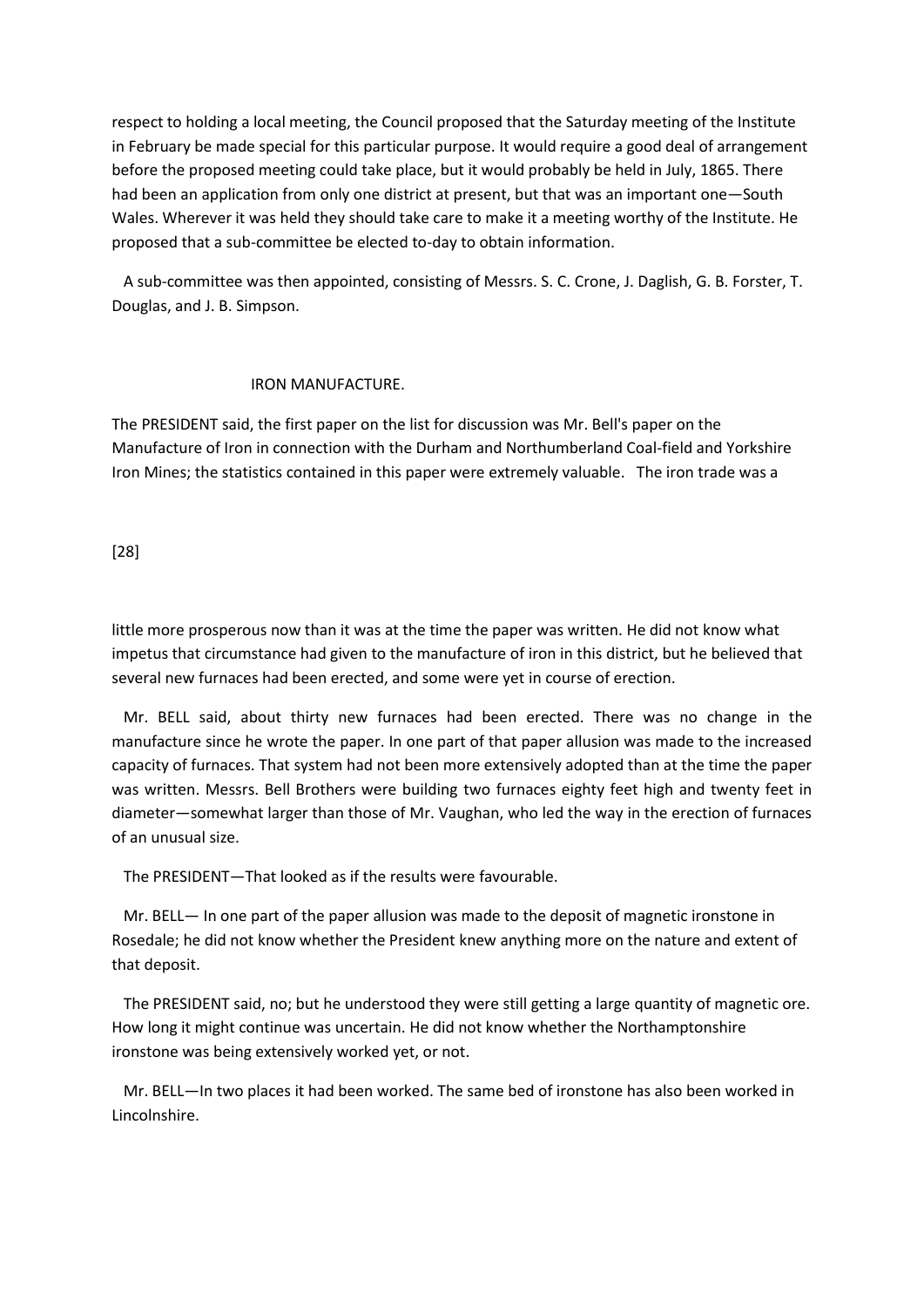#### MAGNESIAN LIMESTONE.

The next paper for discussion was that on the Magnesian-limestone, by Messrs. Daglish and G. B. Forster.

 The PRESIDENT said, the Magnesian-limestone, within the limits of the Durham Coal-field, rested on the Coal-measures, but there was considerable variation in different districts, in the depth from the Limestone to the different beds of coal; in the western district the Magnesian-limestone lies very near the coal beds of the lower series of the Coal-measures, but in the eastern district the Coalmeasures thicken very much. At Monkwearmouth, where the coal strata are thickest, the Magnesian-limestone is about 200 fathoms above the Hutton-seam of coal, whereas, at the western extremity of the Magnesian-limestone escarpment, it does not lie above fifty or sixty fathoms above the Hutton-seam. Throughout the whole of the district, wherever the Magnesian-Iimestone approaches or rests upon the Coal-measures there occur beds of Red-sandstone.

Mr. G, B, FORSTER—And Yellow-sandstone.

The PRESIDENT—Inclining to red.

[29]

 Mr. G. B. FORSTER—You never find any Red-sandstone in this district between the Magnesianlimestone and the Coal-measures.

 The PRESIDENT said, he had given an account of the Red-sandstone beds occurring over a district of several miles, where the Magnesian-beds rested upon the Coal-measures.

 Mr. G. B. FORSTER—That was a distinct deposit. There was a deposit of yellow sand, which was supposed to be blown sand; then below that they found what they called red-beds, both sandstone and shale, extending below Coal-seams in some cases.

 The PRESIDENT—But adhering to the question of Red-sandstone that lies parallel almost to the Magnesian-limestone; those red-beds occur at the top of the Coal-measures, whatever part of the Coal-measures that top may be.

Mr. G. B. FORSTER—Our theory is that the red-beds are part of the Coal-measures.

 The PRESIDENT--Let us have the facts. You have Red-sandstone beds where the Coal-measures extend to 200 fathoms from the Hutton-seam at the top of the Coal-measures and near the Magnesian-limestone. You have no Red-sandstone between those red-beds and the Hutton-seam; then you go to where the Coal strata is only sixty fathoms above the Hutton-seam, and there you have similar Red-sandstone at the top of the coal beds, sixty fathoms above the Hutton-seam.

Mr. G. B. FORSTER—Not the same beds; that is just the point—you have red beds.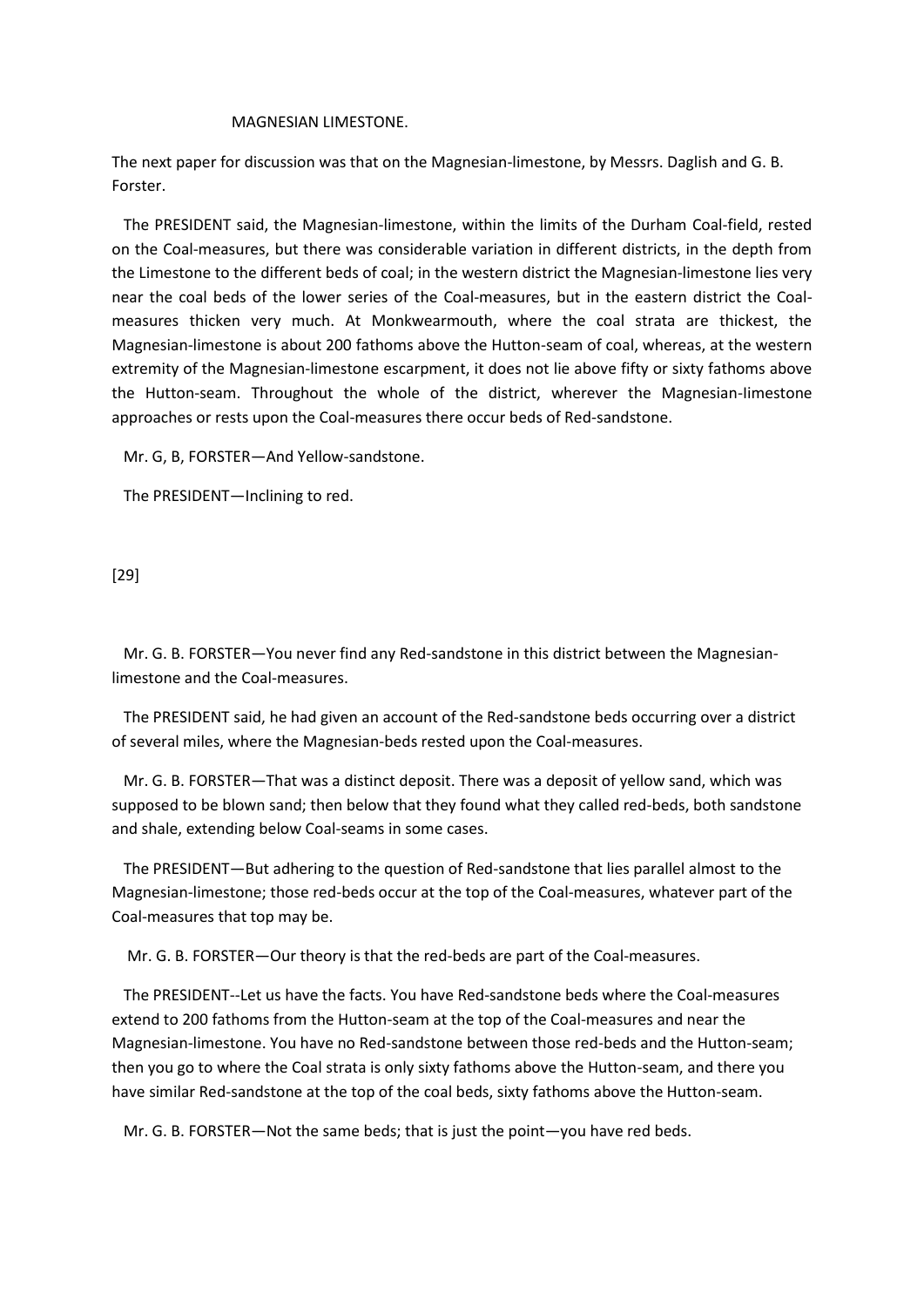The PRESIDENT—You have no red-beds in any portion of the strata of the 150 fathoms. They lie unconformable to the seams of the Coal-measures.

 Mr, G. B. FORSTER—You have red-beds, and wherever you pass the sand, and get into the Coalmeasures you meet with reddened beds; but these reddened beds are not lying conformable to the Yellow-sand. We say these beds are portions of the Coal-measures coloured by filtration from the upper strata.

 Mr. HOWSE said, there was one point he wished Mr. Forster would explain. In Vol. XIII., page 209, it is stated that, "On diagram No. 4 it will be observed that whilst at Monkwearmouth Pit the Coalmeasure strata, intervening between the Magnesian-limestone and the Hutton-seam, is 1500 feet, at Seaham it is 1100 feet, and at Castle Eden only 400 feet. So that at Castle Eden, 1100 feet of Coalmeasure strata have been denuded, and yet the Yellow-sandstone underlies the Limestone at each place." He wished to have a proof that 1100 feet of strata had been

[30]

denuded. And again, in what way had the Hutton-seam at this and (the northern) of the Coal-field been proved identical with that so-called at the southern extremity near Castle Eden.

Mr. G. B. FOSTER—It has been worked all the way through.

 Mr. HOWSE—It is known that Yellow-sandstone occurs at the top of the Coal-measures at Tynemouth, and the same bed occurs at greater depths from the surface at Monkwearmouth, Seaton, etc. Did it not follow that the Coal-measures had been originally deposited on a basinshaped surface? It was not necessary to bring in the aid of denudation to account for the present conditions of these strata. Monkwearmouth was the deepest depression of the Coal-basin, and the beds rise all round it. He did not wish to say that there had been no denudation in any part of this Coal-field prior to the deposition of the Magnesian-limestone. To the south of the Hett Whin Dyke, the strata had been much disturbed and locally denuded; but so far as this northern part of the Coalfield was concerned, there had been no denudation of the Coal-measures before the red-beds at Tynemouth and Cullercoats, had been deposited. Those red-beds at Tynemouth were perfectly conformable to the Coal-measures. It is difficult to prove the extension and the existence of the redbeds to the south of Ferry Hill.

 Mr. G. B. FORSTER—In going to the south we do not find the Hutton-seam getting nearer to the Main, nor the Main to the Low-main seam. There we find the seams cropping out. That would not be so if Mr. Howse's theory was true.

 Mr. HOWSE—Will Mr. Forster point out the High-main-seam in the Monkwearmouth Pit section, if it does not thin out ?

Mr. DAGLISH—It does not thin out. It is deteriorated in quality, and is called by another name.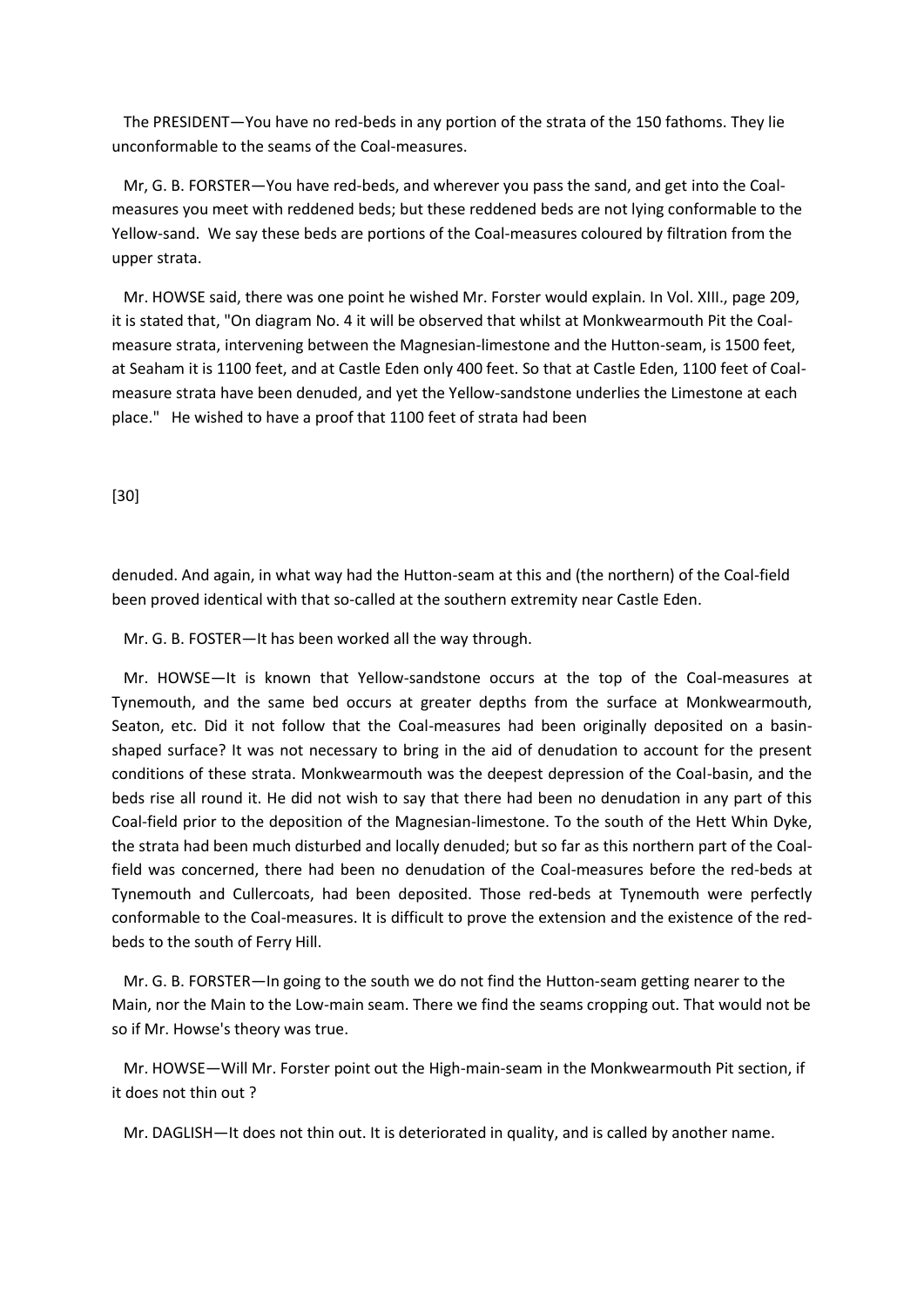Mr. G B. FORSTER--I can take you to a place where a seam is six feet thick, and at the distance of a mile-and-a-half you have no trace of it. The absence of the seam in one particular shaft is no proof of its having thinned out entirely.

 Mr. HOWSE—-These coal seams, I think, have not been traced from one end of the Durham Coalfield to the other.

Mr. DAGLISH—Yes; the Low-main or Hutton-seam, all through.

 Mr. HOWSE—This must be proved to the satisfaction of geologists. Let it be granted that the bed so-called at Castle Eden is the Hutton-seam, does it follow that where there are only 400 feet of Coal-measures above it, that the upper strata have been denuded?

Mr. G. B. FOSTER—Yes, because you have other seams in their proper

[31]

places. It proves they have not thinned out there. There is the same thickness of intervening strata between the seams. If they thinned out at the edges, you ought to have so many fathoms less thickness at Castle Eden than at Monkwearmouth.

 Mr. HOWSE—These statements are made on the assumption that the Yellow-sand is conformable to the Magnesian-limestone, which is not the case.

 The PRESIDENT—Let me understand. I see, by referring to the diagram, that the Yellow-sand lies under the Magnesian-limestone, and parallel to it. Is it conformable to the beds of Magnesianlimestone ?

Mr. DAGLISH—We say it is.

 Mr. HOWSE—I am of opinion that the Yellow-sandstone is unconformable to the Marl-slate, which is the base of the Magnesian-limestone, and where it can be observed it is conformable to the Redsandstone.

Mr. G. B. FORSTER—We say it is conformable; it is a question of fact.

 The PRESIDENT—Do you consider the Yellow-sand as conformable to the Magnesian-limestone, and unconformable to the coal strata? Are there any beds in the Magnesian-limestone which you can identify as being conformable to the Yellow-sand?

Mr. G. B. FORSTER—Yes, the entire thickness,

 Mr. HOWSE—In Seaton Pit section the thickness of the Yellow-sand on one side of the shaft is considerably less than it is on the other side of it.

Mr. DAGLISH—The Yellow-sand always lies in hills.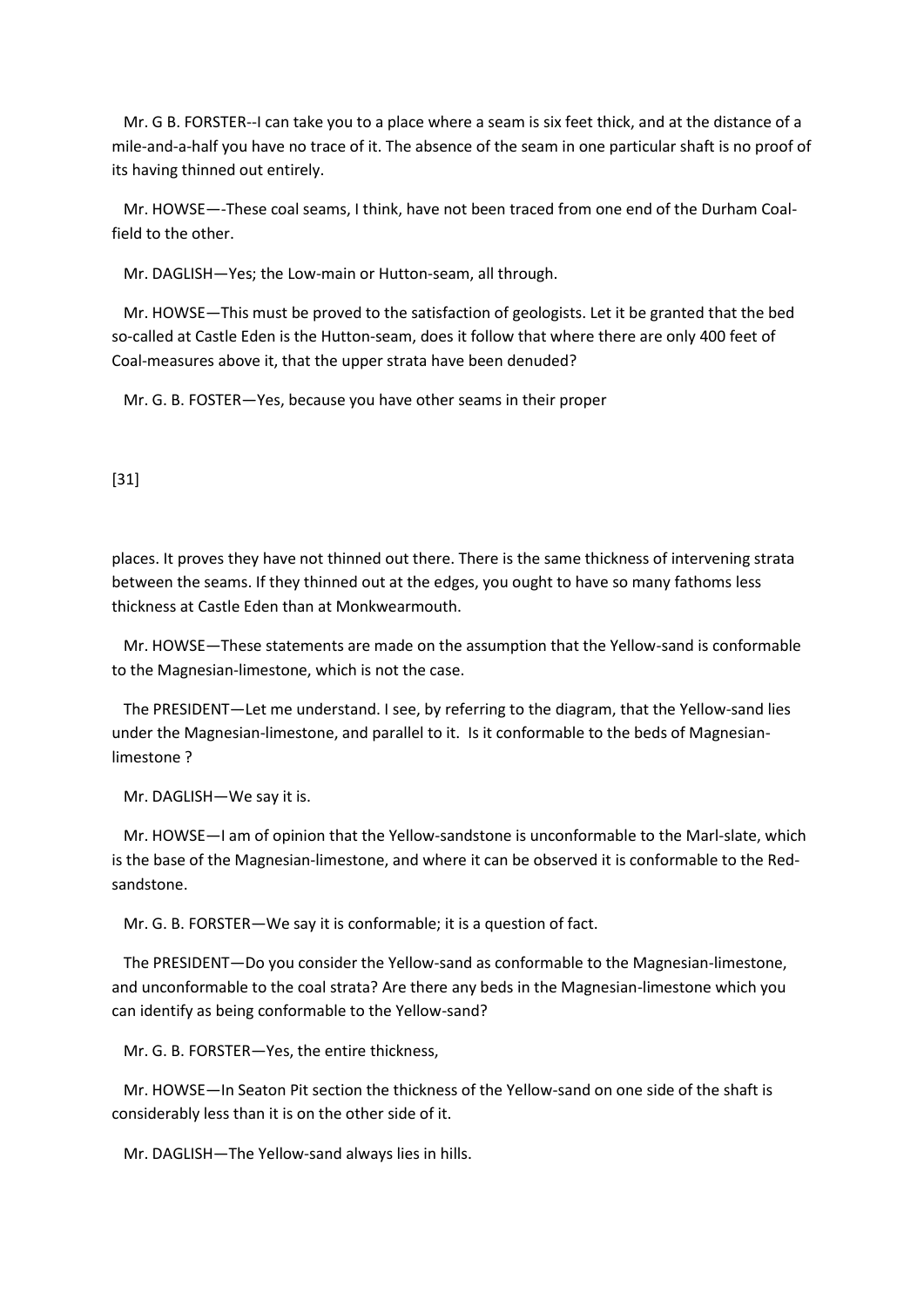The PRESIDENT—You have thirty fathoms of Limestone at Monkwearmouth, and there is Yellowsand at the bottom of it. You have 100 fathoms of Limestone at Castle Eden, and you have the Yellow-sand at the bottom of this thickness of Limestone, the same as where there is only thirty fathoms.

 Mr. DAGLISH—We commence by doubting whether there are any beds in the Magnesianlimestone at all. We think it is stratigraphically homogeneous.

 Mr. HOWSE—The Magnesian-limestone is acknowledged by geologists to be divisible into three groups of beds. The lower division of the Magnesian-limestone thickens towards the south-east of the county of Durham, that is, in the general direction of the dip of the strata.

 Mr. G. B. FORSTER—You want to claim a thickening and thinning for the Coal-measures; but you will not allow us that for the Yellow-sand.

 The PRESIDENT—We come back again to the Yellow-sand, and say it may be parallel to the mass of Magnesian-limestone, or it may not.

[32]

 Mr. HOWSE—There is not a single pit-shaft in the county of Durham sunk through the whole of the beds of the Magnesian-limestone.

Mr. G. B. FORSTER—Where will you find the upper beds?

 Mr, HOWSE—They are to be seen at Fulwell and Roker, and in small, isolated patches near the Black Halls, but generally the upper beds are denuded. No pit in this district has been sunk through all the beds of the Magnesian-limestone.

The PRESIDENT—If the Coal-measures are washed away, the Red-sandstone is still on the top.

 Mr. HOWSE—You have only to examine the district near Elemore and Eppleton to see the irregular, upper surface of the Yellow-sandstone. It forms an irregular bed all along under the Limestone. It is conformable to the red beds at Claxheugh, which are conformable to the Coalmeasures at Tynemouth and Cullercoats.

 The PRESIDENT—I think those red beds extend for several miles, and the strata are conformable to the strata of the coal beds, but they are not conformable in position with the red beds. That is, you have red beds in one place where there are an hundred beds above a particular seam, and the same where there are only fifty fathoms above the same seam. Wherever the Coal-measures come in contact with the Magnesian beds you have red beds, these beds being conformable to each other, but the red-coloured beds not conformable.

 Mr. HOWSE—I object also to the filtration theory. The Red-sandstone beds contain nodules of ruddle, and are charged with red oxide of iron. The colour is derived from the decomposition of the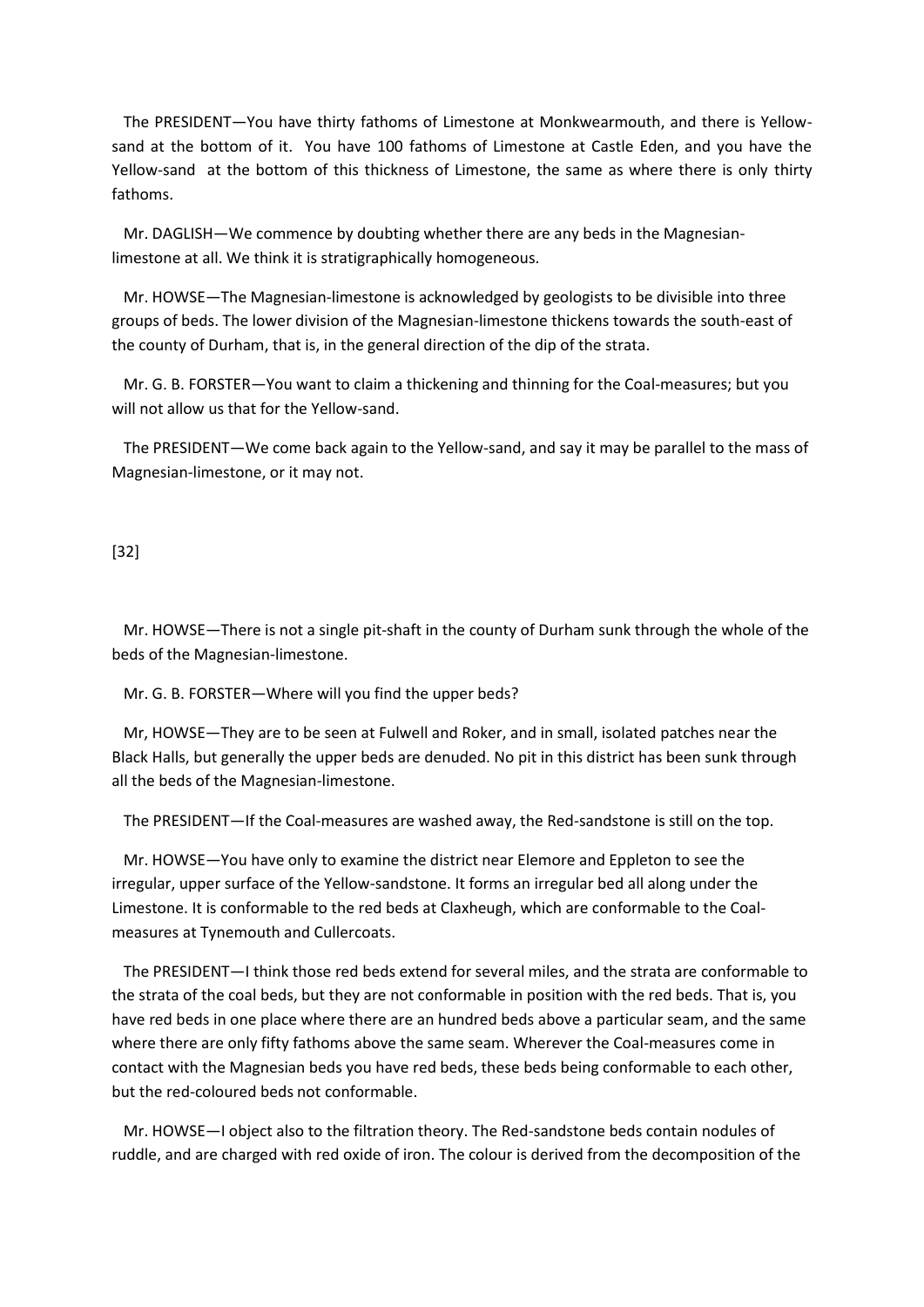included particles of iron, and not from filtration. Wherever these beds can be examined their fossils are the same as those occurring in the Coal-measures.

Mr. DAGLISH—They are the Coal-measures.

Mr. FORSTER—I am glad to see Mr. Howse is a convert to our theory.

Mr. DAGLISH—They are not distinct measures.

Mr. HOWSE—In 1857, I classified them as Coal-measures.\*

 The PRESIDENT—Suppose at Castle Eden there is a certain thickness of Coal-measures, then we may suppose they were subjected to a denudation which washed away all those beds to a certain depth. On the surface of those Coal-measures so washed away there comes another deposit upon that surface, however uneven it is—a sand deposit upon such uneven surface, a yellow sand deposit, and upon the yellow sand deposit comes the Magnesian-limestone.

\* See Annals of Natural History, 1857

[33]

 Mr. Bell—You say as soon as the strata comes to the day, the bed is either normally red, or coloured red ?

 The PRESIDENT—I say that after the coal beds are partly washed away, there is left at the top of the strata certain beds of coal, parallel to the other coal beds, but when they became exposed to filtration from the Limestone and sand, then they become red, and the redness is at the top of the coal strata wherever in the coal series that top is.

 Mr. BELL—You suppose that when they were tilted up so as to form the upper surface at one time, some circumstance or another has reddened the up-tilted ends of these beds?

Mr. DAGLISH—That is what we hold.

 The PRESIDENT—Taking any particular locality, you have the edges or top of the coal beds in that locality. You have no red beds below the top of the beds, but as each successive bed comes to the surface it becomes red. Below this redness there are no red beds at all in the lower strata.

Mr. DAGLISH—It becomes red first.

 The PRESIDENT—In some districts of England there is a Red-sandstone occurring below this Yellowsand, and in addition to it, very well defined.

Mr. G. B. FORSTER—What district?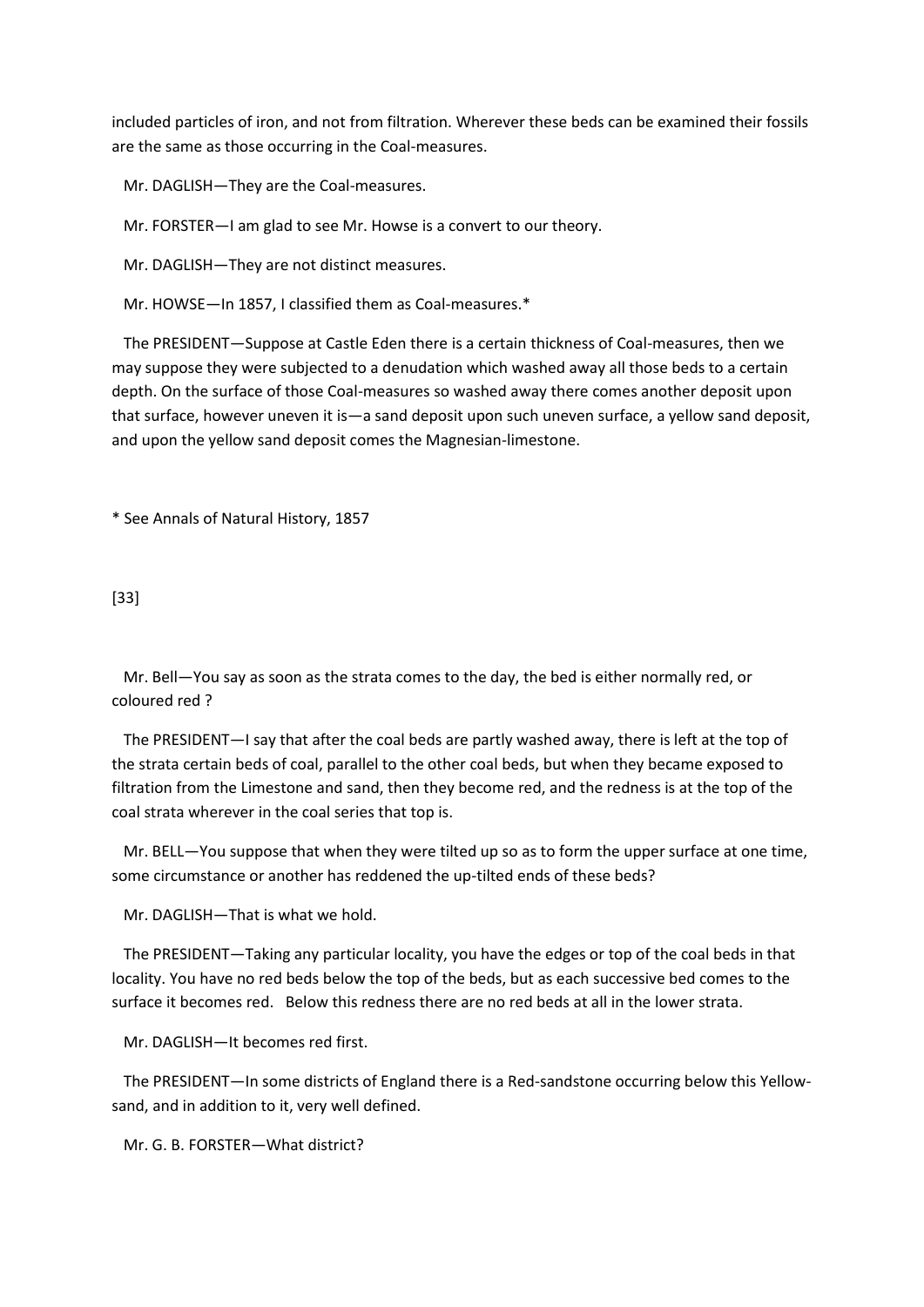The PRESIDENT—In a great many districts in England this red sand exists in great thickness underneath the Magnesian-limestone, and conformable to it. We have no Red-sandstone of this description in the Durham measures, conformable to the Limestone, and as a distinct and thick bed, unless the Yellow-sand is a representation of it. In several districts in the south they have a defined and thick bed of Red-sandstone which they call (I believe) Lower-new-red. This Red-sandstone is apt to be mistaken for the coloured red beds heretofore described.

 Mr. BELL-—Mr. Howse has paid so much attention to this subject that he has very naturally passed into a kind of authority. It may be my fault in not understanding him when he says that there may have been no denudation at the point called Castle Eden. I have always been taught to understand that these beds of coal must have been at some time or another deposited in a perfectly horizontal plane. Therefore, if you can, as it has been stated you can, trace the Hutton-seam over a very extended area, it follows as a matter of course that at one time or other it must have been in a horizontal position. What may be stated of the Hutton-seam applies to every bed of coal and every bed of shale above it. Consequently, I do not see how Mr. Howse can escape from the inference

### [34]

that a great deal of matter that once constituted a portion of these beds, has been removed from some cause or other. As it does not exist, I infer it must have been washed away.

 Mr. HOWSE—Firstly, I do not admit that the coal beds have been deposited on a horizontal or perfectly level surface. I suppose the coal-measures have been deposited in a basin-shaped hollow; and next, I am only requiring the proof that there have been strata deposited at the south end of the Coal-field, and that these were afterwards denuded. .

Mr. DAGLISH—I do not see anything in the paper which implies that there has been denudation.

Mr. HOWSE—Allow me to read what I read before, page 209, Vol. XIII.

Mr, DAGLISH—That has nothing to do with the red beds.

 Mr. G. B. FORSTER—-If we can prove that the beds were deposited horizontally, or comparatively so, then you will allow there has been denudation.

 Mr. HOWSE—I should much like to see a section in which, any unconformability or proof of denudation occurs.

 Mr. G. B. FORSTER—The Coal-measures were, I think, deposited comparatively horizontally. I can show you a seam of coal in the Low-main where the finest coal is found gradually passing into coarse coal, and then into shale; you cannot find the parting. This coal, in like manner with the shale, contains the remains of fishes which must have died above it. Does not that prove that it must have been deposited horizontally?

Mr. HOWSE—No. It proves only that there was a lake or standing water there.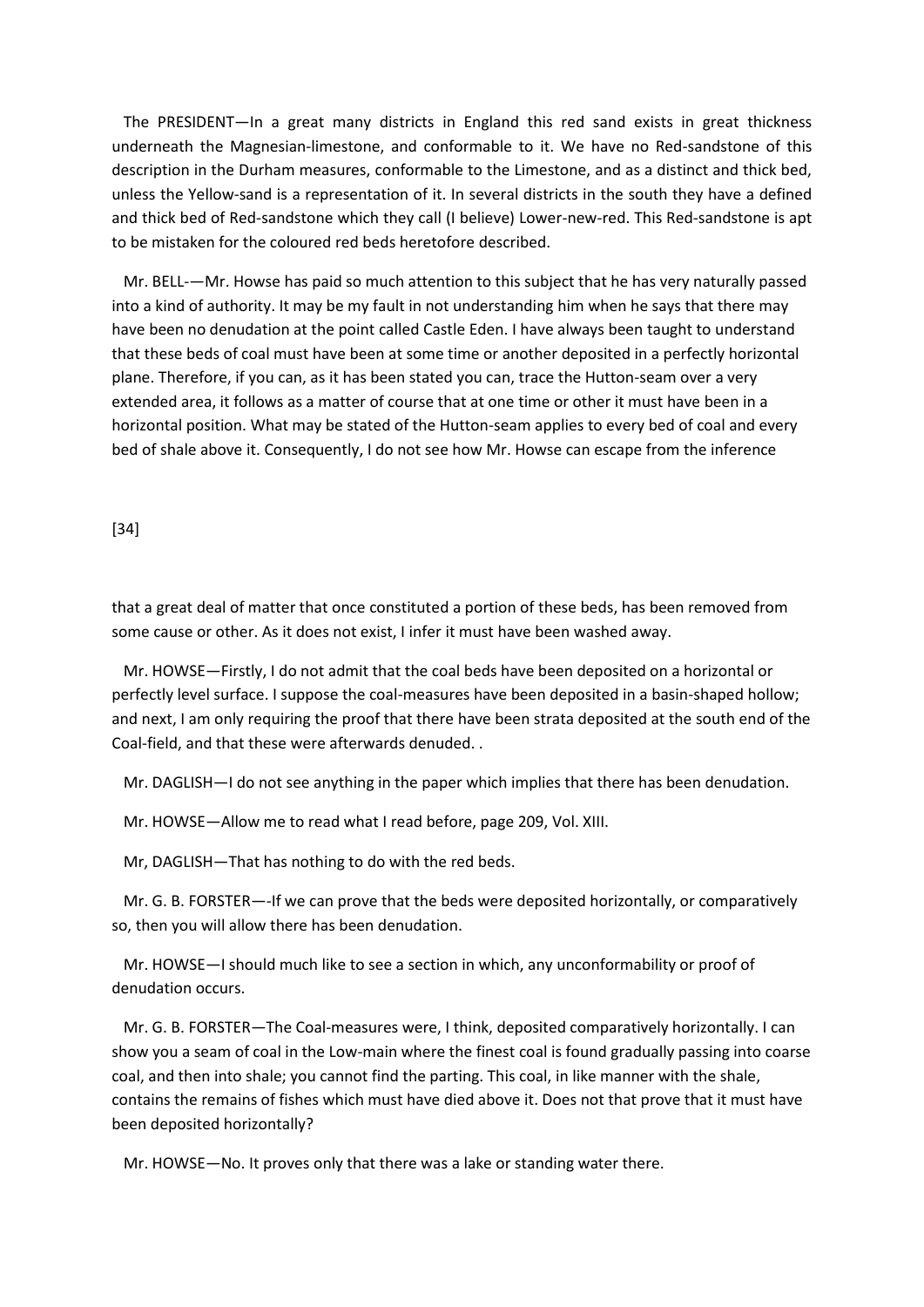Mr. G. B. FORSTER—If it had been a lake the bed would have been thicker in one part than in another.

 The PRESIDENT said, if a special paper on this subject was brought before the meeting it would raise a discussion, and the question might be further gone into. The discussion was then adjourned.

The President called the attention of the meeting to the suggestion made by Mr. Sopwith at the last meeting, to alter the classification of a portion of Carboniferous-series. The discussion was adjourned, and Mr. Sopwith had sent a diagram showing his views on the subject. They could not go into this at present, and, therefore, they would adjourn this also till the next meeting. The Carboniferous-series was classified into Coal-measures, Millstone-grit, and Mountain-limestone. The Mountain-limestone occurs immediately underneath the Millstone-grit. Mr. Sopwith

#### [35]

thought it would be better if they took the Little-limestone instead of the Fell-top-limestone as the termination of the Millstone-grit, and the commencement of the Mountain-limestone series.

 Mr. DAGLISH said, the uppermost bed of Limestone was the Fell-top, and at present that marked the difference between the two classes of rocks. This was a proposal to put the Fell-top-limestone, and other beds below it, into the Millstone-grit.

 The PRESIDENT—Several hundred fathoms below the Fell-top there was no lead. Mr. Sopwith threw this out as a suggestion, and it was desirable to come to some decision upon it.

 Mr. DAGLISH—In reference to the last paper, the red beds referred to in it are at present in the geological maps coloured as a distinct group of rocks, viz., the Lower-new-red-sandstone. According to your view, there should be no belt of red colouring intervening between the Magnesian-limestone and the Coal-measures.

 The PRESIDENT—You can express no other opinion than that at the top of the denuded Coalmeasures, there was underneath the Magnesian-limestone a reddening of beds, such reddening being parallel to the Magnesian-limestone, though the beds were not, but parallel to the Coalmeasures.

 Mr. DAGLISH—The geological map is coloured, not according to the colour of the rocks, but according to the geological character of the rocks. Greenhow's map is now being republished by the Geological Society which Mr. Sopwith was anxious to have correctly coloured. As it at present stands there is a belt that is called Lower-new-red-sandstone running parallel to the Magnesian-limestone.

 The PRESIDENT said, when he first examined Greenhow's maps the whole of Berwick Redsandstone beds were coloured as New-red-sandstone. They had a meeting at Killingworth during the Meeting of the British Association in 1838 at which Mr. Greenhow and other gentlemen were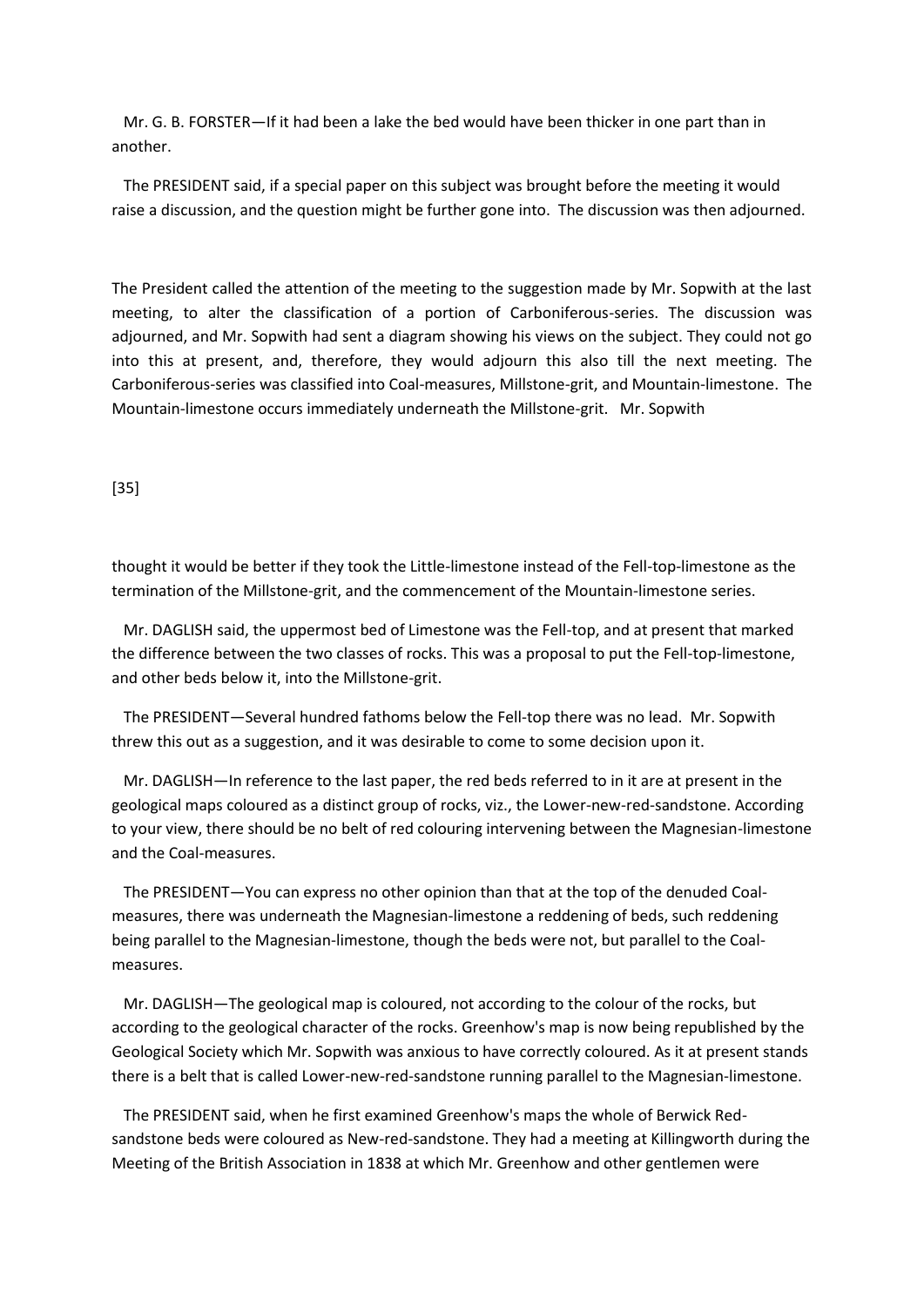present. He (the President) said it was a Bed-sandstone at the bottom of the Carboniferous-rocks, and that was the reason for his taking a journey from the Tyne to the Tweed to prove it.\* He thought he proved it to the entire satisfaction of every geologist. Mr. Greenhow subsequently changed his colours from New-red to Old-red.

 Mr. DAGLISH—It is the same map. The question is must the colour be altered? Has it to be coloured as New-red-sandstone again?

 *\* See Transactions of Natural History Society of Newcastle.*

[36]

The PRESIDENT—You have certainly the .Red-sandstone above the Magnesian-Limestone—that is, the Red-sandstone of the Tees district; and you have yellow sand below the Magnesian-limestone, which has been sometimes considered red, because it has been associated with the reddening of the Coal-measures, heretofore described. If the yellow sand was reddened instead of yellow, and formed a definite and solid bed, this red strata might represent that given in Greenhow's recent map.

 Messrs. Richardson and Bunning's report on the experiments at H.M. Dockyard, Devonport, on the use of Hartley coal in steamships of war, was then announced, and it was suggested that it was desirable to address a special note to such of the members as were engineers, that they might attend the discussion.

The President announced that Mr. Sopwith's machine was not ready for the inspection of the members.

The meeting then separated.

[37]

NORTH OF ENGLAND INSTITUTE 0F MINING ENGINEERS.

GENERAL MEETING, THURSDAY, DEC. 1st, 1864, IN THE ROOMS OF THE INSTITUTE, WESTGATE STREET, NEWCASTLE-UPON-TYNE.

NICHOLAS WOOD, Esq., President of the Institute, in the Chair.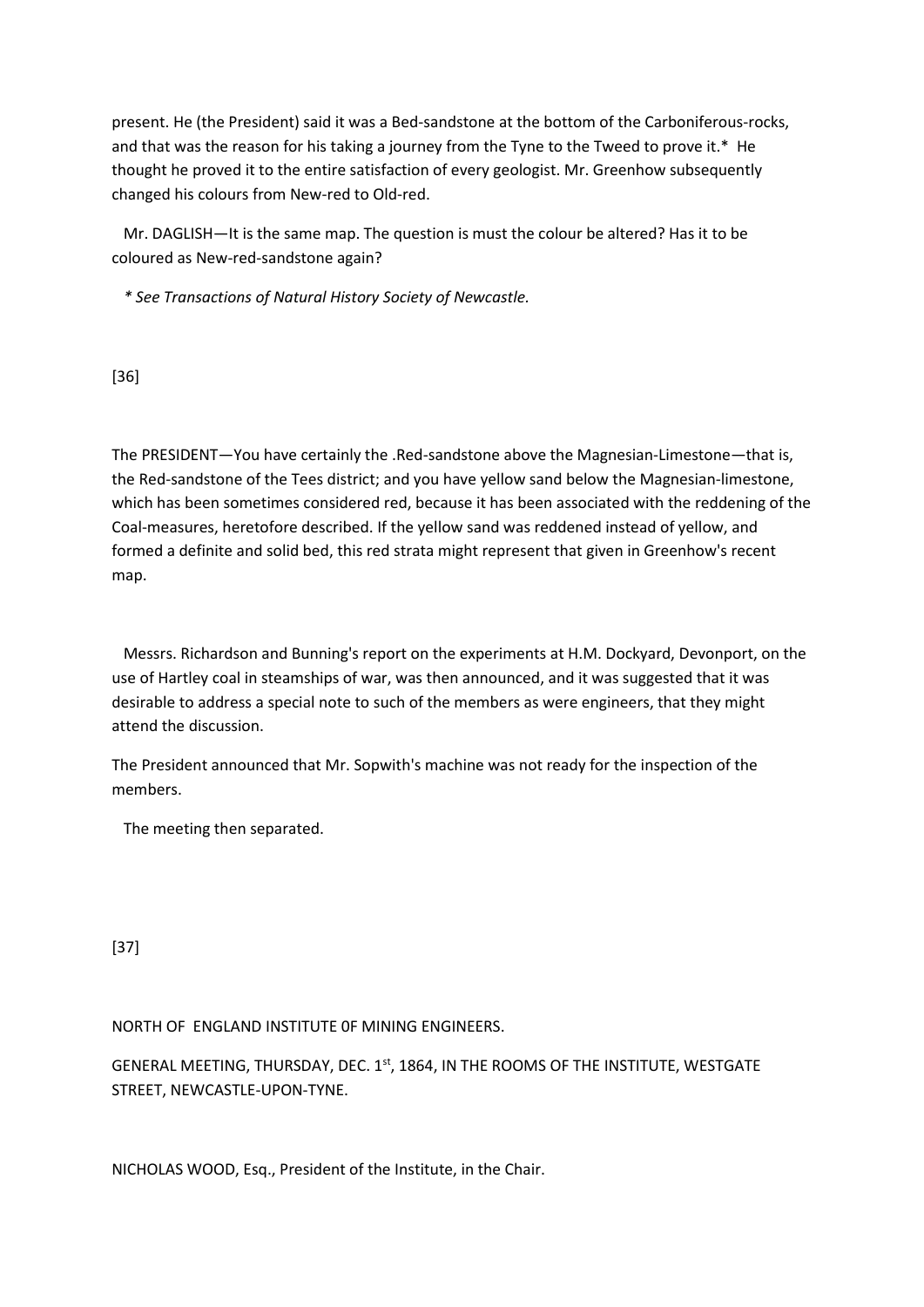Mr. Matthew Parrington, of Normanby Mine, Middlesbrough, was elected a graduate.

 The PRESIDENT said, it had originally been intended that the Sub-Committee which had been appointed to make arrangements for a special meeting of the Institute, in some distant locality, should have drawn up a report, to be submitted to this meeting. The Committee had not, however, obtained the information necessary to enable them to make a report to-day; and therefore, he presumed they would have to wait till a future meeting. The only localities from which an application had been made for holding such meeting were South Wales, represented by Mr. Basset, of Cardiff as Secretary of the Institution in that locality; and Manchester, as represented by Mr. Dickinson, Government Inspector. Some gentlemen thought it might be advisable to have a meeting in Wales, others thought that Manchester was a very important locality. Therefore, it was resolved that the Sub-Committee should communicate with both these localities, and endeavour to obtain all the information they could, and then report to the general meeting. There was also a paper "On the Minerals found in the Coal-measures of Northumberland

[38]

and Durham" which stood for discussion. Mr. Daglish, however, had written a letter to say that he was not able to be present. Therefore, he presumed the discussion would have to be postponed.

 After the reading of the following papers—by Mr. D. P. Morison, "On the *Caisses de Prévoyance* of Belgium," and by Mr. Howse, "On the Boundary-line between the Millstone-grit and the Mountainlimestone of the North of England", the meeting separated.

[39]

FURTHER REMARKS on the CAISSES DE PRÉVOYANCE,

or

NATIONAL MINERS' RELIEF FUNDS OF BELGIUM.

By DAVID P. MORISON.

Having received the Annual Official Report of the transactions of the "*Caisses de Prévoyance*" of the province of Hainaut, Belgium, for the year 1863, I have briefly noted down the following particulars, which may prove interesting, as a sort of Appendix, to the short notice of these funds which I had the honour of bringing before the Institute some little time ago.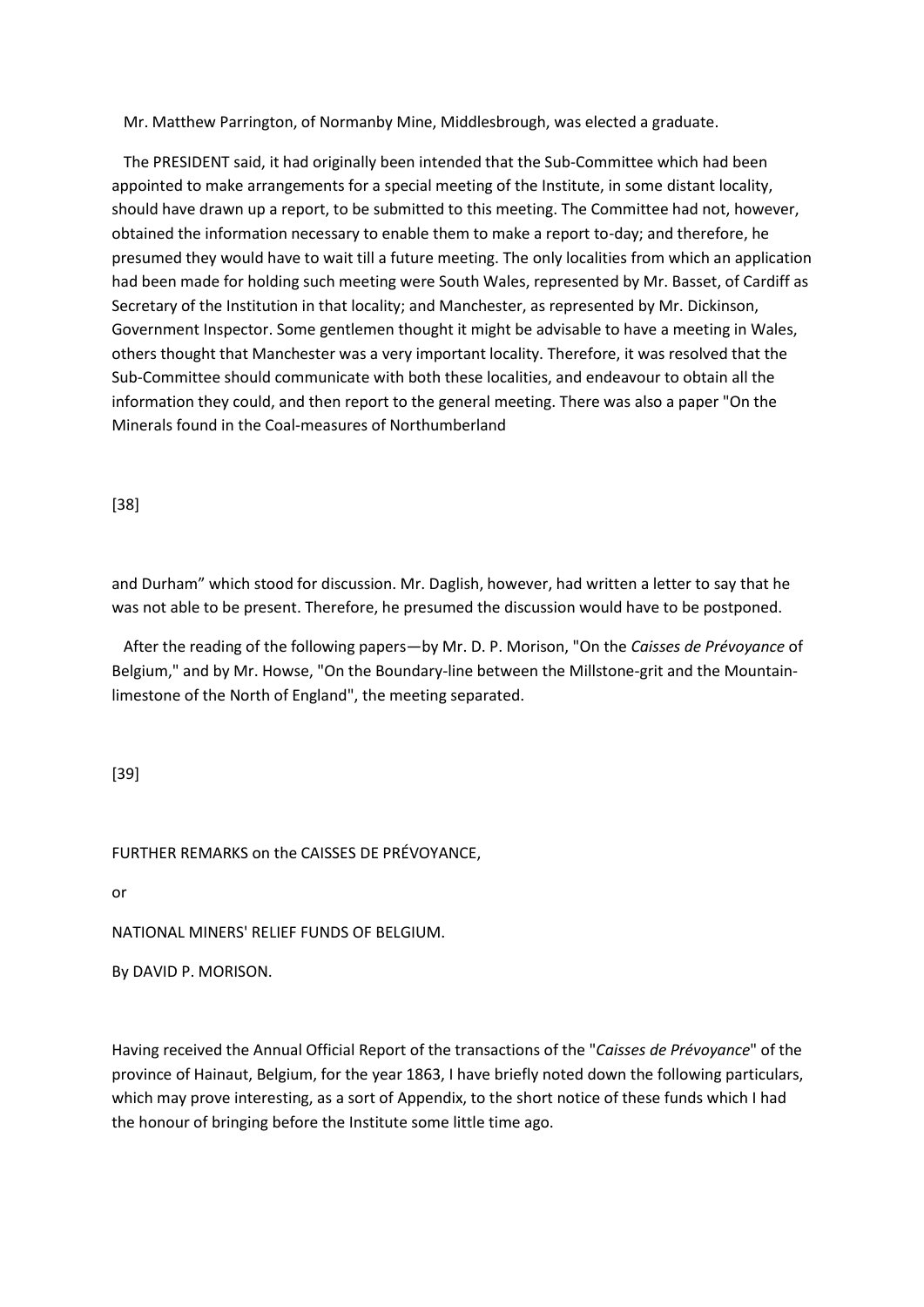The general tone of this Report is not by any means so sanguine as that of its predecessors, and expresses fears that some material addition will have to be devised to the annual receipts of the fund, by one or other of the following methods. By an increased per centage on the wages of the subscribing workmen, by a reduction in the amounts paid as annuities, or by an arrangement through which the associated collieries would become liable, for part or all of the relief to sufferers from explosions of fire-damp in their respective mines.

(1) In 1863, 32 collieries and railways shared in the benefits of the fund, and paid in the aggregate contributions for the year **E10,341 14s** 3d One-half of which, as formerly, is a per centage of 3/4 % on the workmen's wages, and the other half a similar sum paid by the owners.

| (2) Contribution from the Ministère des Travaux Publics             | £551 12 0   |
|---------------------------------------------------------------------|-------------|
| (3) Contribution from the Province                                  | £93 12 0    |
| (4) Contribution from the Society for the Encouragement of National |             |
| Industry                                                            | £100 0 0    |
| (5) Yearly Interest at $4^{1/2}$ % on Government Bonds              | £1,494 0 0. |
| (6) Interests at 5 % on Provincial Bonds                            | £37 0 0     |
| (7) Interests at 3 % "Société Générale"                             | £28 17 0    |
| (8) Paid by the Governor of the Province                            | £42 10 0    |
|                                                                     | £12,689 5 3 |

## [40]

#### The payments were—

| (1) Annuities for accidents from the $1st$ Jan, 1841, to Dec. 31, 1863 |              |              |
|------------------------------------------------------------------------|--------------|--------------|
| Inclusive-                                                             | £11,994 16 6 |              |
| (2) Annuities to old men incapable of work                             | £255 2 8     |              |
| Total                                                                  | £12,249 19 2 |              |
| (3) Educational communal grants                                        | £720 0 0     |              |
| (4) Expenses of management, &c                                         | £283 0 10    |              |
| Total --                                                               |              | £13, 253 0 0 |
| exceeding the receipts by                                              |              | £563 14 9    |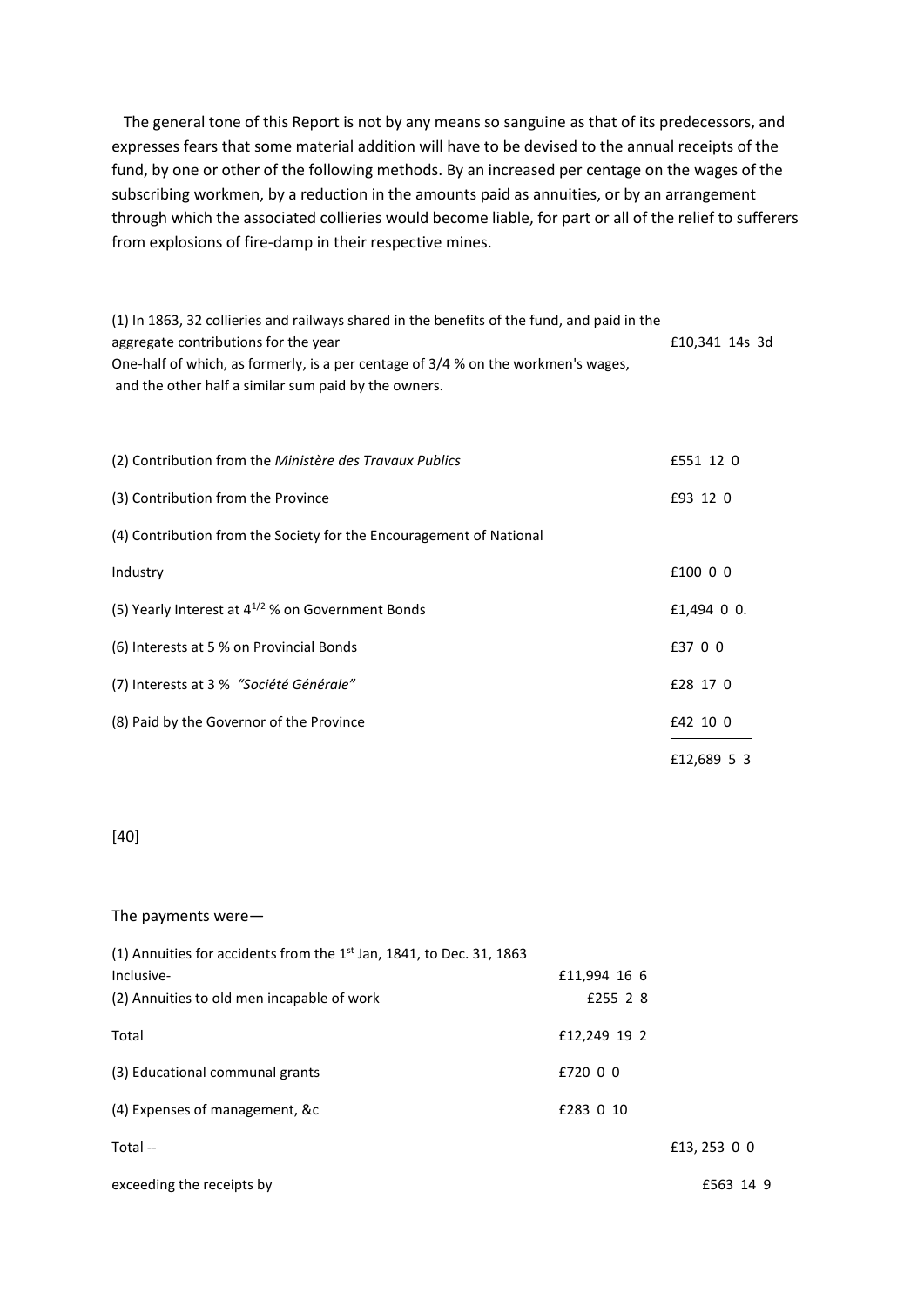| which, deducted from the balance in hand at Dec 31, 1862 of | £33.648 8 5  |
|-------------------------------------------------------------|--------------|
| leaves at 31st Dec., 1863                                   | £33.084 13 8 |

 The 32 associated concerns return £689,446 8s 10d. as having been paid during the year to 24,574 workmen for 7,462,853 days' works; being an increase over 1862 of 2,227 men , 659,119 days' works, and 52,468 15s. 3d wages; the average *per diem* for 1862 being 1s 10 47d, and for 1863 1s 10 17d.

 In their Report, the Committee direct special attention to the fact, that the above daily averages are those of the whole of the workers in the mines, ranging from 4s. and 5s. (the hewers and other first-class workmen) down to 5d. and 7½ d. (the boys of 10 or 12).

 At the 31 of Dec., 1863, 3,844 permanent and temporary annuities had been granted since the commencement of the fund in 1841, and at the above date 2004 of these were still in force.

 The number of accidents (40) was less than in the preceding ,year (53); and the casualties from these accidents were also fewer. In 1862, 58 men and boys were killed and 21 seriously wounded; while in 1863, 29 only were killed and 13 incurably wounded. These 42 casualties may be thus classified :—

 22 from falls of stone, coal, timber, &. 1 burnt by fire-damp, 4 falling down shafts. 1 from fall of iron tool. 2 by blasting. 5 run over or crushed by wagons. 3 from accidental falls, 1 crushed between cage and shaft. 3 from sundry causes.

Total 42

## [41]

 Of the 32 branch funds, 2 balanced evenly the receipts and disbursements, 17 showed a deficit, and 12 a surplus. There were relieved by them aggregately *pro tempore* 9,891 workmen, in the following manner:—

| In money    | £4,872 2 $9 = 8s$ 10 per man |
|-------------|------------------------------|
| In medicine | £465 3 6 = 0 11 1/4          |
| In coal     | £278 8 8 = 0 6 3/4p          |
| In sundries | £515 3 4 = 1 0 1/2           |
| Total       | £5630 18 3 = 11 4 1/2        |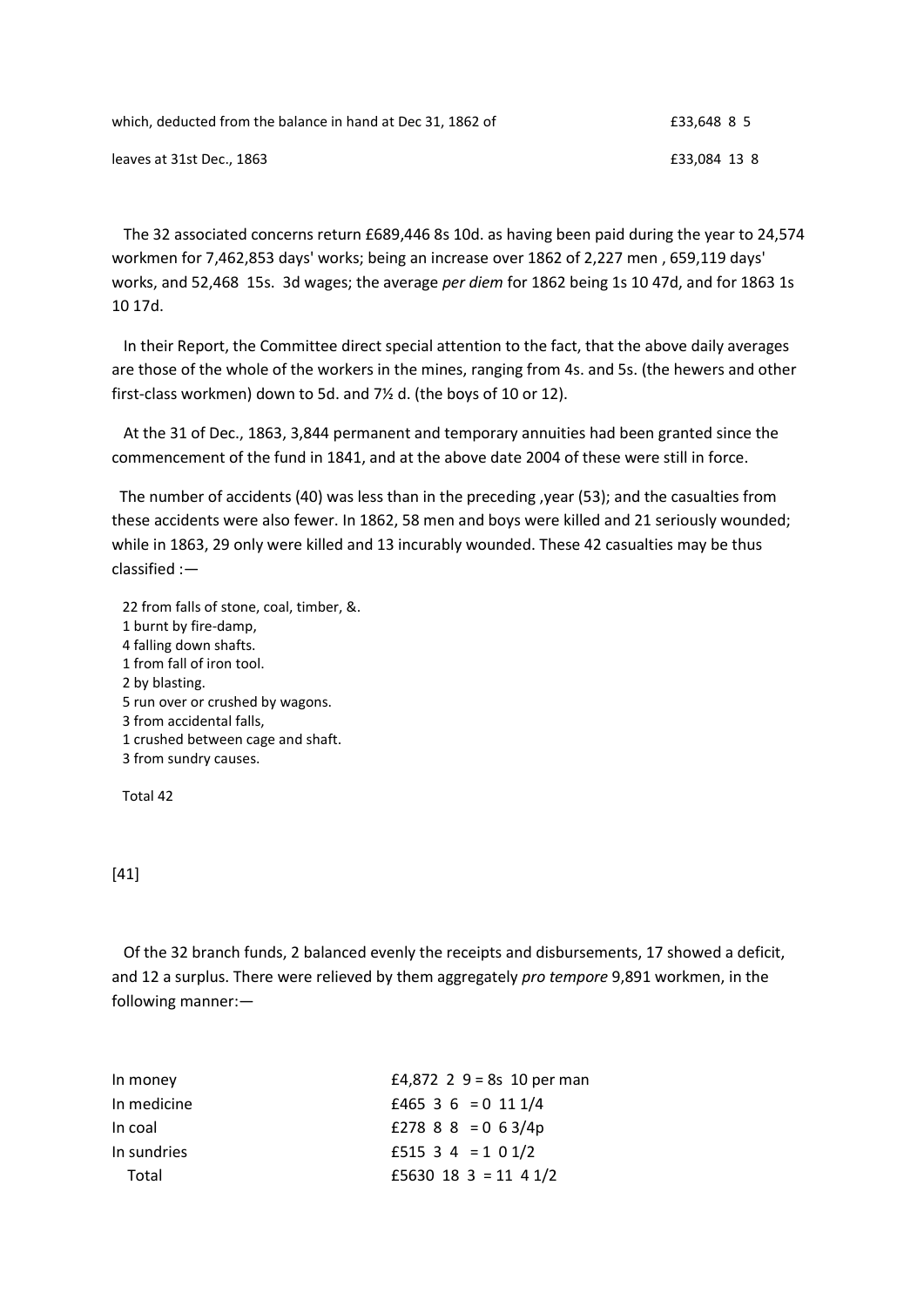| Annuities to widows, etc. | £1.818 5 6 = 3 8      |
|---------------------------|-----------------------|
| Total                     | £7,449 3 9 = 15 0 1/2 |
| Medical staff, etc.       | £2,914 11 6           |
| Grand total               | £10,363 15 3          |

The total receipts of the branch funds in 1863 were £9,945 3s. 10d. towards which the 24,574 workmen contributed an average of 8s 1 13d. per man; while the owners subscribed the deficit of pounds £418 11s. 5d, or 4.09d. per man.

I have thought it advisable thus to trace the progress of this fund, as its operations can never fail to interest and astonish us, so long as they continue so unparalleled in their extent; while they may, possibly, serve in the future to assist us in forming the groundwork of some similar institution for the relief and improvement of the British miner.

[42]

(Blank page)

[43]

ON THE BOUNDARY-LINE BETWEEN THE MILLSTONE GRIT AND MOUNTAIN-LIMESTONE OF THE NORTH OF ENGLAND.

BY RICHARD HOWSE.

At the September Meeting of this Institute a proposal was made by Mr. Sopwith, as an addition to his Paper on the Lead-mining District of the North of England, to separate the sandstones and shales lying between the two uppermost calcareous beds of the Mountain-limestone series, and locally known as the Fell-top and Little-limestone from that division of the Carboniferous rocks, and to place them with the Millstone-grit.

 The beds intended to be thus transposed are the following (the whole section of the strata will be seen at page 187, Vol. XIII.):—

[Table of strata omitted]

.

The aggregate thickness of the beds intended to be thus transposed amounts to about 340 feet vertical, of shales and sandstones, with some beds of impure limestone and ironstone. As this proposal cannot be adopted by those acquainted with the fossil contents of these beds and the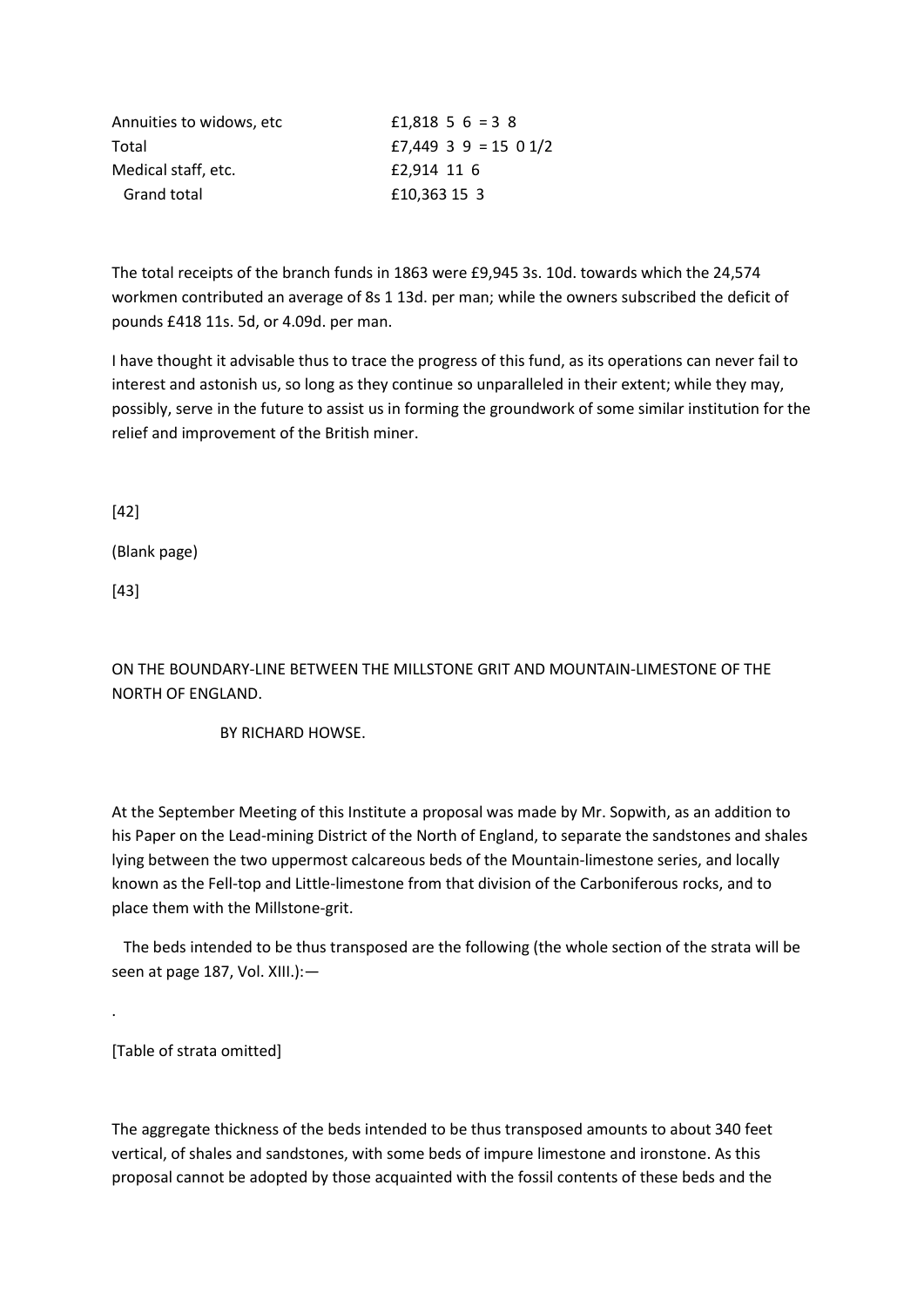general groups of the Carboniferous-rocks in other parts of this island, the members of this Institute will, I hope, allow me to state a few considerations that seem to make it desirable to retain the Felltop-limestone as the line of division between the Millstone-grit and the Yoredale series of the Mountain-limestone.

 It is generally acknowledged by persons at all conversant with the geology of the North of England, that by far too much importance and space is given on our geological maps to the Millstone-grit series. The tendency of all the careful observations of the present day is to contract the limits formerly allotted to the Millstone-grit. One circumstance which has tended, perhaps to mislead observers, is the manner in which small isolated patches of Millstone-grit are found capping the tops of the hills far to the west of the regular outcrop of these beds, and also its being brought in in unexpected localities by faults and anticlinal depressions. That it should now be augmented by an addition of more than 300 vertical feet of strata is a proposition not likely to be entertained by geologists, for the following reasons.

 In South Wales and Derbyshire, where the lower Carboniferous-rocks put on a more compact form, they consist of three divisions, viz., the Coal-measures, Millstone-grit, and Mountain-limestone; the two latter being represented by a single stratum each; and in correlating the Carboniferous-rocks of this district, with those of other localities to the south, it is important to enquire what portion of our series correspond to the bed of Mountain-limestone occurring in South Wales. The chief guides in this correlation are the beds of Encrinital-limestone found intercalated through the series, and the fossil remains distributed in them and the adjoining beds. Now, it is admitted, that the Fell-toplimestone is encrinital, containing, or rather being made up of the innumerable small joints and fragments of encrinites; and also, that many of the shales and sandstones occurring in that part of the series, between the Little-limestone and Fell-top, contain assemblages of marine fossil shells identical with those found in the lower part of the Limestone series. It is impossible, therefore, to alter the present allocation of these beds without doing considerable violence to the acknowledged principle of zoological classification. And further, in placing these marine-formed

#### [45]

beds in the Millstone-grit series, among which traces of marine life are of rare occurrence; a more arbitrary and a less natural classification is introduced and adopted.

 The same argument will be found to apply even more forcibly if we attempt to correlate the Carboniferous-limestone of Scotland with this district; for in Scotland where the limestones are feebly represented, and sandstones and shales abound, the upper portion of the Mountainlimestone is determined by two or three small beds of limestone which immediately underlie the sandstone representative of our Millstone-grit; and these limestones are laid down and coloured on the Geological Survey maps of Scotland as the equivalents of the Mountain-limestone of the South of England. It is impossible, therefore, for stratigraphical and palaeontological reasons to entertain this proposed change.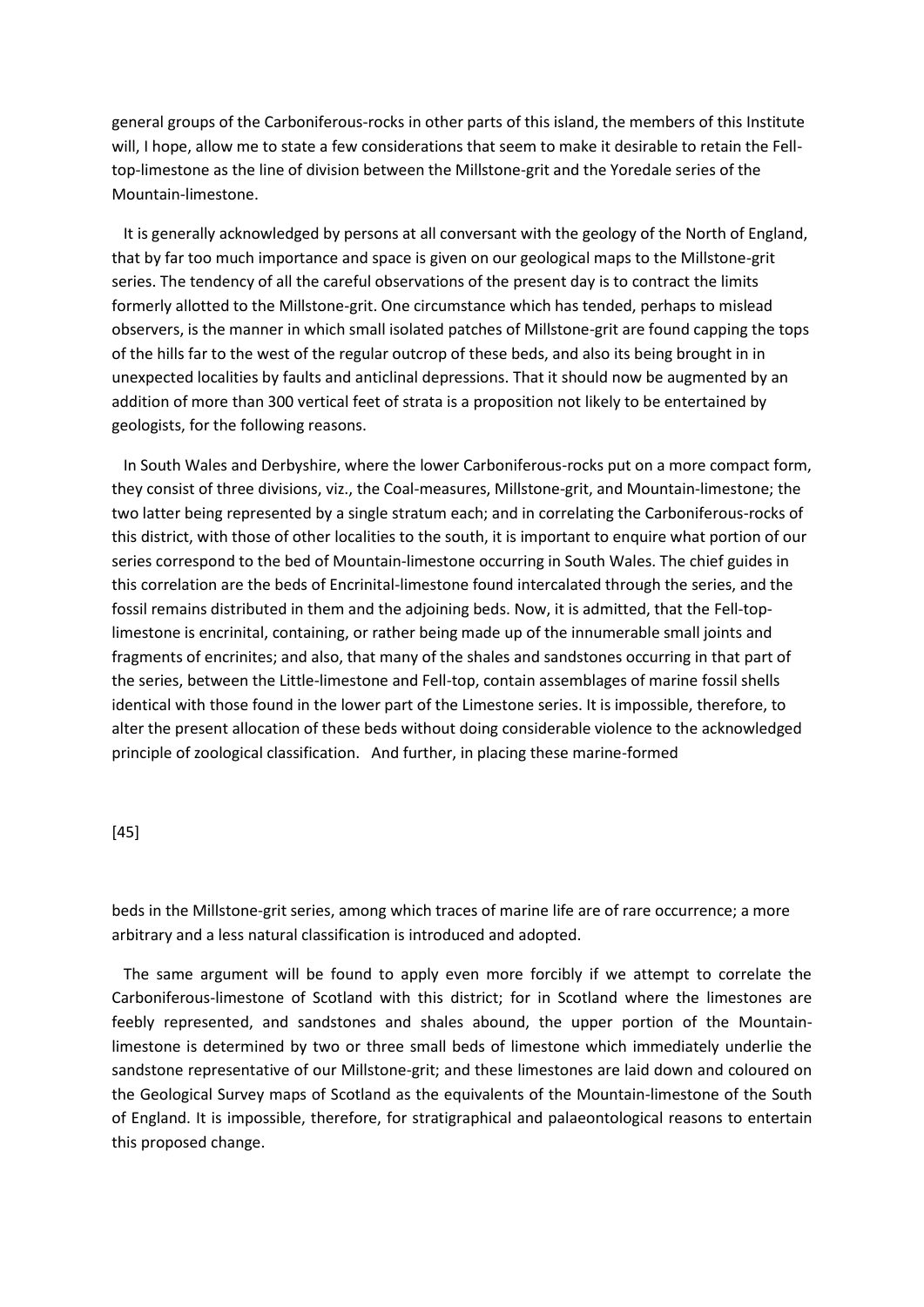And practically such a change would be of very little utility. The strata of the lead-mining districts are so well known to most of the intelligent miners that the most productive veins and the treasures they have contained are now nearly exhausted, and this even before a correct geological section has been laid down, and certainly before a correct map has been constructed and coloured for their guidance. For do we not know that Alston Moor, the great centre of mining operations, and the former metropolis and nursery of mining adventurers and enterprise is nearly worked out, and that it is only in contiguous secluded districts to which the veins have been followed that mining speculations and exertions can be profitably carried on. To the North and to the South of the Tyne and Tees district the eagle-eyed miner has been unable to detect any lead-bearing veins worthy the labour of his hands; and the same beds of limestone as they stretch through Northumberland and Yorkshire, though often tried have never yet yielded, and probably never will yield up, treasures so abundantly as they have done in the Alston Moor district.

 And further, the plan adopted by the geological surveyors of putting down the outcrop of all the important strata, especially of the beds of limestone, and also the occurrence of productive mineral veins wherever these are known to exist, leaves nothing further to be desired in a practical point of view; and we have seen that zoologically and stratigraphically the change proposed would be a change less correct and less philosophical.

[Plates IV etc , Elevation and Section of boiler and feed apparatus used at H. M. Dockyard Keyham for testing coals, and diagrams of experiments.]

[46]

[47]

Two Reports on THE EXPERIMENTS AT KEYHAM, on the use of MIXED HARTLEY & WELSH COALS IN MARINE BOILERS.

FIRST REPORT TO THE STEAM-COAL COLLIERIES ASSOCIATION.

Newcastle-upon-Tyne, 19th Sept., 1863

Gentlemen,

 We have now the honour to present our First Report on the Experiments made at Keyham Factory.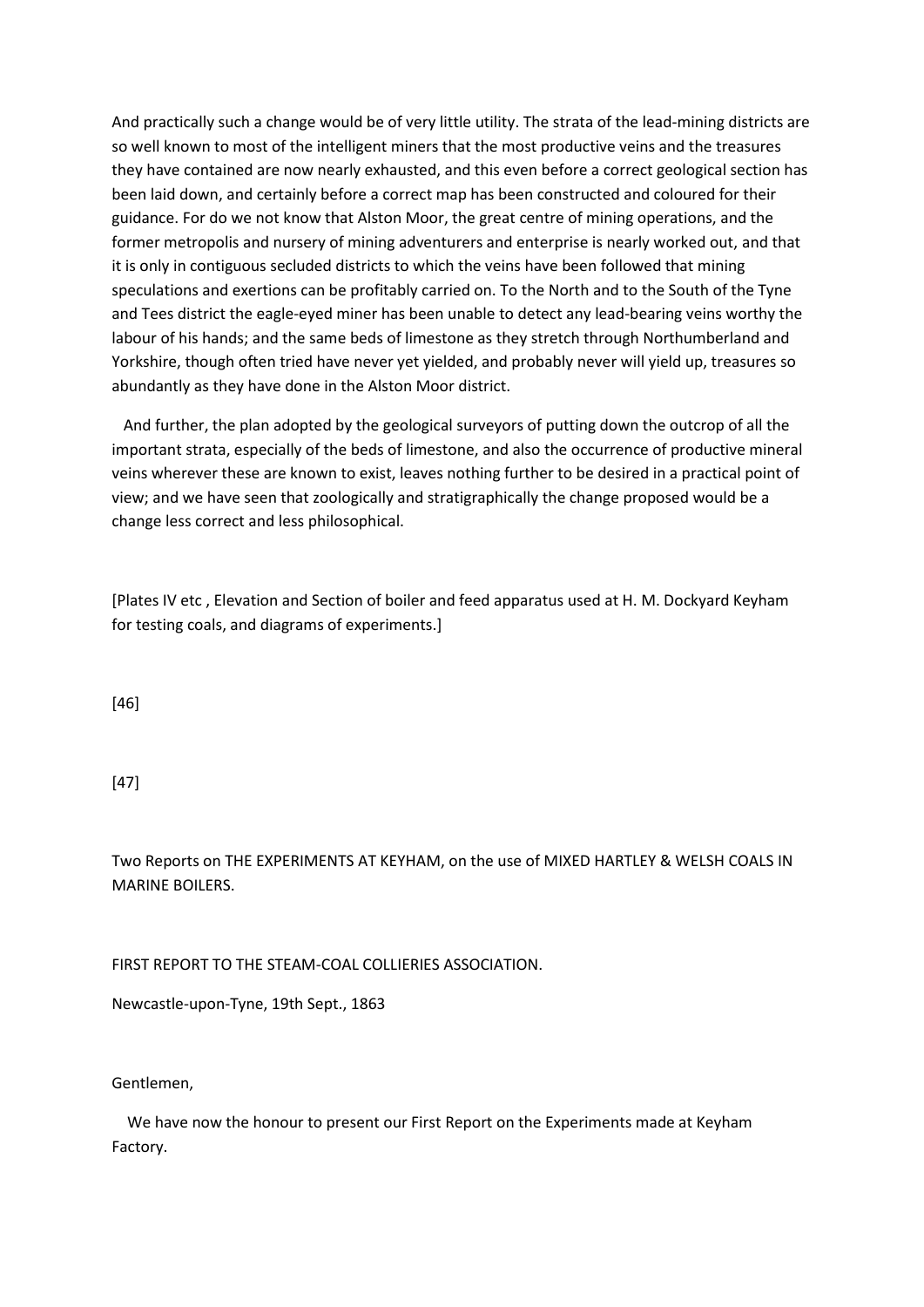1.—In accordance with your instructions, we went to Devonport towards the end of July, and placed ourselves in communication with Mr. Miller, the chief engineer of the Keyham Factory. We consider it fortunate for all the parties interested in this question, that the charge of these experiments has been confided to Mr. Miller, whose previous acquaintance with the subject so eminently qualifies him for such a post. During these experiments, we received every attention from this gentleman, and, in truth, from all the officials of the dockyard, whose only object appeared to be to conduct the inquiry in the fairest manner. We would also observe, that Mr. Tomlinson, the representative of the Welsh coalowners, was actuated by the same laudable spirit.

#### I.—DESCRIPTION OF BOILER.

2.—The boiler, according to Government formula, was about 20-horse power, two views of which are given. It was a type of the ordinary

[48]

class used on board of Her Majesty's steamers, being somewhat smaller than any in actual service, but preserving their general-proportions. It was 8' 10"high, 7' 8" long, and 5' wide; it contained two furnaces, each 1' 9" wide, with bars 4' long, and a large brick bridge at the back end. The bars were 1¼ "thick, of wrought iron, with  $x''$  spaces, 10" below the top of furnace in front, and 18" behind. The bridge was 13"below, and 12"in front of the bottom bend of back tube plate; the combustion chamber was 14"deep, and the whole width of the tube plate, and contained 25 cubic feet above the bridge, with a ratio of one 1 79 cubic feet to 1 square foot of grate. There were 128 tubes, 2" outside diameter, with 324 square feet of heating surface. The total heating surface was 398 square feet; the grate surface, 14 square feet; the chimney was 19" diameter, and about 45' high, with no feed heater attached.

 The following table will show, at a glance, the main points of difference between this boiler and the one used at Elswick, in conducting the experiments at Newcastle:—

[Table omitted]

.

3. - Comparing these boilers together, it will be seen, that while the Government one adheres, in its general proportions of flame chamber, grate etc to Admiralty formula, viz, 0.66 sq ft of grate to 16 sq ft of tube per horse power, it differs principally from the Elswick boiler in having 50 per cent less combustion chamber, and a very considerable decrease of heating surface compared with grate surface.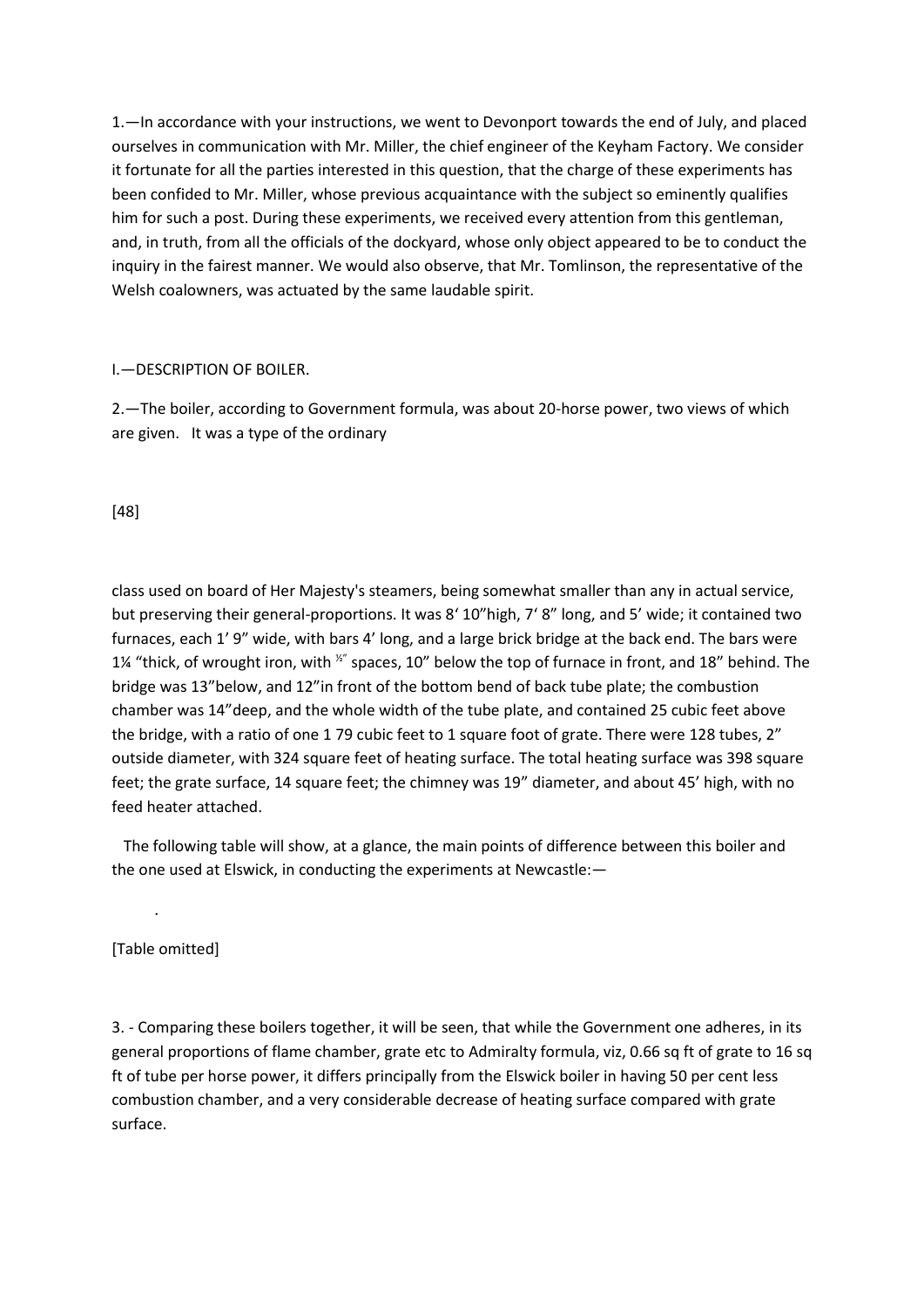#### II - FEED APPARATUS.

4. - The feeding apparatus was extremely simple, and consisted of two tanks placed one above the other on the top of the boiler: there was

# [49]

a pipe and valve for passing the water from the top into the bottom tank, and a valve for admitting the water from the bottom tank into the boiler. These valves were attached to the same spindle, and so placed that they could not both be open together. The top tank had a pipe and cock for filling it with water, which was worked by the stoker; also a waste pipe running up through the bottom, till within a few inches of the top, so that the water in the tank, when level with this pipe, weighed exactly 1000 lbs. There was a float attached to a catch and balance weight, which opened the communication between the top and bottom tanks, a few minutes after the former was filled; and afterwards emptied the bottom tank into the boiler, when the water was at the original level.

## III—COALS.

5.—The Welsh coals, with which the experiments were made, consisted of four parcels, viz., Gellia Cadoxtan and Resolven, from the Swansea district, and Merthyr Dare and Wayne's Merthyr, from Cardiff.

6.—The coals from this district were called West Hartley, but they had evidently been long wrought, were very dull, and far from being well cleaned; in fact, they were by no means a fair sample of the steam coals generally supplied from your collieries.

7.—The absolute calorific power of these different coals was as follows:—

| <b>West Hartley</b> | 13.89 |
|---------------------|-------|
| Gellia Cadoxtan     | 14.08 |
| Resolven.           | 13.86 |
| Merthyr Dare        | 14.85 |
| Wayne's Merthyr     | 13.31 |

8.—When you compare these figures with the results given in the Third Report of the Elswick Experiments, you will find a striking difference. The average power of the four Welsh coals at Keyham, is 14.02; while that of the hand-picked Welsh coal at Elswick was 14.30. The case of the Hartley, however, is very different, for that used at Elswick had a power of 14.63; while the sample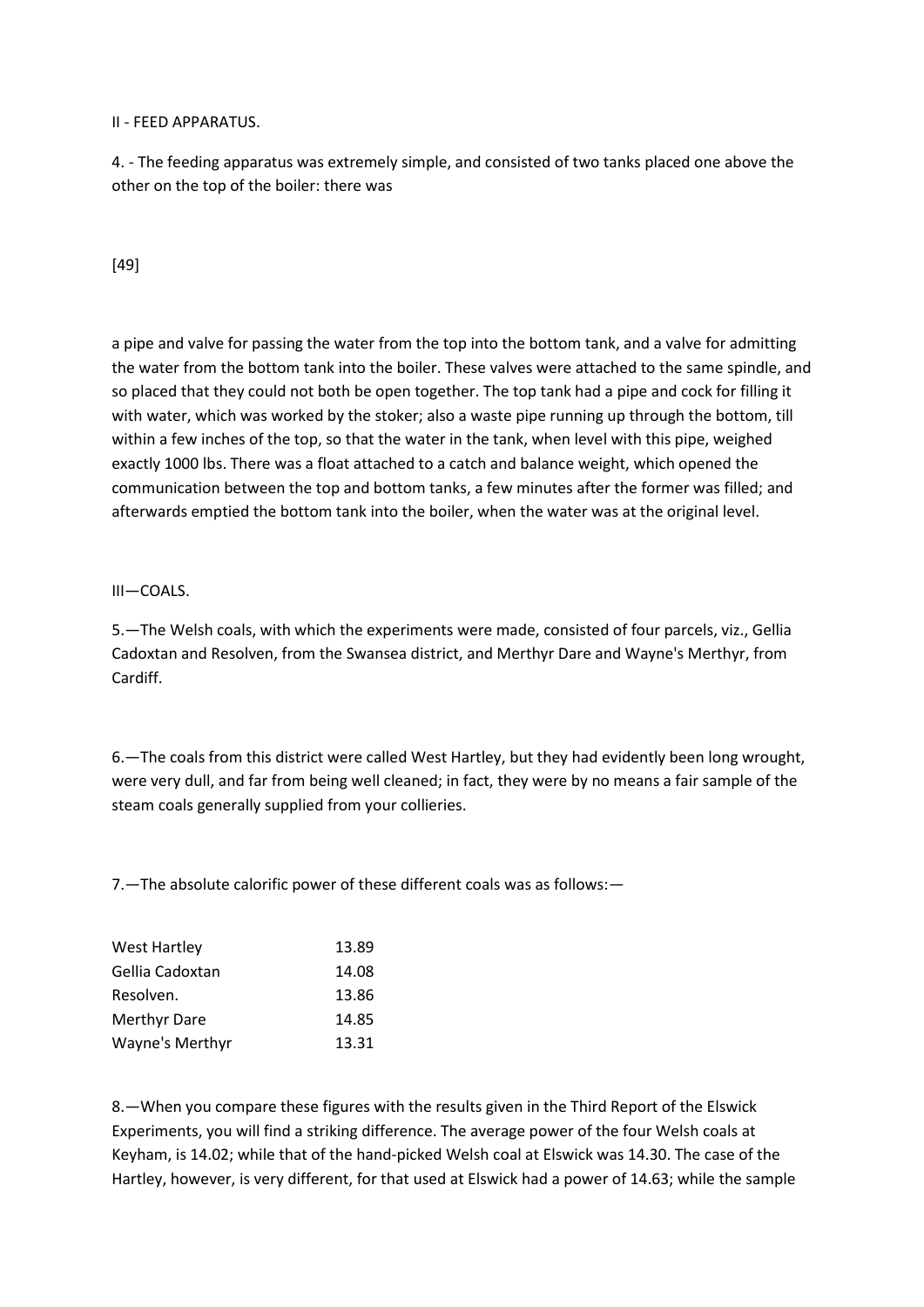taken at Keyham, which was superior to the bulk, for the obvious reason that we could not apportion the impurities, had a power of only 13.89.

IV.—STOKING.

9.—The stoking of the coals was made by the usual Government stoker, George Weekes, who was a very intelligent workman, and had

[50]

had many years' experience in the use of Welsh coals on board ship, and at Keyham Factory. On the other hand, he had seldom used North Country coals, and yet, so easy is the management of these coals, he soon was quite equal to your own stoker, who was sent to Keyham to work the Hartley coals. The quantity of coals thrown on at each stoke, was two to three good shovels, or about 20 lbs.

10.—-The Welsh coals were thrown equally over the surface of the grate bars, and never disturbed. The Hartley coals were thrown in on the front, and afterwards pushed forward towards the far end of the furnace.

11.—The cinders were not used, which, we may remark, is a greater disadvantage in the case of the Hartley than in that of the Welsh, as regards the prevention of smoke.

V.—MODE OF CONDUCTING THE EXPERIMENTS.

12.—-The temperature of the water in the boiler being ascertained, that of the air and feed water was then taken, and the two latter were again observed during the day, and at the close of the experiment. The mean of these observations was used in making the subsequent calculations.

13.—The weight and time of each charge of coals and water were recorded, as well as each stoke of the right and left fires.

14.—After some preliminary trials, the colour of the smoke evolved was designated in the record of each experiment, according to the following scale:—

| Very light smoke was recorded as |     |     | No. 1 |
|----------------------------------|-----|-----|-------|
| Light                            | do. | do. | No. 2 |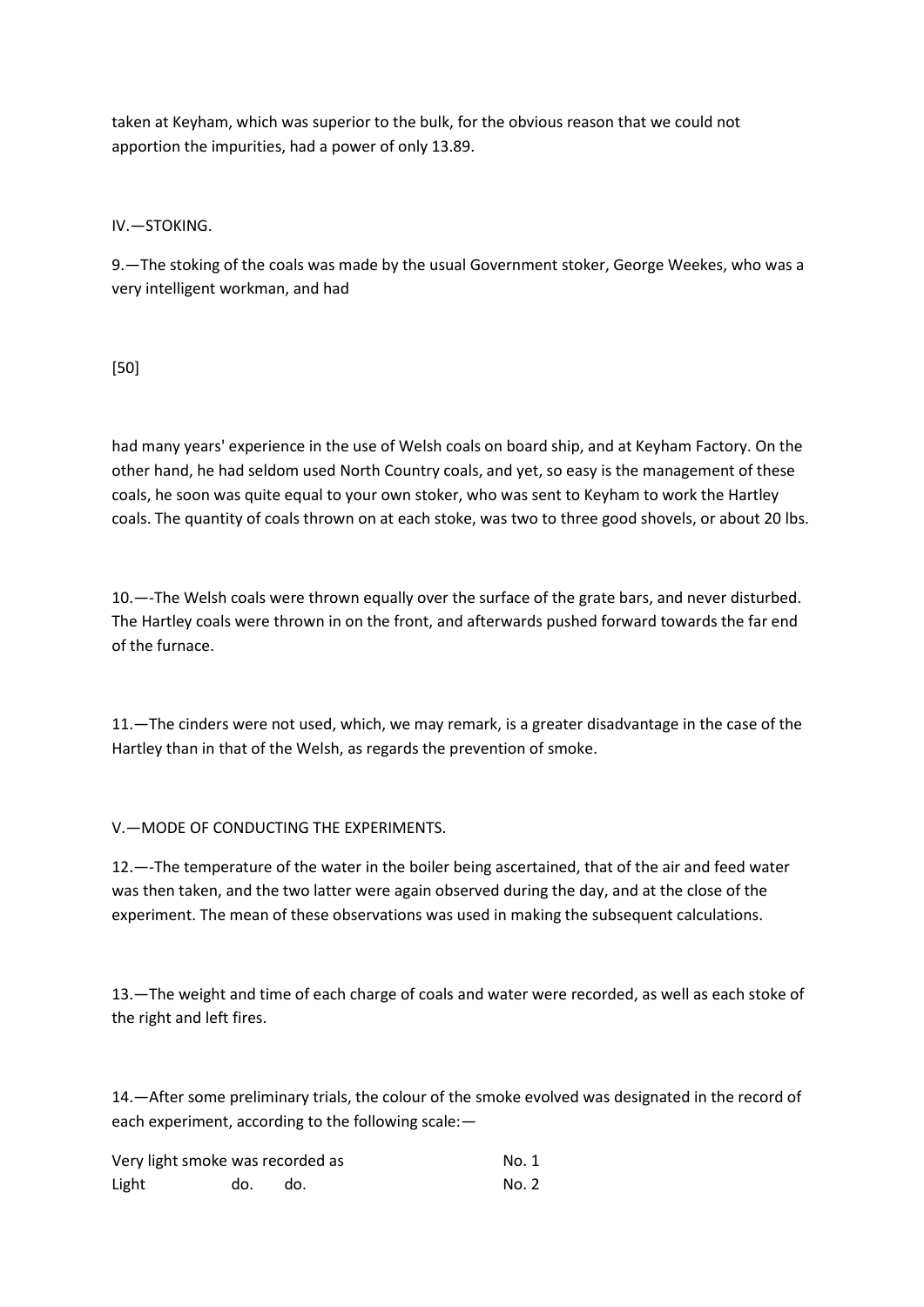| Light brown  | do. | do. | No. 3 |
|--------------|-----|-----|-------|
| Brown        | do. | do. | No. 4 |
| <b>Black</b> | do. | do. | No. 5 |
| Very black   | do. | do. | No. 6 |

15.—The record was divided into minutes, so that the character of the smoke could be traced throughout the entire duration of each trial.

16.—The grates were charged with wood and coals, and ignited, and the time occupied in raising steam was noted. The state of the furnace as to fuel, was carefully examined, and left in the same condition at the conclusion of each experiment.

17.—-The average duration of each experiment was about six hours ; and, varying with the circumstances, when the 11th or 12th tank was

[51]

run in, the coals left were weighed, or a small addition was made, in order to bring the fires to the same state as at starting.

18. —In some instances, the soot or small coal which had collected in the tubes and smoke chamber, was weighed, to assist us in forming an opinion as to the waste of heat.

VI—HARTLEY COAL EXPERIMENTS.

19.—In these trials, it was impossible to prevent the formation of some smoke when close doors were used, but even with this unsuitable form of fire door, the smoke evolved really bears a small per centage on the total possible quantity. The greatest number of marks which could be recorded against this coal is 1866, and the number actually observed, when Hartley was burnt, was 309, 214, 215 (see experiments Nos.3, 4 and 16), or only 13.2 per cent, on the average.

20.—When the perforated door was employed, the number recorded against Hartley coal was 29 (see experiment No. 17), proving the great value of a larger supply of air.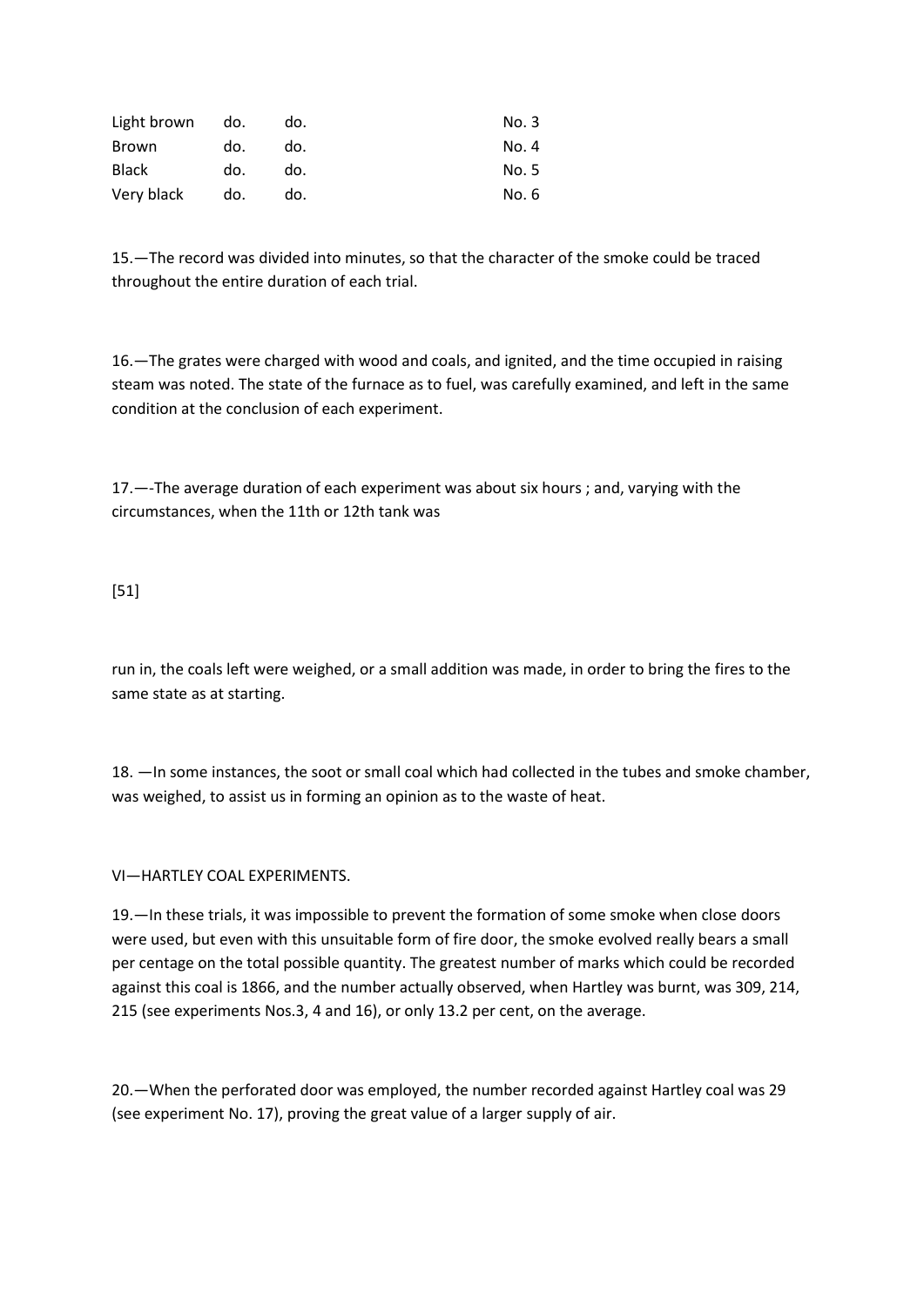21.—In all these experiments, the stoker found it impossible to keep his back fire in a good condition, where the fuel burnt off much more rapidly than in the front. This rapid combustion of the coal near the fire bridge, partly arose from the powerful draught of the high chimney.

22.—Some experiments were made to remedy this objection, which, besides diminishing the evaporation of the water, increased the difficulty of preventing the formation of smoke.

23.—A damper was introduced into the chimney, and the length of the bars was diminished by covering the far end with two courses of fire bricks. A reference to experiments No. 22 gives us the following statement:—

|                                 | Lbs. of Water evaporated per lb. of Coal - |
|---------------------------------|--------------------------------------------|
| With ordinary bars and draught. | 8.25                                       |
| With damper and short bars      | 8.77                                       |

VII—KEYHAM AND ELSWICK EXPERIMENTS WITH HARTLEY COAL.

24.—At Elswick, the quantity of water evaporated was 9.58 lbs. per lb. of coal; but, as the cinders were all burnt in these experiments, an allowance must be made for this circumstance.

25.—The calorific powers of the Hartley cinders left in the Keyham experiments was 7.08. If a Dr. and Cr. account of the power of the Hartley coal is made, the following statement is obtained: -

[52]

|                                           |                  | Lbs. of Water which the Coal |
|-------------------------------------------|------------------|------------------------------|
|                                           | would evaporate. |                              |
| 1358 lbs. coal x 13.89 calorific power    |                  | $= 18,862$                   |
| Cr.                                       |                  |                              |
| Lbs. of water actually evaporated         |                  | $= 12,678$                   |
| 49lbs. of cinder x 7.08 calorific power   |                  | $= 346$                      |
| Allow $1^{1/2}$ lbs, of water for draught |                  | $= 2,037$                    |
|                                           |                  | $= 15,061$                   |
|                                           | Loss of power    | $= 3,801$                    |
|                                           |                  |                              |

26.—The above statement being reduced to the lbs. of water evaporated from 212 degrees, by 1 lb. of coal, will be as follows:—

9.16 lbs. actually evaporated.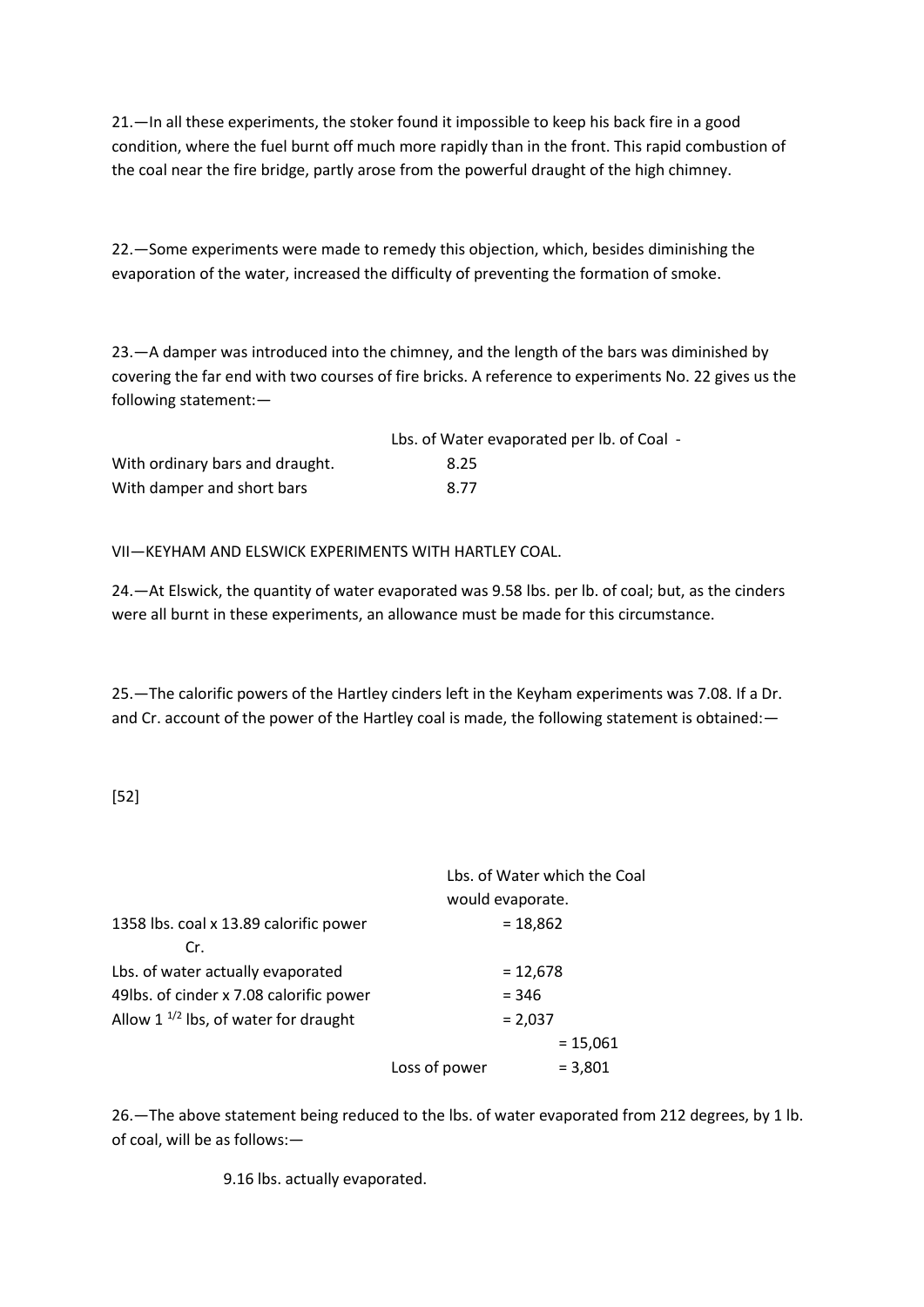0.25 " power left in cinders 1.50 " allowed for draught. 2.098 " loss. 13.98 lbs. calorific power.

27.—The difference in the calorific power of the two parcels of coal being 0.74, and the disuse of the cinders at Keyham, sufficiently account for the difference in the results in the two series of experiments, without having recourse to the larger heating surface of the flame chamber of the Elswick boiler.

## VIII—WELSH COAL EXPERIMENTS.

28.—The experiments with these coals, recorded in Nos. 1, 2, 5 and 6, do not invite many remarks. The average quantity of smoke made by each coal is stated below':—

| Gellia Cadoxtan | 40  |
|-----------------|-----|
| Resolven        | 25  |
| Wayne's Merthyr | 43  |
| Merthyr Dare    | 100 |

29.—The rate of evaporation is much below that of the Hartley, the quantity of water boiled off per hour, per square foot of grate surface, being as follows:—

|                          | cubic feet |
|--------------------------|------------|
| Gellia Cadoxtan<br>33.5  |            |
| 30.46<br>Resolven        |            |
| Wayne's Merthyr<br>32.02 |            |
| Merthyr Dare<br>34.18    |            |

30.—The evaporative power of these coals was superior to that of the Hartley, partly because the samples of these coals were, of their kind, of a better quality than the north country, and partly on account of the more rapid combustion of the latter coal.

# [53]

IX— COMPARISON OF KEYHAM AND ELSWICK EXPERIMENTS WITH WELSH COAL.

31.—It will be observed, that the evaporation of both the Hartley and Welsh coals at Devonport was below the Elswick results, which is partly explained by the larger heating surface, per square foot of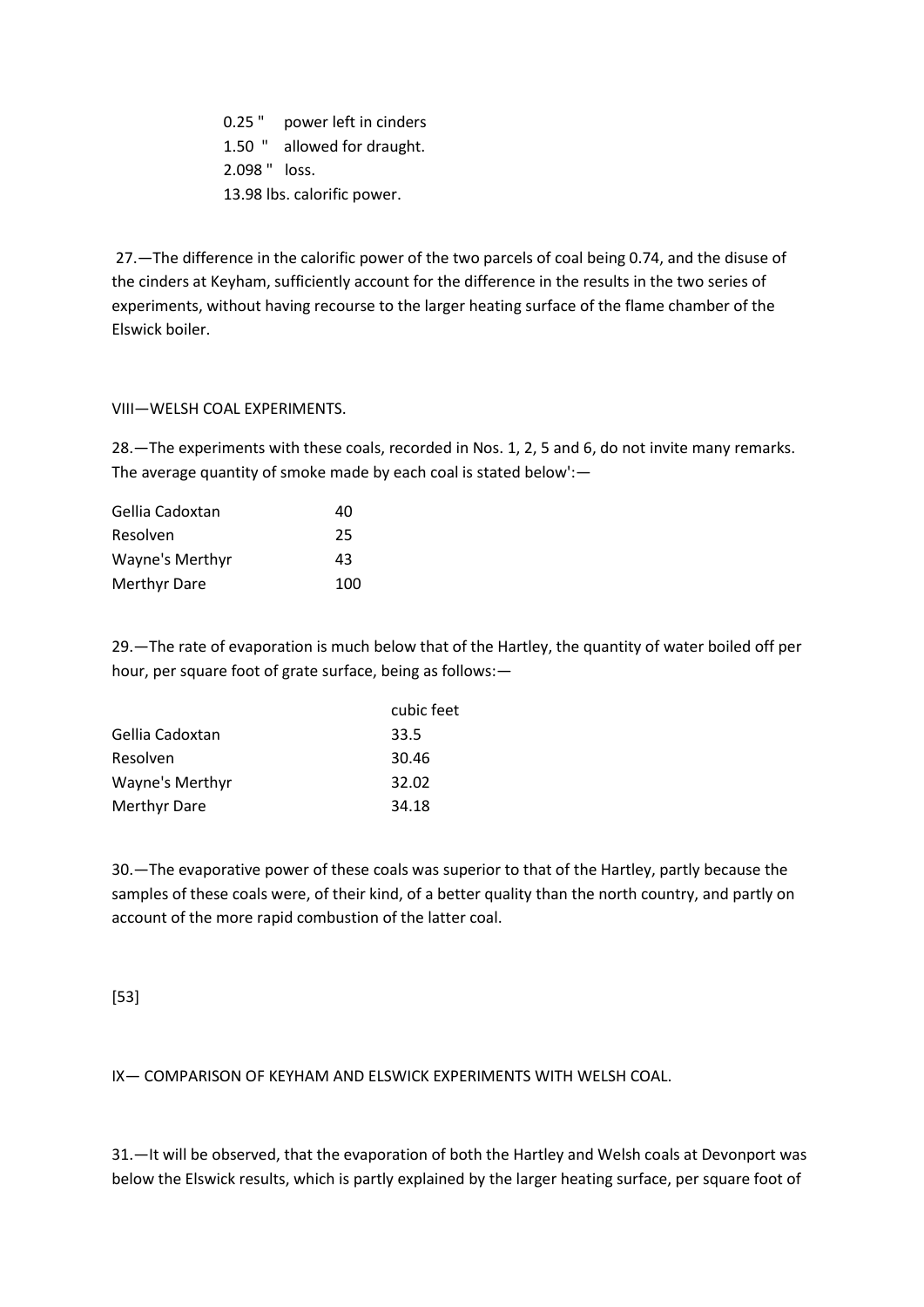grate, of the latter boiler. The evaporation of the Hartley fell at Devonport 0.52 lbs. more than the Welsh, which was owing to its very inferior quality, its actual calorific value, as ascertained by Wright's apparatus, being 0.67 less than that used at Elswick, while the average sample of Welsh at Devonport was only 0.25 less than that employed at Elswick, hence the balance against Hartley was 0.42 lbs.

32.—On comparing the results obtained in the two boilers, we find that at Elswick, the Welsh (Blaengwaen Merthyr) evaporated 10.16 without the heater, and at Devonport an average of four Welsh gave as follows:—

| <b>Cardiff Wayne's Merthyr</b>                         |      | 9.25      |
|--------------------------------------------------------|------|-----------|
| <b>Cardiff Merthyr Dare</b>                            |      | 9.36      |
| average                                                | 9.40 |           |
| Swansea Resolven                                       |      | 9.21      |
| Swansea Gellia Cadoxtan                                |      | 9.29      |
| average                                                | 9.25 |           |
| Or an average of                                       |      | 9.35 lbs. |
| Or 0.81 of a pound below what was obtained at Elswick. |      |           |

 At Elswick, the Hartley, direct from colliery, evaporated 9.6 lbs. without heater; at Devonport, an average of three experiments gave 8.27, or 1.33 below the Elswick result.

 The Hartley results were, therefore, compared with the Welsh, (1.33 0.81 =) 0.52 less than at Elswick, with a sample relatively 0.42 weaker.

X.—EXPERIMENTS WITH MIXED COALS.

33.—The various Welsh and Hartley coals were very roughly mixed, in different proportions, and stoked in a somewhat similar manner to that employed when the north country coal was used.

34.—-The rate of evaporation and the evaporative power were, generally, very nearly a mean of the two kinds of coal, according to the proportions used.

35.—*The most extraordinary fact, however, elicited by these experiments, was the almost smokeless character of the mixture.*

36.—When equal quantities of Hartley and Gellia Cadoxtan were used, as in No. 10 experiment, there was practically *no smoke*. The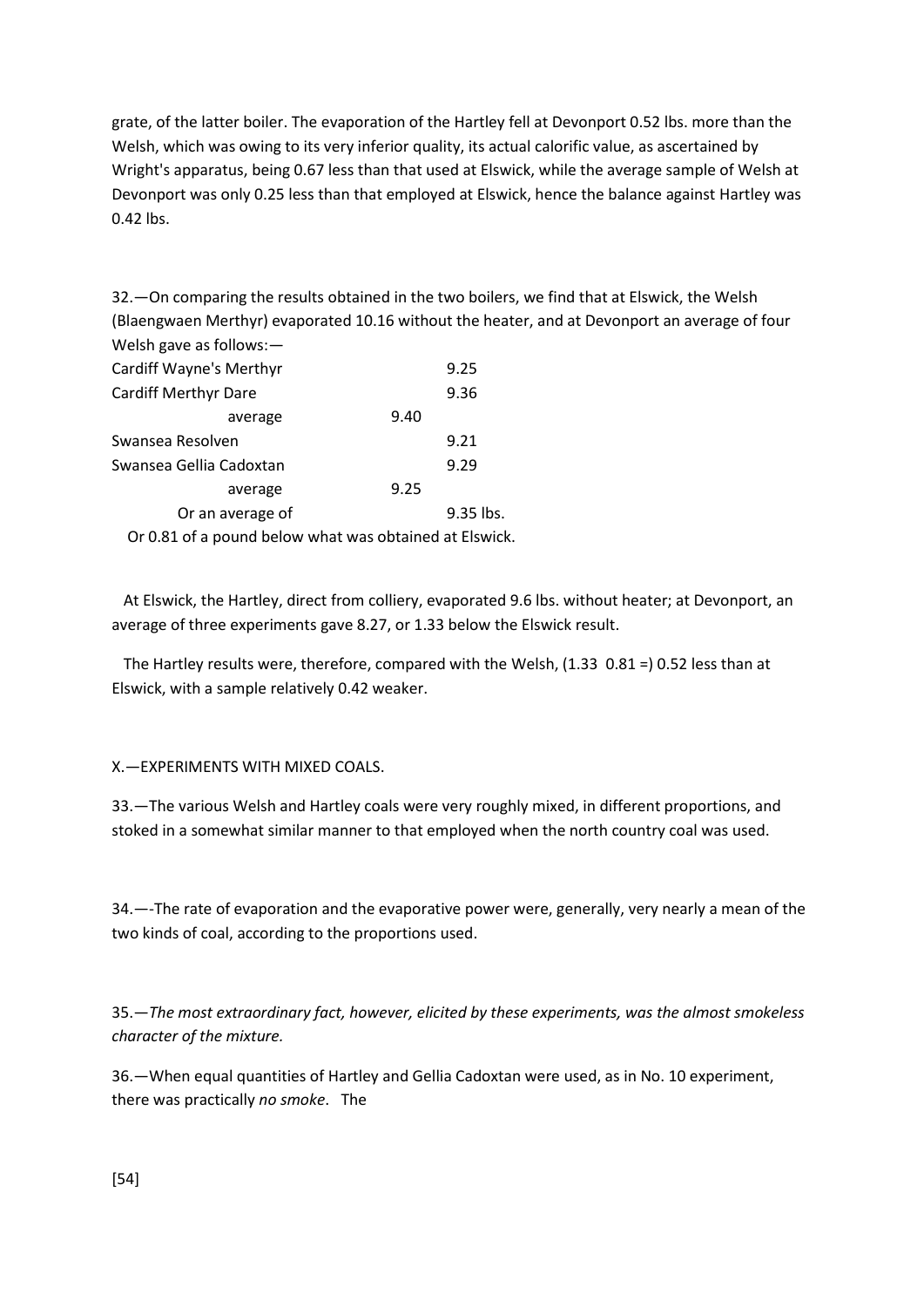following figures give the numbers recorded against the separate coals and the mixture :-

Hartley... ...... average 246 Gellia Cadoxtan average 40

Mixture of the two average 1

37. -The ease with which the mixture is managed in the furnace, and the diminished attention required from the stoker, are also points of great practical importance in the use of fuel on board ship, and there cannot be a doubt, that stokers generally will give a decided preference to the mixture.

38.—Without assuming that no other explanation can be given of this valuable fact, we incline to the opinion, that the dry Welsh coal assists in keeping open the bituminous Hartley coal, and thus facilitates the passage and more perfect mixture of the air and fuel, upon which the prevention of the formation of smoke, in a great measure, depends.

39.—This inexpensive plan for preventing smoke, and combining the advantages peculiar to each coal, can also be adopted everywhere, without incurring any expense in the form of apparatus, doors, or grates.

40.—The mixing of the coals can be very easily managed during the coaling of the vessel; the coal hulk can be laden fore and aft with the two coals, and when the steamer comes alongside to receive her fuel, two gangs of men can carry, the first a sack of Hartley, and the second another of Welsh, which are emptied alternately into the bunkers. This mixing, with a turn or two of the shovel before stoking, is quite sufficient for the purpose.

XI.—PRACTICE IN THE FRENCH NAVY.

41.—We are fortunate in being able to quote from a letter, the statement of the engineer of the "Prince Jerome," as to the practice adopted on board that steamer, viz, :—

For ordinary steaming 1/3 Newcastle coal, and 2/3 Cardiff. For high speed  $1/2$  ditto, and  $1/2$  ditto. For greatest speed All Newcastle.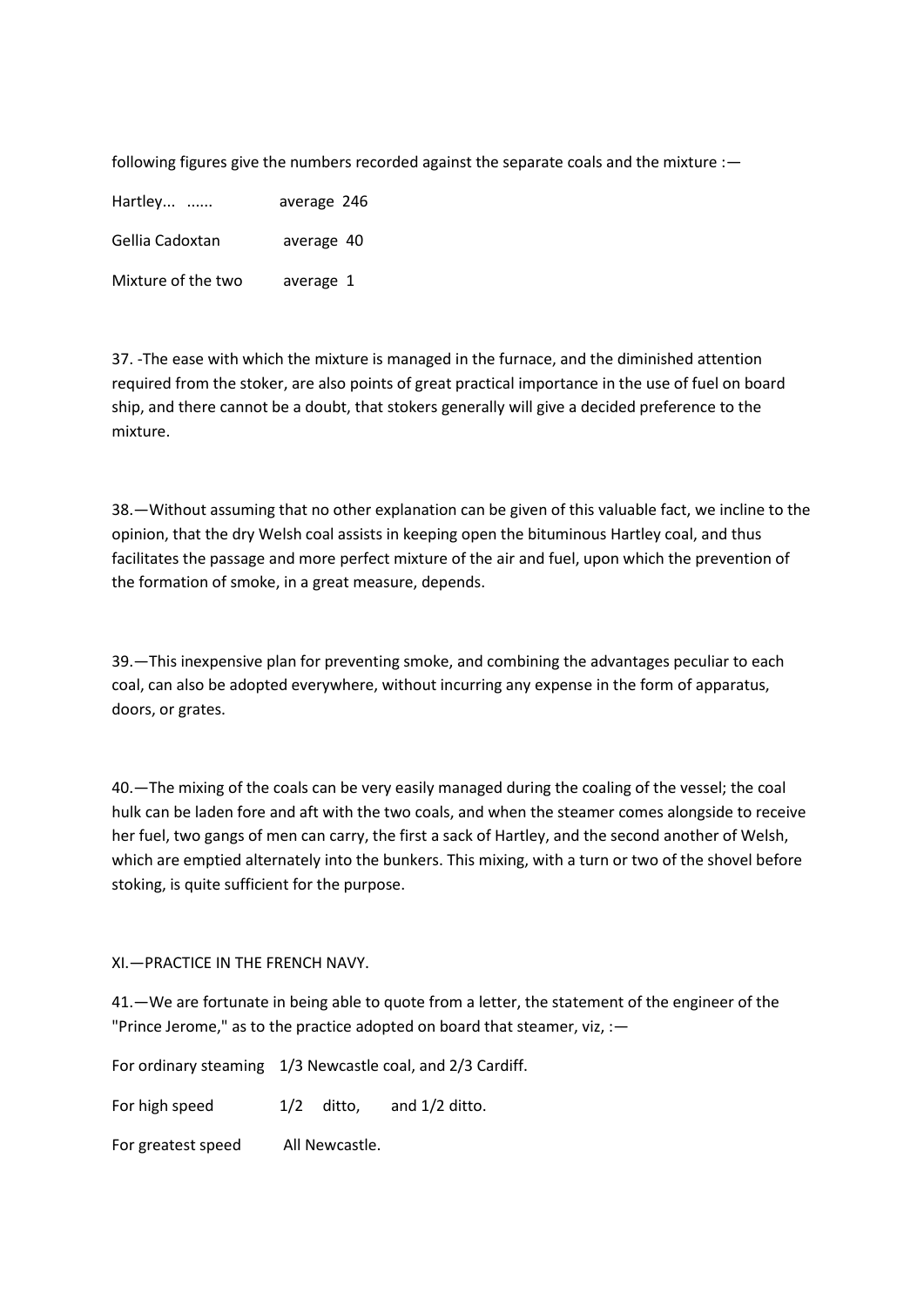42.—We also have a letter from Admiral Paris, of the Imperial French Navy, dated "Brest, 6th Sept., 1863," in which this gentleman says:—"When using foreign coals for trials at measured miles, or elsewhere, we used half Newcastle and half Cardiff, as the best mixture for our grates and boilers."

# [55]

# XII—WEATHERING OF COAL.

43.—After each experiment, the tubes and smoke chamber were examined and cleaned. When Hartley coal was used, the deposit was chiefly soot, but with Welsh coal it consisted of minute particles of a material having the appearance of coal.

44.—The composition of these two deposits is as follows :—

|                              |     | Welsh. |
|------------------------------|-----|--------|
| Carbon                       |     | 36.28  |
| Hydrogen                     |     | 0.41   |
| Oxide of iron, etc.          |     | 16.01  |
| Copper, present in the form  |     |        |
| of sulphide and sulphate     |     | 6.21   |
| Insoluble matters            |     | 23.88  |
| Sulphur, present as sulphide |     |        |
| and sulphate                 |     | 3.45   |
| Oxygen and loss              |     | 13.76  |
| total                        | 100 |        |
|                              |     |        |

|                 | Hartley |  |
|-----------------|---------|--|
| Carbon          | 42.79   |  |
| Hydrogen        | 0.85    |  |
| Ashes           | 43.86   |  |
| Oxygen and loss | 12.05   |  |
| total           | 100     |  |

45.—It is obvious from the analysis, that the deposit from the Welsh coals arises from the sudden disintegration of this description of coal, under the influence of a high temperature.

46.—This disintegration is analogous to that which takes place when Welsh coals are stored in warm climates, and so seriously diminishes the value of this coal for distant stations, where stocks of coal must be kept.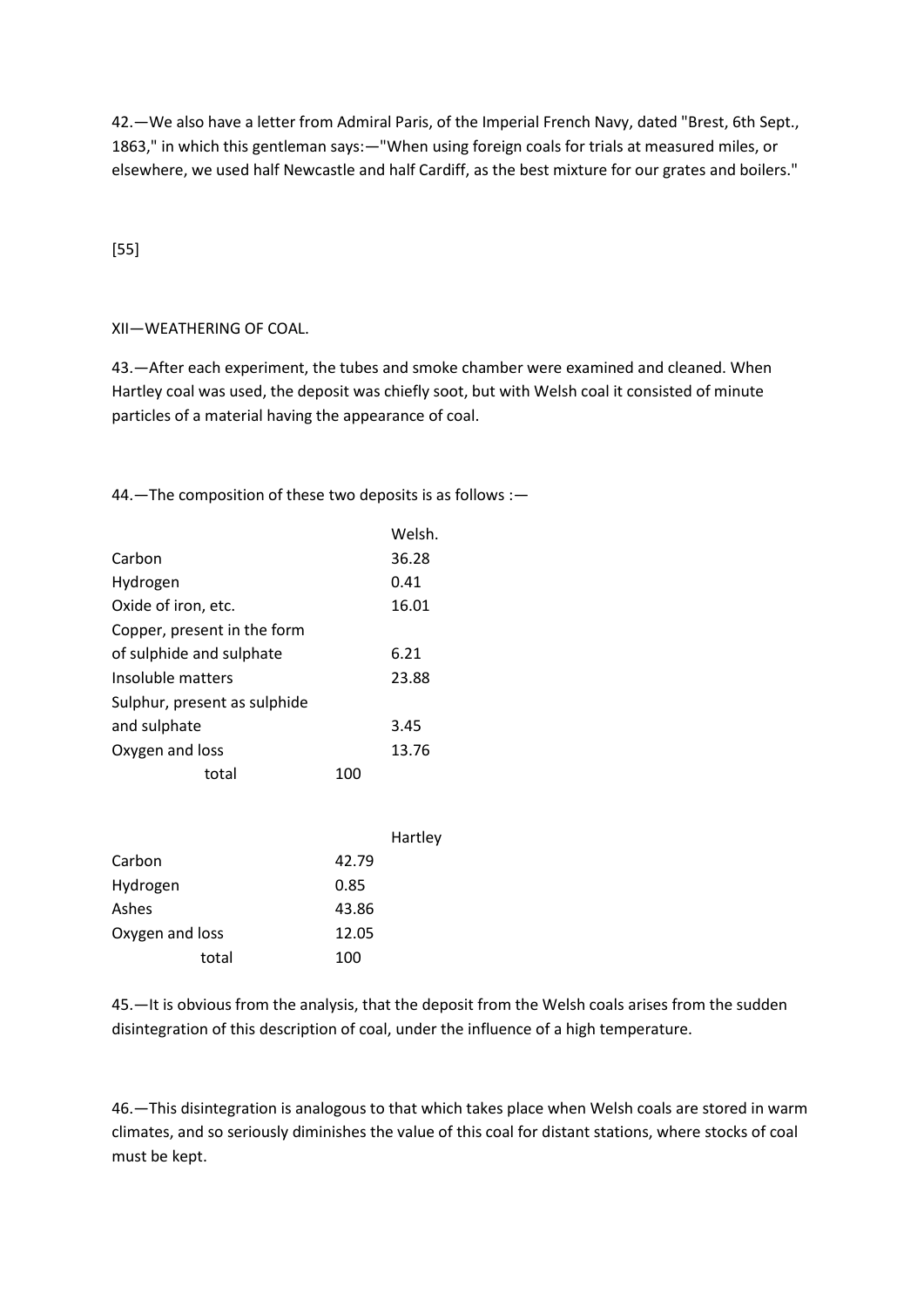47.—The loss of coal, from this cause, is well known to naval officers, some of whom have informed us, that hundreds of tons are continually thrown overboard as perfectly useless.

48.—This circumstance is thus adverted to in a circular of Messrs. Nixon, Taylor, and Cory, who state, that at the present time a large proportion of the mixed coal, shipped at Cardiff, is from the "Six Feet Coal Seam". This coal they say "contains large quantities of iron pyrites (sulphuret of iron) completely imbedded and blended with the coal in such a manner that it cannot be removed where it is disseminated, as it forms one of the constituents of that portion of the seam called coarse coal, the action of which, on the boiler and fire bars, is most destructive: one or two pieces will destroy the bars on which they are thrown."

49.—The peculiar and intimate manner in which this sulphuret of iron is disseminated, as Messrs. Nixon. Taylor, and Cory say, through the coal, explains the character of the disintegration of Welsh coal.

# [56]

50.—The iron pyrites rapidly absorbs oxygen from the air, increases in volume, and thus reduces the coal to a state of fine powder.

51.—The sudden action of a high heat on the iron pyrites is similar in its effects, and accounts for the showers of fine coal which often descend on the decks of steamers using Welsh coal.

52.—Another important fact connected with the use of the mixed coals is, that the small coal abovementioned can all be worked up by admixture with Hartley coal, without producing smoke.

XII.—RATING OF STOKERS.

53.—The value of an engine of 100 horse-power may be taken at £5,000 and the consumption of fuel to keep this machinery at work for twenty days per month, and ten months per annum, will be 2,400 tons, which may be safely valued at £2400, or nearly 50 per cent, on the cost of the engine.

52.—The large quantity of this valuable material, thus consumed, and the necessity of having competent men as stokers, fully justifies the step recently taken to rate them as petty officers, and to give them a higher standing in the navy.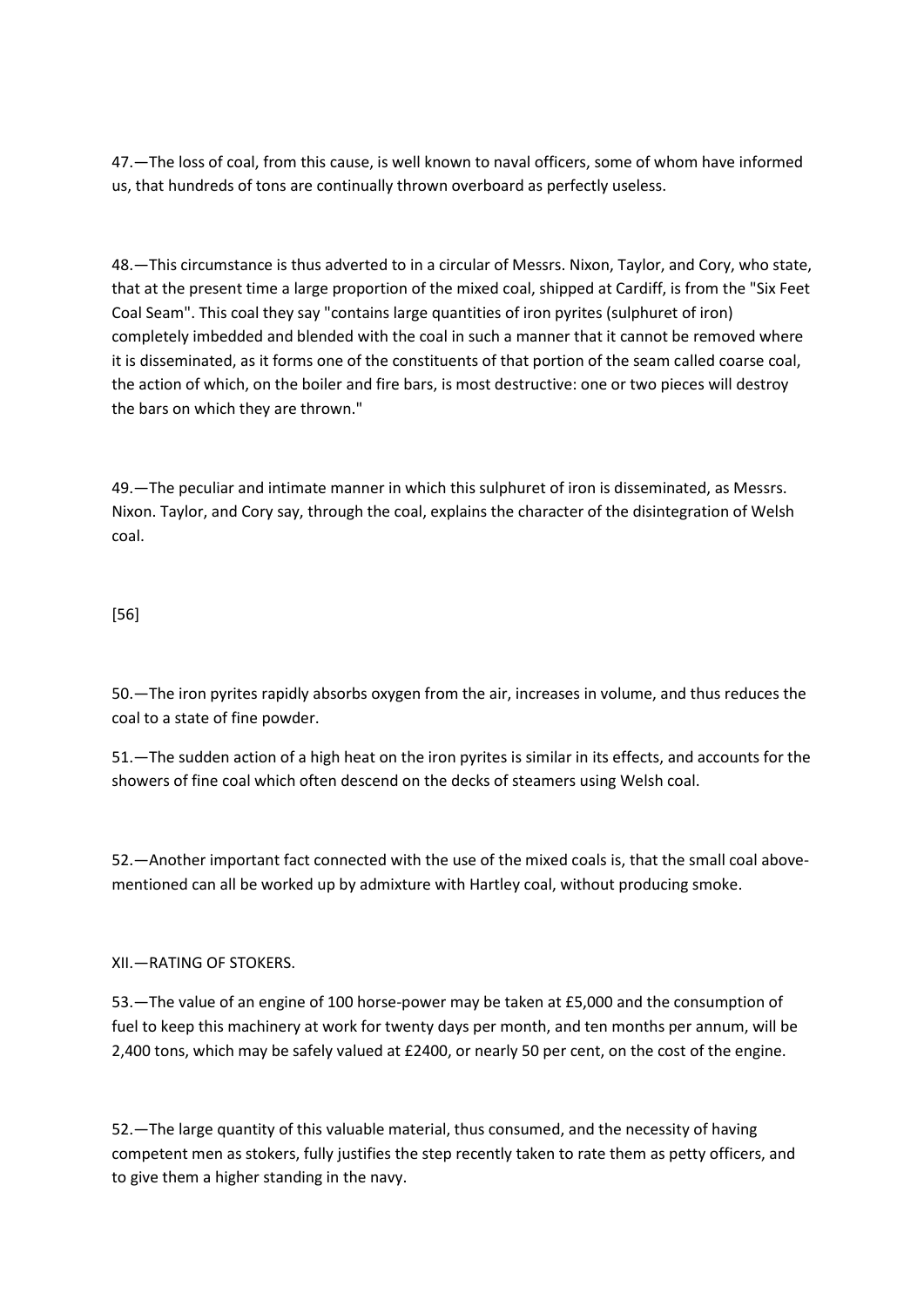We have the honour to remain,

Gentlemen,

Your obedient Servants,

THOMAS RICHARDSON,

THEO. WOOD BUNNING.

[57]

General Summary of Results.

[Table omitted]

[58]

SECOND REPORT.

Newcastle-on-Tyne, November, 1863.

Gentlemen,

 Having finished the Second Series of Experiments at Keyham, we have the honour to report the results which were obtained.

1. - We commenced these experiments on the 28<sup>th</sup> September last, and we avail ourselves of this opportunity to repeat what we stated in our former Report, that Mr. Miller, and all the officers of the factory, afforded us every facility to conduct them in a manner calculated to elicit the truth.

I.—APPARATUS.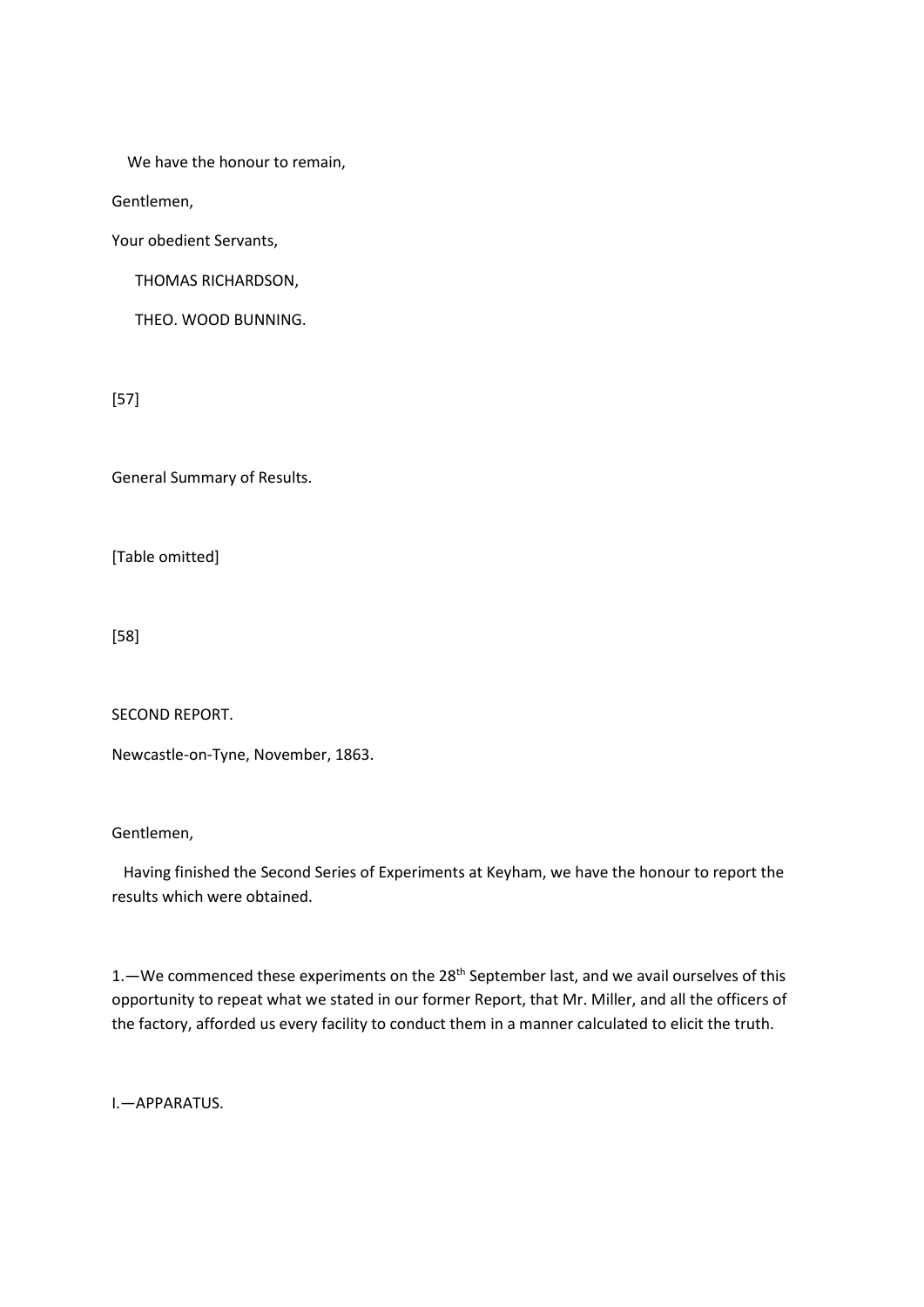2.—We have already described the boiler employed in these experiments, and having obtained drawings of the feed apparatus and fire doors, we are in a position to give the details of these parts of the apparatus at greater length than in our First Report.

3.—The door was of a very simple construction, and is shown in a drawing. It will he seen that the baffle plate (with as many 7-16 holes as practicable) alone is perforated, and the door intact, the air coming up through the bottom space between the door and the baffle plate.

4.—The water measured out in the top tank was weighed, and found to contain exactly 1000 lbs. at the height of the waste water pipe; and it will be seen, by reference to the drawing, that by no possible chance could more or less water be conveyed to the boiler each time the valve was opened, which was done by self-acting machinery.

5.—The mode of shortening the furnace, by the thickening of the brick bridge by adding to it in front, is indicated in the drawing. A better result would have been obtained, could a new bridge have been constructed, and a space left between it and the back of the boiler to form a combustion chamber; but we could not wait until this alteration was made.

II—THE COALS.

6.—The Welsh coal employed was a mixture of Nixon's Navigation,

[59]

Powell's Dufferin, and Davis's Abercwomboy, in equal quantities, sent direct by the coalowners from Cardiff to Keyham.

7.—The Hartley coals consisted of two parcels of Davidson's West Hartley, sent by the northern coalowners, and a cargo of Hastings' Hartley, supplied by the Government contractor.

8.—The absolute calorific power of these different parcels of coals was as follows:-

| Davidson's Hartley, No. 1 |       | 14.01 |
|---------------------------|-------|-------|
| Do.                       | No. 2 | 14.05 |
| Hastings' Hartley         |       | 14.16 |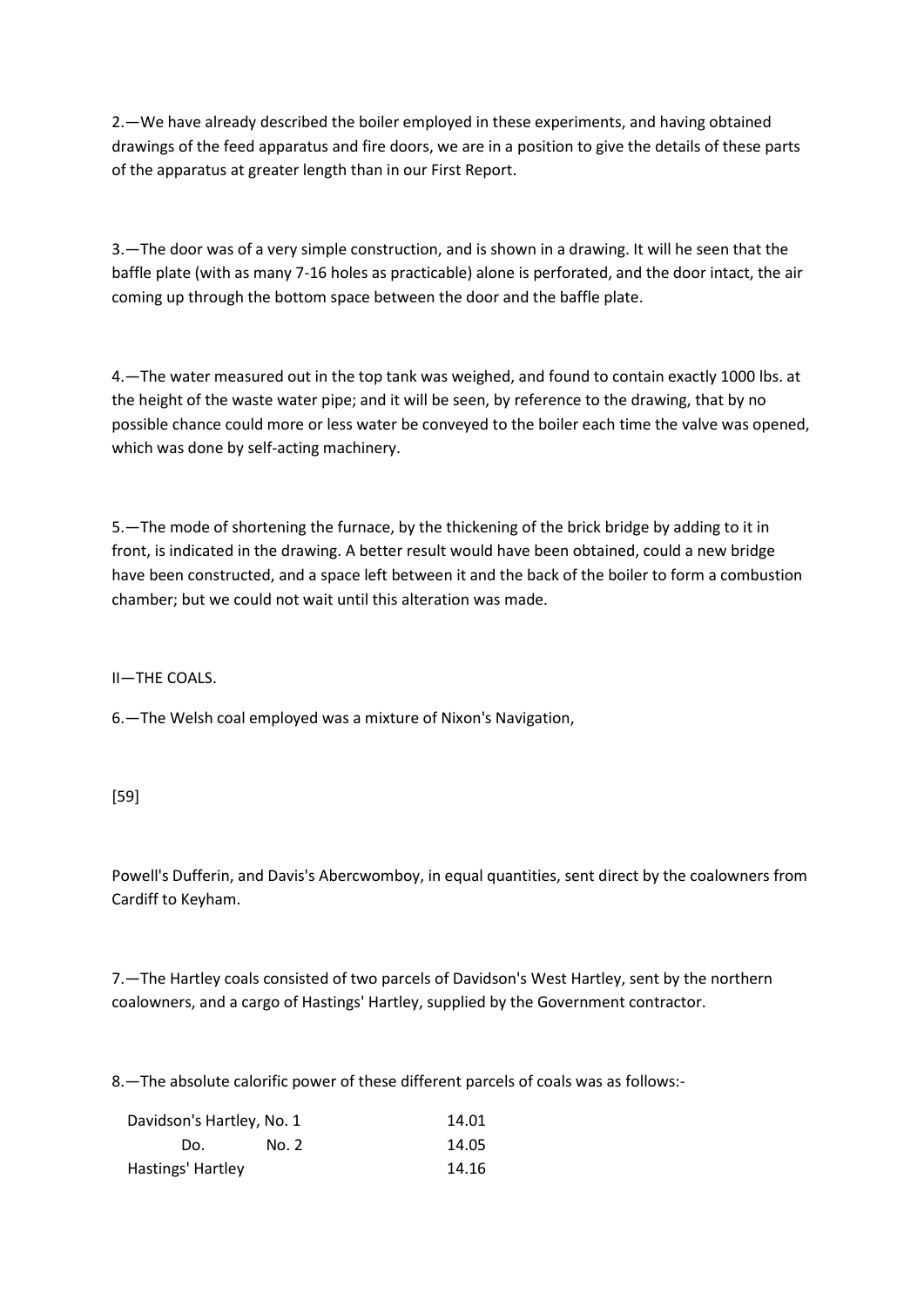#### III—MODE OF CONDUCTING THE EXPERIMENTS.

9.—The plan pursued in this series of experiments did not differ from that we explained in the First Report, and it will be noticed in the abstract, that the quantity of coal thrown on the grates at each stoke was nearly 20 lbs.—a fact to which we wish to call attention, as it has been said that the prevention of smoke was due to the moderate character of the stoking. In many instances, when using Hartley coal, the furnace was filled with fuel up to the arch.

#### IV.—SMOKE.

10.—The character and quantity of smoke produced was recorded each minute, as on the previous occasion; but in order to convey a better idea of what is meant by the figures 1 to 6, we now give a shaded diagram, with the corresponding figures, representing each kind of smoke.

11.—In this series, the quantity of smoke recorded is generally greater than with previous experiments, but this arose entirely from the character of the weather. During the previous experiments, the weather was very fine—a clear blue sky, with scarcely a cloud during the whole day. On the present occasion, we rarely had a fair day; the air was generally loaded with moisture, with dense masses of clouds. In estimating the character of the smoke, its intensity was thus apparently increased by the white background of clouds and the foggy state of the atmosphere.

12.—The practically smokeless character of the mixture of Welsh and Hartley coal, and of Hartley coal itself, when burnt with perforated doors, even under such unfavourable circumstances, is shown by the following table, which contains the average number of smoke marks per hour recorded against the coals under different conditions:—

#### [60]

|                             |      | closed doors perforated doors |
|-----------------------------|------|-------------------------------|
| Hartley                     | 48.6 | $\prime$                      |
| Welsh                       | 43   | 0.3                           |
| Half Hartley and half Welsh | 3.5  | 2.6                           |

 In recording the smoke, the dark puffs evolved at each stoke with the Welsh were not noticed, as they did not continue throughout the first minute after stoking.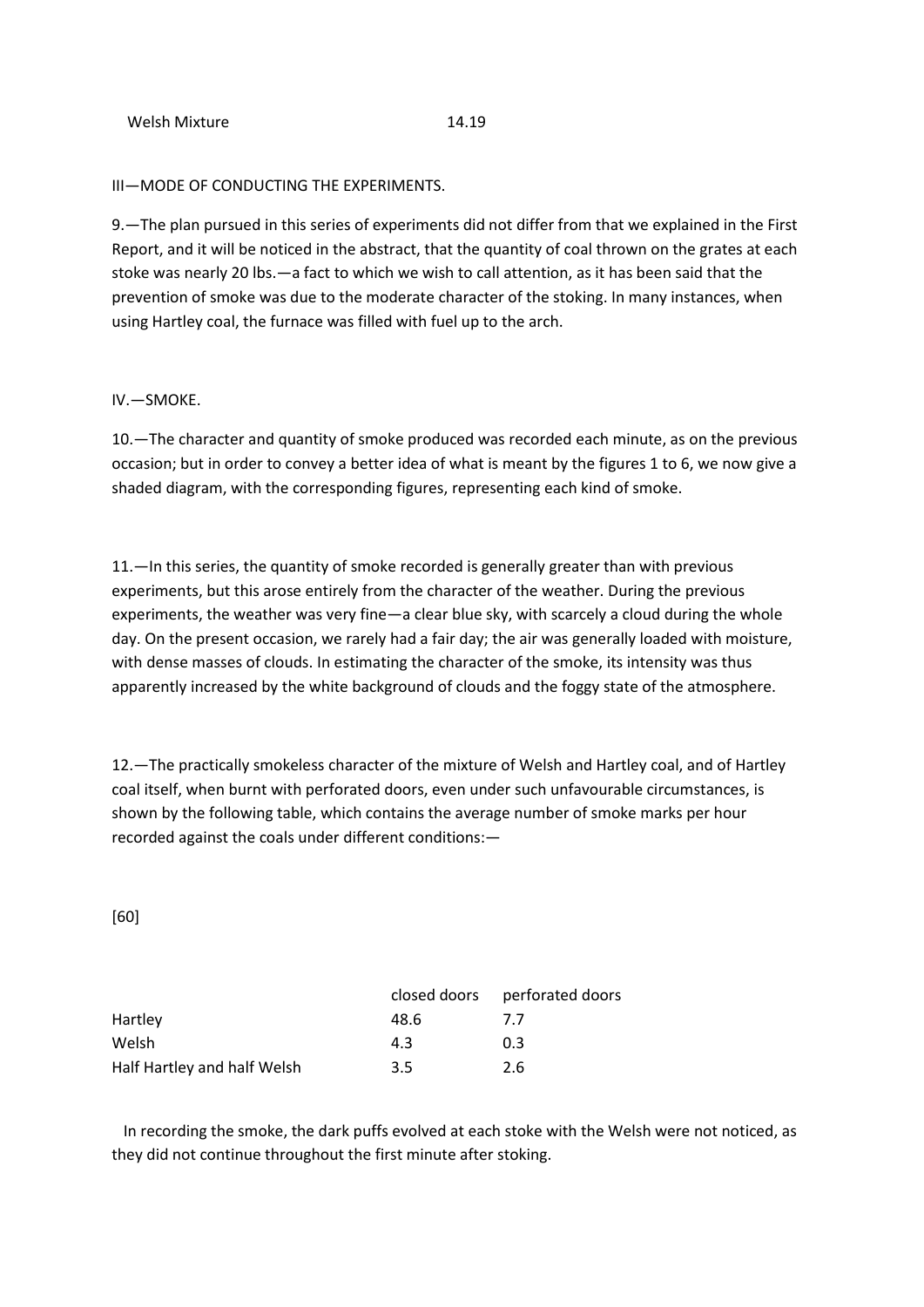## V.—HARTLEY COAL EXPERIMENTS.

13.—In all the experiments with these coals, we found on this, as on the previous occasion, that it was impossible to maintain a good back fire with the long grate bars, and as the results obtained under these circumstances do not really illustrate the power and speed of these coals we will not discuss the experiments made with the long bars.

14.—The bars were afterwards shortened one foot, by building a brick wall from the bottom of the ash pit up to the level of the old fire bridge.

15.—When this modification was tried on the previous occasion, the wall was formed of loose bricks built upon the grate bars, which, of course, admitted a considerable quantity of air, but in this instance the bricks were laid in mortar, so that no air was admitted at the back of the fire. This difference, trifling as it may appear, fully accounts for the great improvement which was noticed in all the subsequent experiments.

16.—The following table illustrates the effect of shortening the bars, when burning Hartley coal with perforated doors:—

#### Hartley Coal

#### Davidson

| Lbs of water evaporated per Ib of Coal with long bars:  | 8.54  |       |
|---------------------------------------------------------|-------|-------|
| Lbs of water evaporated per Ib of Coal with short bars; | 10.71 |       |
| Cubic feet of water evaporated per hour long bars:      |       | 33.5  |
| Cubic feet of water evaporated per hour short bars:     |       | 43.0  |
| <b>Hastings</b>                                         |       |       |
| Lbs of water evaporated per Ib of Coal with long bars:  |       | 8.66  |
| Lbs of water evaporated per Ib of Coal with short bars; |       | 10.13 |
| Cubic feet of water evaporated per hour long bars:      |       | 34.4  |
| Cubic feet of water evaporated per hour short bars:     |       | 44.6  |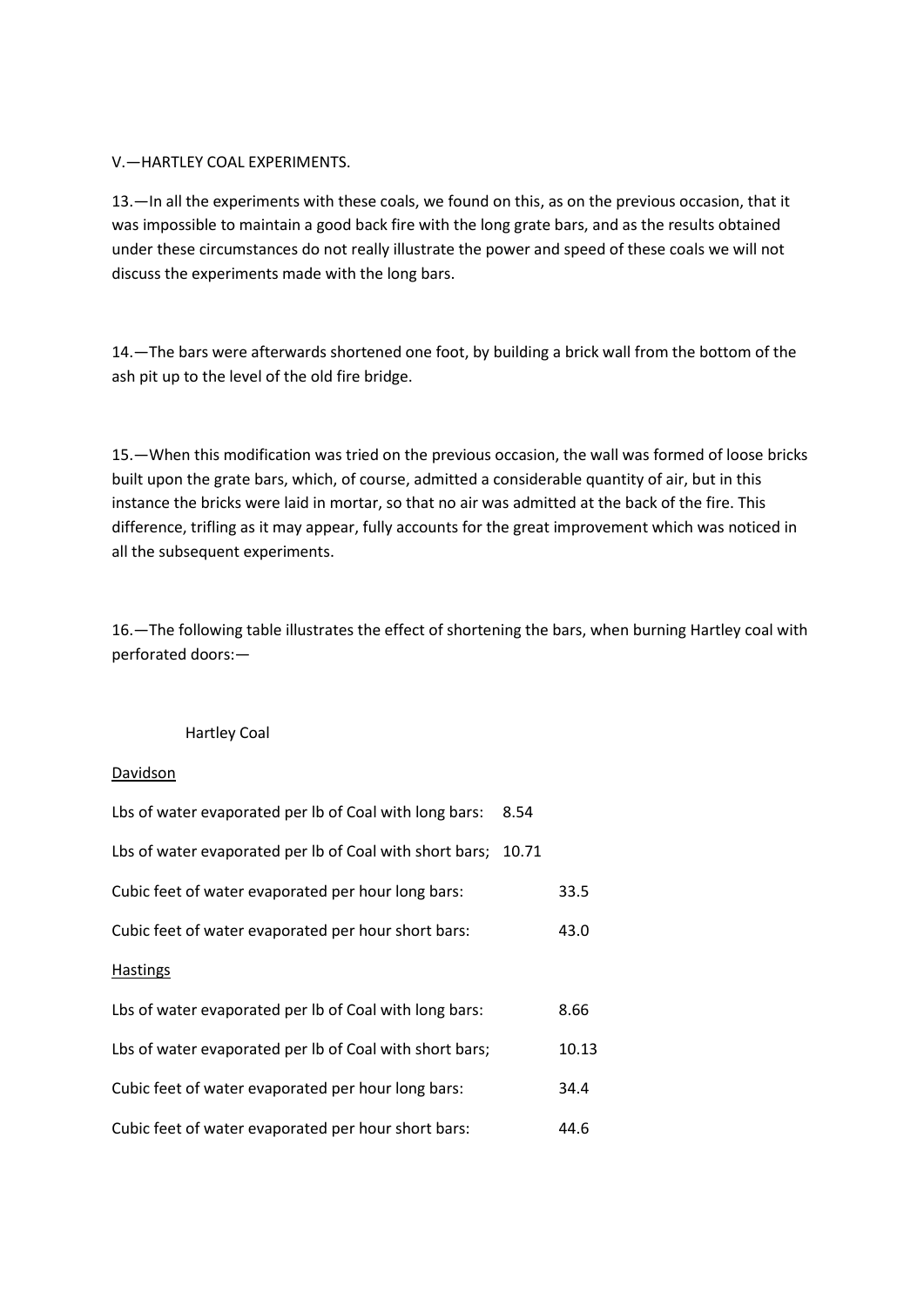17.—The effect of thus shortening the bars, was therefore, not merely to develop the power of the coal, but to increase the work of the boiler, while the grate bars were not injured in the least degree.

18.—If we compare the above results with the two best experiments made at Elswick, for speed and power, under the inspection of Messrs. Miller and Taplin, it will be found that the Keyham results are superior, taking these two elements into account.

| Elswick—Water passing through the heater. Lbs of water evaporated per lb of Coal     |       |     |
|--------------------------------------------------------------------------------------|-------|-----|
|                                                                                      | 10.99 |     |
| Elswick-Water passing through the heater. Cubic ft of Water per square foot of Grate |       | 3.6 |
| Elswick-Without heater. Lbs of water evaporated per lb of Coal                       | 9.09  |     |
| Elswick-Without heater. Cubic ft of Water per square foot of Grate                   |       | 4.8 |
| Keyham Without heater. Lbs of water evaporated per Ib of Coal                        | 10.71 |     |
| Keyham Without heater. Cubic ft of Water per square foot of Grate                    |       | 4.1 |

[61]

19.—The idea that the Elswick boiler was specially built to prove the value of Hartley coal, although sanctioned by the observation of even such a gentleman as Mr. Taplin,\* is, therefore, at once proved to be totally without the least foundation. These Keyham experiments demonstrate that the Hartley coal is truly such as its most ardent supporters have always asserted.

# VI.—WELSH COAL EXPERIMENTS.

20.—The experiments made with this coal under the ordinary conditions, with long bars and halfinch spaces, furnished the following results:—

| Lbs of water evaporated per lb of coal                  | 9.81 |
|---------------------------------------------------------|------|
| Cubic feet of water evaporated per square foot of grate | 2.4  |

21.—When the fires were urged to the utmost extent, under the direction of Mr. Tomlinson, the results were as follow: —

| Lbs. of water evaporated per lb of coal                 | 10.0 |
|---------------------------------------------------------|------|
| Cubic feet of water evaporated per square foot of grate | 2.82 |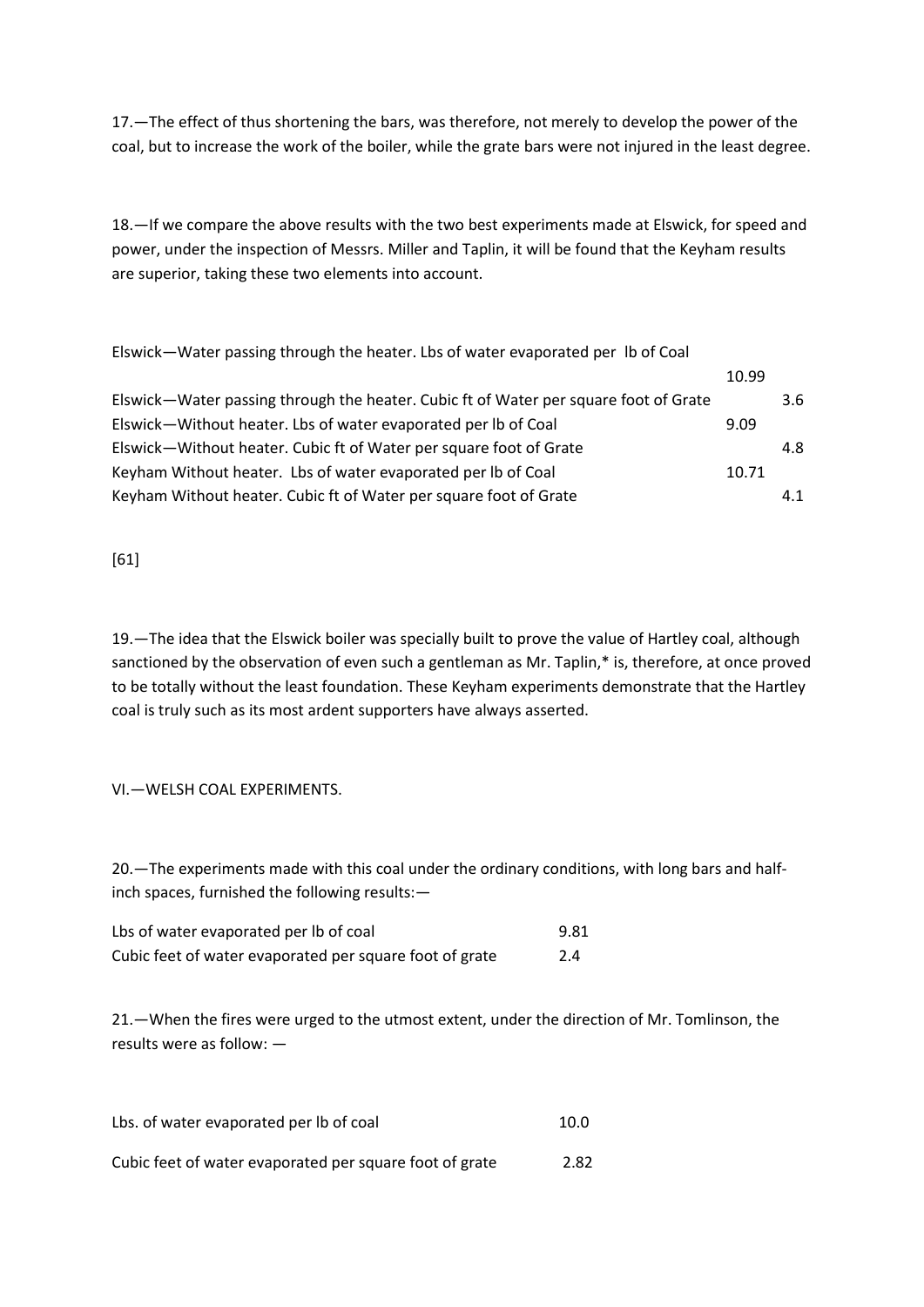22.—In the latter case, however, it was found that the grate bars bad been burnt away to a far greater extent, in two experiments, than during all the previous trials. The waste actually amounted to one-eighth of an inch; or, in other words, hard firing with 28 cwts. of these coals had consumed 11 per cent of the grate bars.

23.—When the same coal was tried with short bars, the improvement was striking, but not to the same extent as with the Hartley coal, while the grate bars were not injured.

The difference in the three sets of experiments is shown in the following table:—

| Long bars, ordinary stoking - Lbs of water evaporated per Ib of coal                   | 9.81  |
|----------------------------------------------------------------------------------------|-------|
| Long bars, ordinary stoking - Cubic feet of water evaporated per square foot of grate  | 2.40  |
| Long bars, hard firing - Lbs. of water evaporated per lb of coal                       | 10.0  |
| Long bars, hard firing - Cubic feet of water evaporated per square foot of grate       | 2.82  |
| Short bars, ordinary stoking - Lbs. of water evaporated per lb of coal                 | 10.14 |
| Short bars, ordinary stoking - Cubic feet of water evaporated per square foot of grate | 3.67  |

\*In comparing the drawings of the two boilers, there is a striking dissimilarity in design. That at Newcastle was obviously made specially for experimental trials of a peculiar coal. Its proportions favour, in a remarkable manner, the combustion of bituminous coal. Still I believe it to be undeniable, that the large amount of success at Newcastle, resulting from the practical experiments on Newcastle coal, is greatly attributable to the spacious heat chamber above referred to, judging from the above proceedings, as reported herein on the other side, taking into consideration, the advantages the new experimental boiler at Newcastle had over its competitor at Cardiff, differing in form and dimensions from those in ordinary use in Her Majesty's service, and this (apparently) designedly done to accomplish one object, namely, a successful competition.

[62]

24.—The advantages, therefore, of using short bars are not confined to Hartley coal, while the benefit to the service is even greater, when the limited space in the stoke hole and the increased power of the boiler are considered.

VII—EXPERIMENTS WITH MIXED COALS.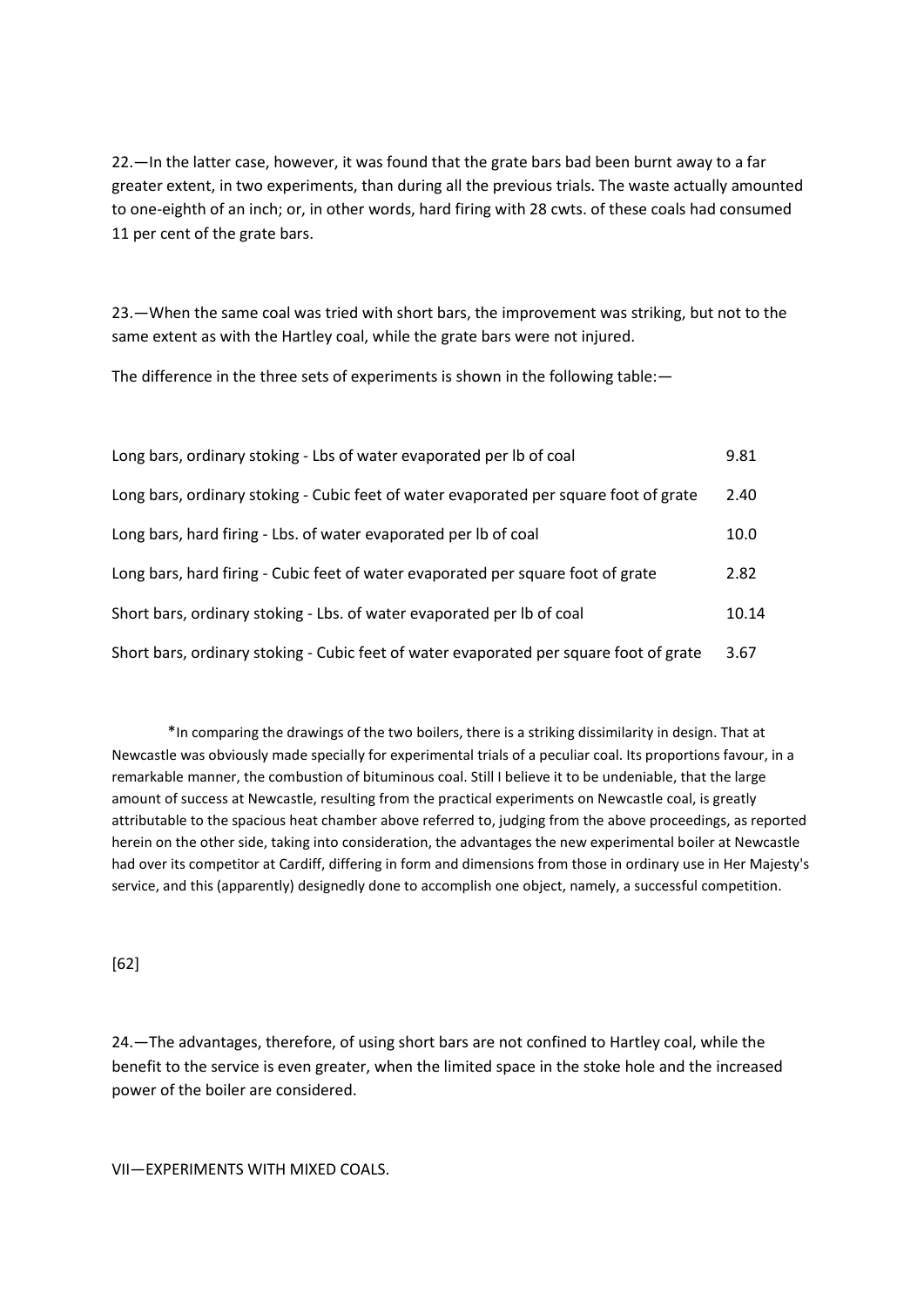25.—The remarks in our former Report, on the use of mixed Hartley and Welsh coal, are quite as applicable to the experiments just concluded.

 Having regard to the weather, the absence of smoke was as marked a characteristic as before, and fully justifies the language of Mr. Tomlinson, that this mixture was practically a "smokeless fuel."

26.—If we take an average of the smoke marks during the experiments with each kind of coals and the mixture of half Hartley and half Welsh, we get the following figures :-

| Welsh. Close doors  | 26            |
|---------------------|---------------|
| Perforated doors    | $\mathcal{L}$ |
| Hartley Close Doors | 258           |
| Perforated doors    | 42            |
| Mixture Close Doors | 23            |
| Perforated doors    | 12            |

27.—A similar result was obtained when short grate bars were employed.

|         | Smoke marks. |
|---------|--------------|
| Welsh   | 12           |
| Hartley | 24           |
| Mixture | 12           |

As we have already remarked that the puffs of smoke, at each stoke with the Welsh coals, are not recorded, but when the Welsh is mixed with Hartley coals, there are no puffs to record.

28.—The facility of stoking the mixed coals was even more marked in the present experiments; so much so, indeed, that Weekes, the stoker, often expressed his preference for the mixture, saying he could work his fires as he liked, and that it made no difference how he threw his coals on the grates.

29.—The speed and power of the mixed coals are shown in the following table :—

Mixture of Coals

Half Hartley and half Welsh, close doors - Longs bars

Lbs. of water evaporated per lb. of Coal 9.45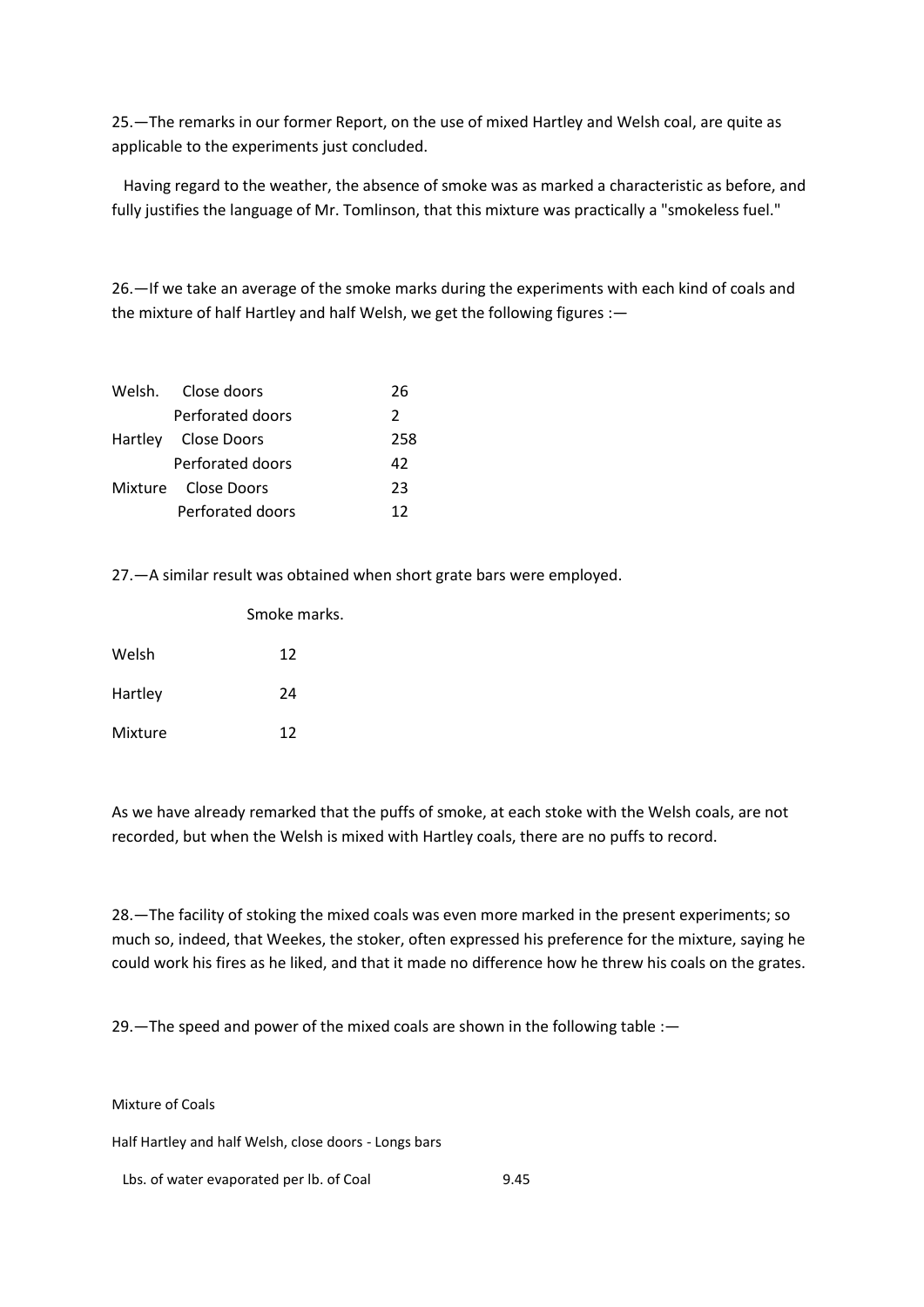| cubic feet of water evaporated per sq. foot of Grate       | 2.42  |
|------------------------------------------------------------|-------|
| Half Hartley and half Welsh, close doors - Short bars      |       |
| Lbs. of water evaporated per lb. of Coal                   | 9.93  |
| cubic feet of water evaporated per sq. foot of Grate       | 3.45  |
| Half Hartley and half Welsh, perforated doors - Longs bars |       |
| Lbs. of water evaporated per lb. of Coal                   | 9.55  |
| cubic feet of water evaporated per sq. foot of Grate       | 2.73  |
| Half Hartley and half Welsh, perforated doors - Short bars |       |
| Lbs. of water evaporated per lb. of Coal                   | 10.45 |
| cubic feet of water evaporated per sq. foot of Grate       | 3.70  |

The mixed fuel, when used with short bars and perforated doors, is,

# [63]

therefore, superior to the Welsh coals, however used, under the most favourable conditions.

## VII.—EXPERIMENT WITH SMALL COAL.

30.—In order to test the power of Hartley coals to the utmost, the following experiment was made. The Welsh coals were screened through, a fine sieve, so that nothing but the very smallest coal passed through, yielding a mass of what is termed dust on board ship, and which is always thrown overboard as perfectly useless. This powder was too small to burn; alone on the grates, and was mixed with its own weight of ordinary Hartley coal. The results were as follow:—

|                                                              | Mixture | Welsh Round |
|--------------------------------------------------------------|---------|-------------|
| Lbs. of water evaporated per lb. of coal                     | 9.93    | 10.14       |
| Cubic feet of water evaporated per square foot of grate 3.45 |         | 3.67        |
| Smoke marks                                                  | 10      | 12          |

The experiment was made with close doors and short bars, and, as the result shows, the mixture was little inferior to large Welsh coals.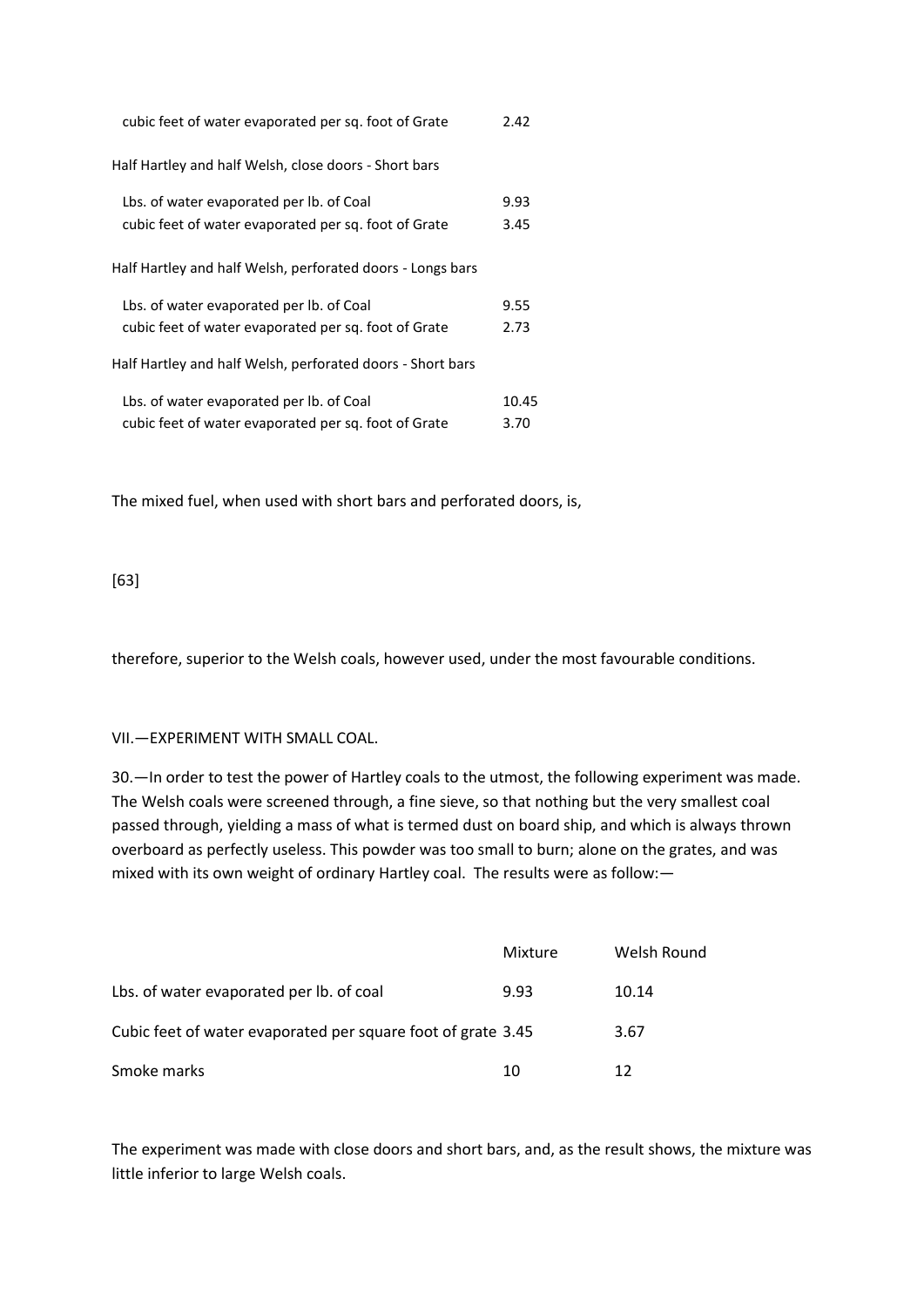IX—STOWAGE OF COALS.

31.—The trials made at Keyham having proved the value of mixing Hartley and Welsh coals, we made some experiments on the stowage of mixtures of these coals,

32.—A. large box was prepared, and filled with the coals and mixtures, which were carefully weighed, and we found that the same space contained of,

1. Welsh coal, round 5 Cwts

- 2. Hartley coal, round 5 Cwts
- 3. Hartley round 2 Cwts 3 qrs

Welsh broken for use 2 Cwts 3 qrs

| Total weight      | 5 cwts 2 grs        | 10 p.c. saving in stowage |
|-------------------|---------------------|---------------------------|
| 4. Hartley round  | 2 Cwts 3 grs 21 lbs |                           |
| Welsh beans       | 2 Cwts 3 grs 21 lbs |                           |
| Total weight      | 5 Cwts 3 grs 14 lbs | 17 p.c. saving in stowage |
| 5. Hartley round. | 3 Cwts 1 grs        |                           |
| Welsh dust        | 3 Cwts 1 grs        |                           |
| Total weight      | 6 Cwts 2 grs        | 30 p.c. saving in stowage |

33.—It is well known that the Welsh coal, when kept in store, undergoes a rapid disintegration, and produces a large quantity of beans and small, and our experiments having proved that the mixture of these different kinds of Welsh coal with Hartley, yields a fuel of great power and speed, the mixture acquires additional value from the circumstance that it occupies less bulk than either of the coals.

[64]

## X.-DURABILITY OF HARTLEY COAL.

34.-This invaluable property of a steam coal has been proved incidentally, in this and the former series of experiments, in the case of the Hartley coal.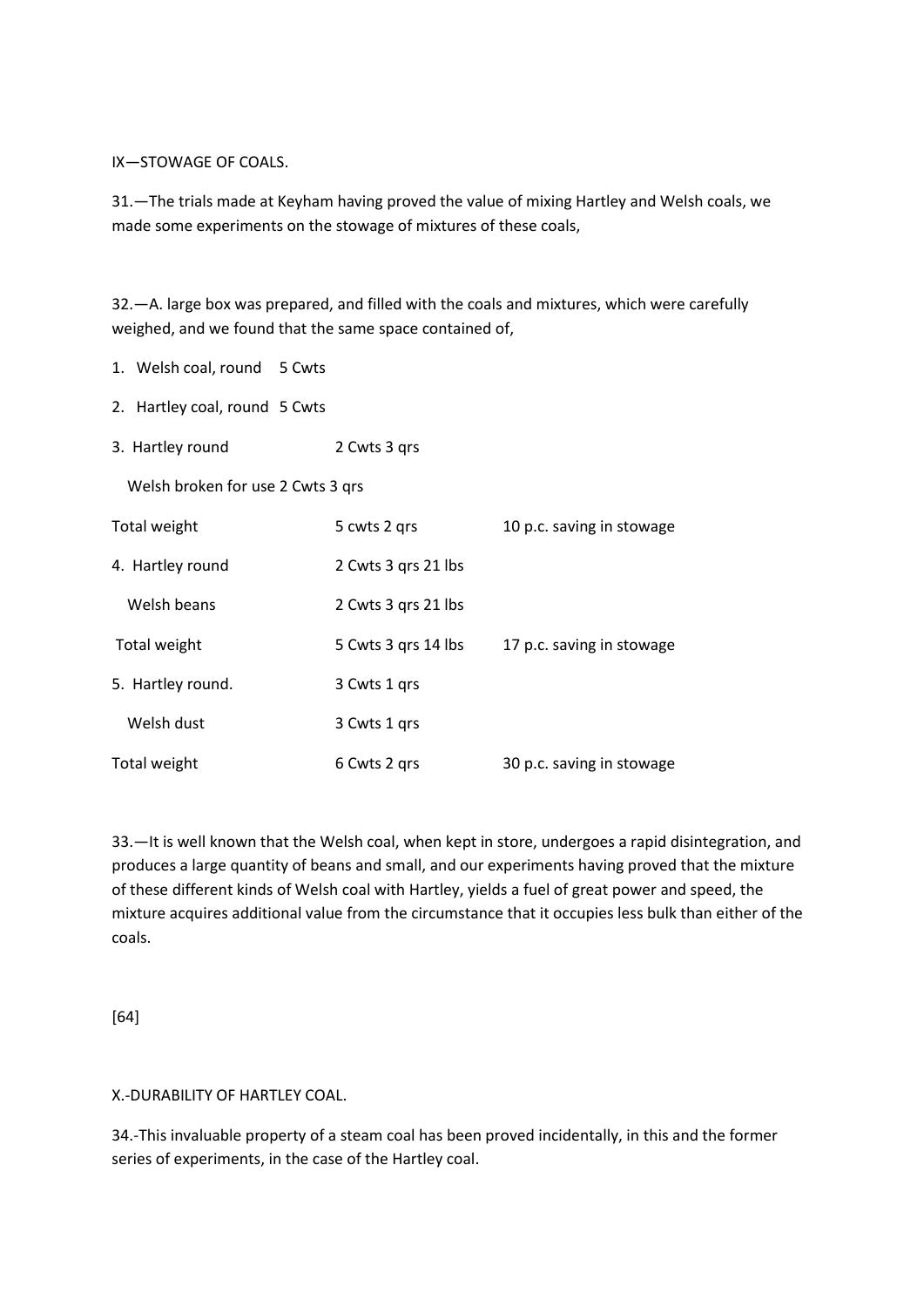35.—The first series of experiments were made upon a Hartley coal from a colliery adjoining the Hastings Hartley, and which we have good reasons for believing was actually four years old.

36.—This coal, after being so long exposed to the weather, when examined for its calorific power and tried at Keyham, gave the following results:—

| Calorific power   | 12.59 at 100 degs |
|-------------------|-------------------|
| Evaporative ditto | 8.31 at 100 degs  |

37.—The Hastings Hartley, from the adjoining colliery and fresh worked, furnished the following results :—

| Calorific power   | 12.83 at 100 degs |
|-------------------|-------------------|
| Evaporative ditto | 8.66 at 100 degs  |

38.—The difference between the calorific and evaporative power in the two coals was, therefore—

West Hartley Main 4.28

Hastings Hartley 4.17

or, in other words, the long exposure and hardship to which the former had been subjected, had not injured its power as a steam coal.

39.—This fact, thus incidentally elicited, strikingly illustrates the durability of the Hartley coal, and proves its vast superiority over the Welsh for use in distant stations.

XI.—RESULTS OF THE EXPERIMENTS.

40.—These experiments demonstrate the superiority of the Hartley coal in all the points which distinguish a steam fuel-—in power, speed, action on the grate bars, and durability.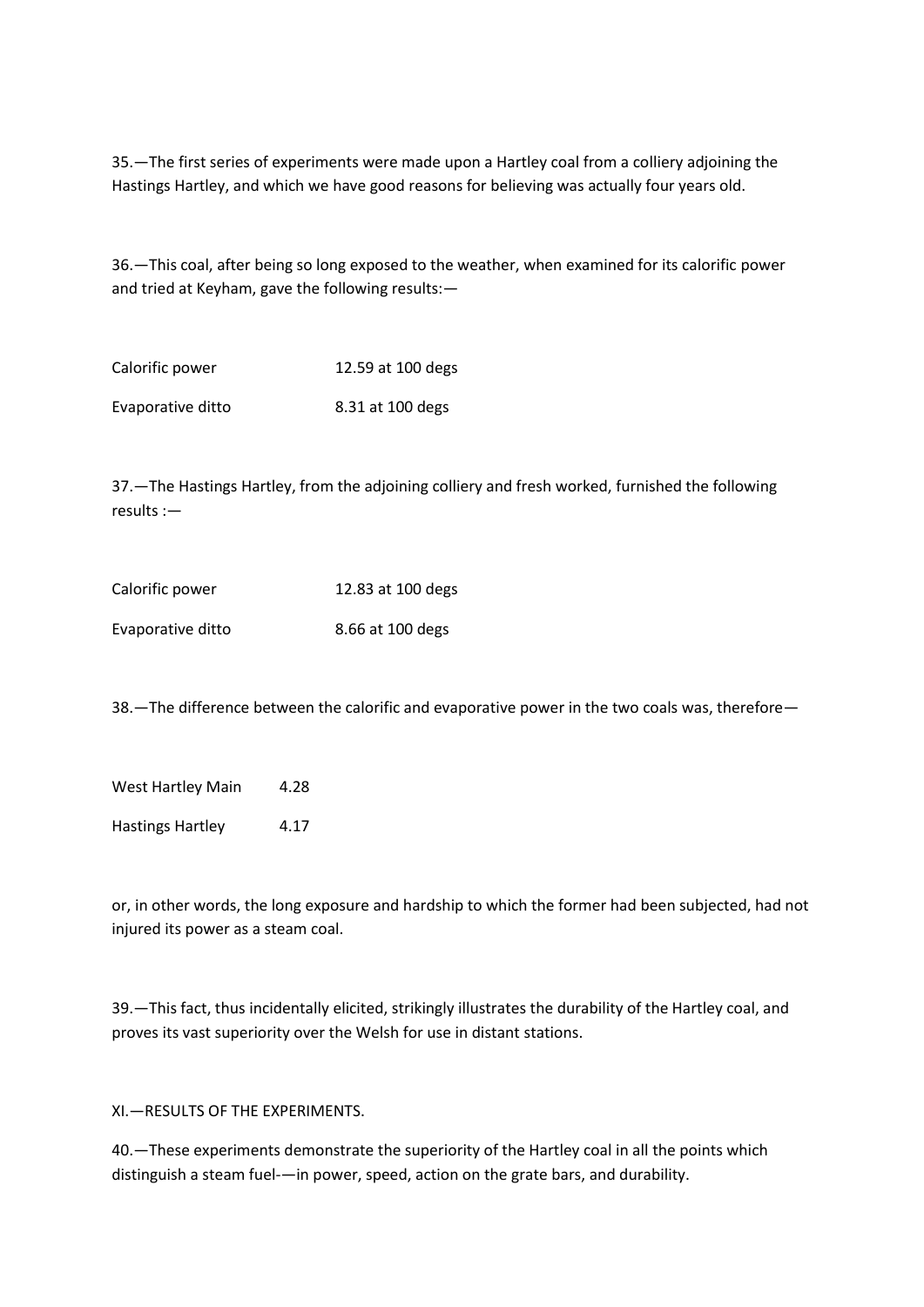41.—It is also remarkable in rendering the useless small Welsh coal practically available on board ship.

42.—Lastly, it produces, when mixed with Welsh coal, large and small, a smokeless fuel, and more easily managed by the stoker than either coal separately used in the furnace.

43.—Taking the best experiments with each coal, the Hartley is superior to the Welsh in

| Power | $5^{3/4}$ percent |
|-------|-------------------|
| Speed | 13 $1/4$ percent  |

[65]

while, as regards speed, the best experiment made with Welsh coal was at the expense of the grate bars.

44.—The mixture of Welsh and Hartley was equal in speed with the Welsh when urged as before, but 3 per cent superior in power to the Welsh.

We have the honour to remain.

Gentlemen,

Your obedient Servants,

THOMAS RICHARDSON,

THEO. WOOD BURNING.

[Tables and results of experiments]

[66]

[67]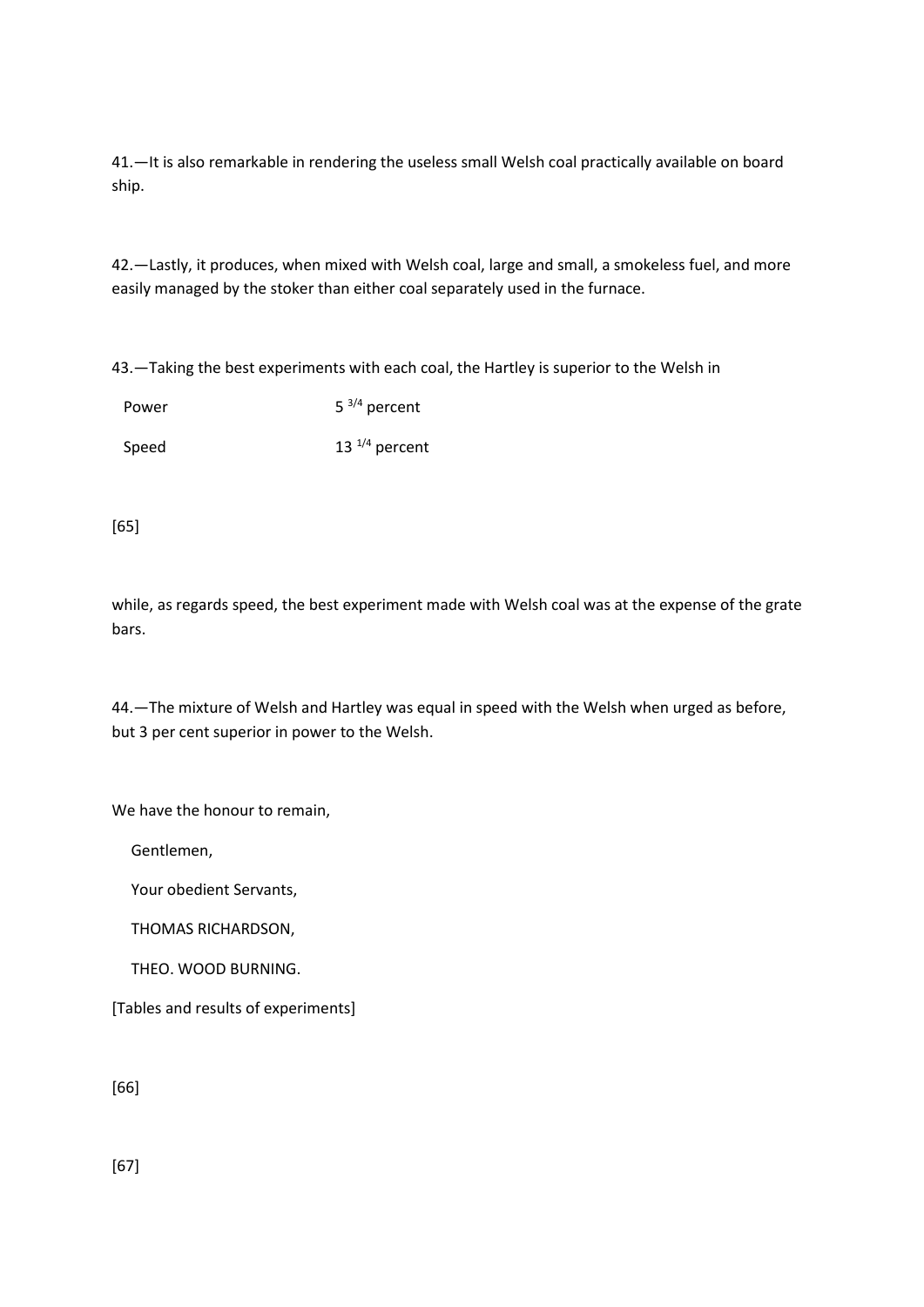#### NORTH OF ENGLAND INSTITUTE of MINING ENGINEERS.

GENERAL MEETING, SATURDAY, FEB. 4, 1865, IN THE ROOMS OF THE INSTITUTE, WESTGATE STREET, NEWCASTLE-UPON-TYNE.

NICHOLAS WOOD, ESQ., PRESIDENT OF THE INSTITUTE, IN THE CHAIR.

The Secretary having read the minutes of the Council, the following gentlemen were elected members of the Institute, viz.:—Mr. Robert Mitchison, jun., Kibblesworth Colliery, Gateshead; Mr. James Varley, Waterloo Foundry, St. Helen's, Lancashire; Mr. Frank Wardell, Hetton Colliery, Fence Houses; and Mr. John G. Weeks, Ryton. Mr. George Ridley, of Cowpen Colliery, Blyth, was elected a graduate.

The PRESIDENT said, he supposed they were all agreed as to the propriety of holding a meeting of the Institute in some other locality than Newcastle. Two invitations had been received—one from South Wales, and the other from Manchester. Both parties seemed desirous that a meeting of the Institute should be held at their respective localities. He was happy to find that the Institute had acquired a standing in the profession, and that an opinion was entertained in both those districts that a meeting would be of some utility. He hoped such would be found to be the case. There could be no doubt that South Wales was a very proper locality for holding such a meeting. It was varied in its character, and extremely interesting in locality; probably it was a newer locality in mining operations generally than Manchester. South Wales was later in the field of improvements than Manchester. Therefore, if the Institute was of any use in disseminating information, it might be considered that South Wales was the right place to go to. But the same might be said, in a great measure, with regard to Manchester. The mines there were very deep, and they would probably

## [68]

see a greater quantity of machinery there, and some of them would, no doubt, receive instruction by the study of such works. There were also some other matters which he thought would show that Manchester would be a proper place for the meeting. They would get more accommodation at Manchester than they could have in South Wales. There were several scientific societies there, with rooms very well adapted for their meeting; and there was another matter in favour of Manchester that could scarcely be overlooked. They had been very much pressed by Mr. Dickinson, who was a member of some of those societies to which he had referred. Mr. Dickinson had been associated with a gentleman, a resident in this locality, Mr. Atkinson, with whom he had been employed by the Government to investigate the system of ventilation practised on the Continent, and they had, in furtherance of that object, visited a great many of the mining districts in Belgium and other localities in France and on the Continent. They had, he believed, been particularly investigating the mode of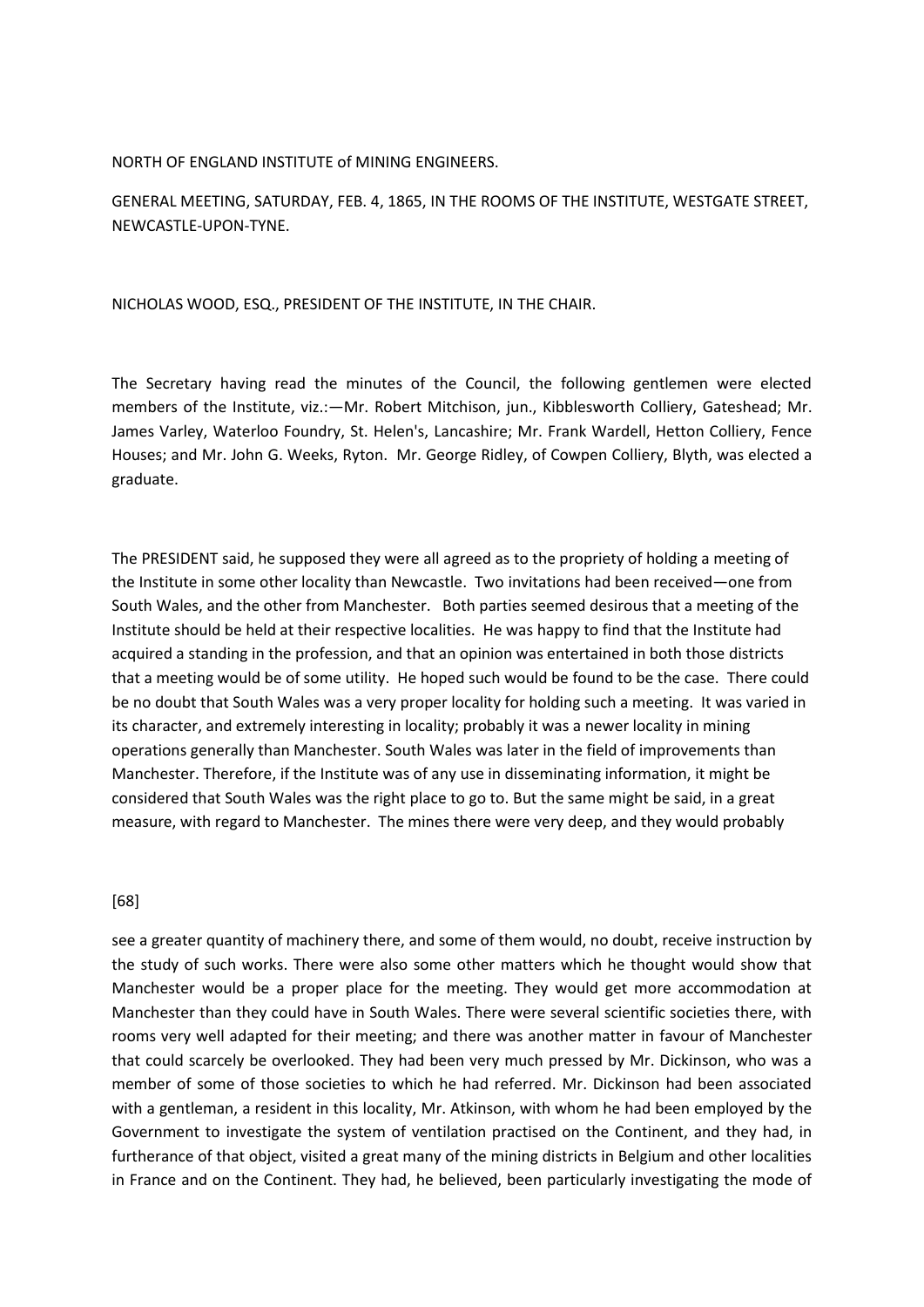ventilating by machinery in contrast with the furnace ventilation of our country, which inquiry they had pursued to a very considerable extent, and he believed they had got a great deal of valuable information. If the meeting was held in Manchester, he hoped those gentlemen would avail themselves of the opportunity, and furnish the Institute with a paper on the subject. They would, no doubt, supply an extremely valuable mass of information. He knew that such a mode of proceeding would meet with the approbation of the Government for he had had some communication himself with Sir George Grey on the subject, and Sir George expressed himself anxious that all the information possessed by the inspectors should be communicated to the trade at large, so they might, he thought, rely on the whole of the information that had been furnished to the Government, with respect to ventilation, being brought before them. He anticipated that they would find no difficulty in adopting that course. If so, Manchester probably would be a more proper place than South Wales for the discussion of this subject. It would be extremely important to have the subject thoroughly discussed in the presence of those gentlemen, who, he had no doubt, would give them all the information in their power. They would also have the opportunity of discussing with the Manchester gentlemen the whole question with respect to furnace ventilation practised in their deep pits. He assumed that the members of the Institute generally (if he might judge from past experience) would be disposed to give the preference to

## [69]

furnace ventilation; but he believed that extremely important results and information on machine ventilation would be laid before them. He ought, probably, to say, with respect to this part of the subject, that South Wales had stepped forward in a great respect in reference to engine or mechanical ventilation, and that might weigh in favour of their going to that locality. However, he hoped that, in the event of their meeting in Manchester, it would not prevent the South Wales gentlemen from giving them all the information they had respecting their machines, some of which, he believed, were extremely efficient With these observations he would bring before them a proposition that they should select Manchester as their place of meeting.

A resolution to this effect was carried by show of hands.

## NOVA SCOTIA IRON MINES.

Mr. Hedley's paper, "On the Iron Mines of Nova Scotia," stood for discussion. Mr. Hedley was not present, but a letter had been received from him, requesting that the discussion of his paper might be delayed till the meeting in March. The discussion was accordingly postponed.

## BELGIAN MINING FUND.

Mr. Morison's paper, "On the Belgian Mining Fund," stood next for discussion.

 Mr. Morison said, he thought it was a subject which, if properly gone into by some of the mining engineers of this district, might be productive of good results. The Miners' Relief Fund now in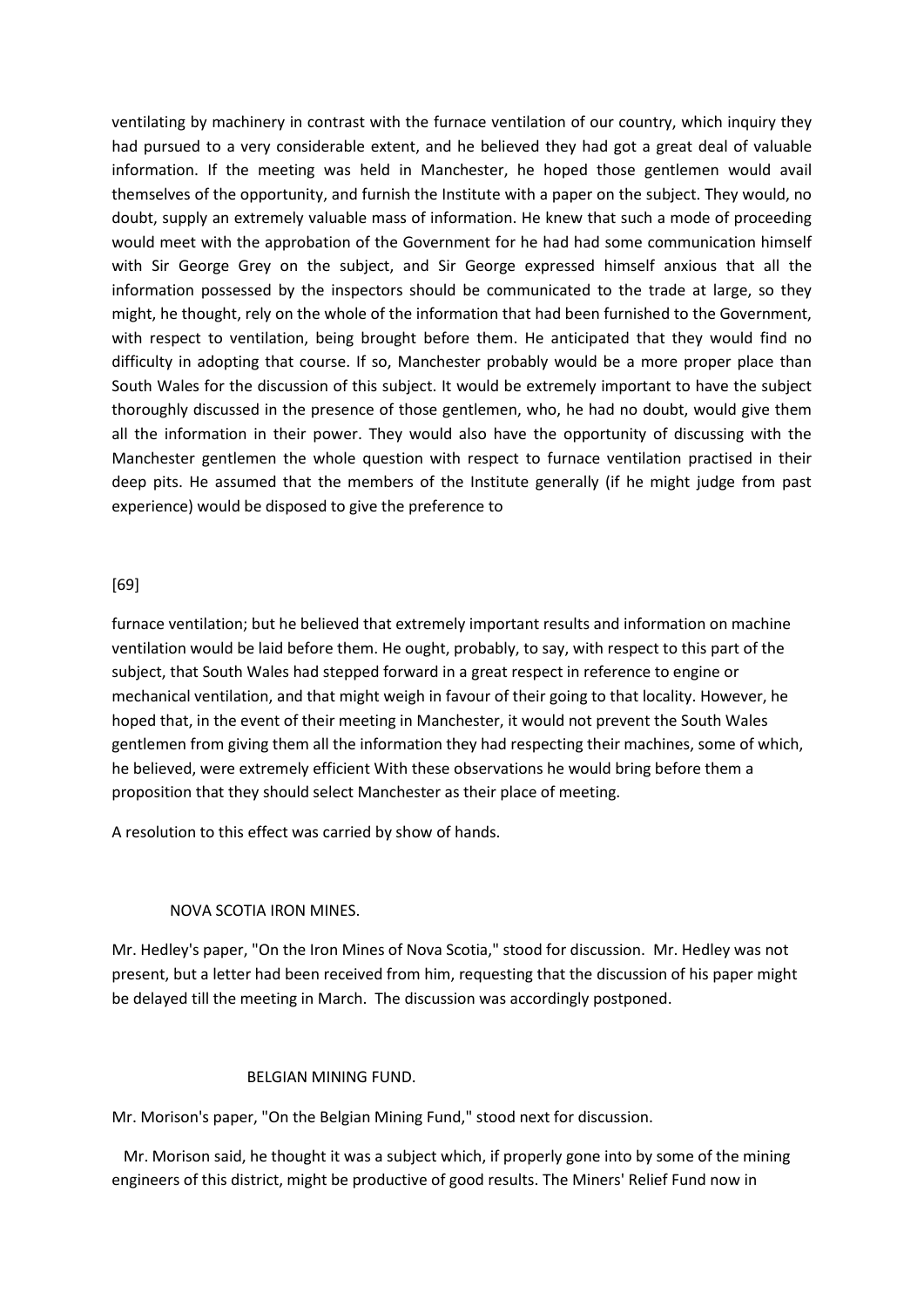operation in the neighbourhood, he understood, had been of practical utility, and he thought many of the principles of the Belgian institution might be grafted upon it with considerable advantage.

 The PRESIDENT said, that the one great feature of importance attached to the Mining Fund in Belgium, which the fund here did not possess, was its connection with the Government of the country; It was, therefore, a recognized fund, subscribed to largely and patronized by the Government of the country. We had no such fund here. The Mining Fund in this country and district were local funds—there was no General Relief Fund, certainly none in any way patronized by the Government. Therefore, we were rather in a different state, and could not furnish the statistics of so extensive a fund as that of Belgium. However, he had no doubt that the gentlemen patronizing the funds of these districts would avail themselves of the information to be obtained

## [70]

from Mr Morison's paper. Then, in addition to this, they had in the Belgian Fund the result of several years' working, which was extremely important. The funds in England, he believed, were looked upon with some degree of suspicion with respect to their durability. A great many of them were very flourishing in the first instance; but afterwards when the subscriptions of members fell off, for want of new members it was found to operate on the permanency of the fund. Therefore, the experience of this fund was very valuable, as showing that a fund could be supported permanently.

#### BOUNDARY BETWEEN THE MILLSTONE-GRIT AND MOUNTAIN-LIMESTONE.

 Mr. Howse's paper, "On the Boundary between the Millstone-grit and Mountain-limestone" was next discussed.

 The PRESIDENT said, that Mr. Sopwith, who was certainly an important personage in this discussion, was unwell, and though in the town, he was unable to attend the present meeting. They had, of course, read Mr. Sopwith's paper, and Mr. Howse's observations upon it. The present classification, you are aware, divides the Carboniferous-rocks into the Coal-measures, then the Millstone-grit, and next the Mountain-limestone. The Coal-measures extended down to the Millstone-grit, the Millstone-grit down to the first bed of Limestone, and then below the first bed or Fell-top-limestone inclusive occurs the Mountain-limestone, which is generally considered the lowest portion of the series. Mr. Sopwith proposed that the Millstone-grit formation should be considered as including the first and second bed of Limestone, viz., the Fell-top and the Littlelimestone. The first bed of limestone was called the Fell-top-limestone, as it generally cropped out on the top of the fells; and Mr. Sopwith proposed that there should be one group from the top of the Millstone-grit down to the Little-limestone. Mr. Howse, on the contrary, did not wish to make any change, and he gave his reasons for it. He (the President) would be glad to hear the observations of any gentlemen on one side or the other. He supposed that the subject had been so put before them by Mr. Sopwith, that the Institute being a body of some weight, any decision come to by them would be of some importance. The question was whether they should give any opinion at all or not.

Mr. T. E. FORSTER said, they had better let them stand on their own merits.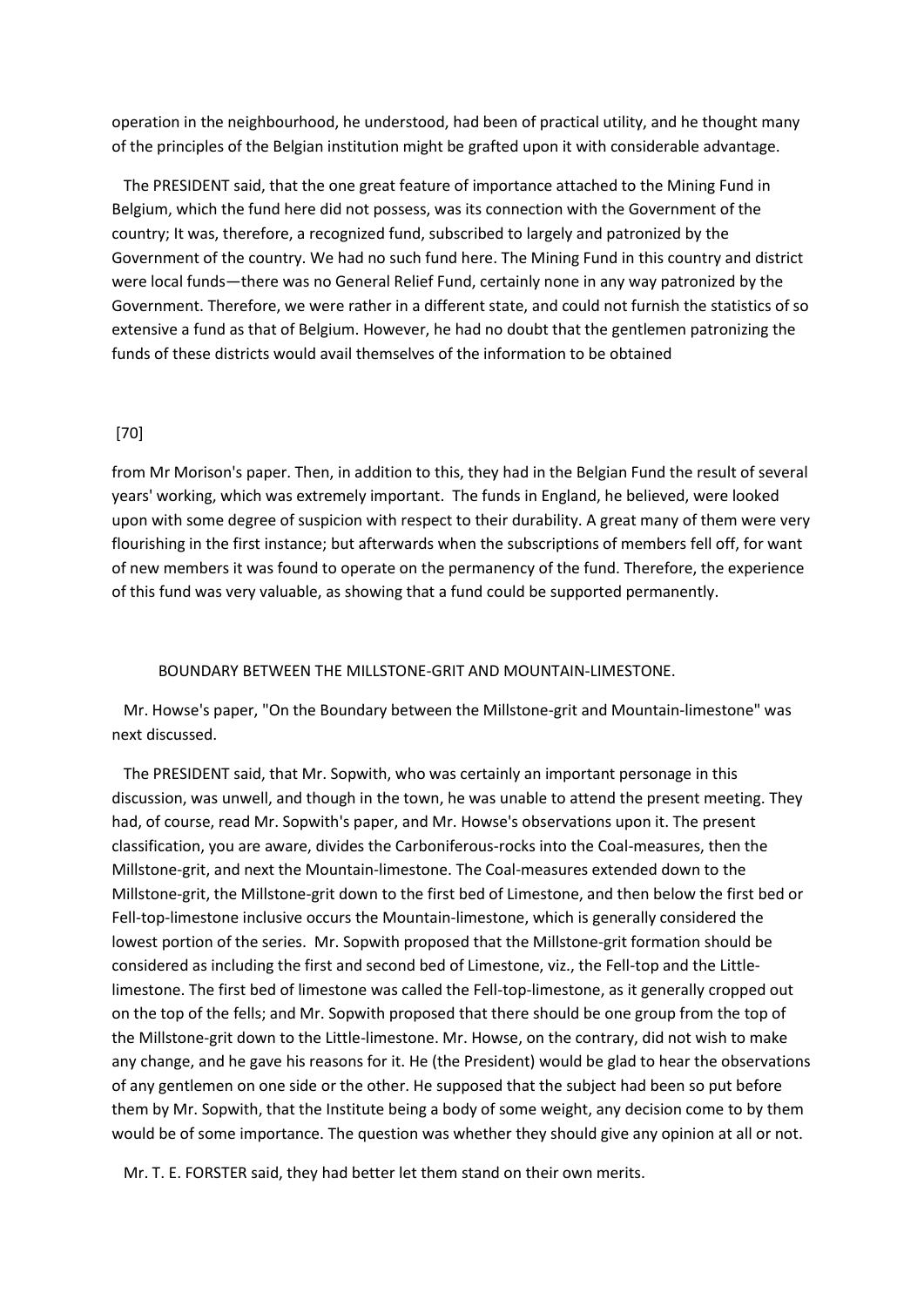[71]

 Mr. TONE said, they were not called on to decide the question, they could not alter the natural position of the grit or the Limestone, and he did not think it was desirable they should give any opinion. .

 Mr. HOWSE said, the matter was already decided so far as geologists were concerned. The Government Maps of Scotland had already settled this beyond doubt. If they altered the present arrangement they must alter those maps, which had been carefully prepared by the Government Surveyors lately, and published by the Ordnance Survey.

Mr. G. B. FOSTER—If they are wrong they will have to be altered.

 Mr. HOWSE—The line of separation between the Millstone-grit and Mountain-limestone is based on palaeontological and mineralogical characteristics, but depending almost entirely on the fossils. There is no unconformability between these divisions. Though artificial, it is a very convenient arrangement.

 Mr. BOYD said, it seemed very reasonable to continue the division as it had been between the Millstone-grit and the Mountain-limestone. In the one they had a certain class of deposits marine, and in the other the deposit contained only land-plants. If geologists had thought this a sufficient reason for the division, that Institute should hesitate before giving an opinion to the contrary.

 The PRESIDENT said, he should hesitate to make any change from the present mode of classification. It had acquired so much stability, and was sanctioned by such high authorities, that they would be extremely bold if they were to propose any change. At the same time, he thought, it was only due to Mr. Sopwith that he should have an opportunity of explaining his reasons for proposing such a change. He would, therefore, suggest that the discussion should be postponed.

The discussion was postponed accordingly.

# LIGHTING MINES BY ELECTRICITY

The President introduced M. Dumar, who had invented a mode of lighting mines by electricity. M. Dumar had been at his house, and he had sent his man down the pits to show the lamp to his (the President's) workmen. When the Davy-lamp was put beside M. Dumar's lamp, the Davy quite superseded it. But M. Dumar very properly said he did not wish to supersede the use of the Davy. What he aspired to was to have a lamp to use in cases where you could not use the Davy-lamp.

 Mr. Easton said, a phosphoric light was not new. He had heard of a stale fish having been used for the same purpose.

# [72]

The PRESIDENT said, M. Dumar would attend at any time, or send his man down a pit with any gentleman who wished to examine it.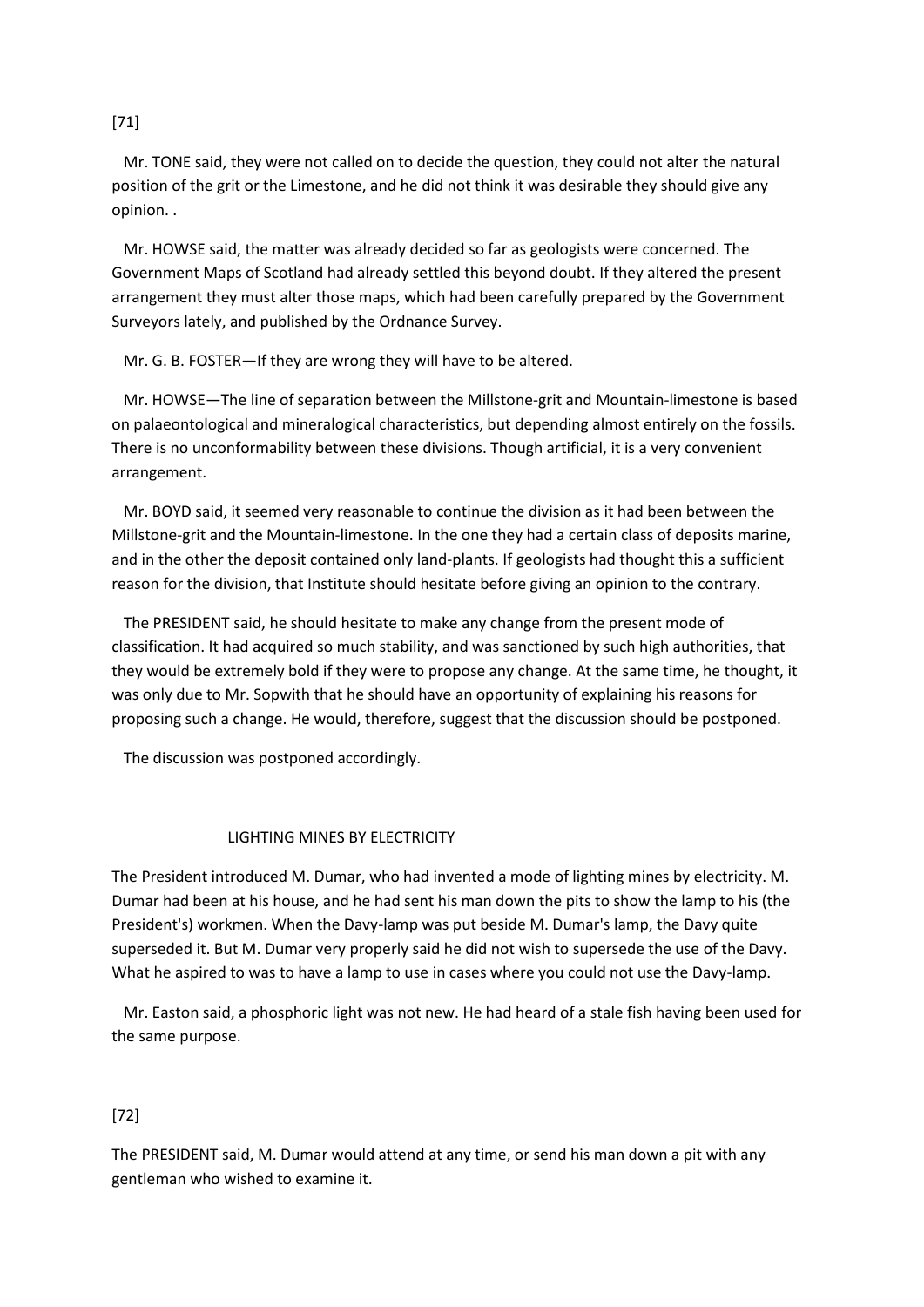M. Dumar then retired. The following is a written description supplied by him of his invention:—

## [TRANSLATION.]

Newcastle-on-Tyne, February 3rd 1865.

TO THE MEMBERS OF THE NEWCASTLE INSTITUTE OF MINING ENGINEERS.

 Gentlemen,—Among you there are many gentlemen who know the danger a miner must encounter when he is deprived of light, or when explosive gas is sufficiently abundant to render the means of illumination you employ ineffective.

The Apparatus which I present to your notice is intended to furnish light in all difficult cases, where lights by combustion becomes dangerous.

I should be very happy to learn that from the experiments my foreman, "Badin", has made before you, or some of you, that you could assure me that I have attained a desired object, and succeeded in finding a safeguard for the lives of so many men.

I have named the apparatus a Phosphorescent Light, as it gives a cold light, like the glow worm, which light suggested to me the first idea.

The means of producing light to which I had recourse is an electric current in a very rarefied gas, and *for the first time*, I might almost affirm with certainty has "Geislers" tube been used as a useful light to guide men in obscurity.

The apparatus is quite portable, and may at the same time as giving light be used for firing blasts at a considerable distance.

The entire cost of keeping the apparatus in working order is one penny per ten working hours, and it may be taken to pieces as easily as any other lamp.

I would repeat, Gentlemen, that I should esteem myself most happy if that, during my short stay here in England, I have been able to give you an exact idea of the usefulness of this apparatus, for the exceptional circumstances which are to be met with in mines.

I am Gentlemen,

Your most obedient Servant,

ALPHONSE DUMAR.

Mr. W. Cochrane read a description of a "Ventilating Machine at Elswick Colliery;" after which

 Mr. T. W. Embleton read a paper "On the Patent Hydraulic Coal-Cutting Machine". He said, he had not entered into the question of cost supposing it to be against the Rules of the Institute, but if not he would do so on a future occasion.

The PRESIDENT said, certainly. That was a most important question.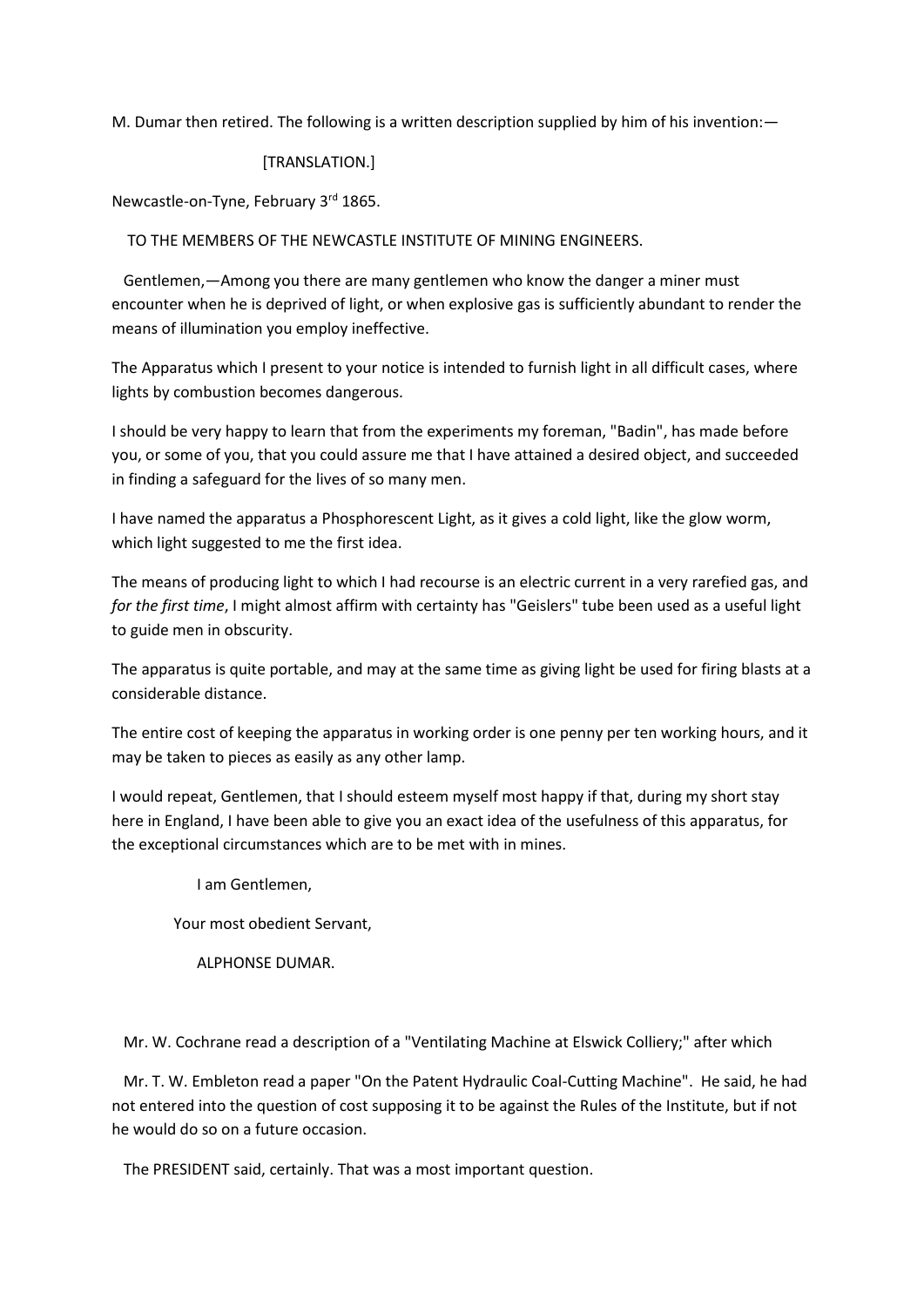The meeting then broke up.

[73]

DESCRIPTION OF GUIBAL'S VENTILATOR, AT ELSWICK COLLIERY.

By WILLIAM COCHRANE.

The ventilation of mines by machinery, though it has been at various times brought before this Institute, and its advantages pointed out in special cases, has not received the full consideration which its importance warrants; and practically the adoption of machinery in this country, instead of the generally adopted furnace system, has made very little progress. The attention of mining engineers has lately been more particularly drawn to this subject, and if a system can be established which will produce the large volumes of air required in the most extensive mines with greater economy and safer action than the furnace, doubtless it will have a claim of preference, for the position of the furnace in the mine itself, the liability to communicate fire to the coal seam or to portions of the shaft, and the most objectionable use of a furnace upcast shaft for the conveyance of either coals or men, also the damage to materials in the shaft, the necessity of slackening the furnace for examination of the drifts, often when by atmospheric variation a contrary step should be adopted for the ventilation of the mine, and, lastly, the waste of fuel—these are objections so serious as must induce the more extended adoption of machinery at the surface, when its merits are as well known in this country as they are abroad. Besides, thinner sections of coal seams are being rapidly brought into operation, and the furnace will be found incompetent to yield the power requisite for satisfactory ventilation, as the cost of providing spacious air-courses becomes too great for the economical working of the seams. In consequence of the much higher resistances with which machine ventilators can cope, and in the case of well constructed fans acting by exhaustion the large volumes of air that

## [74]

can be put into circulation, the latter seem best qualified to overcome the difficulties mentioned. It is proposed, in this paper, to describe such a fan-ventilating machine, recently erected at the Elswick Colliery near this town, which fulfils many of the desirable conditions, and the results obtained from experiments thereon will serve for comparison with other systems of ventilation, while they will, it is hoped, provoke discussion on the general subject. An accurate comparison of the furnace with the various mechanical ventilators is in the hands of some of our Government Inspectors for investigation, and it would be well if the results they establish could be early published.

 The ventilator is upon the principle of an exhausting fan. It consists of eight vanes, each of which is formed of  $1^{1/4}$  inch oak cleading, secured by bolts to a pair of bars and angle irons, which are bolted to two cast iron octagonal bosses keyed on the main shaft. These bars being carried past the boss and interlaced, as shown in the accompanying drawing, form a very firm structure, at the same time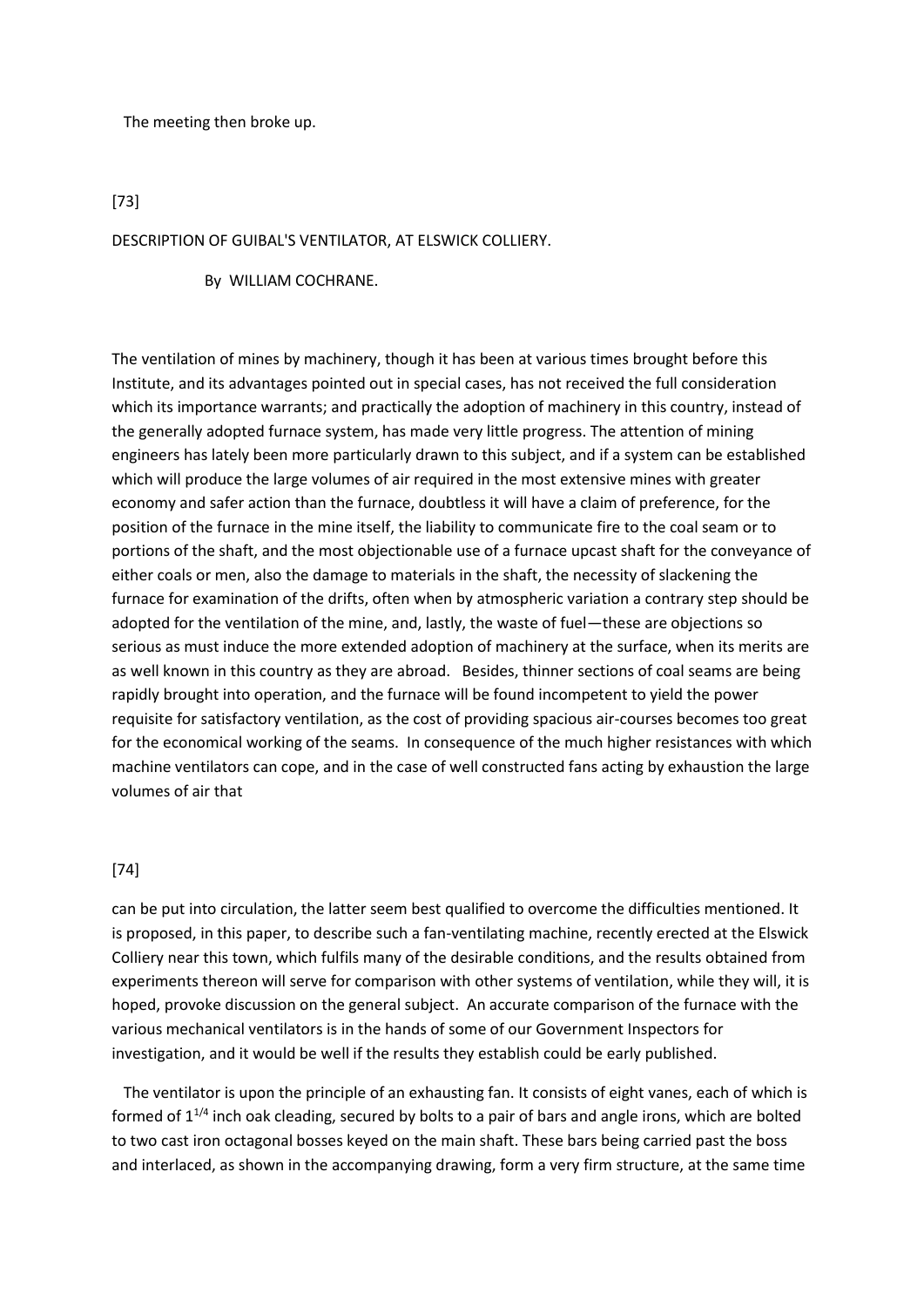simple and inexpensive, admitting of a speed of as much as one hundred and fifty or 2 hundred revolutions per minute, without any danger. This is an important improvement in construction, as it will be seen from Mr. Atkinson's paper upon the Elsecar Fan (Vol. XI. of Proceedings) that its construction rendered a higher speed than sixty revolutions per minute dangerous.

 The outside diameter of the vanes is twenty-three feet, the width six feet six and three-quarter inches, and each vane extends about eight feet into the interior of the fan, being inclined at an angle of sixty-seven and a half degrees to a radial line through the apex of the octagonal boss.

The main shaft is driven by a vertical direct-acting engine, with cylinder  $23^{5/8}$  inches internal diameter, and 19 **eleven-sixteenth** inches stroke, worked at high pressure.

 A wall is built on each side of the fan, giving about one inch clearance to the side of the vanes. Outside of one wall the engine is fixed, and in the other an inlet orifice of proper size is left (in the Elswick arrangement it is ten feet diameter), such inlet being connected with the upcast shaft. An arch is carried over the fan, giving about two inches clearance to the vanes, and in continuation of this arch an invert to a point about one-eighth of the circumference below the centre line, at which point the two-inch clearance is increased gradually, expanding the lower curve of the casing till it ends in the sloping side of a chimney formed between the continuation of the side walls of the fanerection, as

(Plates )

## [75]

shown on the Plate. A sliding shutter is fitted into cast iron grooved rails for about one-fifth of the circumference, which enables the concentric circle of the top arch to be completed nearly round the fan—that is, giving the two-inch clearance to the vanes. This shutter is worked by a chain passing over sheaves at the top of the chimney and to the outside. For convenience, a manhole-door is left at the foot of the sloping side of the chimney.

 The fan being set in motion, the air is drawn through the inlet from the mine, and discharged below the shutter into the chimney, from the top of which it is seen to issue at no great velocity.

 This system, called from the inventor the "Guibal Ventilator," possesses the following important advantages over other machine ventilators :—

 $1<sup>st</sup>$ .  $-$ It is of very simple construction, at the same time very firm, and capable of high speed, as well as of constant working without great wear and tear.

2<sup>nd</sup> —The theory and practice of exhausting fans having hitherto been, that there should exist a free discharge all round the circumference, this is the first application to mining ventilation of an exhausting fan which is covered in as described, and in the complete arrangement of which are found the requisite correctives of such a covering, which, without them, would still offer only a very ineffective machine. By the covering the opposing action of winds is prevented, which is a serious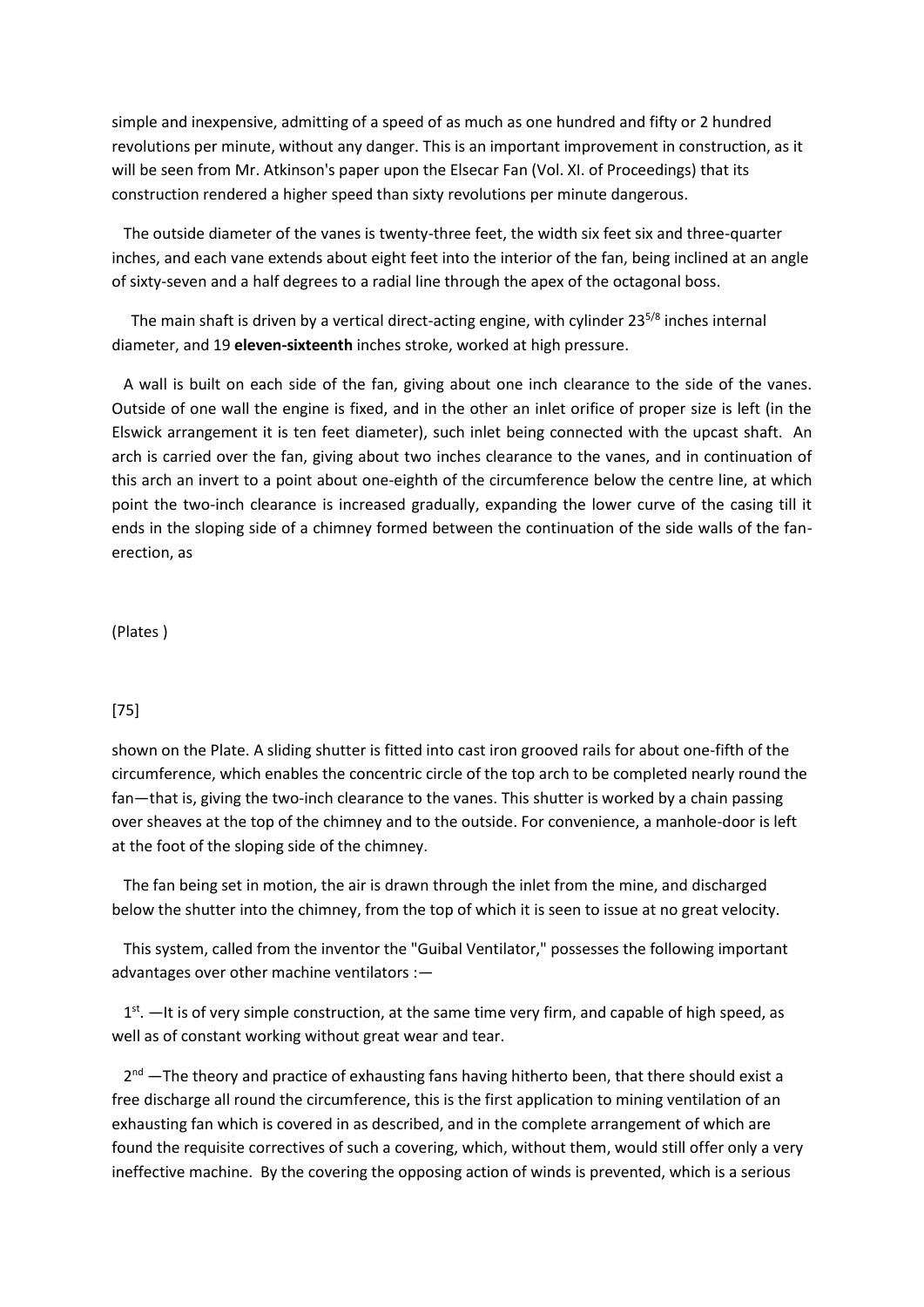check to fans discharging all round the periphery; but the object of chief importance is to prevent the communication of motion by the revolving vanes to the surrounding exterior air, and the formation of currents, which, in an open-running fan, creep along the sides and vanes from the exterior air to supply the partial vacuum caused in the interior by the revolution of the fan. As the demonstration of these facts was well seen in an open-running fan at the Tursdale Colliery, county of Durham, it will be perhaps better to refer to it. A sensible diminution of the ventilating current was perceived with a wind from the N. or S., the direction in which the fan discharged; in one instance, with a high South wind, reducing the air-current one-third of its usual quantity with a calm atmosphere. The air-currents from the exterior at all times could be distinctly seen entering the fan by the drawing in with them of the exhaust steam, which was at that time allowed to discharge from the fan engine at the level of the top of the fan. In consequence of Guibal's system being thoroughly and satisfactorily tested in Belgium, it was resolved to adopt

#### [76]

the covering and chimney to the Tursdale fan, which was done, but only temporarily in wood the joints being made as nearly airtight as possible in the covering, but not in the chimney. The improvement will be seen on comparing the following results :—

| Open running - May, 1862 - revs per min<br>50         |         |
|-------------------------------------------------------|---------|
| Open running - May, 1862 - cubic ft. air per minute   | 22,170  |
| Open running - May, 1862 - water gauge                | 0.55    |
| Open running - May, 1862 - Steam pressure at cylinder | 25lbs.  |
| Open running - May, 1862 - Coal consumed in 24 hours  | 5 tons  |
| Covered in - Oct., 1862 - revs per minute             | 50      |
| Covered in-Oct., 1862 - cubic ft. air per minute      | 32,930. |
| Covered in-Oct., 1862 - water gauge                   | 0.90    |
| Covered in-Oct., 1862 - Steam pressure at cylinder    | 25 lbs. |
| Covered in-Oct., 1862 - Coal consumed in 24 hours'    | 4 tons  |

while the power utilized was found to be increased from 12,69 per cent, when open running, to 26.3 per cent when adapted as above described. The useful effect, though much improved, is still far short of what it should be; but it is thought that the construction of the fan is not good, the vanes being too numerous, and not sufficiently extended towards the centre, allowing them to slide through the air without throwing it off at the circumference.

 Thus a heavy loss by the entry of exterior air into the open running fan is evident On the other hand, with the casing and other appliances of the Guibal system, the space outside the vanes, that is between their extremities and the inside of the casing, presents an aid to the ventilating power,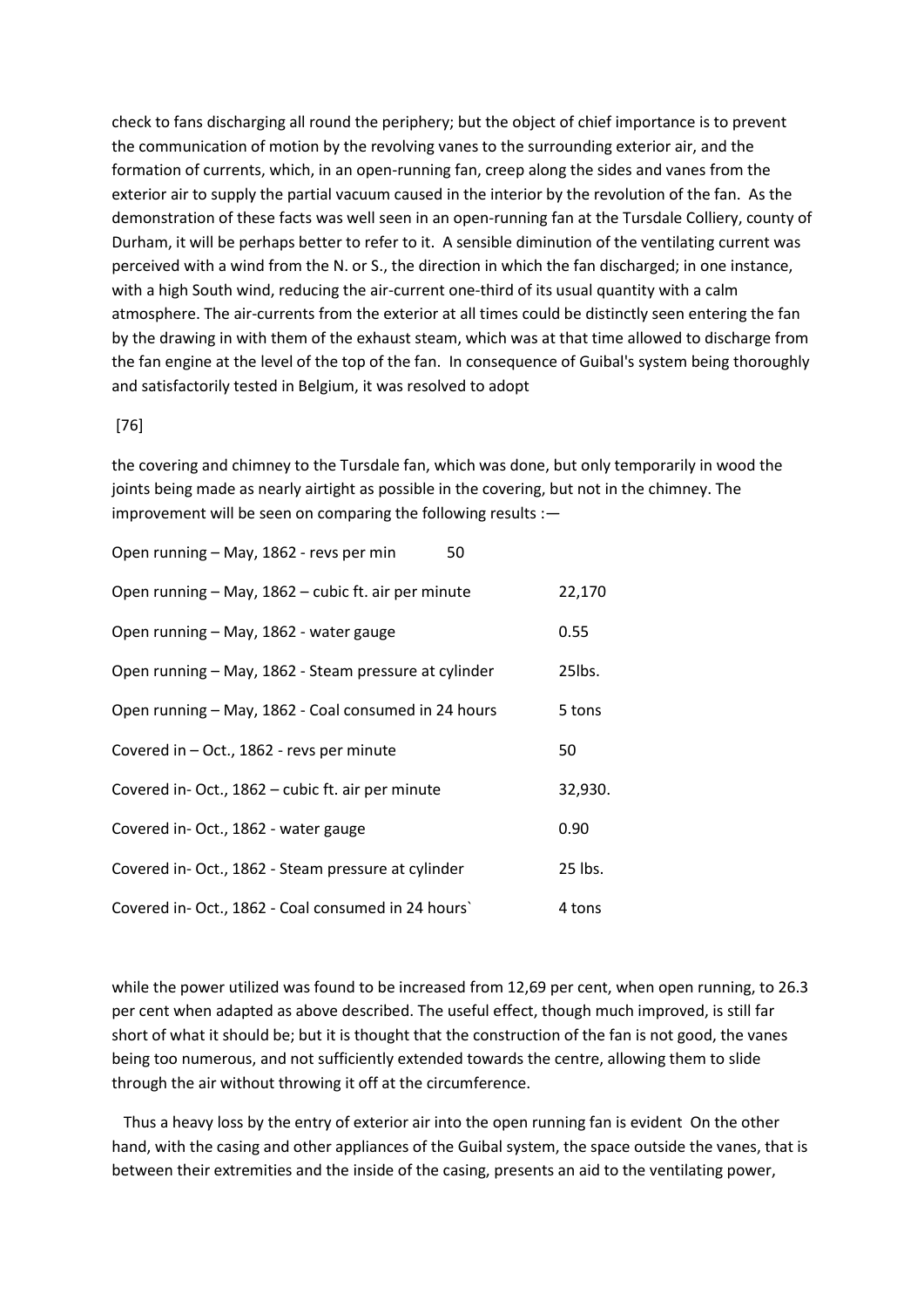instead of a source of loss. Contrary to what might be expected, and contrary to theory (for the air is thrown off the extremities of the vanes against the casing), a partial vacuum is found in this space, the amount of which, at various speeds, will be seen from the annexed tabulated results of experiments. But the covering in of the fan alone would produce the following disadvantages:—it would check the free discharge of the air, and would communicate to it a high velocity— hence the adaptation of the other parts, viz.:-

3<sup>rd</sup>. —-The shutter and chimney, which are the other new elements in this system, and which are claimed by M. Guibal as essential requirements of a perfect ventilating machine. By means of the shutter enlarging or diminishing the outlet, the volume of air drawn by the fan can be so regulated as to suit the special requirements of the mine, and produce the greatest economical effect. By no known theory can the quantity of air be determined which such a ventilating machine will draw from any particular mine; hence the necessity of experimental trials to determine the best size of outlet and the easy means employed for this purpose. If the outlet be too large, air will be drawn back into the fan, as is the case with open running fans, and in this also if the shutter is imperfectly adjusted. If the outlet be too small, the air cannot get quickly enough

## [77]

away. In either case, economical effect is lost; and as the circumstances of a mine are never long the same, it seems evident that a machine incapable of such an adjustment must be defective.

 The following experiment upon the Elswick Fan to fix the position of the shutter shows the results above mentioned :

 Calling the lowest position of the shutter zero, and the highest 1, the intermediate positions will be expressed fractionally—

| a            | Revs per minute 55      | Water gauge near Inlet                                | 1.150 |
|--------------|-------------------------|-------------------------------------------------------|-------|
|              | Position of shutter 1.  | Steam pressure 32 lbs. constant and valve not altered |       |
| b            | Revs per minute 60      | Water gauge near Inlet                                | 0.350 |
|              | Position of shutter 0   | Steam pressure 32 lbs. and valve not altered          |       |
| $\mathsf{C}$ | Revs per minute 55      | Water gauge near Inlet                                | 0.800 |
|              | Position of shutter 1/2 | Steam pressure 32 lbs. constant and valve not altered |       |
| d            | Revs per minute 52      | Water gauge near Inlet                                | 1.040 |
|              | Position of shutter 3/4 | Steam pressure 32 lbs. constant and valve not altered |       |
| e            | Revs per minute 55      | Water gauge near Inlet                                | 1.100 |
|              | Position of shutter 3/4 | Steam increased in pressure to get 55 revolutions     |       |
| f            | Revs per minute 52      | Water gauge near Inlet                                | 1,085 |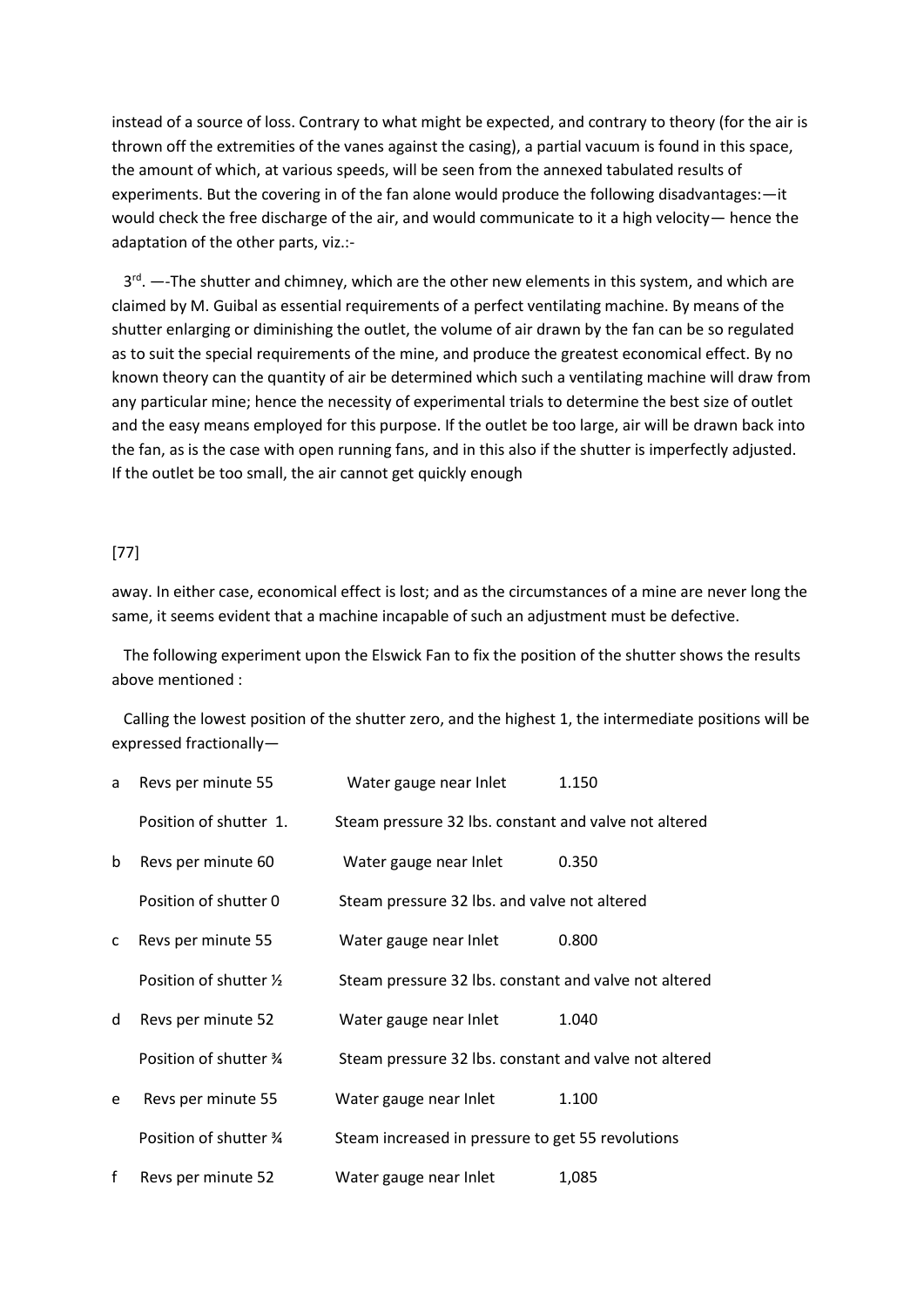| Position of shutter 7/8 |                    | Steam increased in pressure to get55 revolutions  |       |
|-------------------------|--------------------|---------------------------------------------------|-------|
| g                       | Revs per minute 55 | Water gauge near Inlet                            | 1.180 |
| Position of shutter 7/8 |                    | Steam increased in pressure to get 55 revolutions |       |

The position of  $7/8$  was fixed as the best for these conditions.

 The chimney contributes also greatly to the useful effect, being shaped for this special object—the sectional area increasing upwards. This enables the air which is discharged under the shutter at a high velocity to expand, and, spending its force in the chimney, to pass out at a very low velocity, thus benefitting the ventilating power to the extent of this difference. It is true that the high velocity of discharge absorbs a corresponding amount of the power applied to the fan, but the attainment of the partial vacuum in the interior of the fan, due to the centrifugal force of the vanes in the first instance, must impart to the discharged air their velocity, and it is to restore some portion of this power and make it useful for the ventilating effect that the chimney is arranged. From the following table of results the depression of the water gauge will be noticed in the positions, Nos. 3, 4, 6, 7 the three first being fixed into the space between the vanes and interior of the casing, No. 7 being near the foot of the chimney.

[78]

(table of results)

[79]

DIAGRAMS SHOWING POSITION OF WATER-GAUGES REFERED TO IN THE TABLE.

#### DIAGRAM HERE

 It should be mentioned that the diagrams taken from the steam cylinder indicate an imperfect adjustment of the slide valve, which will be corrected for future experiments and will give a higher economy of the whole power employed. In this instance also the indicator had been so arranged as to interfere with the free discharge of any water accumulating in the cylinder, and this proved to be a considerable inconvenience consequent on the stoppages which frequently took place. So that the fairest comparison will be the column of useful effect calculated from the power transmitted to the fan. On a careful comparison of the diagrams, it is also found that those taken on the upper side of the piston show a lower average pressure expended in the cylinder than

[80]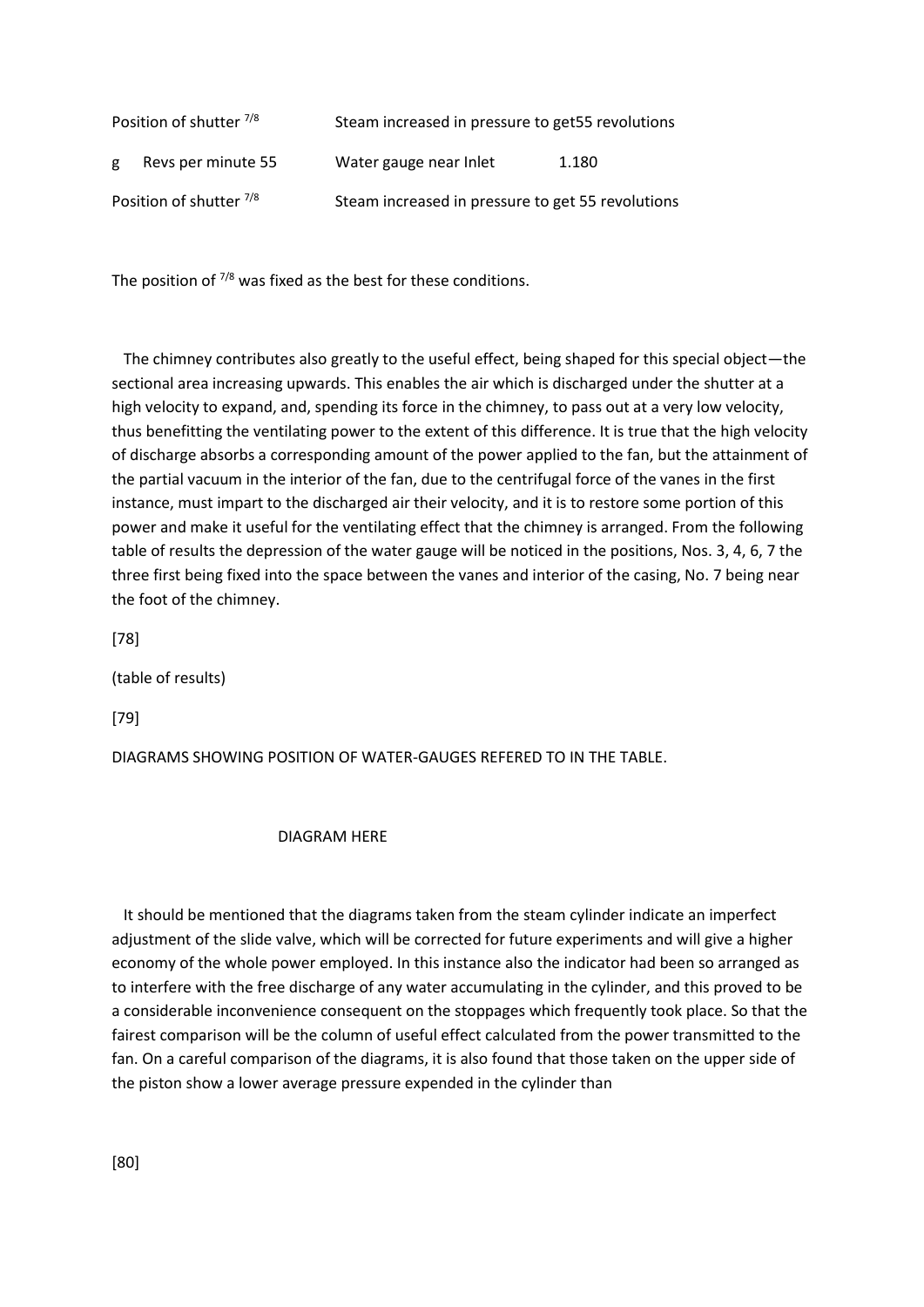those on the under side; this will be due partially to the unbalanced weight of piston rod, etc; they were mostly taken on the under side only; so that it is expected when the next experiments are made, still better results will be obtained. It will be seen that the position of the shutter was not fixed for the best effect in each case; time would not admit of this.

 It is especially worthy of notice that the water gauge indicated at the inlet is greater than the theoretical result obtained by calculation, every adjustment being correct; so that if 'h' be the height of water gauge, and h<sup>1</sup> the height computed, as due to the velocity of the extremity of the vanes, then

h ÷ h<sup>1</sup>is always greater than 1

and this result is different to that obtained from any other machine ventilator,

h ÷ h<sup>1</sup> in other cases is greater than 1 rarely = 0.75.

The cause of this is assignable to the prevention of the return of air currents into the fan, and the utilization of a part of the power carried off by the discharged air.

In the Elswick experiments the value of  $h^1$  being computed from the formula

 $h^1 = v^2 \div 2g \times 12 \div 815$  inches of water column,

where v = velocity of the extremity of the vanes in feet per second, the following results arise, though the shutter was not varied in each case, as it ought to be, to produce the best results :-

| No. revolutions per minute<br>40    |                                       |                              |
|-------------------------------------|---------------------------------------|------------------------------|
| Indicated water gauge $(h) - 0.600$ | Theoretical water gauge $h^1$         | $h \div h^1 - 1.13$<br>0.530 |
| No. revolutions per minute fifty.   |                                       |                              |
| Indicated water gauge (h)-0.925     | Theoretical water gauge $h^1$ - 0.830 | $h \div h^1 - 1.11$          |
| No. revolutions per minute 60       |                                       |                              |
| Indicated water gauge (h)-1.300     | Theoretical water gauge $h^1$ - 1.191 | $h \div h^1$ 1.09            |
| No. revolutions per minute 70       |                                       |                              |
| Indicated water gauge (h)- 1.875    | Theoretical water gauge $h^1$ 1.625   | $h \div h^1$ 1.15            |

 The relation h divided by h-one is generally 1.25, and it has been proved by M. Guibal as great as 1.60 in the case of a small volume of air, and the shutter nearly at its lowest. The value of h divided by h<sup>1</sup>if calculated from observations taken in various positions of the shutter, no alterations being made in the pressure of steam nor in the opening of the regulator valve, and multiplied by the number, of revolutions in each case, say R by h÷h<sup>1</sup> is an in-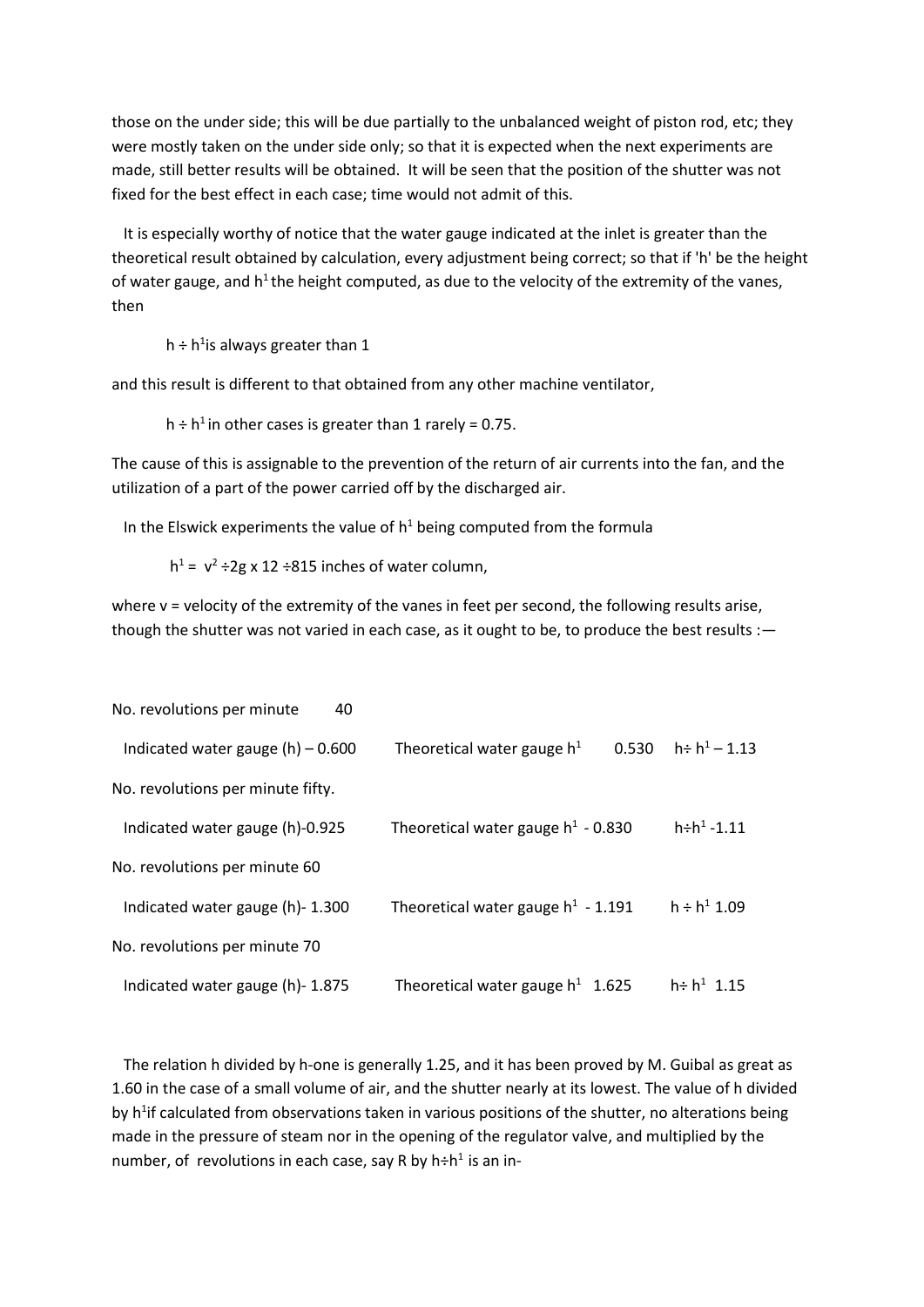# [81]

dication of the best position of the shutter when such product gives the highest result, for it shows that the minimum resistance is offered to the fan at the same time that a maximum water gauge is obtained.

 It is upon this principle that the position of the shutter can be experimentally tried, for the production of the best economical effect.

 The consumption of coals at one boiler, arranged to work this fan, was for twenty-four hours taken over a fortnight, 2 tons 16 cwts., the average speed of the fan being forty revolutions per minute, day and night. This is found to yield sufficient air for the present workings, the quantity passing through the mine being nearly 40,000 cubic feet per minute. The indicated steam pressure at the boiler is 35 lbs., to the square inch, the water gauge at bank near the inlet is decimal seven inches, and underground 0.70 inches (at higher speeds there is a greater depression at bank than underground), the seam being very low, the return air-courses are of small area, and the upcast is an 11-feet diameter shaft, used for ventilation only. No engineman is required, one of the firemen being instructed to attend to the requisite oiling of the bearings. In some cases the pumping engineman might take the engine in charge; the simple arrangement of all the parts offers the least possible risk of any of them getting out of order.

 In order to test the capabilities of the ventilator, the experiments above tabulated were made, and it will be seen, from the calculated useful effect, how much superior are the results obtained to those of previous machines of the fan type.

 The cost of a fan and engine similar to those at Elswick, is about £400, manufactured in Belgium, including patent royalty; the additional cost of erection (bricks costing 25s. per thousand) was £240, including a connecting drift to the upcast.

 There remain yet many interesting and important experiments to be made with this ventilator, but it has been thought advisable to bring the subject before you without further delay, as though the results are somewhat anomalous and require further investigation for accurate analysis, still the generally satisfactory working of the ventilator is clearly established. It is only fair to add that the fan was constructed specially for the circulation of 50,000 cubic feet of air per minute, with a water gauge of 1.5 inches, which it was guaranteed to yield at 60 revolutions. No. 9 experiment, therefore, with a useful effect of 52.40 per cent of the whole power applied, and of 67.56 per cent, of the power transmitted to the fan, is the nearest to the conditions for which this machine was proportioned.

(Figures of hydraulic coal cutting machine)

[83]

On a PATENT SELF-ACTING HYDRAULIC COAL-CUTTING MACHINE, IN USE AT KIPPAX COLLIERY, NEAR LEEDS.

By T. W. EMBLETON.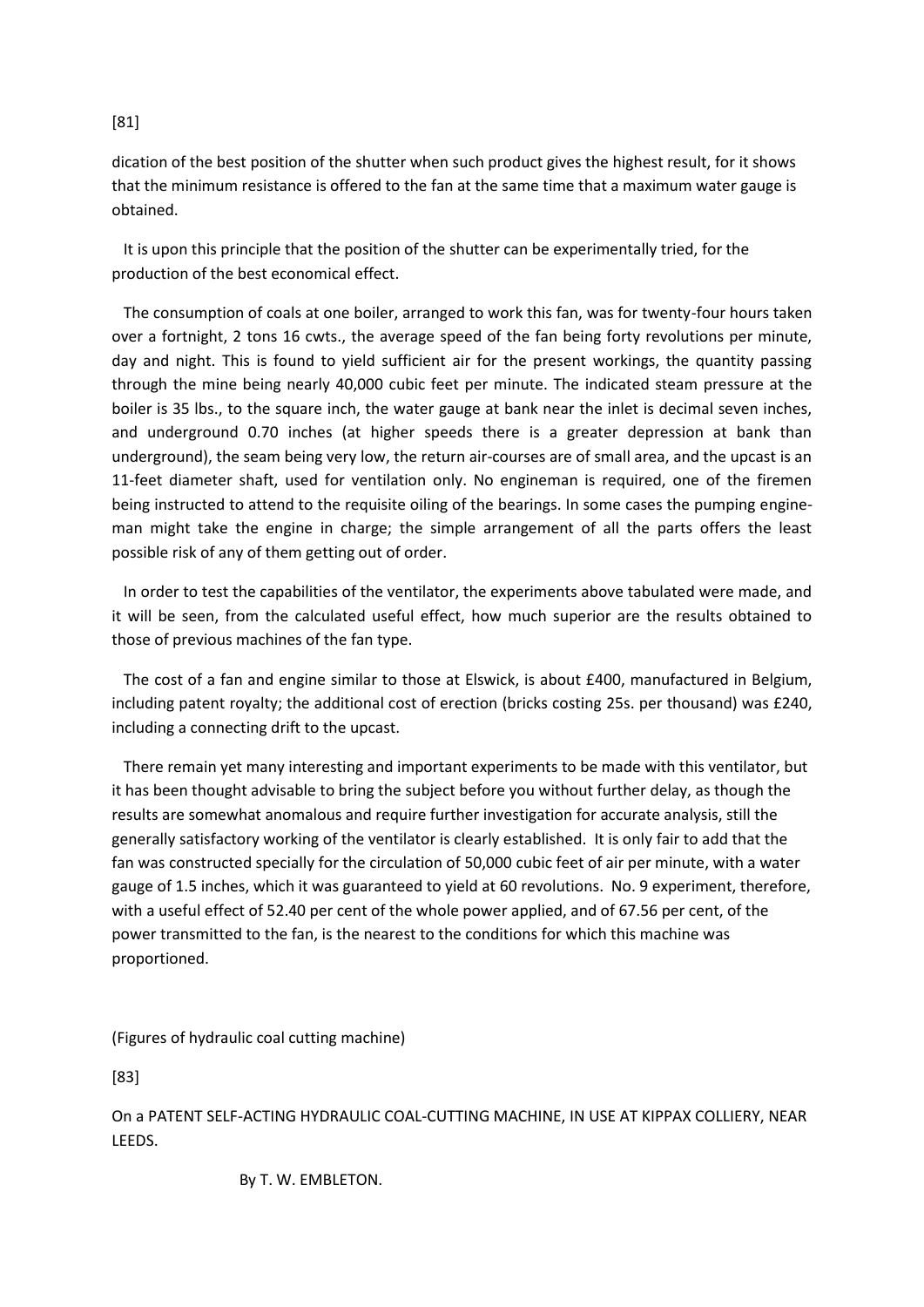It is admitted by all mining engineers that any mechanical power that can be applied to take the place of manual labour in working coal, or in bringing the coal from the working places, or any improved method of raising it up the shaft, is at the present time a desideratum. We, therefore, propose to bring before the notice of the members of this Institution a hydraulic machine for hewing coal, which is now regularly at work in the Kippax Colliery, near Leeds. It has been in successful operation there for some months, and has been inspected by many members of this Institution. This machine is intended to take the place of manual labour in "nicking" or kirving", or, as it is called in Yorkshire, "baring" the coal. The seam of coal worked at Kippax Colliery is the well-known Haigh Moor.

Its depth from the surface is 120 yards, and its section is as follows:—

| Coal                              | 3 feet 8 inches |
|-----------------------------------|-----------------|
| Band of hard shale, with, pyrites | 0 foot 2 inches |
| Coal                              | 0 foot 8 inches |
| <b>Total thickness</b>            | 5 foot 6 inches |

The roof is soft shale, containing thin beds of coal. It is to be noticed here, that in the Kippax and surrounding districts this coal is worked in its entire thickness, the band of shale having thinned out to two inches, as above-mentioned; but at Horbury, three miles west of Wakefield, the Haigh Moor is worked in two distinct beds, the upper and lower divisions being at that place twelve or thirteen yards apart.

# [84]

 The "band" at Kippax is the only part of the seam that is removed by this self-acting coal-cutting machine (it is the usual place in which the coal is bared by hand labour), and therefore no portion of the seam is made into small coal by the action of the machine.

The direction of the workings is towards the rise of the coal, or "north end," as it is locally called.

While the machine proceeds with the "baring," completing the work at once going over it, square pieces of wood and wedges are inserted loosely into the baring, at intervals of four or five feet, to keep the coal in position till the colliers come to remove it. This slight support, however, does not prevent the coal so "bared" from detaching itself from the "unbared" part of the bed. The line of fracture is a few-inches beyond the extremity or back of the " baring," and is in one even straight line.

 The quantity of coal obtained for every yard of face is two tons, and the yield of small coal produced by breaking up the detached coal and the bottom coal is about eight per cent.

The lower division of the coal is blasted with gunpowder in the usual way.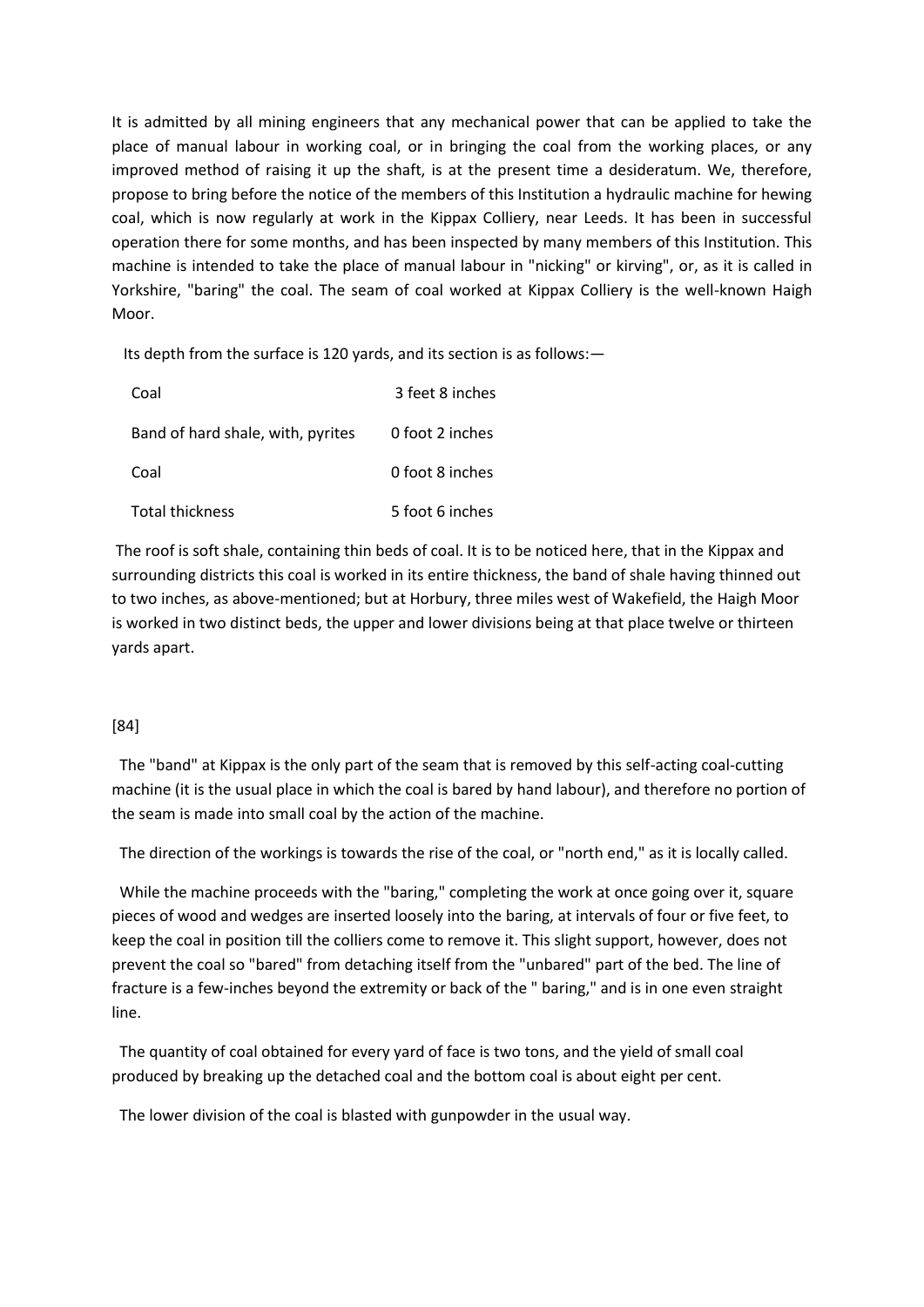Water is the medium employed to actuate this coal-cutting machine, and water being for all practical purposes incompressible, its full power, diminished only by the friction of its passage through the pipes, can, therefore, be transmitted and applied at any distance from its source.

 This self-acting machine consists of a hydraulic reciprocating engine, having a cylinder of four-anda-half inches diameter and eighteen inches stroke, working horizontally, or at any angle to suit the inclination of the coal, or at any required height above the floor. The piston-rod is a hollow trunk or ram, into which is fitted a cutter-bar easily removed, carrying three or more cutting-tools. The cutting-tools can be adjusted so as to enter the coal at any angle with the line of the face. The position of the cutting-tools will be most readily understood by reference to the accompanying plate, fig.6. Although the length of the stroke of each of the cutting-tools is eighteen inches, the practical cutting length of the stroke into the coal is about sixteen inches, and, consequently, the three cutters jointly give a total depth of four feet at each stroke. The cutting-cylinder has a valvemotion, which is entirely self-acting; and the length of stroke of the tools can be varied, or any number of strokes can be given at any part of the entire length of the stroke. The cutting-action of the tools being a steady push or thrust without any percussion, it is neces-

#### [85]

sary that the machine should be firmly held upon the rails during the cutting-stroke, and be released so as to traverse forward at the end of the return- or back-stroke, and this rigid fixing of the machine upon the rails is effected by means of a vertical self-acting "holder-on," which is a prolongation of the piston-rod of another cylinder, mounted upon and becoming part of the machine itself.

 The piston of this cylinder is actuated by means of the same self-acting valve-motion as that of the cutting-cylinder, and the "holder-on" is retained in its "dead-fast" position by means of a small keepvalve, which retains the water during the cutting-stroke. At the return- or back-stroke the valvemotion opens the keep-valve and releases the water, thus enabling the "holder-on" to descend and to slacken its pressure against the roof, and thus the machine is free to traverse upon the rails the requisite distance for the next cut. This traversing or progressive motion is also self-acting. For this purpose a chain is made fast ahead, close upon the floor, and passes over a grooved pulley on the machine, which gets the necessary bite upon the chain. This pulley makes part of a revolution, to suit any length of traverse, at the moment when the cutter-bar is completing its back-stroke.

 The amount of "feed" or distance of cut is easily adjusted, and the self-acting traversing power is sufficient to move the machine upon "skids", where they are found to be more convenient than wheels.

 Unless the cutting-tools complete a full stroke, the traverse-motion does not come into operation, but the tool will continue to cut in the same place until the full stroke is completed, and then only will the traverse-motion come into action; thus the back of the baring is always parallel with the rail upon which the machine travels, thereby causing the coal to break off in one uniform line.

 The cutting-tools are of a form easy of construction, and are very strong, and capable of penetrating the hardest material with little risk of breaking. The cutting-edge is nearly a quarter of an inch thick, and any or all of the cutters can be removed and replaced in a few moments. They are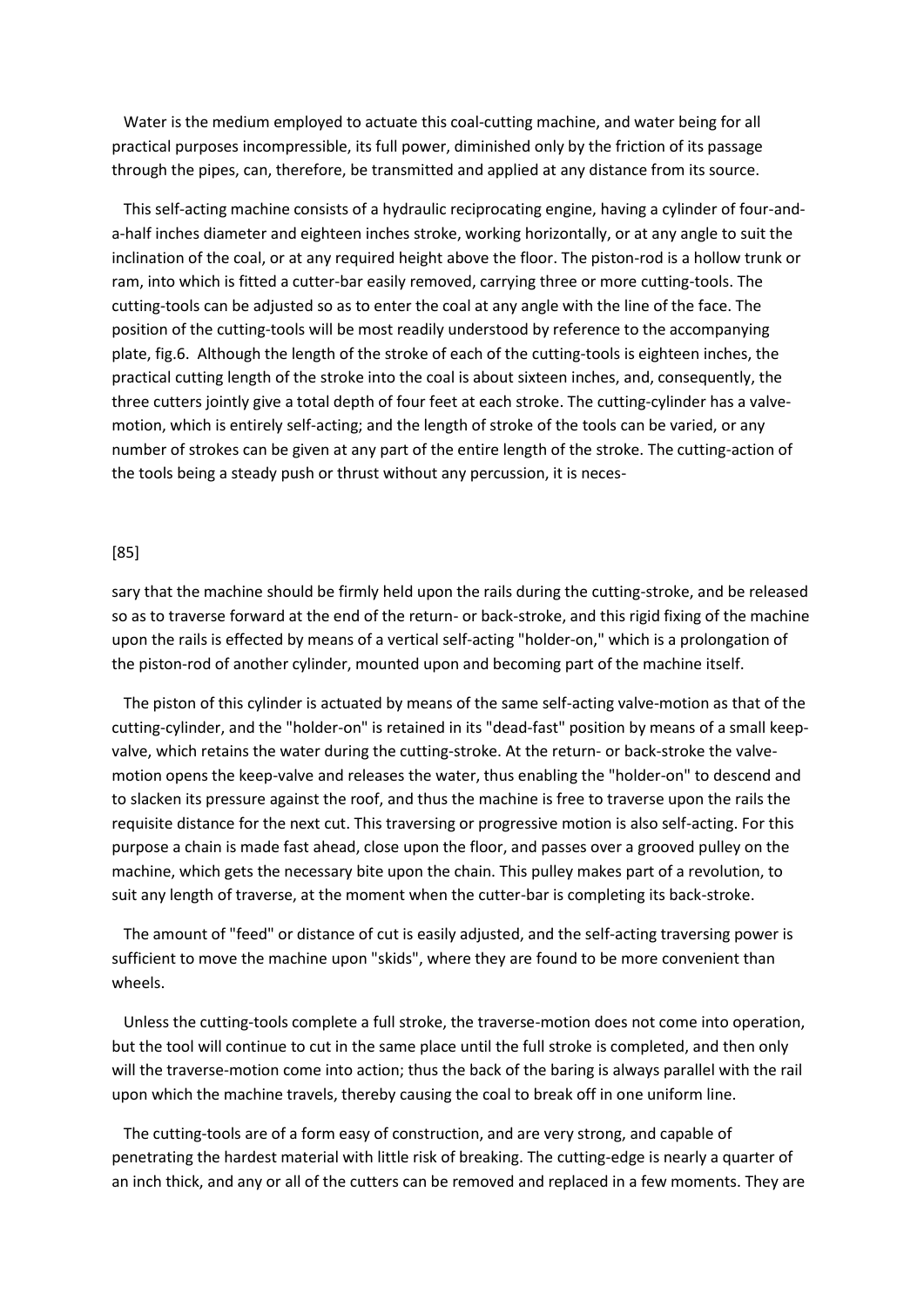easily sharpened on an ordinary grindstone. The cutting-tool (Plate LXXII, fig. 9) which is now shown, has been used for baring fifteen yards of face without sharpening.

 The machine can be adapted to any gauge in use for the roads of the mine, and is easily moved from place to place on its four wheels. The supplementary wheels at each end are used only when in operation, in order to secure a greater base.

### [86]

 The water pressure by which the machine is actuated is produced, in this instance, by an engine placed at the bottom of the shaft.

 The cylinder of this engine is fourteen inches diameter; stroke, two feet three inches. Attached to the engine are two double-action pumps of four and a half inches diameter, and twelve inches stroke. These are capable of maintaining a pressure of 350 lbs. per inch.

 When the machine is not working, the engine regulates its own speed accordingly, and is further used for forcing water out of the mine to the surface. Where convenient, the water pressure may be obtained from any pumping engine on the mine, by connecting the supply pipes with the ordinary pumps, thus obviating any special outlay of capital for the moving power. The machine when working makes twenty-five strokes per minute, and uses forty gallons of water.

 The water is conveyed from the engine to the machine chiefly by two-inch wrought iron pipes, the remainder being one and a half inch bore. The total length of these pipes is about 600 yards.

 To allow the machine to traverse on the rails, it is connected to the one-and-a-half-inch pipes by means of an india-rubber tube of the same diameter. This tube will bear a pressure of 500 hundred lbs. per square inch. The wrought-iron pipes are the ordinary butt-welded steam tubes, tested to a pressure of 500 lbs. per square inch. They are used in preference to cast iron pipes, because they occupy little space, are easily screwed together and bent, and will accommodate themselves readily to the varying floor of the mine, with no risk of breakage or leakage.

 The exhausted or waste water is conveyed away from the machine by two-and-a-half-inch indiarubber hose, and by two-inch ordinary gas-tubes, to the place whence it was forced, and thus a very small quantity of water is required to work the machine, viz., as much as is necessary to fill the circuit of the pipes. The water may be used over and over again as in the ordinary hydraulic press.

 The pressure at the engine is eighty lbs. in excess of that at the machine when working at twenty strokes per minute. Whenever the cutting-tools meet with any extra resistance, the retarded speed allows this pressure to equalize itself, and thus overcome any obstacle.

 The amount of pressure used for working the machine varies from 150 lbs. to 300 lbs. per inch, according to the hardness of the material to be cut

 The average rate of cutting during several trials is about ten yards on the face per hour, and the maximum rate under favourable conditions is thirteen yards.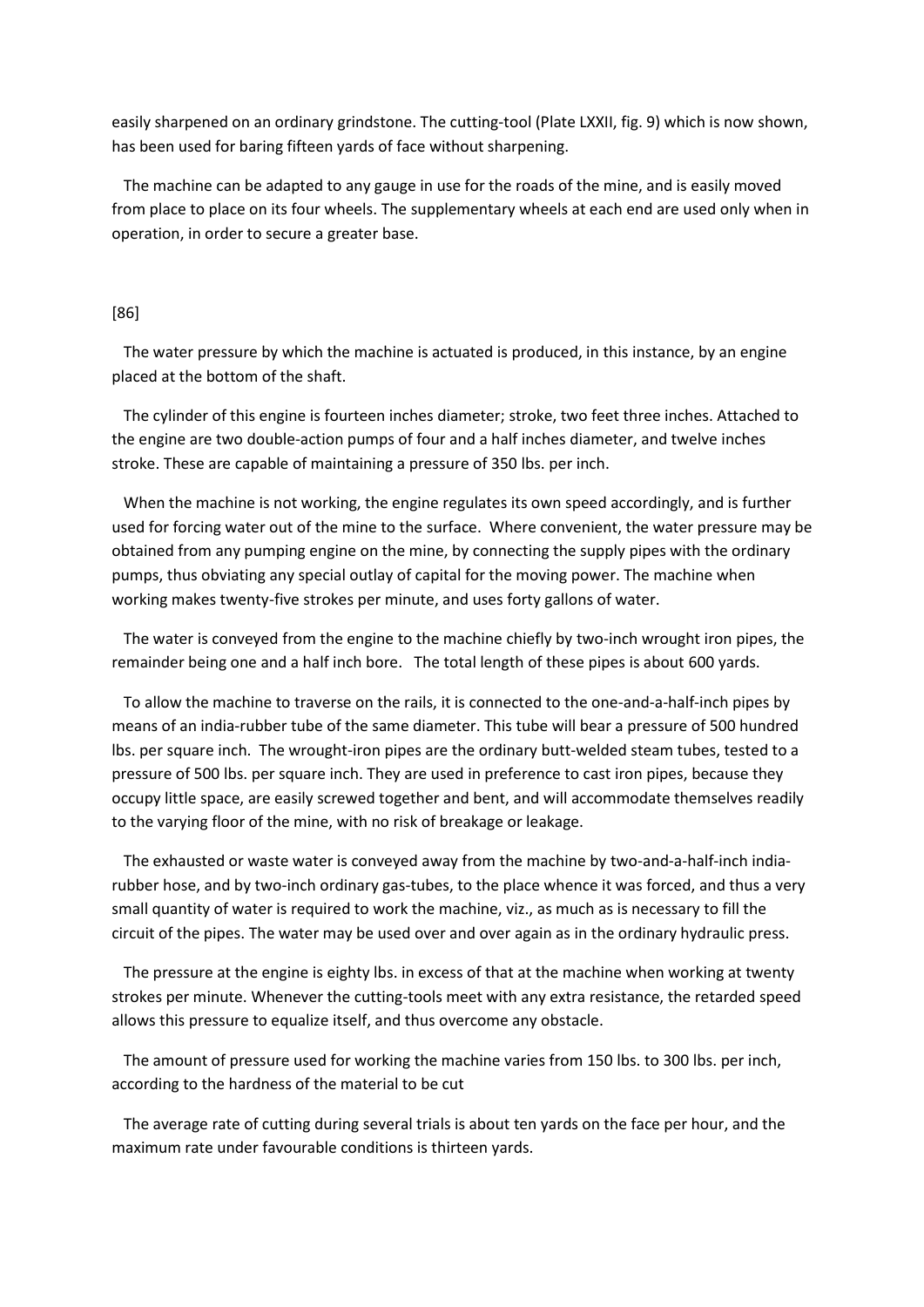# [ 87]

The baring at Kippax Colliery is made in a thin band of shale mixed with pyrites, which is exceedingly hard. The cutters on the machine are arranged at such a relative distance on the bar as to cut three feet three inches deep instead of four feet, this having been found, from the nature of the roof, the most suitable distance in working this particular mine. The height or width of the groove or "baring" is three and a quarter inches in front, and two and a half inches at the back.

 The ram and cylinder are fitted with hydraulic leathers, as in the well-known Bramah press, and they are easy of access for renewal.

 From this description it will be seen that the machine is perfectly self-acting in all its operations, fixing itself " dead-last" between roof and floor when the cutting-tools are penetrating the coal, and releasing itself during the return-stroke, and at its completion traversing on the rails the requisite distance for the next cutting-stroke.

 There is no percussive action either against the roof or against the coal, but simply concentrated pressure. Irregularities or breaks in the roof do not affect the action of the " holder-on", for they can easily be bridged over, or the head will stride them. During the working of the machine there is little noise, and the cutting action being slow, there is no dust, neither is there any violent wear and tear. For the same reason, when cutting pyrites the tools throw out no sparks, and this, we think, is a decided advantage in a fiery mine; while the absence of noise enables the workman who attends the machine to detect any movement either of the coal or of the roof.

 It may not be out of place here to state, that there is hardly any limit to the pressure of the hydraulic power as applied in this machine.

 The limit would appear to be what the flexible pipes will bear, and we understand that they can be made to sustain a pressure of 1000 lbs. per inch; and as water is practically incompressible, the length of the pipes necessary to reach to the most distant part of a mine need be no hindrance to the application of the machine.

 In the works at Kippax the hydraulic pressure from these pipes is used to work a double-action pump in the dip workings, and it is equally applicable to actuate a rotative water-engine for hauling or other purposes.

The results of a few trials of the machine, of which we have taken notes, are appended.

On the  $16<sup>th</sup>$  November, 1864, the machine was at work, including ail stoppages, for four hours fifty minutes, and during that tame bared sixty-eight feet on the face to a depth of three feet three inches. This

# [88]

is equal to 16 $1/3$  feet per hour. The stoppages amounted to one hour fourteen minutes. Taking the time actually employed (two hours fifty-six minutes), the extent of face hared per hour is twentythree feet.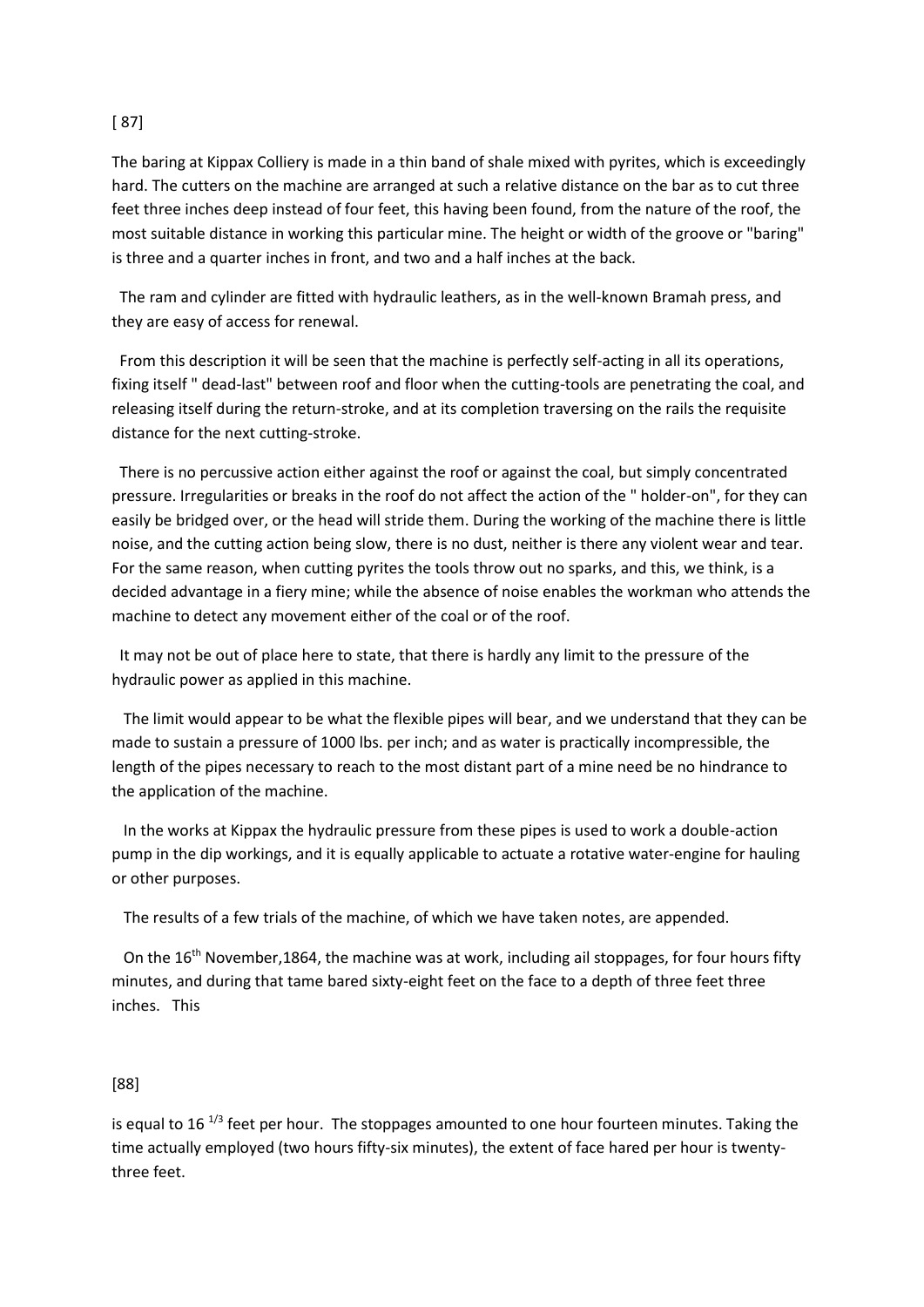On 30th November, 1864, the machine began to work at 12:21, and in thirty minutes the distance completed was fifteen feet; and in the next half hour, thirteen feet four inches; and in the third half hour, fifteen feet, being an average of 28.10 feet per hour.

On the 15<sup>th</sup> December, 1864, in seventy-four minutes thirty-six feet were completed, being after the rate of twenty-nine feet per hour.

On the  $24<sup>th</sup>$  January, 1865, in eighty-two minutes the distance was thirty feet, equal to twenty-two feet per hour. In this trial, owing to a fall of the roof, the stoppage amounted to thirty-six minutes. The time actually employed was forty-six minutes, being at the rate of thirty-nine feet per hour.

 It must be borne in mind that these trials are the results of the first machine. The principal working parts in the subsequent machines are made of steel, and the cylinders lined with brass. The " holderon " is made to descend by water pressure as well as by gravity, so as to enable the machine to work freely in dip workings under back-pressure. Besides the quicker descent of the "holder-on", the area of the main cylinder is slightly increased, so as to accelerate the back- or return-stroke of the cuttingtools, from which it is fair to infer that a greater length of face per hour will be accomplished to any required depth at once going over.

# STATEMENT OF THE COST OF WORKING THE COAL-CUTTING MACHINE AS COMPARED WITH HAND LABOUR IN THE HAlGH MOOR COAL, AT KlPPAX COLLIERY.

### Feb 10

| Distance Bared on Face in Feet | 111             |
|--------------------------------|-----------------|
| Time of Trial in Hours         | $11\frac{1}{2}$ |
| Feet bared on Face per Hour    | 9.65            |
| Wages Paid at Each Trial       | 28s. 9d.        |
|                                |                 |
| Capital per Day                | 5s. 6 %d.       |
| By Machine per Yard of Face    | 11 d.           |
| By Machine per Ton             | 51/2d.          |

#### Feb 14

| Distance Bared on Face in Feet | 105                 |
|--------------------------------|---------------------|
| Time of Trial in Hours         | 15                  |
| Feet bared on Face per Hour    |                     |
| Wages Paid at Each Trial       | 25s. 11d.           |
| Capital per Day                | 5s. $6 \times d$ .  |
| By Machine per Yard of Face    | $10 \frac{3}{4}$ d. |
| By Machine per Ton             | $5^{3/8}$ d         |
| Hand Labour per Ton            | .h8                 |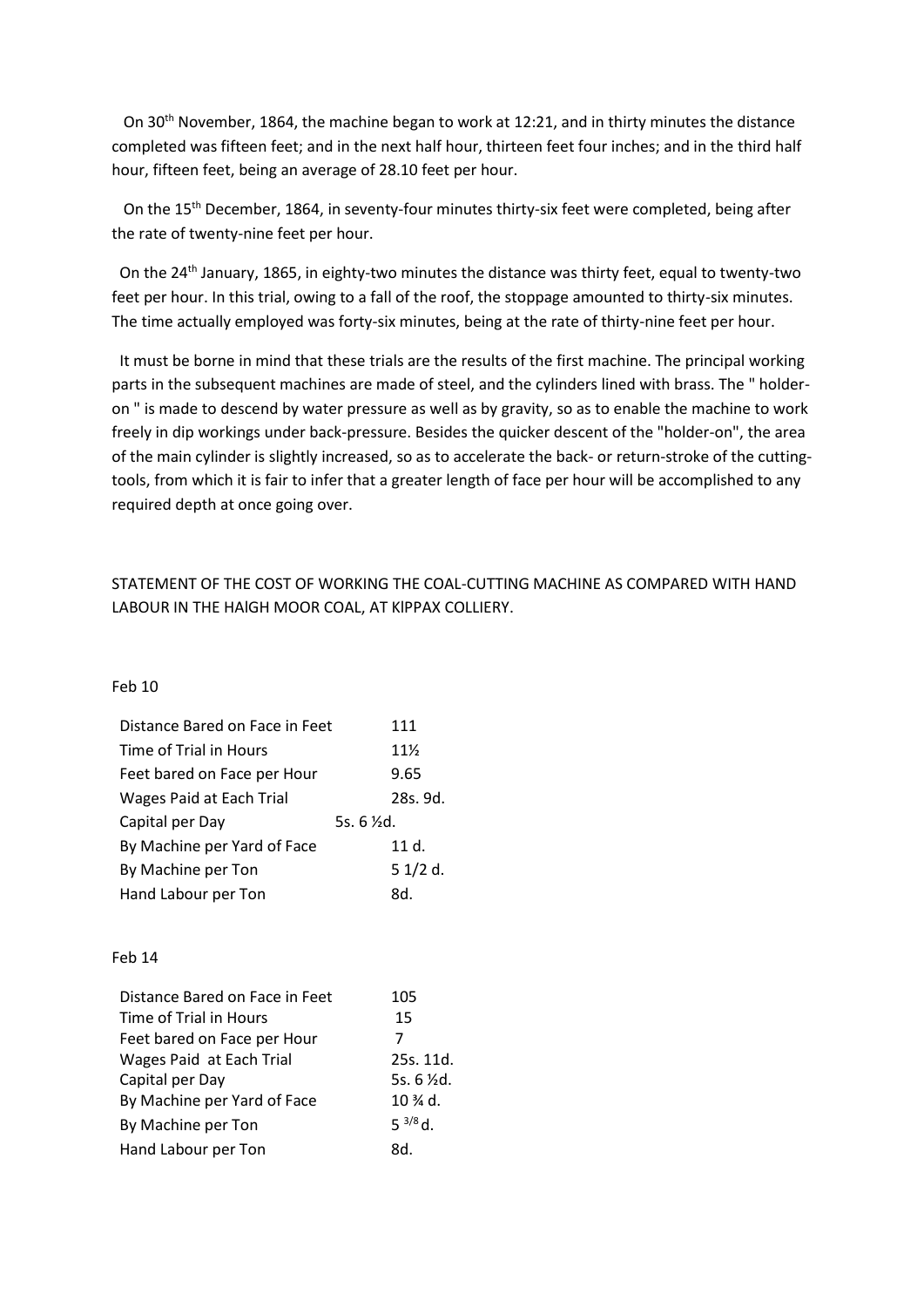# Feb 16

| Distance Bared on Face in Feet | 42Forty-two            |
|--------------------------------|------------------------|
| Time of Trial in Hours         | 3                      |
| Feet bared on Face per Hour    | 14                     |
| Wages Paid at Each Trial       | 6s. 5d.                |
| Capital per Day                | 5s. $6 \frac{1}{2}$ d. |
| By Machine per Yard of Face    | $10 \frac{1}{4}$ d.    |
| By Machine per Ton             | $5^{1/8}$ d.           |
| Hand Labour per Ton            | .h 8                   |

# Feb 17

| Distance Bared on Face in Feet | 111                |
|--------------------------------|--------------------|
| Time of Trial in Hours         | 8                  |
| Feet bared on Face per Hour    | 13.87              |
| Wages Paid at Each Trial       | 18s. 8d.           |
| Capital per Day                | 5s. $6 \times d$ . |
| By Machine per Yard of Face    | 7s. ¾ d.           |
| By Machine per Ton             | $3^{7/8}$ d.       |
| Hand Labour per Ton            | .h8                |

### Feb 22

| Distance Bared on Face in Feet | 117                   |
|--------------------------------|-----------------------|
| Time of Trial in Hours         | 11 <sub>2</sub>       |
| Feet bared on Face per Hour    | 10.17                 |
| Wages Paid at Each Trial       | 22s. 8d.              |
| Capital per Day                | 5s. $6\frac{1}{2}d$ . |
| By Machine per Yard of Face    | $8\%$ d.              |
| By Machine per Ton             | 4 % d.                |
| Hand Labour per Ton            | .h8                   |

 During these trials the machine was much out of order, the baring excessively hard, and the faces short.

 The sum under the head of capital is thus obtained -—Cost of engine for working the machine, the machine itself, boiler, pipes, and all other expenses, £600. The engine is capable of actuating two machines.

# [89]

Allowed 20 per cent, for interest and wear and tear, £120,

| This on 250 working days is | 9s. 7d. |
|-----------------------------|---------|
| Slack (unsaleable)          | 1s.     |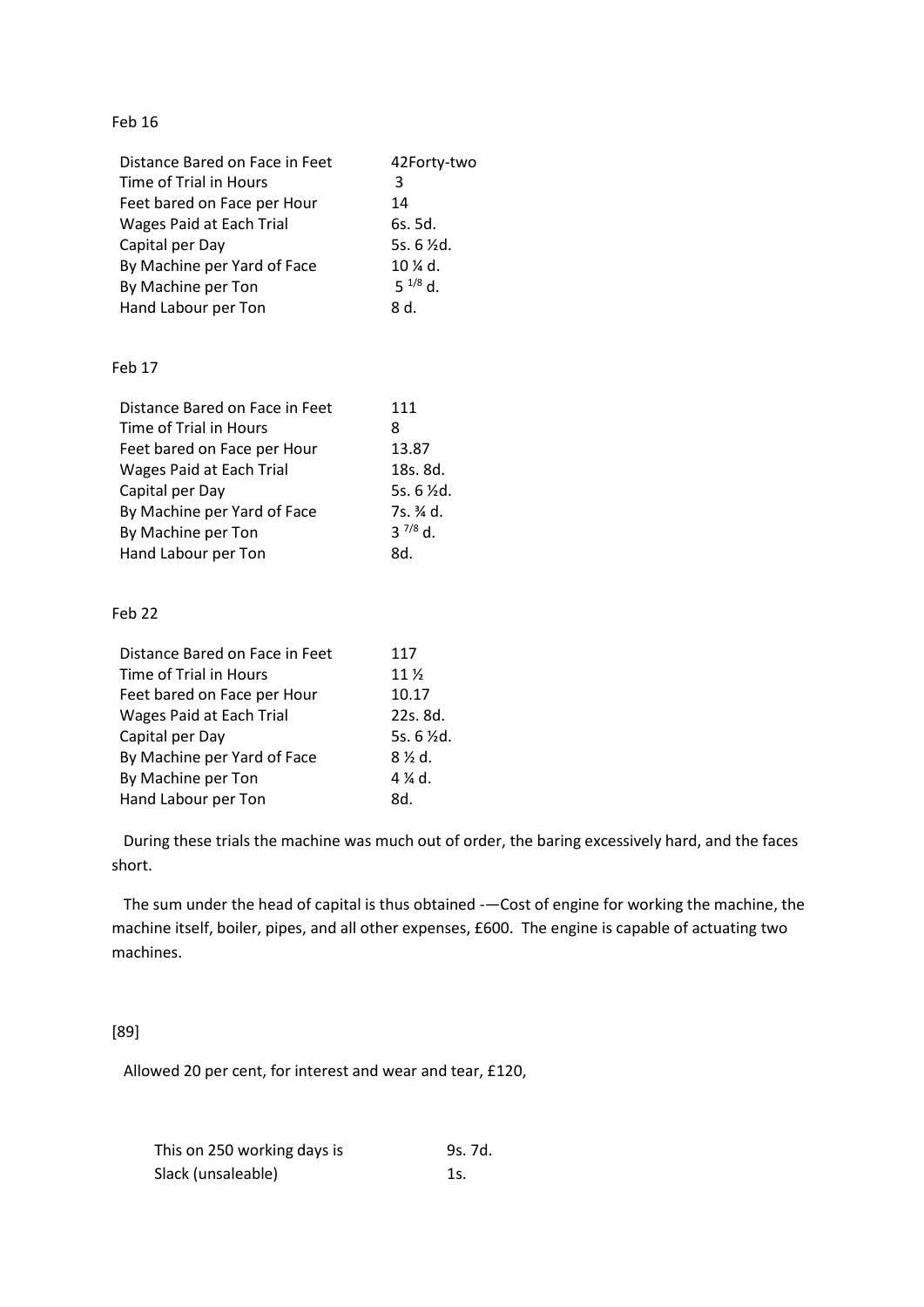| Oil, tallow, etc.  | 6d.                |
|--------------------|--------------------|
| Total divided by 2 | 11s. 1d.           |
|                    | 5s. $6 \times d$ . |

This is assumed as a constant sum in each trial.

 The produce of slack, taken from the coals sent out of the pit, and got by manual labour, in January and February last (a portion of slack being left below), is 18.3 per cent.

 The produce of slack from the quantity of coal bared by the machine is 8 per cent., and all is sent out of the pit.

The difference in price between coals and slack is 4s. a ton.

Hence  $18.3 - 8 = 10.3 \times 4s$ . =  $41.2 \div 100 = 4.94d$ . per ton.

 The quantity of slack left underground is18.75 per cent, when the coal is bared by hand, and is altogether lost.

| Average price of all kinds of coal and slack sold is    | 5s. 6d. |
|---------------------------------------------------------|---------|
| If the 18.75 were sent to the surface the cost would be | 3s.     |
| Loss per ton                                            | 2s. 6d. |

Hence 18.75 x 2s. 6d. = 46.10  $\frac{1}{2}$  ÷100 = 5.62d. per ton.

 Therefore, supposing that there is no actual saving in baring the coal by the machine, there is in this instance a saving of 10.58d. per ton in the produce alone.

Any coal can be worked "end" by the machine instead of board.

At Kippax the quantity of slack produced, when the coal was worked "board," was 33 per cent; now, when it is worked "end", 18.3 per cent on the coal sent out.

# [90]

NORTH OF ENGLAND INSTITUTE OF MINING ENGINEERS.

GENERAL MEETING. THURSDAY. MARCH 2, 1865, IN THE ROOMS OF THE INSTITUTE, WESTGATE STREET, NEWCASTLE-UPON-TYNE.

JOHN B. SIMPSON, Esq., in the Chair.

The following new members were elected, viz.:—Mr. Thos. Gilchrist, Newbottle Colliery, Fence Houses; Mr. John Lancaster, jun., Hunwick, etc., Collieries, Bishop Auckland; Mr. Henry Aiken, Falkirk, North Britain; Mr. J. J. Horsfall, Fairbottom Colliery, Ashton-under-Lyne; Mr. Henry Richardson, Backworth Colliery, Newcastle; and Mr. Robert Miller, Outwood, Wakefield, Yorkshire.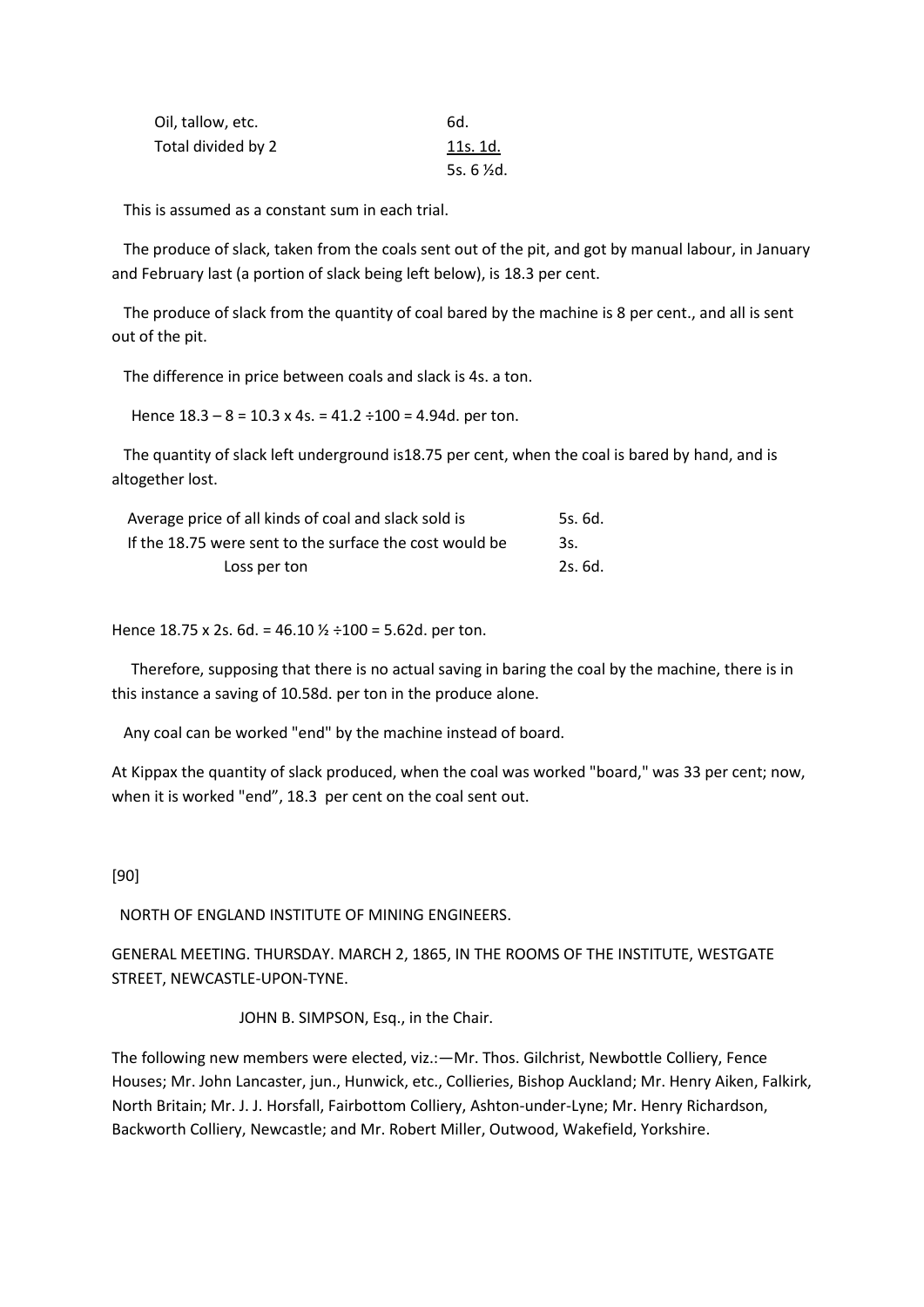Some conversation took place relative to the proposed meeting in Manchester, letters on the subject having been received from Mr. Andrew Knowles, President of the Manchester Geological Society, and Mr. Dickinson, Government Inspector of Mines.

 Mr. GREENWELL said, they should communicate with the Lancashire and Cheshire Coal Trade Association, the committee of which would hold a meeting next week, at which he expected to be present.

 Mr. BERKLEY moved, that the proposed meeting be held in Manchester in the early part of July next, subject to the approval of the Lancashire and Cheshire Coal Trade Association; and that the Secretary be instructed to send particulars of the proceedings at the Birmingham meeting to the President of the Association.

Mr. SOUTHERN seconded the motion, which was carried unanimously.

THE IRON MINES AND MANUFACTURES OF NOVA SCOTIA.

 Mr. Hedley's paper on the Coal-field of Nova Scotia stood for discussion, but the author was not present'

[92]

 Mr. GREENWELL said, there was nothing to discuss in a paper of this kind: there was no theory brought forward.

 Mr. BERKLEY begged to move that the discussion be passed over, but that it may, by the desire of any member, be renewed at a future meeting, when Mr. Hedley is present.

Mr. GREENWELL seconded the motion, which was carried by show of hands.

 Mr. Howse's paper on the Boundary between the Millstone-grit and Mountain-limestone stood next. It was remarked that, as other gentlemen interested in the discussion were absent, it had better be postponed.

This was agreed to.

Mr. GREENWELL read a paper " On the Rating of Coal Mines."

Mr. RAMSAY—You separate houses, coke ovens, and everything else.

 Mr. GREENWELL said, he wished to lay down a principle. You are holding and occupying the fixed plant in a colliery, in the same way as you are holding and occupying a house. It matters not what trade you carry on in the house; and it matters not what profit you make in the colliery. The profit is not rateable at all.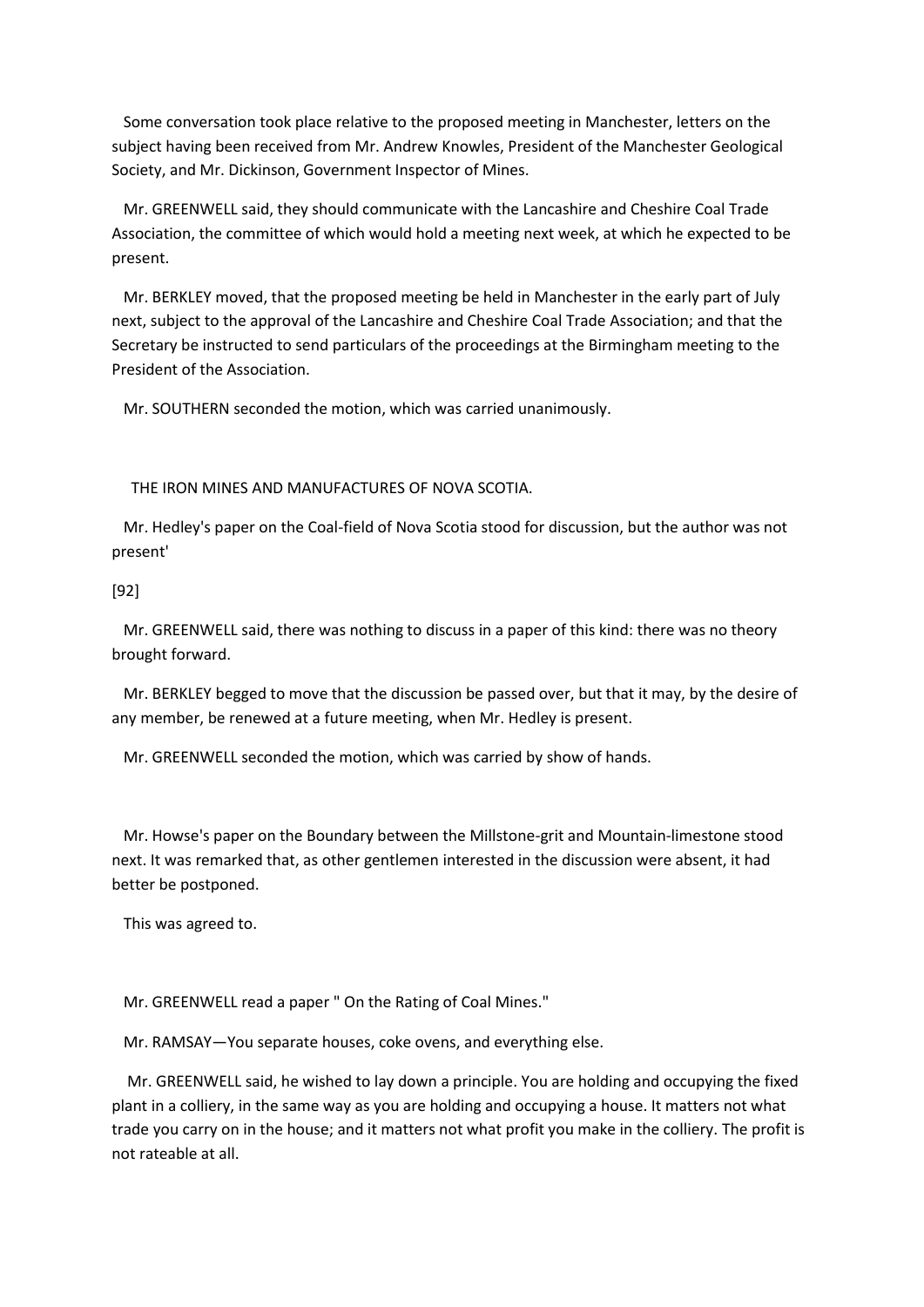Mr. GREEN—You take a tonnage rate.

 Mr. GREENWELL said, he would rate every colliery. The reason he would put it in this form was that it worked hand-in-hand with the statute.

 The CHAIRMAN said, that generally a colliery was in different townships, and the rate must be proportioned to each.

 Mr. GREENWELL said, the first thing was to discuss the general principle. The rate was a rate of occupation. Where the colliery plant was situated, there the rate ought to be paid.

Mr. HAGGIE said, that would be awkward for parishes.

Mr. GREEN said, the difficulty would be obviated by all the parishes being thrown into a union.

 Mr. GREENWELL said, he was not certain whether coke-ovens were rateable at all or not. He thought the cost of repairs would come to more than the rent, and therefore they would not be rateable. If the repairs came to the full amount of the rent, they could claim the amount as a set-off for rateable purposes.

Thanks having been voted to Mr. Greenwell for his valuable paper, the proceedings terminated.

[93]

ON THE RATING OF COAL MINES.

# By G. C. GREENWELL, F.G.S.

The principle of rating coal mines is contained in the Parochial Assessment Act, 6 and 7 Wm. IV., c. 96. It is there enacted that no rate for the relief of the poor should be of any force which should not be made upon an estimate of the *net annual value* of the property rated, that is to say, of the rent at which the same might reasonably be expected to let *from year to year*, free of all usual tenants' rates and taxes, and tithe-commutation rent-charge if any, and deducting therefrom the probable annual average cost of the repairs, insurance, and other expenses necessary to maintain it in a state to command such rent.

 Such is the principle as laid down by the statute, but such certainly is not that upon which coalmines are ordinarily rated.

 Coal mines are usually rated in proportion to the amount paid to the proprietor as the purchase of the coal *in situ*. This clearly is not what is meant by the statute, for the rent of anything let from year to year, implies that the thing let continues from year to year, and requires repairs, insurance, and other expenses to maintain it in a state to command the rent.

 It is also universally admitted that stock-in-trade is not rateable, and it is clear that immediately the coal has been severed from the freehold it has become stock-in-trade. It is not paid for to the landlord until so severed, and the payment is therefore a simple working charge incident to the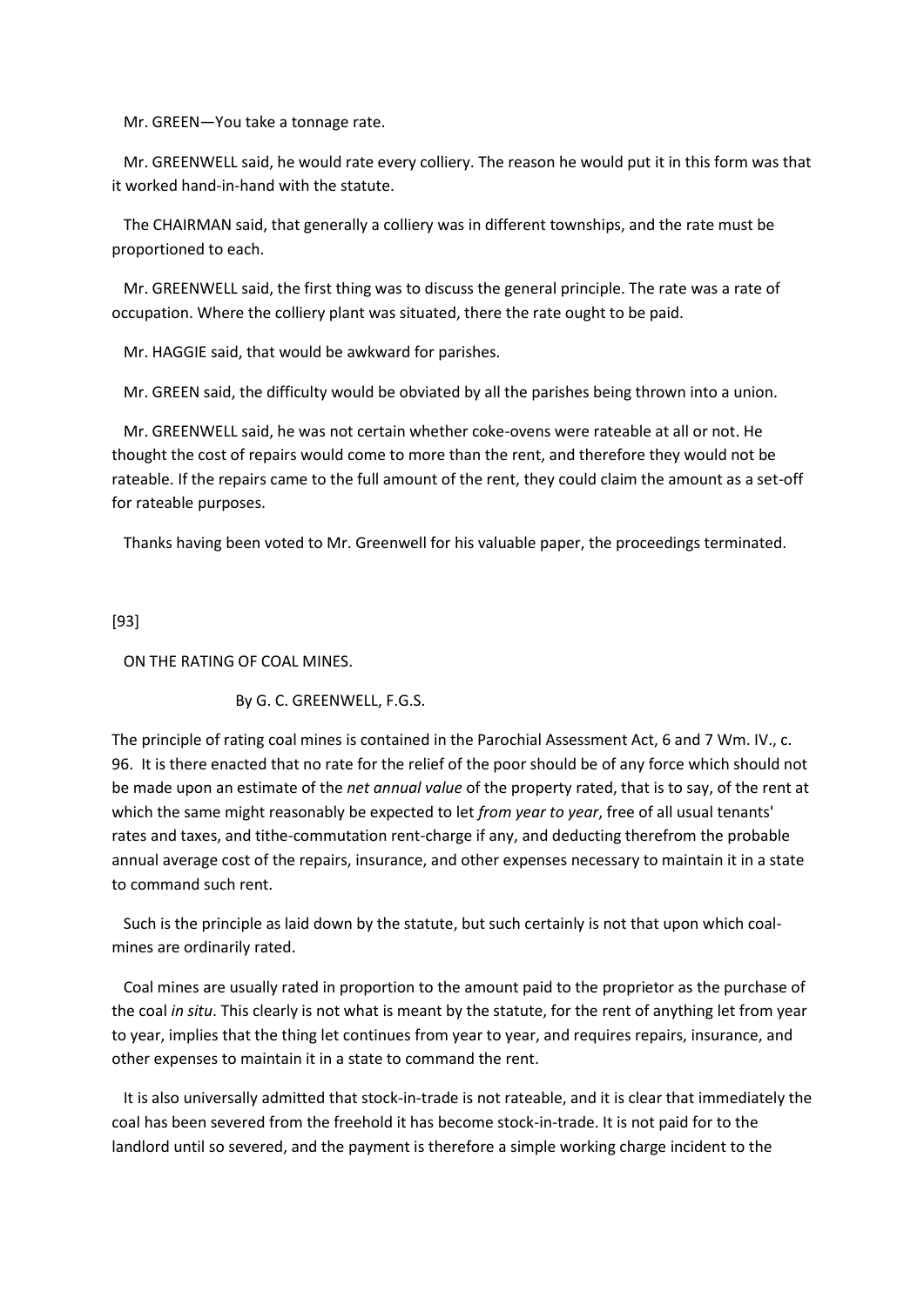production of a marketable article, as money paid to a landed proprietor for a tree is a charge incident to the production of those articles into which the tree may be manufactured.

 Upon the principle laid down by the statute, the machinery of a mine is not rateable, because no amount of repairs, etc, would maintain it in

### [94]

the same state from year to year: and the repairs added to the depreciation would, in most cases, exceed the amount which might be paid as a rent for such machinery.

 Practically, the rent at which a coal mine should be let to a tenant from year to year, would be the rent that he would give to the landlord for such fixtures as the previous tenant could not remove.

 He could not thus become tenant of the machinery at all—he would have to purchase it, and he could only do this in the event of the previous tenant being willing to sell.

 It has been proposed\* that "the annual value of a colliery, therefore, must mainly depend upon the produce of the mine, and the cost of production with the use of the machinery and other appurtenances belonging to it. The clear annual proceeds, arising from the sale of the coals, must first be ascertained, after deducting all the current costs of working and management, all usual tenants' rates and taxes, the probable average cost of the repairs, insurance, and other expenses incident to the mine, the machinery, works, ways, staiths, buildings, and other property of the colliery. In districts where the mineral is subject to tithe, the tithe-commutation rent-charge should be deducted. It may then be inquired, what would be the amount of reasonable rent which a yearly tenant should pay for the whole colliery, in order to secure to him a proper profit and remuneration for his risk and undertaking, and under the assumption that the mine will continue to be worked in a regular and workmanlike manner. The amount of this rent will be the proper source of the rate."

 This mode of assessment would have the simple effect of converting a poors' rate into an incometax, and would place colliery property in an unfair position with regard to every other manufacturing property in the kingdom. It would be as consistent as to rate a bank, a cotton mill, or an iron foundry, in proportion to the amount of business done and profits realized.

 It is besides laid down \*\* that "a fictitious value which a mine acquires from peculiar circumstances, must not be mistaken for the probable amount of rent for which the mine would let to a bona fide company."

 In the present state of the law, however, coal-mines are rateable: the principle has, as before stated, been clearly laid down, and my object

\*Bainbridge, Law of Mines and Minerals, 2nd Ed., p. 459. \*\*Rogers, Law of Mines, Minerals and Quarries, p. 523.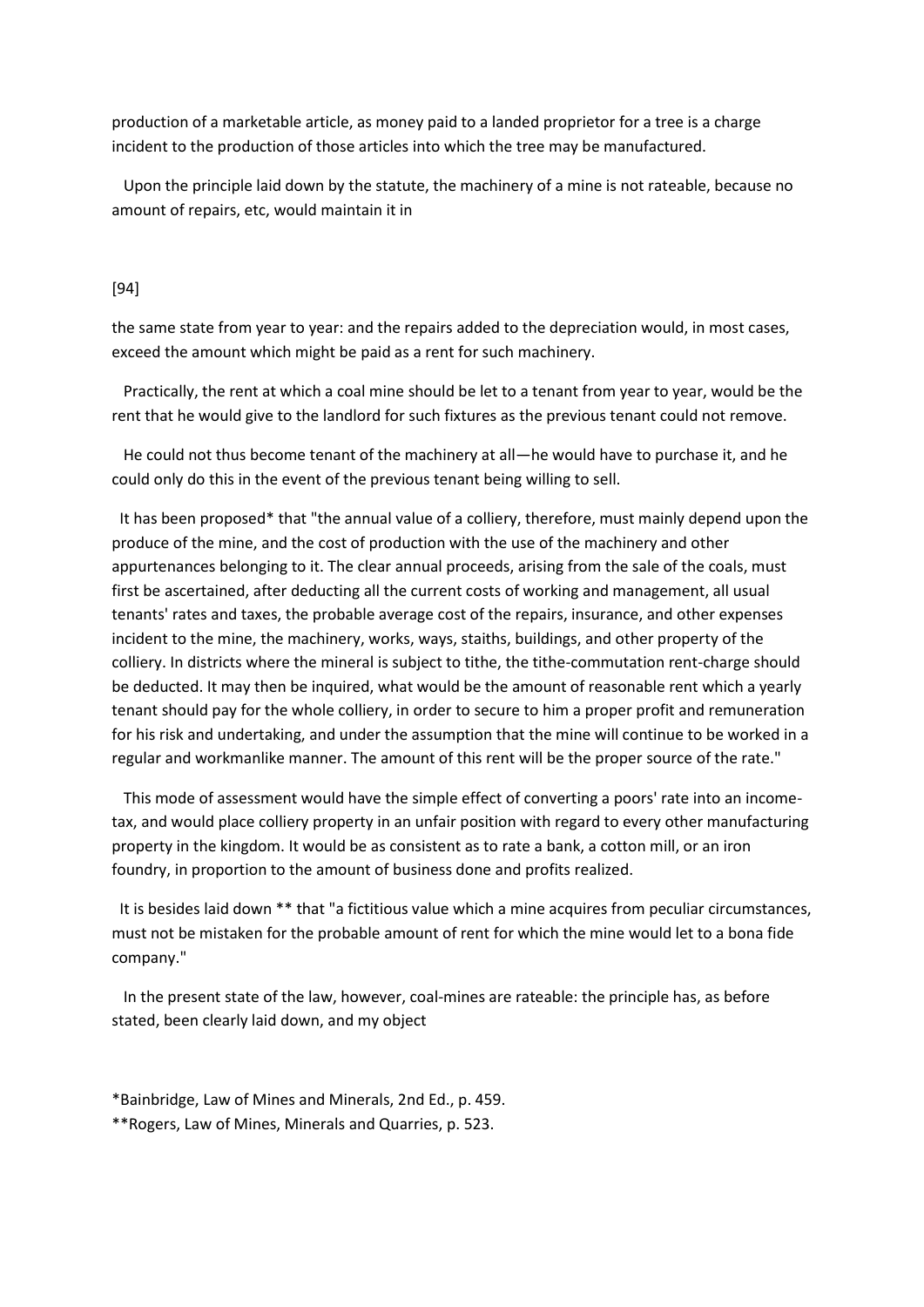### [95]

in this paper is to attempt so to apply it as practically to meet every case, and to avoid the anomalies to which its general interpretation has hitherto given rise.

 It is submitted that a mine should be viewed in the same light as a house or a factory, and that, as in the case quoted by Mr. Rogers, all peculiar circumstances should be completely discarded.

 It is therefore suggested, that the rateable value of a colliery should be based on such rent as would be given to a landlord for the immoveable plant necessary, on the average of the whole kingdom to produce the quantity of coal worked at any given colliery. It appears from Mr. Hunt's statistics that the average production is about 30,000 tons per colliery per annum. I assume for the sake of argument, that the average depth of the colliery is 120 fathoms, and that the average cost of shafts, engine-houses, and other unmoveable plant necessary to produce 30,000 tons per annum is £10,000.

 House property usually produces 6 per cent., and I therefore propose 6 per cent, to be applied in this case for assessment, which would produce £600 per annum. Still applying the custom of rating houses to collieries, I would make a reduction, say, of one-sixth for repairs, &c., thus making the rateable value of collieries £500 per annum for every 30,000 tons of coal raised.

 Thus, a colliery producing150,000 tons per annum would be rated at £ 2,500; and one producing 300,000 tons at £5000.

 The foregoing proposal I submit to the North of England Institute of Mining Engineers with great deference: none know better than they the difficulties that now exist in getting rating matters arranged. I have endeavoured to suggest a plan which I think easy of general application, and at the same time consistent with the Parochial Assessment Act, and calculated to avoid what has been, and, as at present conducted, will always be a fruitful source of litigation and annoyance.

# [96]

NORTH OF ENGLAND INSTITUTE OF MINING ENGINEERS.

GENERAL MEETING, SATURDAY, APRIL 1, 1865, IN THE ROOMS OF THE INSTITUTE, WESTGATE STREET, NEWCASTLE-UPON-TYNE.

EDWARD F. BOYD, Esq., in the Chair.

The Secretary read the minutes of the preceding meeting, which were duly confirmed.

 An application from Mr. Embleton, for the republication of his paper, was then brought before the meeting. The Secretary stated that Mr. Embleton's request had been granted, on condition that he would pursue the invariable rule adopted in these matters. This was also confirmed.

 The following gentlemen were unanimously elected members of the Institute :—Mr. John Oliver, Victoria Colliery, Coventry; Mr. Stuart C. Wardle, Townley Colliery, Blaydon-on-Tyne; and Mr. John Darlington, of the firm of Phillips and Darlington, Moorgate Street Chambers, London.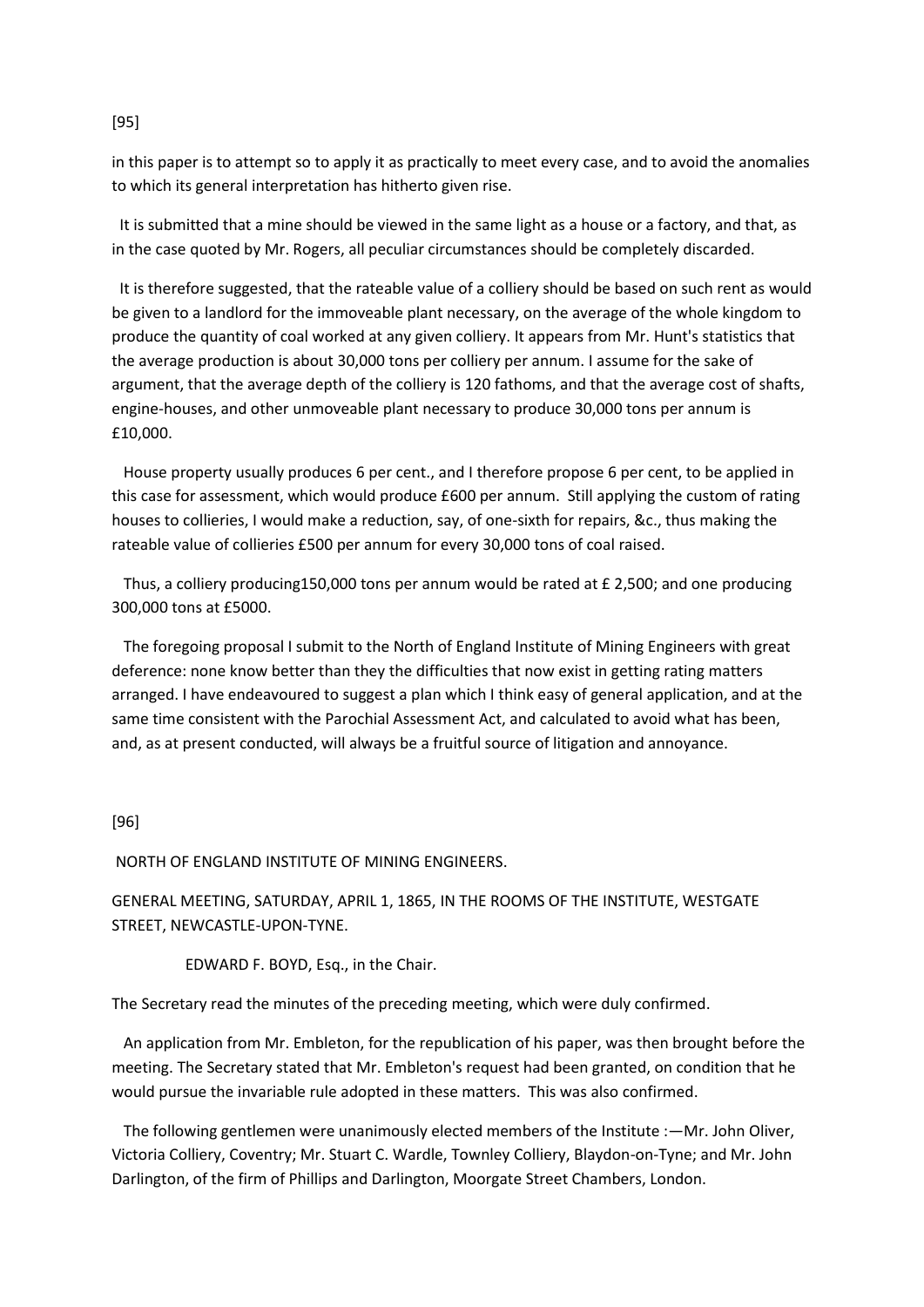The CHAIRMAN said, the next matter was the consideration of the paper read by Mr. Cochrane, at the February meeting, viz., the "Description of M. Guibal's Ventilator at Elswick Colliery."

After a few remarks from Mr. Atkinson on the subject, the meeting broke up.

[97]

NORTH OF ENGLAND INSTITUTE of MINING ENGINEERS.

 GENERAL MEETING, THURSDAY, MAY 4, 1865, IN THE ROOMS OF THE INSTITUTE, WESTGATE STREET, NEWCASTLE-UPON-TYNE.

GEO. W. SOUTHERN, ESQ., IN THE CHAIR.

The Secretary having read the minutes of the Council, and a letter from Mr. Embleton, expressing his regret at not being able to attend, and Mr. Greenwell also being absent, the meeting adjourned, there being no business of any kind before them.

[98] 98

NORTH OF ENGLAND INSTITUTE of MINING ENGINEERS.

 GENERAL MEETING, SATURDAY, JUNE 3, 1865, IN THE ROOMS OP THE INSTITUTE, WESTGATE STREET, NEWCASTLE-UPON-TYNE.

NICHOLAS WOOD, Esq., President of the Institute, in the Chair.

The SECRETARY (Mr. Doubleday) having read the minutes of the Council,

 The PRESIDENT called attention to a programme which had been drawn up with reference to the Manchester Meeting. He believed that on a former occasion a committee was appointed to make arrangements, and this had been productive of very considerable benefit. He thought that in this case they could not do better than follow the example of the Birmingham Meeting, he would therefore simply move that a committee be appointed to cooperate with the committee which was already appointed in Manchester with reference to the arrangements which had to be made for the meeting in July.

 The motion was agreed to, and the following gentlemen were appointed to form the committee, with power to add to their number, viz.:—Messrs. John Daglish, Lindsay Wood, T. Douglas, W. Cochrane, and E. Boyd.

On the motion of the PRESIDENT, the resolution of the Council of 25<sup>th</sup> March, fixing the days of meeting for the  $11^{th}$ ,  $12^{th}$ ,  $13^{th}$  and  $14^{th}$  July, was confirmed.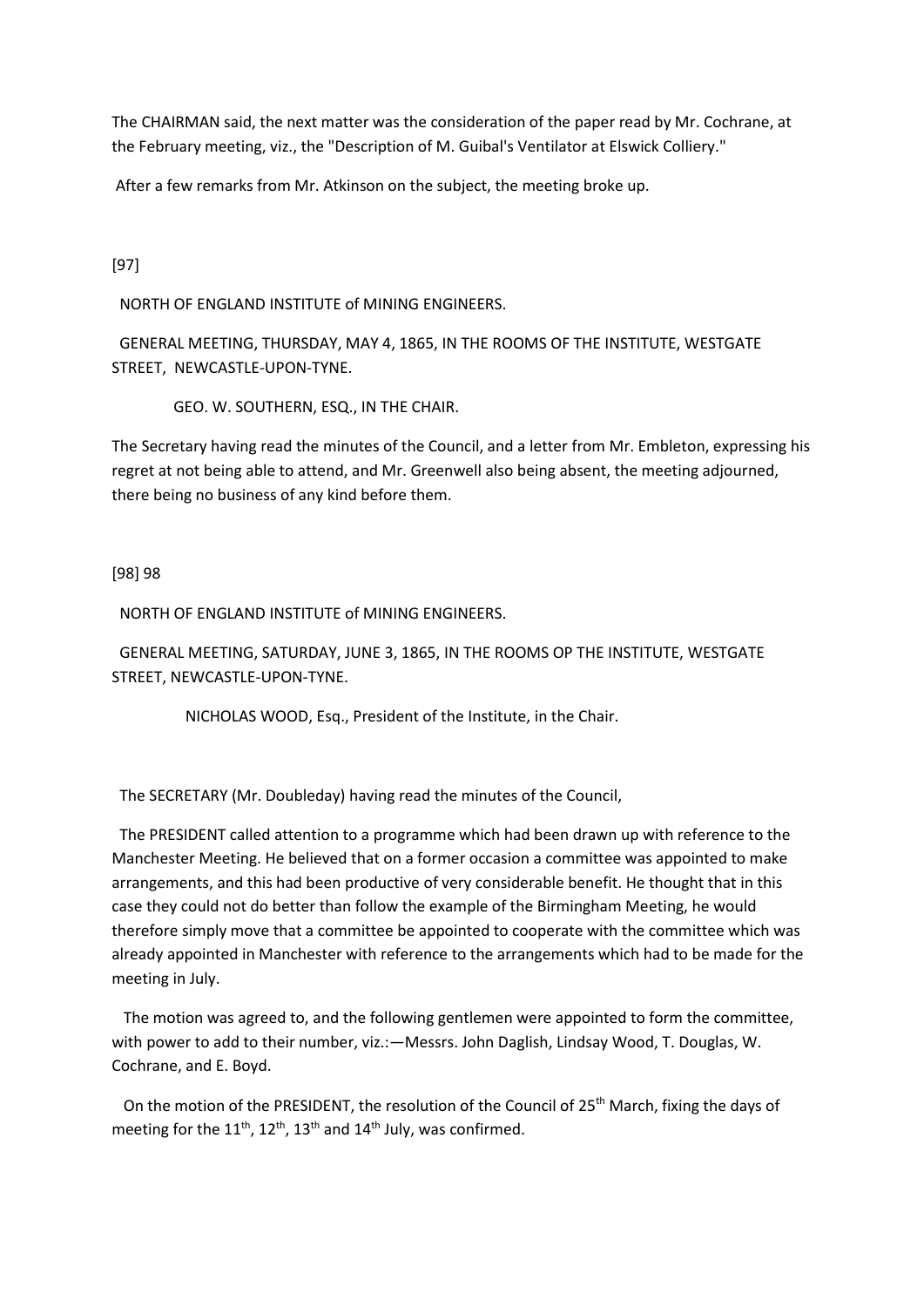#### COAL-CUTTING MACHINE AND RATING OF COAL-MINES.

The paper of Mr. Embleton on the "Patent Hydraulic Coal-Cutting Machine," in use at Kippax Colliery, stood for discussion, but that

#### [102]

gentleman not being present the meeting took up the paper of Mr. G. C. Greenwell, on the "Rating of Coal-Mines."

 Mr. GREENWELL said, he had only one remark to make, and that was in illustration or corroboration of the view taken in the paper, namely, that when the coal had been sold by the landlord to a purchaser, it was a creation of a new capital capable of being invested, and producing a rent which then became rateable. Now if, in the first instance, they rated the freehold, this property would be rated twice over. A remark had been made to him to this effect:—"Don't you think that difference of situation may make a thing more valuable?" His reply was, "Yes, more valuable as a saleable article."

 Mr. MARLEY said, he agreed very nearly in the remarks of Mr. Greenwell, but he wished him more clearly to define the difference between moveable and immoveable "plant." Further he might go on to illustrate Mr. Greenwell's remarks. A rent was usually reserved on coal; and it became the lessees and the lessors—the lessors particularly to consider if they were to have a continuation of the income tax—how far they should modify their leases so as to make it a bona-fide sale, the purchase money to be paid by instalments. He believed that in every case it was a sale, and as now it was an assessment of income tax on the instalments of the purchase money. He knew one case where it was so put in a legal document as to avoid coming in the shape or appearance of rent. The money was paid by instalments, and though the instalments varied by the tonnage, it was still a sale. He would avoid the income tax on the whole of them. It was a payment of purchase money by instalments.

 Mr. GREENWELL said, the distinction he drew was this:—what he called immoveable "plant" was what, at the termination of his lease, a lessee could not take away, such as shafts, engine-houses, and other buildings which would remain the landlord's property, and he could let to an incoming tenant, Moveable "plant" was everything which a lessee could take away.

 Mr. BOYD said, with regard to the income tax, Mr. Marley would have some difficulty in establishing his proposition to get rid of it. Assuming that the payment per ton was a payment of instalments, yet if a lessee was receiving newly-created capital, the annual sum would certainly seem to be rateable to the income tax.

 Mr. MARLEY said, he did not mean to say that no amount or sum by way of rent was not liable to the income tax; but he said that the ton-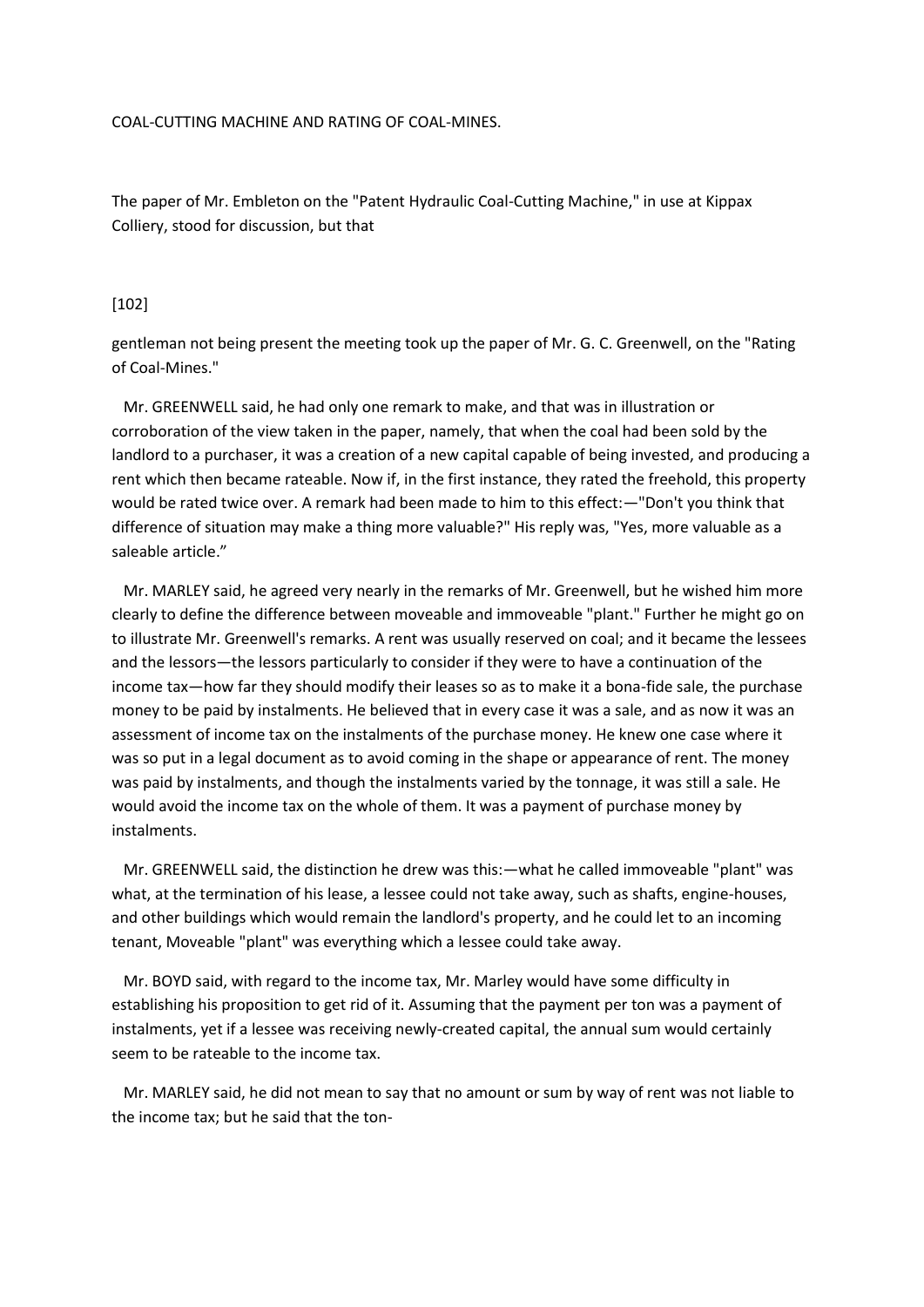# [103]

nage rent should not be the rent on which the income tax was rated. But that the proposed principle, which was arrived at in Mr. Greenwell's paper, in rating a colliery should be the same for the assessing of the income tax. He agreed with Mr. Greenwell as to the definition of moveable and immoveable "plant." Mr. Greenwell said, what would the landlord get for the colliery that was left? It would be a little uncertain as to what the landlord would get. It would depend somewhat upon whether the colliery had a deep shaft or a shallow one; and it would vary with the position of the articles which he had to sell.

 Mr. GREENWELL said, the lessor having sunk the shaft, asks a rent from the new lessee. If it came to the question of income tax, he quite agreed with Mr. Marley. He thought that an income tax on the thing to be sold, ought to be fairly levied.

 Mr. BOYD said, if this subject was discussed any further, it would be desirable that Mr. Taylor should be present, that he might give them an account of the mode of rating at Ryhope Colliery.

 The PRESIDENT suggested, that they should postpone the discussion, and that Mr. Taylor might be asked to furnish them with all the papers.

 Mr. BOYD said, if any steps could be taken by which they could improve the condition of the rating of collieries, he did not believe that any remarks would be of greater weight than those coming from the members of this Institute.

 Mr. MARLEY said, if there was any intention to get information from Mr. Taylor on the rating question, he would move that the discussion be adjourned.

 The PRESIDENT said, this was a very important discussion. It was a subject which he had had before him on another occasion when he had presided. He referred to the meeting of Associated Coalowners of Great Britain. This was one of the subjects that had been repeatedly before them. The result of those discussions was anything but satisfactory. He did not know that they could throw much more light upon it. Coal-owners from different districts had given their opinions as to the mode of rating, but as he had said, the result of the discussions was not very satisfactory. He very much regretted that it was not in his power to take part in the discussion on this occasion, which he was very anxious to do. It was known to them all that he had not attended these meetings lately; and he was sorry to say that the cause of his not attending was want of health. The same cause had disabled him from taking part in

# [104]

this discussion to-day. He trusted that the discussion might not end at this meeting. There would be other meetings, when he hoped he would be in better health, and better able to take part in the discussion. He was not sure that the state of his health might not operate in preventing his attending the meeting at Manchester. He should very much regret if he was prevented from presiding on that occasion; but, looking at the state of his health during the past month or so, he could not be certain that he would be able to attend. He regretted it very much. Nothing would induce him to forego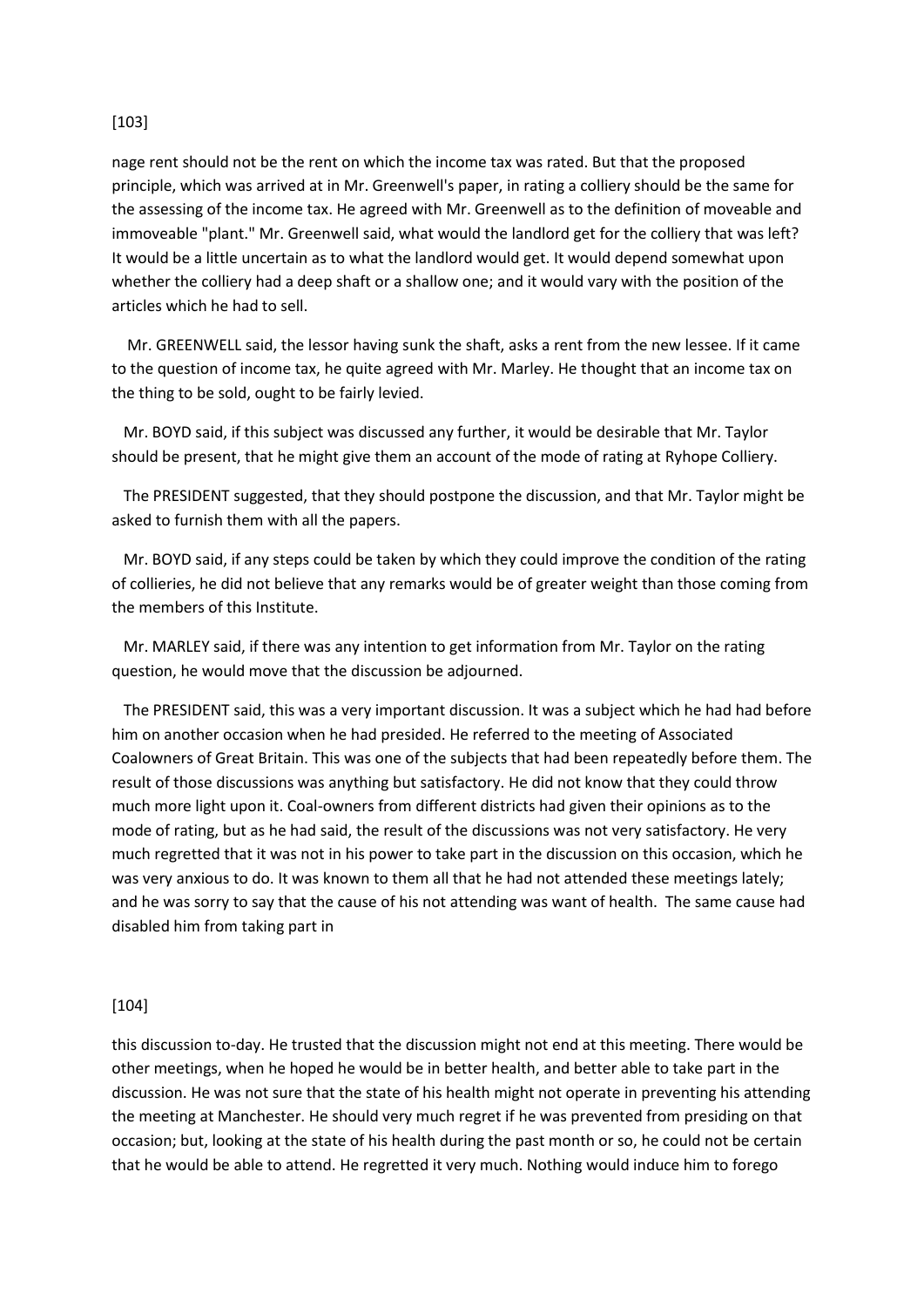attendance on that occasion except sheer necessity. He thought it was desirable if they could look about for some gentleman, in case he was not able to attend. He should like the Institute to be supported on that occasion, and he knew that there were gentlemen connected with the Institute who were able, and he believed, willing, to undertake the task, if he should not be present. It should be some gentleman who had the confidence of the Institute. He should certainly, if able, make a point of attending, but he thought it due to the meeting to make these remarks.

 Mr. E. POTTER said, he only expressed the sentiments of the members present, who had heard the statement of the President as to the state of his health. They all hoped that he would soon be in good health again; and that he would be able to preside at Manchester. There was another subject which had occupied the attention of the members for some time, and that was, to place some memorial of their President in that room, where he had on so many occasions illustrated the various subjects which had come before the Institute for their discussion. He was only sorry that Mr. Southern was not here to open the subject, for they were indebted to him for having originated the idea. The proposal was that a portrait, which might now be seen in the gallery of Mr. Turner, and which had been inspected by many members, should be hung up in that room. All would agree that it was a very good likeness, and would help to perpetuate the memory of their President.

 Mr. BOYD supported the proposition. He thought it was a fitting compliment to pay to their President. Those who had seen the portrait would agree with him, that it was not only a very good likeness, but a handsome work of art.

 The PRESIDENT said, he scarcely knew what to say except that he was greatly obliged to them. He felt very much the compliment they proposed to pay him. He thought he had done to the best of his ability what he considered to be a duty to the profession. If his labours had

# [105]

been productive of any good, he was fully repaid by their kindness. At the same time he could not object to any memento that should serve as it were to keep alive the sort of feeling that ought to pervade the members of the Institute where any member had done his duty. He was obliged for the suggestion made, and no doubt it would be well considered before it was carried into effect. Anything that could tend to perpetuate the labours of that body could only be for the general good.

#### NOMINATION OF OFFICERS.

Mr. MARLEY said, to-day was the day for nominating the officers for the ensuing year, and some of the members then handed in papers of nominations.

### COAL-CUTTING MACHINES.

Mr. DOUGLAS said, with regard to the question of coal-cutting machines, it would be interesting to hear from persons who had had opportunities of judging, their opinion of the merits of these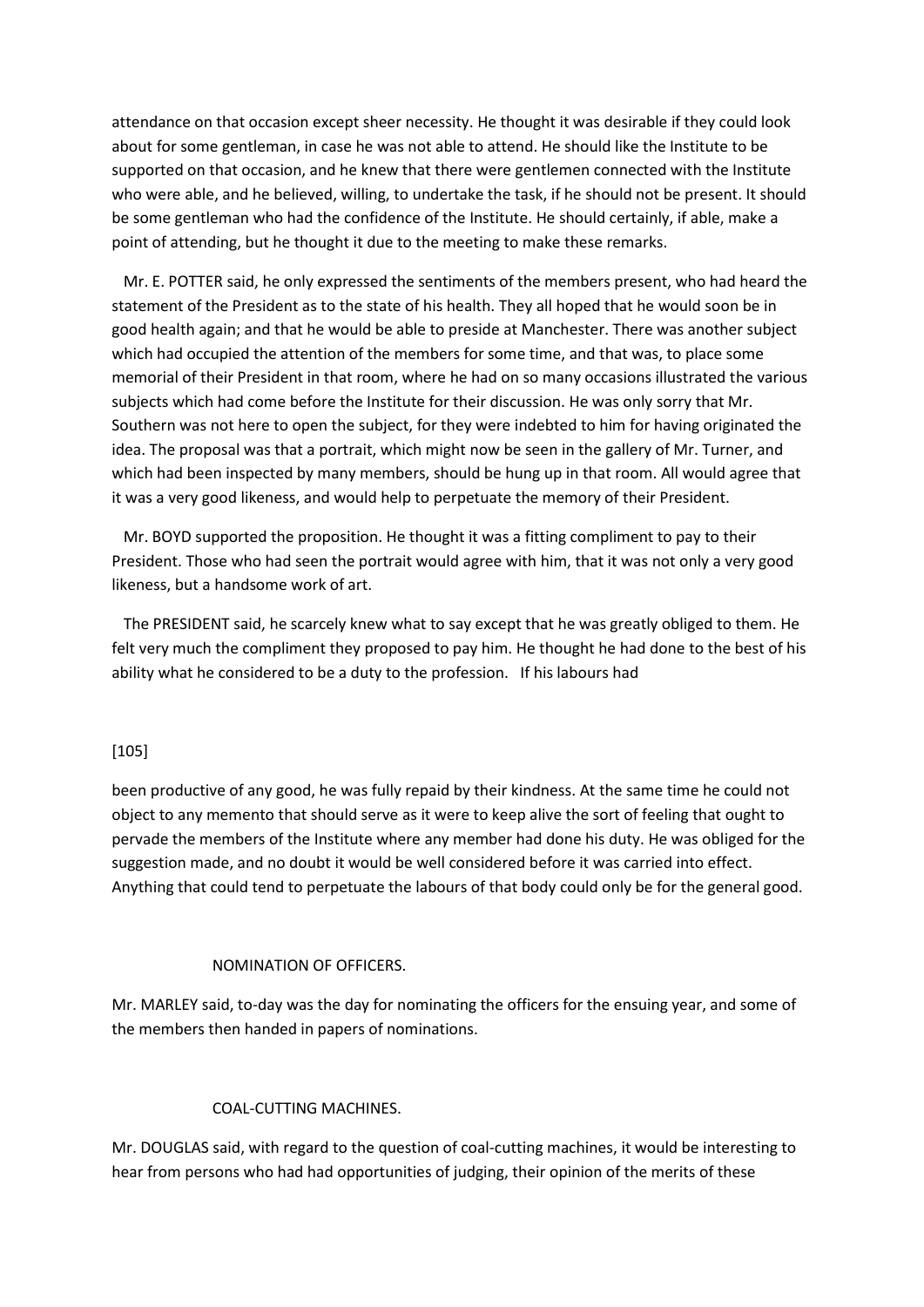machines. Mr. Lindsay Wood had read a paper on Firth's machine, and he had tried one at Hetton. He had also seen the Kippax machine, and he would, perhaps, be prepared to say how far one was superior to the other in his judgment. There were at present three kinds of machines in operation. The Kippax machine acted on the slotting principle, those such as Firth's on the pick principle, while Harrison's machine, recently introduced into the Bishop's Close Colliery, had a rotary motion. He trusted this very important question would be fully gone into at the Manchester meeting.

 The PRESIDENT said, it was a subject which he would not like to have passed over in an imperfect manner.

 Mr. COCHRANE said, it would no doubt be discussed at the Manchester meeting, and they might leave it till then.

 Mr. MARLEY said, they would still have to discuss the question here. For if true that they would only have two hours in the whole four days for the reading of papers, they could not have many papers read or discussed at Manchester. They might leave it till the annual meeting, when it would make a good subject for discussion.

 Mr. LINDSAY WOOD said, he had been in communication with Mr. Dyson, for the trial of his patent. Firth's machine was the only one which had been tried at Hetton as yet. When both had been tried, he would be able to make a comparison of their respective merits.

The meeting then broke up.

[106]

NORTH OF ENGLAND INSTITUTE OF MINING ENGINEERS.

SPECIAL MEETING AT MANCHESTER, JULY 11<sup>th</sup>, 1865.

The formal business of the meeting was opened on Tuesday morning, July  $11<sup>th</sup>$ , in the Lecture Theatre of the Royal Institution, Mosley Street, Manchester.

 J. T. WOODHOUSE, Esq., in the absence, from illness, of Nicholas Wood, Esq., the President, occupied the chair, and in his opening- remarks said:—It is not customary, gentlemen, at meetings of this important character, for the Chairman to bring himself very prominently forward in the first instance. The Chairman is generally noticed later on in the day; but in this particular case I, perhaps, may be pardoned if I ask your permission to say one or two words for myself, and to explain to you the great difficulty that I am now labouring under, in consequence of having been most unexpectedly called to fill this chair. It was only yesterday, at the hour of one in the afternoon, that I received this letter from the Council of the Institute, which, if I am not taking up too much of your time, I will read. [The Chairman then read the letter from Mr. Doubleday to himself, enclosing a resolution from the Council, to the effect that Mr. Wood being unfortunately unable to attend the meeting, Mr. Woodhouse was the most proper person to undertake the duties of Chairman at the meeting.] The Chairman, in continuation, said—Irrespective of a request of that sort, I should certainly have attended this meeting; but I regret very much indeed that some person, or one of the Vice-Presidents, much more competent than myself, was not appointed to take the chair. And I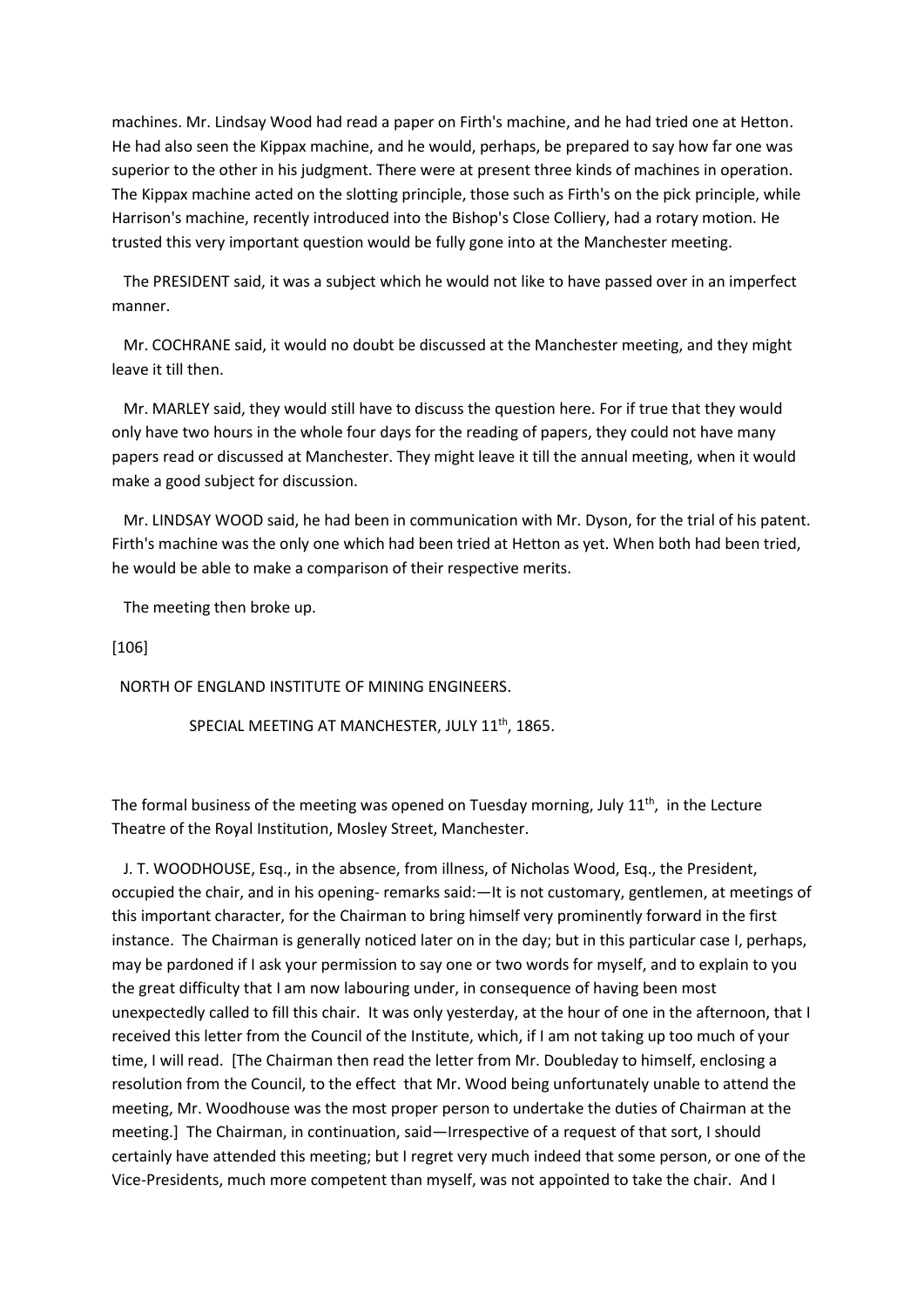regret it very much indeed, because, as some of you are aware, I am not resident in the North of England. I am what you may call a southern man; but I have the honour to be a member and one of the Council of the Institute whose Vice-Presidents are Mr. Armstrong, Mr. J. Taylor, and Mr. Thomas

### [108]

E. Forster. I had an assurance from Mr. Thomas E. Forster that he would be here to-day, and I deeply regret that it is not so, for I do feel that this Institution ought to be represented to-day, and throughout the whole of these proceedings, by a man from the North of England. However, it is not so. It appears that those gentlemen are " rather backward at coming forward," as the saying is, and sooner than leave the ship to go to wreck, I myself will take, as far as I can, the conduct of the business of this meeting. The fact is this: I shall throw myself upon the meeting —not in a physical point of view, because there would be a little injury to somebody—but I shall throw myself entirely upon your generosity. Be so good as to cheer me up in the usual way, by calling " hear, hear," whenever I appear to be sticking fast, and I have no doubt we shall pull through. I will now take a brief notice, if you will permit me, of regret at the absence of our excellent President, Mr. Wood. I have had the honour to know Mr. Wood a great many years, and to sum up in a few words that which many of you feel quite as warmly towards him as I do—to know Mr. Wood is to love him. I think of all the scientific men I have ever met, there is no man who combines so much the thorough English gentlemen with the practical qualities of the man of science, as Mr. Wood. His uniform urbanity, his kindness, and his attention to details of every kind, enlist our sympathies towards him, and we cannot but feel a deep regret at his absence. I cannot but think that his absence will throw a deep shade over this meeting. But it is caused by illness, not, I trust, of a kind permanently to weaken his health. I am informed by a gentleman from the North of England, who well knows Mr. Wood, that he fully intended, notwithstanding his ill-health, to come here and take part in these proceedings, and that it was only at the urgent remonstrances of his medical advisers that he stayed away. I believe there will be an expression of sympathy with Mr. Wood passed on some day during the present meeting. There is a great deal before us to do. There are members to be elected, there are papers to be read, and there are many hospitable dinners also to encounter. I have moved about a good deal amongst one sort of society or other, but, speaking as a member of the Northern Institute, I have never seen an instance where a society has been so warmly and hospitably received, and such a programme set before them, as the gentlemen of the South Lancashire and Cheshire Coal Association have set forth for our entertainment now. It would take up too much time to go through the whole programme, and, if all be well, I may have another opportunity, perhaps to-morrow, or

### [109]

the next day, if you will permit me, to go through the pleasures which are prepared for us. I will content myself at present with the business of to-day. [The Chairman then gave an outline of the proceedings for the day.] He continued:—First of all, there is a list of new members who will be elected to-day, or considered to be elected, the names having been suspended in the usual way at Newcastle, and they are *de-facto* members. Next, new members will be elected by the proposal of any three members. These will enjoy the privileges of membership pending their election one month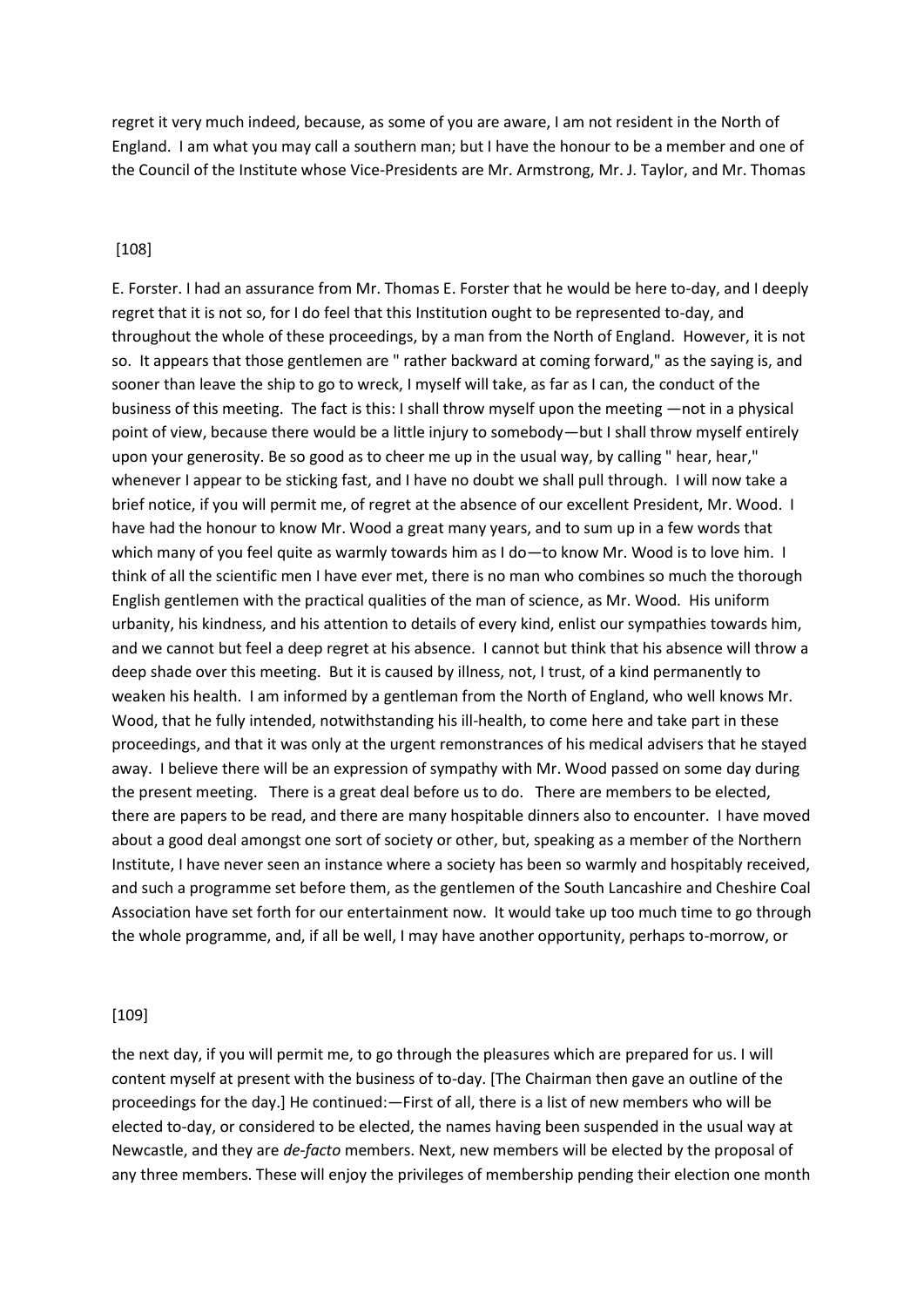hence; and I sincerely hope they will take a long part in the present discussions. The following gentlemen are proposed for election as members:—Thos. Greener, Etherley Colliery, Darlington ; Herbert Fletcher, Clifton Colliery, Manchester; Kay Knowles, Pendlebury, Manchester; Joseph Cooksey, West Bromwich, Staffordshire; J. H. Cooksey, West Bromwich, Staffordshire; R. M. Knowles, Eagley Bank, Bolton; Elias Doming, 41, John Dalton Street, Manchester; Clegg Livesey, Bradford Colliery, Manchester; Edward Burns, 14, Pimblett Street, Cheetham, Manchester; Joshua Lancaster, Kirkless Hall Colliery, Wigan; Samuel Lancaster, Kirkless Hall Colliery, Wigan; Hugh McDonald, Standish and Shevington Canal Co., Wigan; T. W. Hilton, Haigh, Wigan; William Evans, Ruabon Iron Works, Ruabon; Robert Southern, Coxhoe Colliery, Ferryhhill; Charles S. Homer, Chaterley, Tunstall; Wm. Lowe, jun., Wrexham; Thos. S. Hindhaugh, Newbury, near Bath; James Campbell, Staveley Works, Chesterfield; George Hales, Broncoed, Mold; Wm. Bryham, jun., Ince Hall, Wigan; P. Higson, jun., Brookland, Swinton, Manchester. This, gentlemen, as regards the proposal of new members. It is one of the advantages of this Institution, that if we can only secure plenty of practical talent, we shall get men who are taking an interest in the development of science as applied to our particular vocation in life. The Chairman concluded by calling attention to the papers to be read that morning.

The following papers were read and discussed, viz.:—-

No. 1.—" On some of the Leading Features of the Lancashire Coal-field," by Joseph Dickinson.—Mr. Dickinson presented a printed copy of the paper referred to therein.

No. 2—"On Direct-Acting, Pumping, and Winding Engines," by John Knowles.—Discussion adjourned to Thursday morning. Mr. Knowles was requested to supply further details for the table of results.

# [110]

No. 3. —" On an Improved Plan for Drawing Coals," by Robert Aytoun.\* Mr. Aytoun not being present, this paper was not discussed.

No. 4. —" On Safety-Cages," by J. Marley.

After the discussions, votes of thanks were passed to the authors of the papers.

The meeting was then adjourned for an excursion to Messrs. Knowles' collieries.

July 12<sup>th</sup>. —The business of the meeting to-day consisted in an excursion to the London and North-Western Railway Company's workshops at Crewe, and the Kirkless Hall Coal and Iron Company's works.

July 13<sup>th</sup>. —The meeting at the Royal Institution was resumed this morning, at ten o'clock, J. T. Woodhouse again presiding.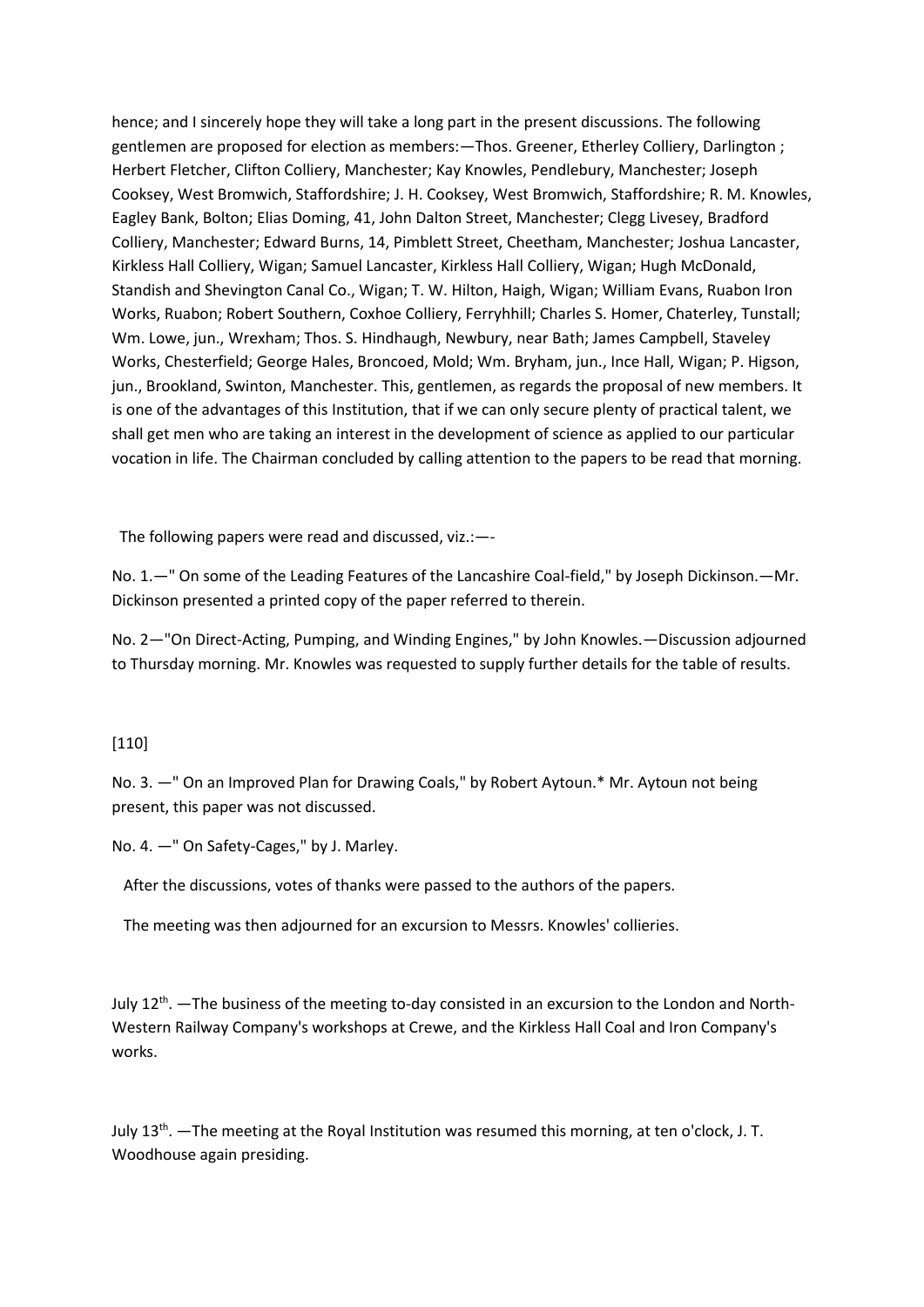The CHAIRMAN, in opening the business, said, gentlemen, it will be in your recollection, that at the opening of these proceedings, I told you that there was a list of members, who had been duly proposed at Newcastle, which by some mistake had been left behind. I have the names of the gentlemen before me, and their formal election now, therefore, rests with you:—J. H. Hedley, Geo. Oliver, R. L. Booth. Astley Thompson, T. M. Bunning, Becket S. Chadbourn, and Benjamin Biram. If it is your opinion that the election of these gentlemen be confirmed, say " aye"; to the contrary, "no."

The list was unanimously adopted.

 The CHAIRMAN then read a second list of gentlemen proposed at the present meeting, and who would enjoy the privileges of membership at once, on being nominated. They were nominated accordingly, and the intimation was made that their names would be suspended in the council room at Newcastle, for one month, in the usual way. They are as follow:—S. Firth, Manchester; Thos. Shortreed, Manchester; John Thompson, Field House, Hoole, Chester; E. Mammet, C.E., Barnsley, Yorkshire; J. Howard, Blackwell; John Marshall, Smithfold Colliery, Little Halton, near Bolton; James Stott, Basford Hall, Stoke on-Trent; Henry Ashworth, The Oaks, near Bolton; John C. Sutcliffe, North Gawber Colliery, Barnsley.

The CHAIRMAN then said, he was requested to inform them that the

•As this paper has already been published in the " Colliery Guardian," July 8th, the Council consider it advisable not to reprint it in the Transactions of the Institute.-ED

# [111]

proprietors of the following mines had very kindly intimated their pleasure to throw open their mines to the inspection of the members:—The British Salt Company's Works, Northwich; Messrs. Thompson and Son's Rock-and-White Salt Works, Northwich; and the Marston Salt Works, near Northwich. These, therefore, must be considered as part of the programme of the day.

 The adjourned discussion on Mr. Knowles' paper was resumed, and Mr. Maddison's communication in connection with it read.

Mr. Gilroy's paper, "On Coal Washing Machinery," was read and discussed.

Messrs. Greenwell and Berkley's paper, "On Tail Ropes," was read and discussed.

 Votes of thanks to the authors were proposed and carried unanimously, and it being now 12 o'clock,

 The CHAIRMAN called their attention to the excursion to Oldham, fixed for 12.30. He was willing to go on with the present discussion, which was a very important one, but it was necessary to settle their arrangements at once. He wished, however, to take that opportunity— as he could not be present on the following day—to say something in respect to the gentleman who sat on his left—Mr. William Cochrane. He was now addressing especially the members of the Institute. Mr. Cochrane, in consequence of the absence of the Local Secretary, Mr. Doubleday, had taken the onerous and troublesome duties of arranging that meeting, and of assisting him (the Chairman) in carrying it out,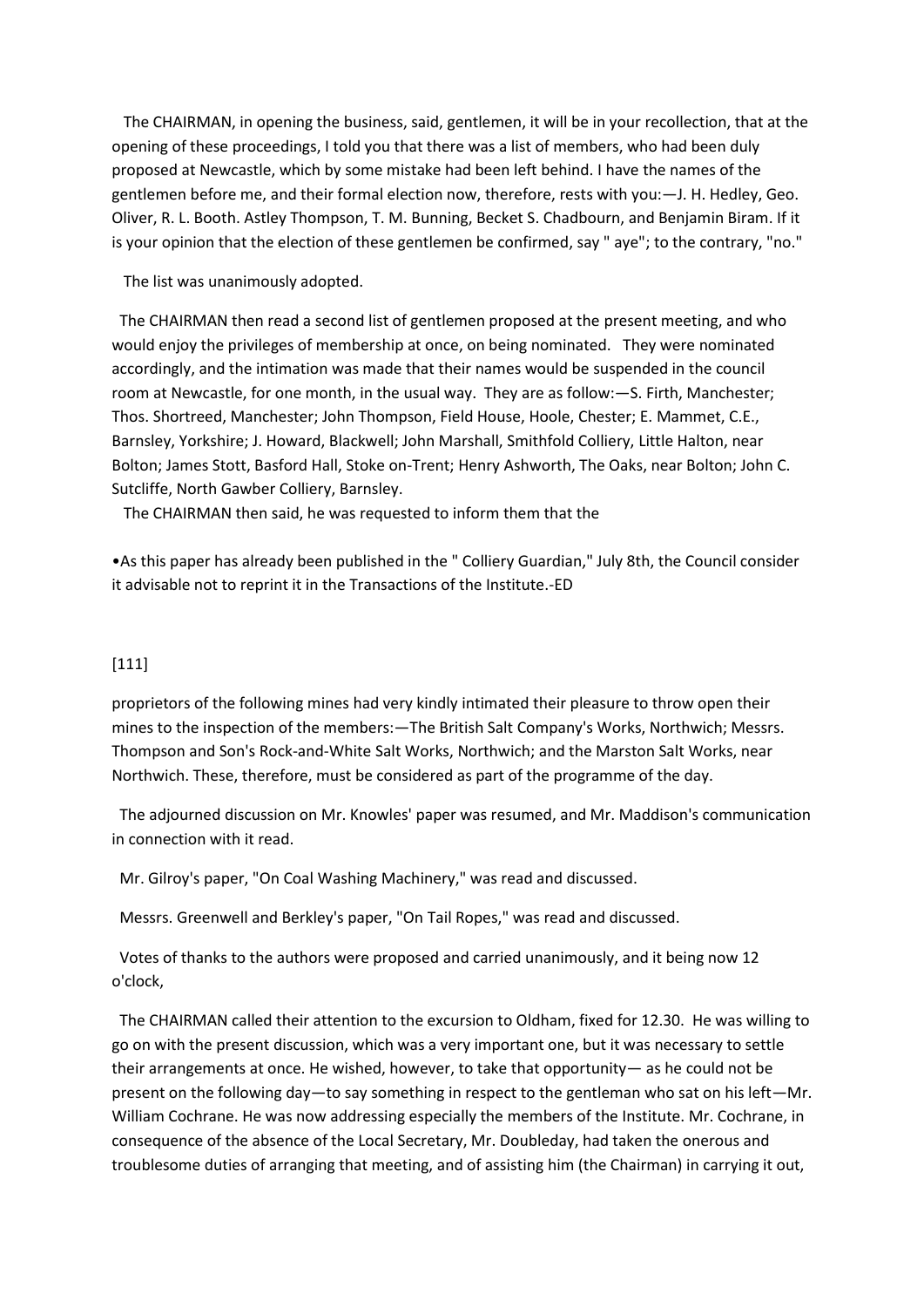and without him he could have done nothing. With that patience and perseverance which characterised him in every walk of life, he had really conducted the whole of the business. He, therefore, begged to move "that the thanks of this meeting be presented to Mr. William Cochrane, who has so ably discharged the duties, not only of honorary but acting Secretary to the Institute during the visit of its members to this district."

 Mr. LANCASTER had great pleasure in seconding the motion. He thought Mr. Cochrane was entitled to their warmest thanks for the labour he had performed; and he thought they ought not to separate without showing their appreciation of his services in that capacity. Reverting to tail ropes, he said the subject was so important that it ought not to be slurred over. It was worthy of future discussion, especially if they took the opportunity in the meantime of looking at the chains Mr. Dickinson had been so kind as to mention, and to thoroughly examine them.

### [112]

 Mr. T. E. FORSTER—I would propose that a Committee be appointed to examine into the merits of the chain and tail rope systems.

The CHAIRMAN here put the rote of thanks to the Secretary, which was carried by acclamation.

 The SECRETARY, in reply, said, you have taken me so much by surprise by the kind manner in which you have proposed this vote of thanks that I am scarcely able to give utterance to my feelings on the occasion. I am sure that had it not been for the valuable assistance I obtained from the committee in Newcastle, from Mr. Peace, and from the committee in Manchester, the few services I should have been able to render for the furtherance of the objects of this meeting would have been very insufficient. I have been assisted most warmly by everybody with whom I have come in contact; and although the programme, which had been prepared by our Manchester friends, was so full as to leave almost nothing for us in Newcastle to suggest, still I found the utmost willingness to accede to all the wishes of the Northern Committee, and to carry out whatever we were anxious should be done at the Institute. Speaking for the committee, of which I have the honour of being the Secretary, we are grateful for the assurance that you now give us, that what we have done has contributed at all to the success of the meeting. In their name, as well as my own, I beg to thank you most sincerely for the thanks you have now voted to me.

A conversation as to the subsequent proceedings here ensued, after which,

 Mr. T. E. FORSTER again proposed the appointment of a committee to enquire into the relative merits of endless chains and tail ropes.

Mr. HEWLETT seconded the motion.

 The time having now expired, the members hastily left the room in order to meet the special train which was to convey them to Oldham.

July 14<sup>th</sup>. - The business was resumed this day, Mr. T. E. Forster, Vice-President, in the chair.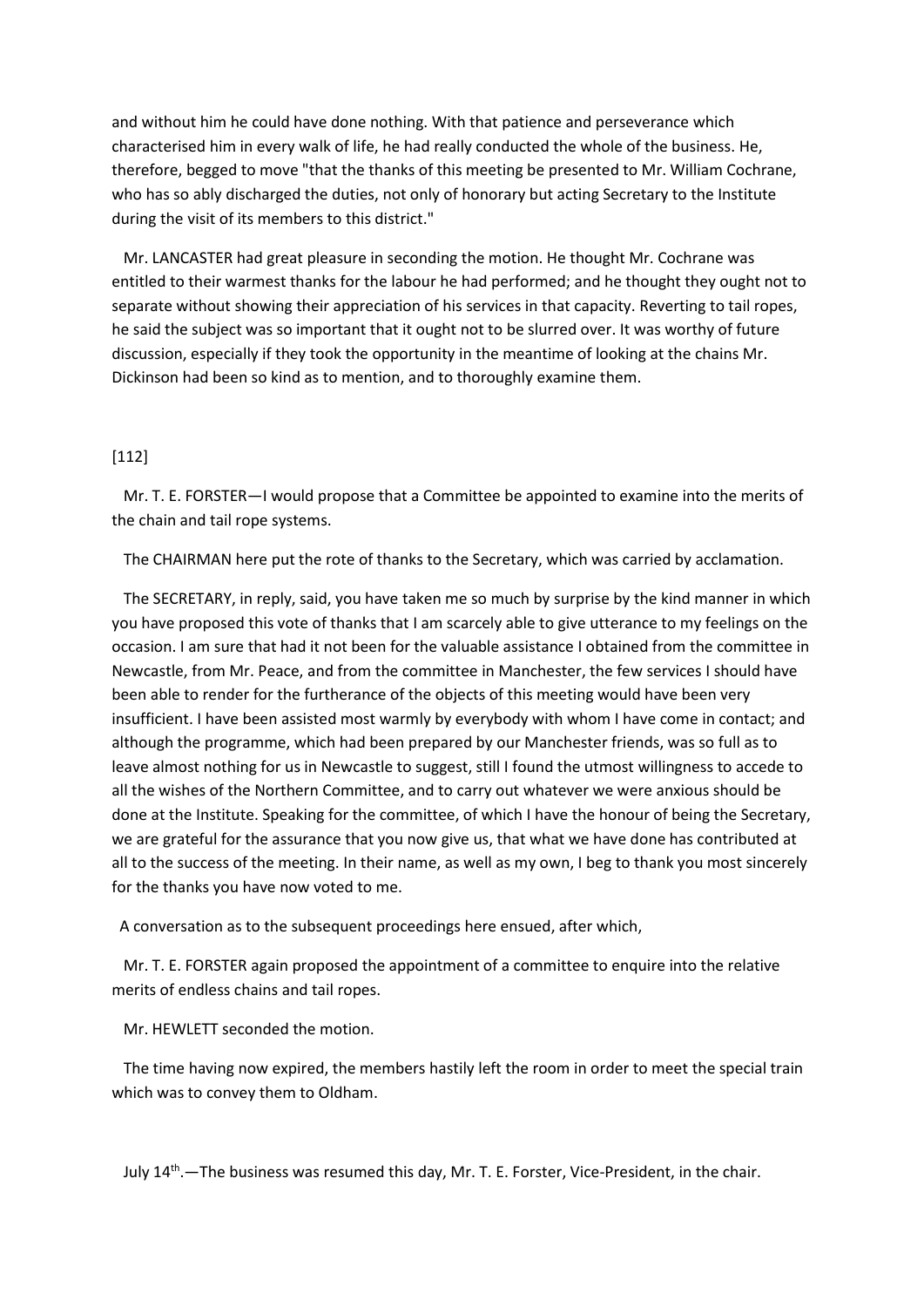The CHAIRMAN called on the Secretary (Mr. Cochrane,) to read a letter which had been received from Mr. Woodhouse, regretting that he was unable to remain in town to preside over to-day's meeting.

The Secretary read the letter.

The CHAIRMAN—-The next thing, gentlemen, is that if there are any new members to be nominated, I shall be glad to have their names. No nominations were made.

### [113]

The SECRETARY—Gentlemen, I have been asked this morning to bring before your notice the following proposition:—"That the thanks of the Institute be given to the Royal Institution, for the gratuitous use of the Lecture and Council Rooms for their meetings; and that the Secretary (T. W. Doubleday) communicate the same to the Institution."The handsome and liberal manner in which we have been met throughout our visit by our friends in Manchester, has been highly gratifying; and, in this particular instance, it has been of great use to us to have such splendid rooms for our meetings. I have great pleasure in proposing that this resolution be carried.

The resolution was put to the meeting and carried unanimously.

 The CHAIRMAN—The next thing is, gentlemen, to propose a vote of thanks to the Local Secretary, Mr. Peace. I am sure you will all agree with me that he has been most assiduous and attentive to his duties here. And he has given them all gratuitously. I beg to move—"That the thanks of the Institute, and of the members who have attended the meetings, be tendered to Mr. Peace, for his valuable and gratuitous services on behalf of the Institute."

The resolution was carried unanimously.

 The CHAIRMAN said, the motion, with reference to the appointment of a Committee on Tail Ropes, had not been exactly settled at the previous meeting; and the proposal required to be ratified now. He thought it would be a most valuable thing if they could get information upon this point; and he had put down a great many names upon the list he had to propose as a Committee. Still, he did not think the Committee could go into the question as was desirable, unless the Institute would enable them, by some grant or vote of money, to employ a person to get up all the statistical accounts for them. The names were as follows:—Messrs. Lancaster, Hewlett, T. W. Embleton, J. Daglish, G. Gilroy, A. Potter, W. Armstrong, G. C. Greenwell, J. Marley, R. F. Matthews, J. Stott, J. Knowles, W. Cochrane, L. Wood, G. B. Forster, with power to add to their number. Three to be a quorum.

 Mr. DICKINSON thought that if they could get either Mr. James Stott or Mr. Waddington to give them a paper, setting forth the merits of the endless chain, they could in that way put their views forward forcibly. But the formation of a committee, if there was to be any opinion expressed, would lead to an expression of such an opinion as was held by the majority, which would be in favour either of tail ropes or endless chains.

[114]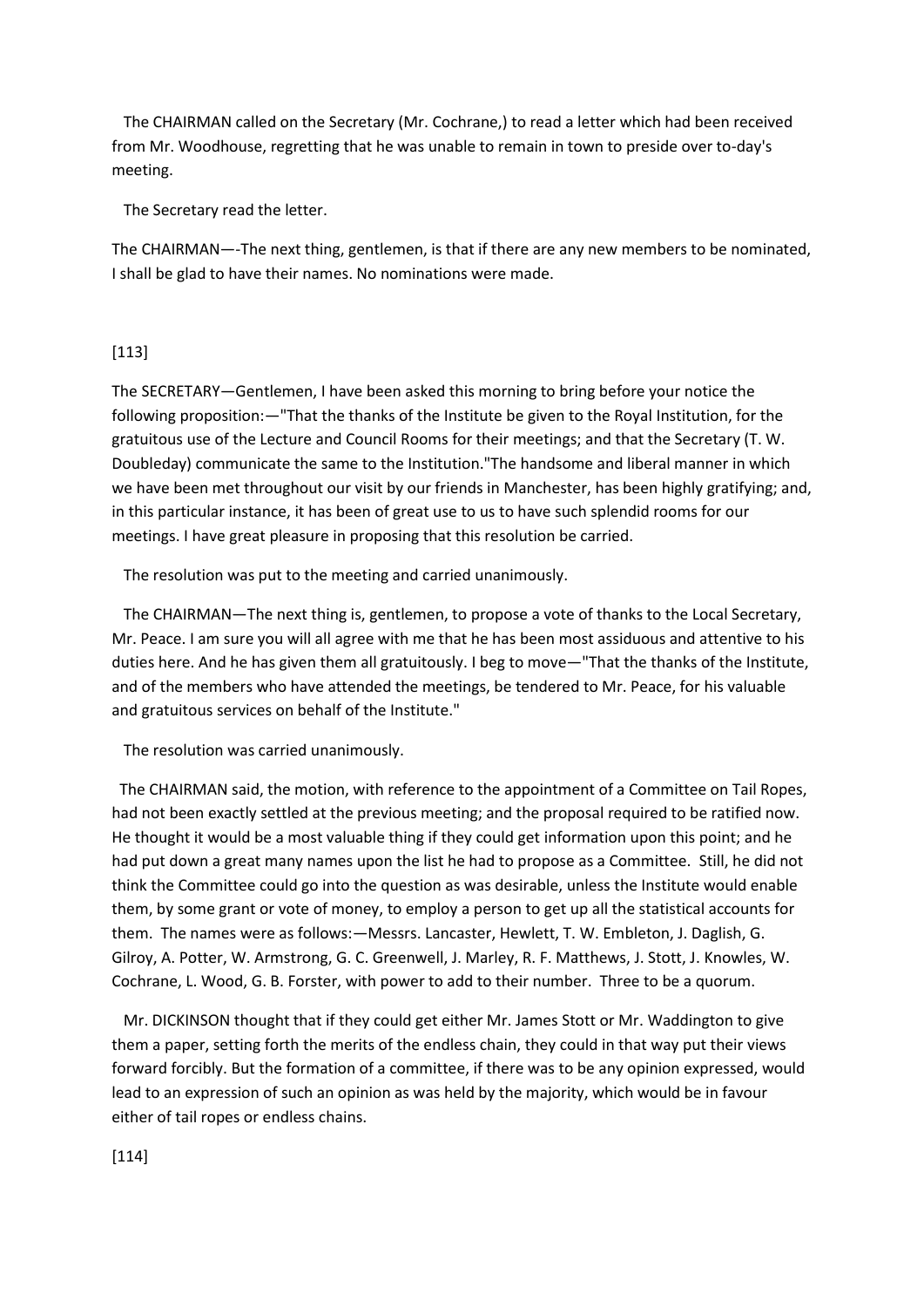The CHAIRMAN thought otherwise. He thought these gentlemen would act impartially, and he had that amount of confidence in them that he believed they would not, for the sake of showing favour to either the one or the other, give an opinion which they did not really believe.

Mr. DICKINSON—You would never be able to get that committee together.

 The CHAIRMAN—That is the main thing. I think the Institute should appoint a person to go into the different districts and get up statistical accounts, to enable the committee to form an opinion.

 The SECRETARY said, the Institute would be very glad indeed to have papers from the gentlemen named by Mr. Dickinson; and, indeed, he thought Mr. Stott had already almost promised a paper on the subject.

 Mr. DICKINSON remarked that, as they had Mr. Greenwell's paper on one side, they would, if they could get such a paper as he had suggested, have both sides of the question before them.

 The SECRETARY thought it would be better to have two or three papers on different subjects, or different parts of the subject.

 Mr. DICKINSON had seen the difficulty of getting such a committee together. Practically the members could not be got together.

The CHAIRMAN—Especially in such a large district as this enquiry would include.

 Mr. DICKINSON thought it would be well if Mr. Waddington would give them a paper, as no man knew the merits of the system better, because he had nearly forty miles of endless chain at work.

The SECRETARY—Do you wish to propose that the committee be not appointed?

Mr. DICKINSON—I think the papers would serve the same object in a better way.

 Mr. MARLEY was of opinion, that irrespective of the question whether the general meeting should appoint a committee, it would be very important if the gentlemen who had been named would send papers. It would facilitate the work of a committee, if such should be appointed. As a member of the Council, he should be very glad to have them, and if those gentlemen would read papers, they would then have a full opportunity not only of stating their own views, and supporting them individually, but also of giving, in connection with the subject, a large number of facts; and the committee would then have the papers before them. He should support the idea, if the gentlemen would be kind enough to consent.

### [115]

Mr. DICKINSON—Well, have both the committee and the papers.

Mr. MARLEY—I should prefer both.

 The SECRETARY said, one use of the committee would be that they would decide upon some particular form of comparison, to supply to gentlemen who were acquainted with one or other of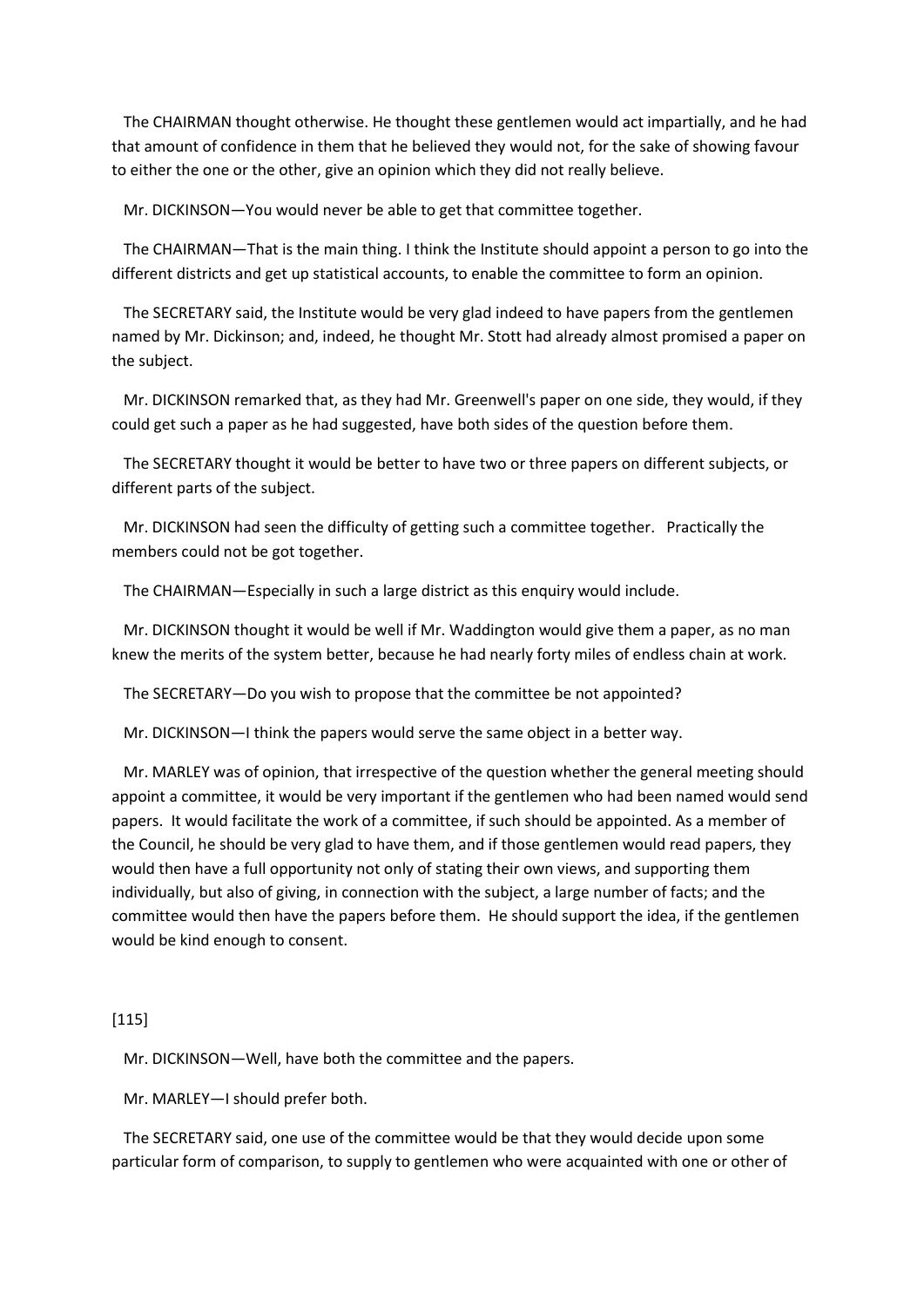the two sides of the question, so as to enable them to state the results uniformly. Without such an arrangement, gentlemen who took the trouble to get up statistics would not have them in a regularly tabulated form.

 The CHAIRMAN thought the papers very desirable, but that still great benefit would result from the appointment of a committee.

Mr. LANDALE asked whether the committee was not too large to be workable?

The CHAIRMAN—We must make a regulation that three shall be a quorum.

Mr. DICKINSON—I think you have only one representative of the endless chain.

The SECRETARY—-Pray name one or two others. We could not think of another.

A MEMBER—Will not Mr. Dickinson act upon it himself ?

Mr. DICKINSON—No; I would rather not act upon any committee.

The CHAIRMAN—Put Mr. Waddington on the committee.

Mr. DICKINSON—He is not a member of the Institute.

The CHAIRMAN—Then he ought to be.

Mr. DICKINSON—Yes, he should. Suppose you make him one now.

The CHAIRMAN then called upon

 Mr. EMBLETON, who said—Since I read my paper at Newcastle I do not think there are any additional facts to be added to what I then gave, except the further trial of the Coal Cutting Machine (Garrett, Marshall, and Co.'s). I find it has been working, since that paper was read, from 1st of March this year up to the present time, the 6<sup>th</sup> of July; and I have here the performances during that time. It is a continuous performance, day by day, with certain interruptions for repairs and things of that kind, or when it was not necessary to work it. Without further detail I will just state these few facts. The average rate of baring the coal, during the period I have stated, is 8  $^{1/10}$  feet per hour. The cost of that is 4  $^{2/10}$  d. per ton. The average depth was three feet six inches—it varied from three feet nine inches to three feet three inches. The greatest distance which has been cut in one day during the above period was on the  $16<sup>th</sup>$  of May, when 153 feet were cut in eight hours, being at the

[116]

rate of nineteen feet per hour. That includes the stoppages ; but if you take the actual time the machine was working, which was five hours, that gives thirty feet per hour. The minimum amount of work in one day was on the 13<sup>th</sup> of June, when eight yards were cut in eight hours, being at the rate of three feet per hour. The time given here includes stoppages of every description. The machine was set to work for a few hours in order that a visitor might see it and examine it; but I have calculated the rate as for eight hours. So that I have stated this, I think, rather to the disadvantage of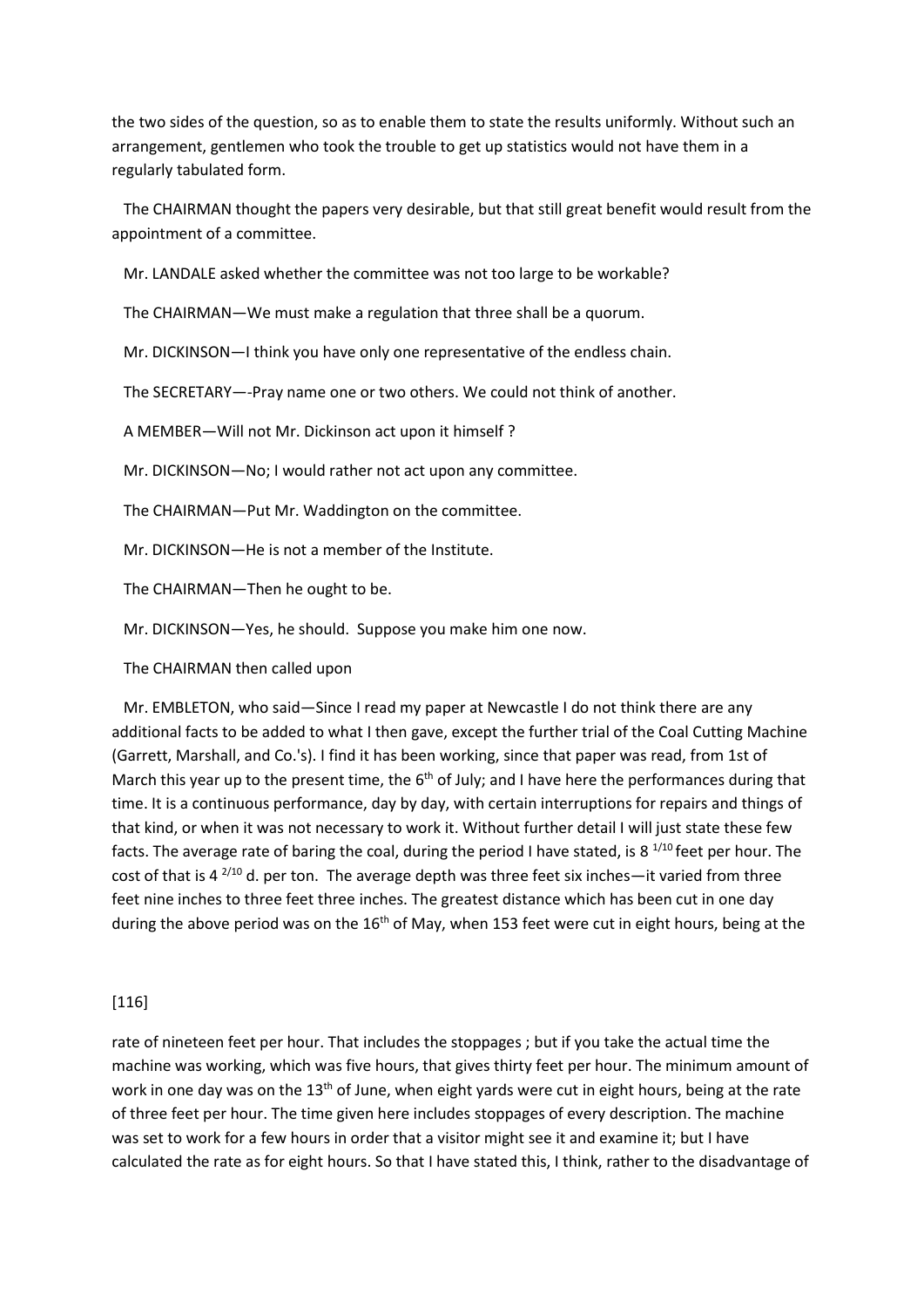the machine than otherwise. I should not wish to give an impression that the machine can do more work than it has performed. We have made the trial for four months under every variety of circumstances, and the actual work performed, and the amount of time occupied, and cost incurred, is here stated [in the paper]. There is another thing I should wish to explain to the members of the Institute, I have been asked several times whether I have any interest in this machine, I can only say I have no more interest in it than our worthy Vice-President. These are the results obtained and they can be tested.

The CHAIRMAN—Can you give us the cost?

Mr. EMBLETON—I have stated that it was 4 $^{2/10}$  d. per ton.

The CHAIRMAN—Could you give the quantity of work done in any given time?

Mr. EMBLETON—I have the quantity done each day, the average being 8  $^{1/10}$  feet per hour.

The CHAIRMAN—But could you give us the quantity in ton?

 Mr. EMBLETON—The number of tons is just double the number of yards. The coal yields two tons to the-yard of face bared in 3 feet 6 inches.

The CHAIRMAN—I think you did give us the per centage of round and small?

 Mr. EMBLETON—I believe I did, in my former paper; but unfortunately I have not got it with me; and I am not aware how far this statement agrees with or differs from those made in that paper.

Mr. Cooper thought the saving of slack was 8 or 10 per cent.

Mr. WARRINGTON said, it was 10 per cent.

 Mr. EMBLETON said, that unfortunately he had been unable to find a copy of his paper, read at Newcastle.

Mr. MARLEY—There were two or three printed copies here yesterday.

Mr. EMBLETON—Yes, I brought one with me; but it has not the calculations.

# [117]

 Mr. WARRINGTON—The quantity of slack was stated to be 8 per cent, by machine holing, and 18 per cent, by hand holing.

 Mr. EMBLETON—Yes, I believe it was; but the8 per cent, was the total quantity of slack from the entire seam, and the 18 per cent, plus 18.75 left below = 36.75 the proportion of slack in handholing.

Mr. WARRINGTON—Yes.

 Mr. ........I think the production of slack is in proportion to the height of the seam. If it be a nine feet seam, the per centage of slack will be less, the circumstances being the same. The height of the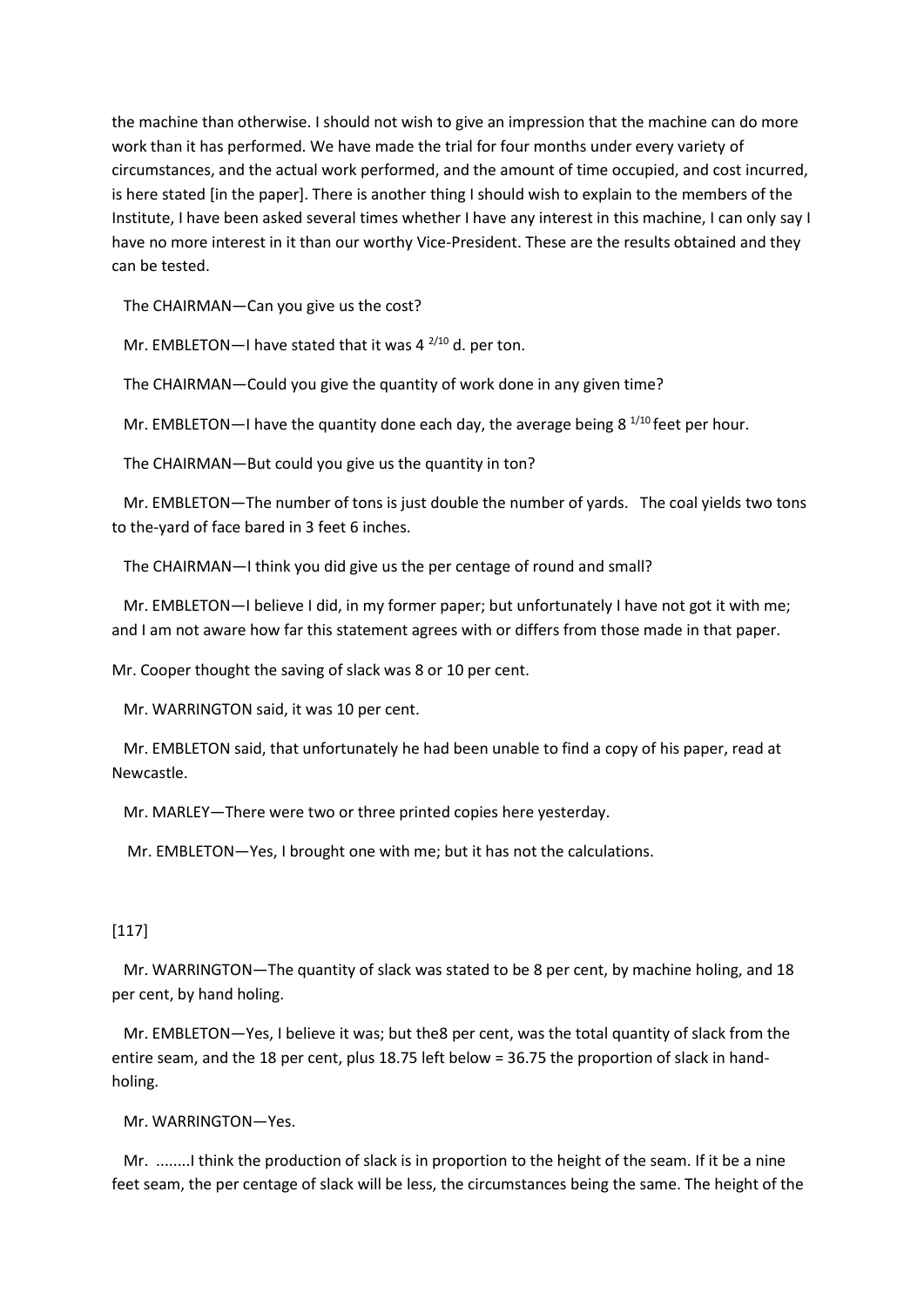seam in which we have been working is five feet six inches- and I found that 20 per cent, was obtained. The per centage ought to be the same if the hardness of the coal and the height of the seam are the same. Your seam being higher, a reduced per centage of slack on account of the extra height of the seam is obtained, and not on account of the motion or variation of the machine. Your holing was three inches?

Mr. WARRINGTON—Three and a-quarter inches.

 Mr. EMBLETON said, they had two seams of coal at Kippax, and the holing was made between them in the band.

 Mr. LINDSAY WOOD observed, that if the seam was a certain height it was immaterial where the holing was made, in the centre or at the top or at the bottom; they still got about three inches of it made into slack. If he understood aright the amount of slack mentioned was the proportion obtained out of the whole thickness of the seam.

Mr. WARRINGTON—The saving would only arise out of the upper bed.

Mr. LINDSAY WOOD—You said out of the whole thickness of the seam.

 Mr. WARRINGTON—The per centage is taken out of the whole in stating the average of slack, but the saving of slack would arise altogether out of the upper bed because the machine could not save out of the lower.

Mr. LINDSAY WOOD—No; but it saves out of the whole thickness.

Mr. WARRINGTON—That is, if the two seams are taken out together.

Mr. DAGLISH—Still it is taken out of the whole.

Mr. LINDSAY WOOD—And you hole in the same place by band or by machine ?

Mr. WARRINGTON—Yes.

 Mr. L. WOOD—I did not hear the question, but I apprehend the answer as to the per centage of small, would have to be made upon a

# [118]

calculation as between the machine and hand labour at each separate colliery. You cannot compare the different modes in two different places, it must be between hand holing and machine holing in the same seam.

 Mr. DAGLISH thought they got a greater per centage of slack by hand holing, and was in favour of the machine.

 Mr. EMBLETON thought Mr. Marley was right in saying that there was no saving of slack in the lower part of the seam at Kippax, by baring with the machine. At Newcastle he had given them a section of the seam. The band lay about three feet eight inches from the roof, and the holing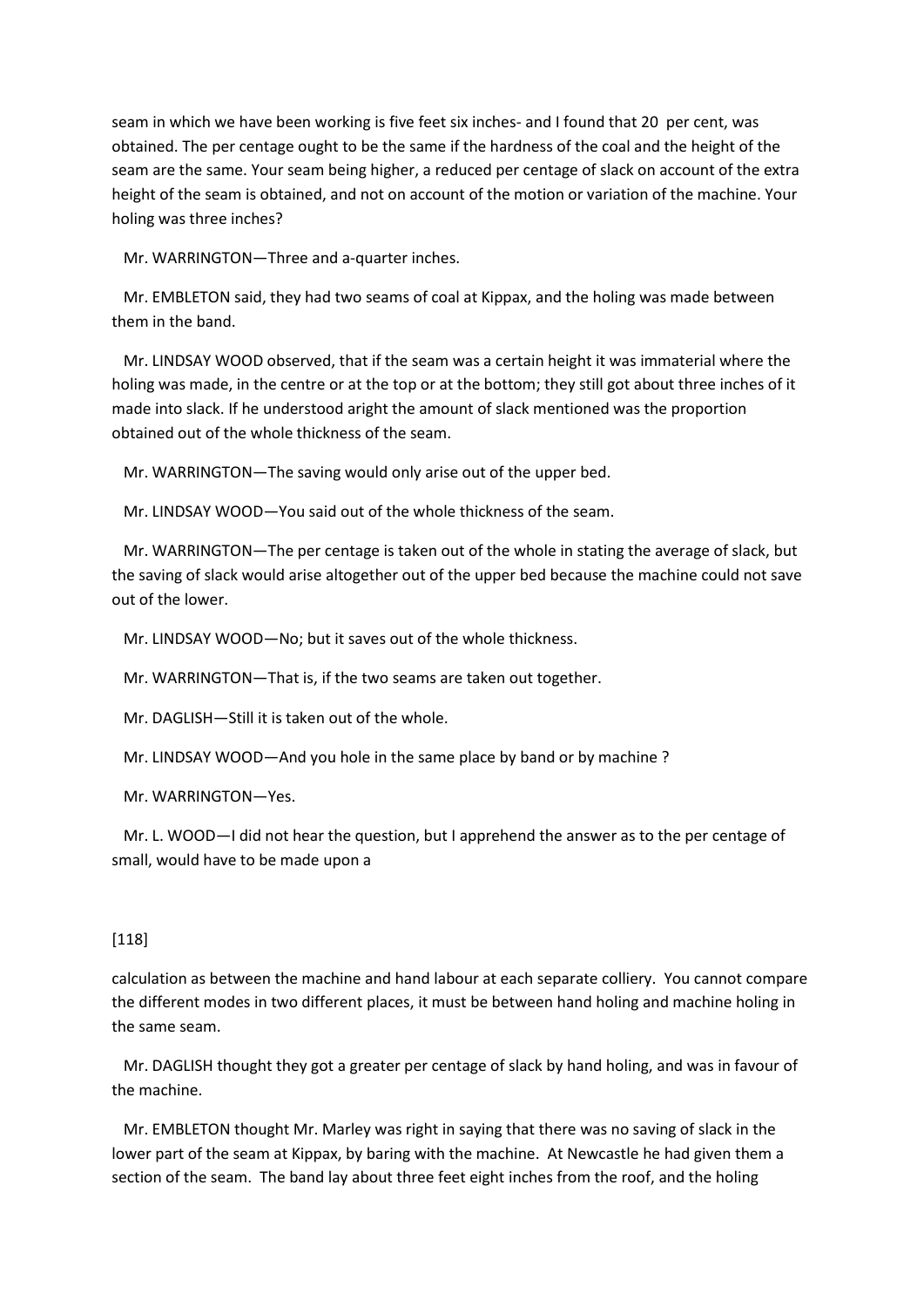whether by hand or machine was made in that, the machine cut out the band and left the coal above and below. In hand holing the lower part of the upper division was removed to bare the proper distance, and the slack was made by this operation, but the same quantity of slack was made in the lower part of the seam, whether the baring was made by hand or machine. He quite agreed with the observation that the experiments only applied to this particular seam. The proportion of slack had been correctly made. He had gone through the calculations, which had been made from the books, and if they were correct they showed exactly the amount of saving to be effected. If they went to the Hutton seam at Hetton they might have greater or less saving, according to the constitution of the seam. If they had a seam with a band of clay in the middle, they would have less small coal than in an undivided seam. The whole of the baring in an undivided seam would be sent out as small coal; whereas, in this instance the clay was removed completely. If they took a hard seam he did not know what effect would be produced. But the whole depth of the baring would be slack, and that would be in proportion to the thickness of the seam. In a six feet seam, if the holing were made at the bottom, a three and a quarter inch baring would he required, a three feet seam would require the same, and a two feet seam the same. These experiments were stated as the result of a trial at one colliery only. Unfortunately I am not able to say what results would be produced by a trial at any other colliery,

 Mr. WARRINGTON—If the holing was to be made at the bottom was not necessary to touch the coal, because it might be made in the stone below.

Mr. DAGLISH—That depends upon the nature of the stone.

Mr. MARLEY—In your colliery the proportion of small was eighteen per cent.

### [119].

Mr. EMBLETON— 36.75 per cent.

Mr. L. WOOD—Was the holing made in the bottom stone by your machine ?

 Mr. WARRINGTON—The machine can he raised to any required height, or set to any required horizontal angle.

Mr. L. WOOD said, they would have to cut at such an angle as would begin with the coal and stone.

 Mr. WARRINGTON replied that they would take away about an inch of coal in front, leaving it about a half-inch per foot, so that the back part would leave about an inch of stone under the coal, and the next time it would be a little less inclined downwards.

 The SECRETARY—Will you say whether you think it possible to apply compressed air to this machinery ?

Mr. WARRINGTON—Mr. Carrett would answer that question better than I can.

 The SECRETARY—Or whether you consider that the great power now obtained by water is absolutely necessary ?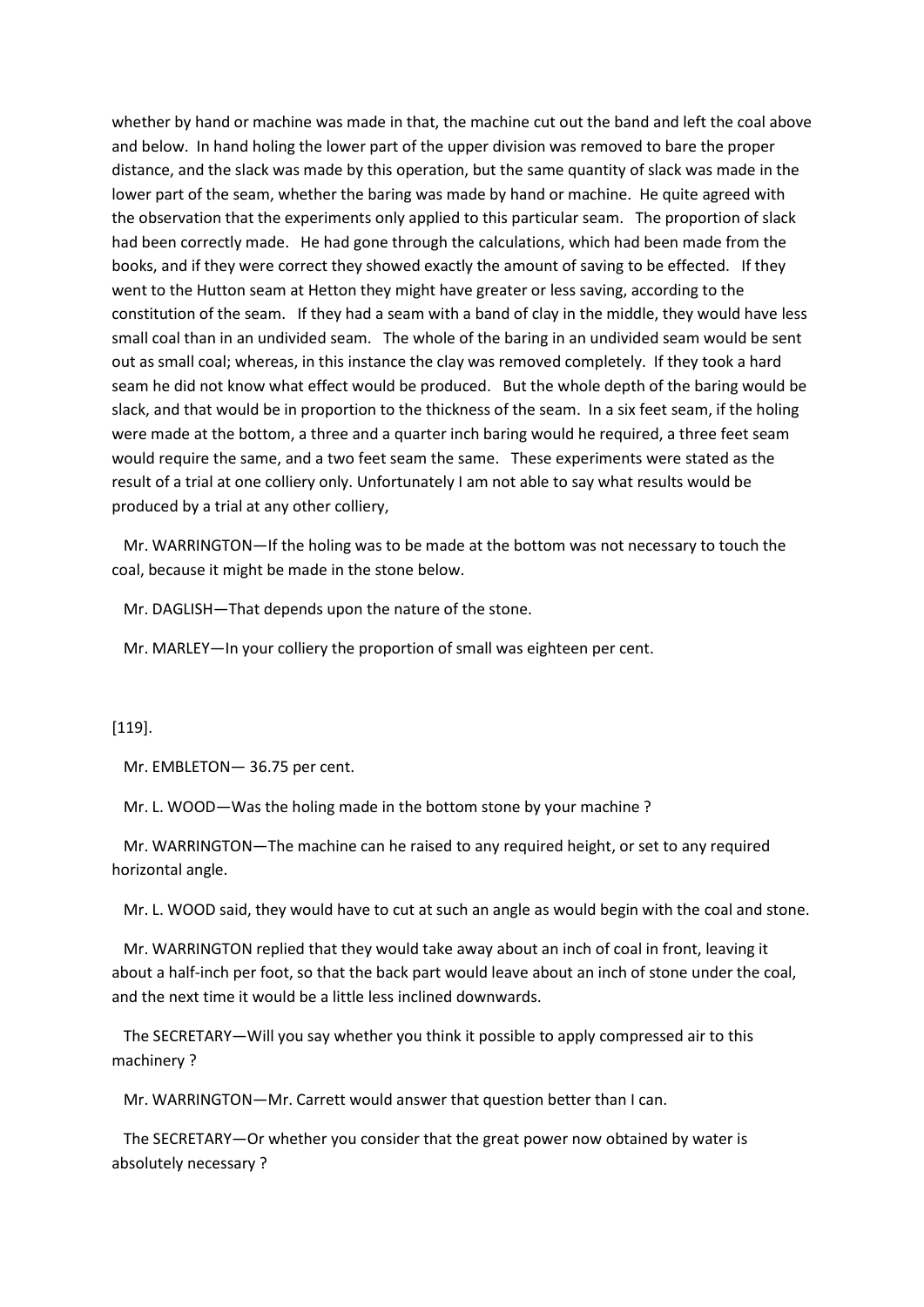Mr. FIRTH—I think I can answer that question. I think I can convince you that a straight-action machine can be worked by compressed air.

The SECRETARY—I raised the question as applied to the Kippax machine.

Mr. FIRTH—The question is——

The CHAIRMAN—Would it not be better to allow Mr. Carrett to answer for his own machine ?

 Mr. CARRETT—From the experience we have had we find that water is more useful than air in transmitting power, and the effect of using air compressed is that a portion of power is lost by the displacement of its latent heat. The loss in transmitting water along a pipe, is only loss arising from friction. The loss of pressure in this case is 75 lbs. per square inch. Water is used in preference, because it is non-elastic. If you use an elastic medium the action would be percussive. That has a different effect from the other. The one is an action like that of the slotting machine, and the other more like that of a hammer. The use of water is comparatively new, and it has merits which will be appreciated more with time and experience. It is easy to suppose that people will at present have some prejudice against it; but that it can be made use of the hydraulic press has proved. If air could be pressed into an hydraulic machine something then might be said in favour of the use of air in such a case as this.

### [120]

 The SECRETARY—-You said the loss would be 75 lbs of pressure in 1000 yards: what is the size of the pipes ?

 Mr. CARRETT—One-and-a-half inches and two inches. If the pipes are larger, the available pressure is greater.

 Mr. L. Wood—What would be the quantity of water flowing through the pipes at that loss of pressure ?

 Mr. CARRETT—-About forty gallons per minute. If the pumps which make the water pressure have 400 lbs. pressure at the other end, that pressure will be less by 75 lbs; the remaining pressure has nothing to do but be applied to the working of the machine, that is the best practical test.

Mr. LANDALE—Does this variation of pressure not arise from the speed?

Mr. DICKINSON—It is the motion.

A MEMBER—Friction.

 Mr. FIRTH—It seems to be the question now to decide which is the best medium, compressed air or water. We have gone on the principle that compressed air is best. Of course there is a great deal to be said in favour of the one, and a great deal perhaps in favour of the other. But Mr. Donnesthorpe, who is also the patentee of one machine, is in favour of compressed air, and has been from the first, and when he took out the patent for a straight-action machine he found many difficulties in the way, because the machine had to be made so very heavy that it could not resist the vibration of the blow;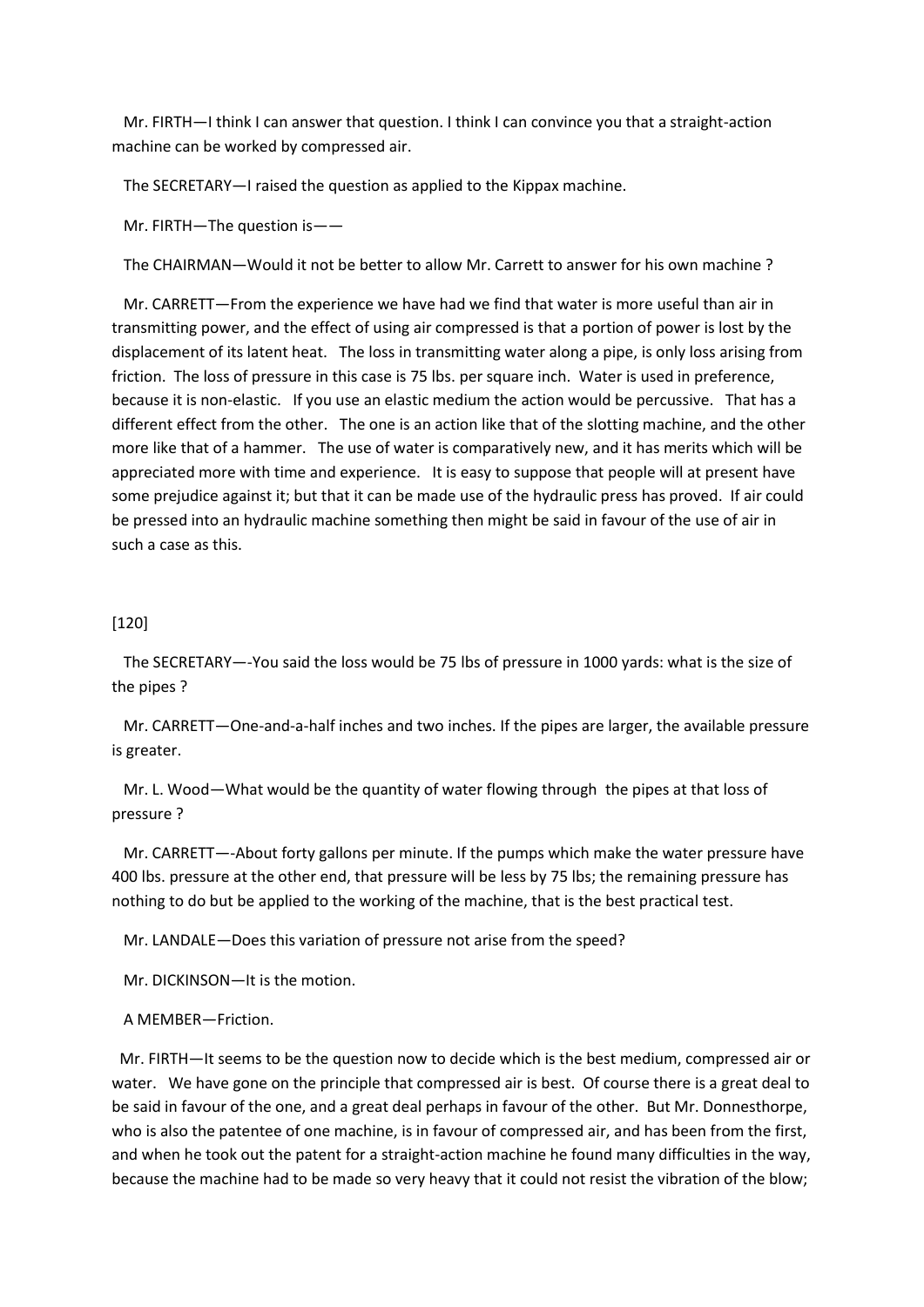and to obviate that he patented an improvement which is the culminating point of the invention, and without which the straight-action could not be brought to a practical issue. In that invention he claims not only the right to use air, but also any other suitable power. [Mr. Firth here quoted the specification of Mr. Donnesthorpe's patent, the passage commencing with the words:—"This invention has for its object," and ending with the words—" Carriage of considerable weight." That was the difficulty (Mr. Firth continued,) they had found. This was the quotation to which he particularly referred. [He then quoted the passage containing the words—" Other suitable means."] But in spite of this, Mr. Donnesthorpe still maintained that compressed air was the best, although they considered that he had the chance of using any suitable power. He mentioned this to show the meeting that they had had large experience of even the disadvantages of air, but that they considered that the advantages were more in the case of air than in the case of water. [Mr. Firth here produced a diagram.] They worked their machines now with an engine which had a 7-inch

#### [121]

cylinder worked at 20 lbs. pressure. It was only necessary to enlarge the pipe somewhat, and the chances were that there would be very little escape. It was easy to keep the joint tight at that pressure, but should there be any escape it was no detriment to the men as it was small. Then, as the temperature of the exhausted air was generally about freezing point this escape was a boon to the labourers. If water were used the machine would have to be worked up the dip to allow the water to come down, and the farther they were from the shaft the greater the column of water they would have to raise before they brought power to bear upon the machine.

 Mr. MARLEY—I wish to ask Mr, Garrett a question. I think you use the same water over again and again. The first supply is all you require?

 Mr. GARRETT—Yes, decidedly; and we can also work either in a dip or on a rise. The back pressure is no impediment

 Mr. MARLEY—The advantage to a machine worked by water is to have a dip. If you work to the rise, every yard you go above the bottom of the shaft you increase the difficulty.

 Mr. WARRINGTON—We are working at twenty-seven feet from the shaft at present, and have 13 lbs. of back pressure.

 Mr. DUNN remarked, that the index would tell the truth. A statement had been given of the exact index at both ends of the pipe.

 Mr. L. WOOD enquired whether a considerable amount of pressure would not be lost in consequence of the velocity of the water in coming back. Mr. Warrington had said that they were working twenty-seven feet to the dip, and the water would be going through their pipes at a considerable rate.

 Mr. WARRINGTON said, the difference was not appreciable by means of the gauges, but then the gauges would not indicate very accurately; they would not indicate to 10 lbs; and in this case they did not indicate a sufficient variation to be observable.

Mr. L. WOOD—It is natural that there must be a certain amount of power lost.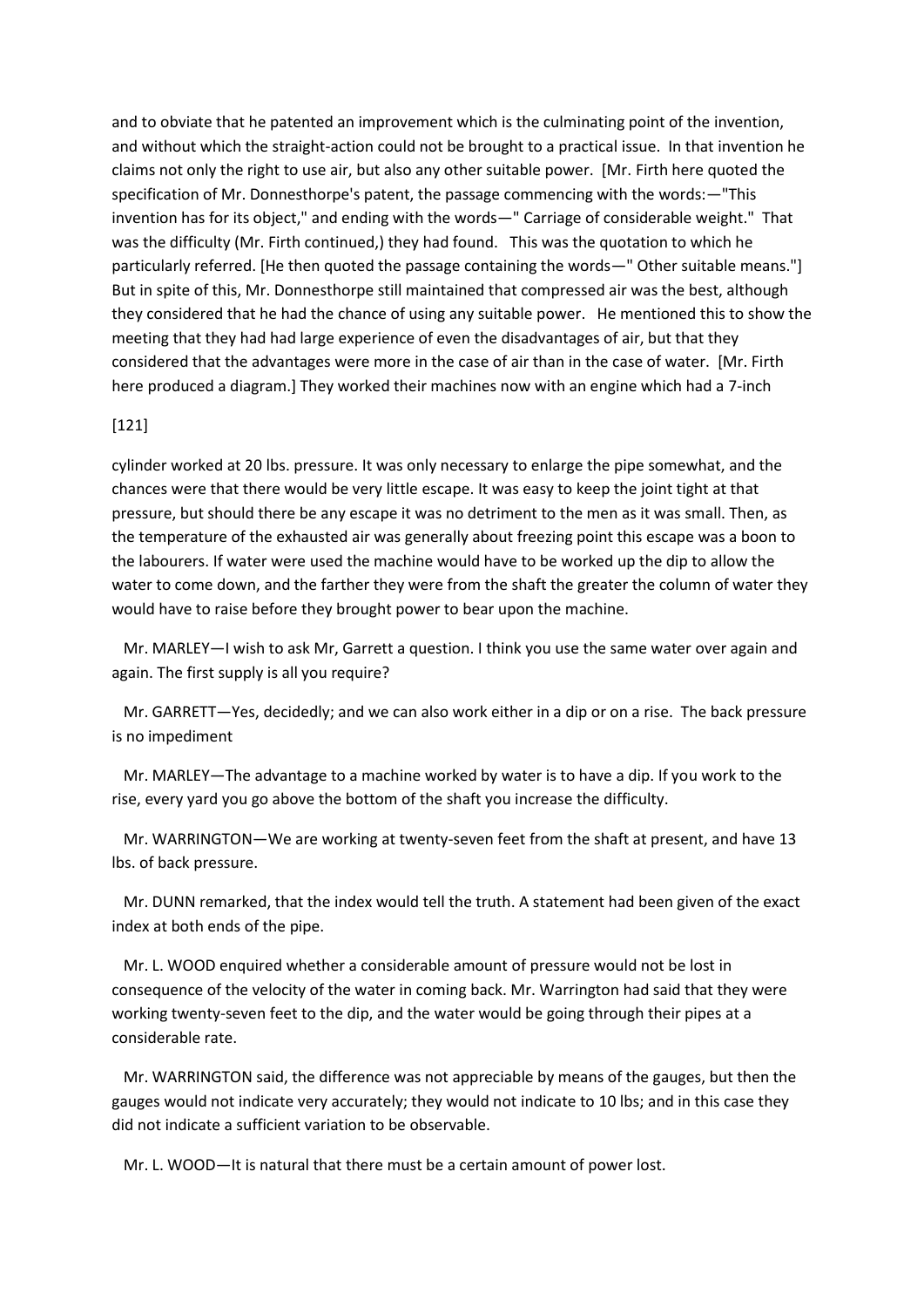Mr. WARRINGTON said, there must be. The velocity would be very considerable, perhaps three hundred feet per minute.

Mr. L. WOOD—Yes, but the loss in returning would be the same as in going.

Mr. WARINGTON—You lose it both ways, going down and coming up.

### [122]

 Mr. MARLEY—It would be an advantage to know the relative cost of Firth's machine and Carrett's, independent of patent rights; simply what would be somewhere near the cost of the machine—not to a few-pounds, but about what price ?

 Mr. CARRETT—A machine like the one that may be seen outside the door, or another that will cut from four inches above the rail upwards is from £100 to £125. We have got now to making it with cast steel. That increases the original cost, but it is far more useful. But if you are to choose to work a machine by hand and to give over holding on by the top, and traverse the machine by hand, the cost would be reduced to about £60, but the machine would not be self-acting in all movements. It is hoped that eventually we shall make it so that it can work twenty-four hours per day. I believe I did not answer the question about air. Air cannot be worked in this machine: the machine is made for a non-elastic medium, and air is elastic. Water being the most practicable and the cheapest it is made for that. Air would knock out the end of the cylinder in a very short time.

 Mr. FIRTH—Our experience, and the experience Mr. Donnesthorpe has had, in working his machines (the 28<sup>th</sup> April, 1863, is the date of the patent, and since that time we have had some experiments with air), is that we have done some good work, and the bottom of the cylinder is not knocked out. We consider that machine to be almost identically the same, and that it is suitable for both air and water. As to the cost, Mr, Donnesthorpe has been engaged on other matters independently of cutting, and that being the case, he is trying to put so many adjuncts to it, that it is difficult to say what the actual cost of the straight-action machine will be.

#### Mr. MARLEY-—Approximately ?

 Mr. FIRTH—The pick machine would cost about £100. We have not had much experience in making them. We have not made many alike. We have worked in seams from two to five feet, and on gauges from sixteen inches to two feet ten inches. A machine like this would cost about one £100.

 Mr. GARRETT-—Can you tell us the extent to which it is a self-acting machine—such a machine as would cost £100? Can it be set to work if you stand twenty yards from it ?

 Mr. FIRTH—I should only have to go into the patents to answer that question, and I think you had better consult them.

Mr. GARRETT—Has any one seen a machine work self-acting before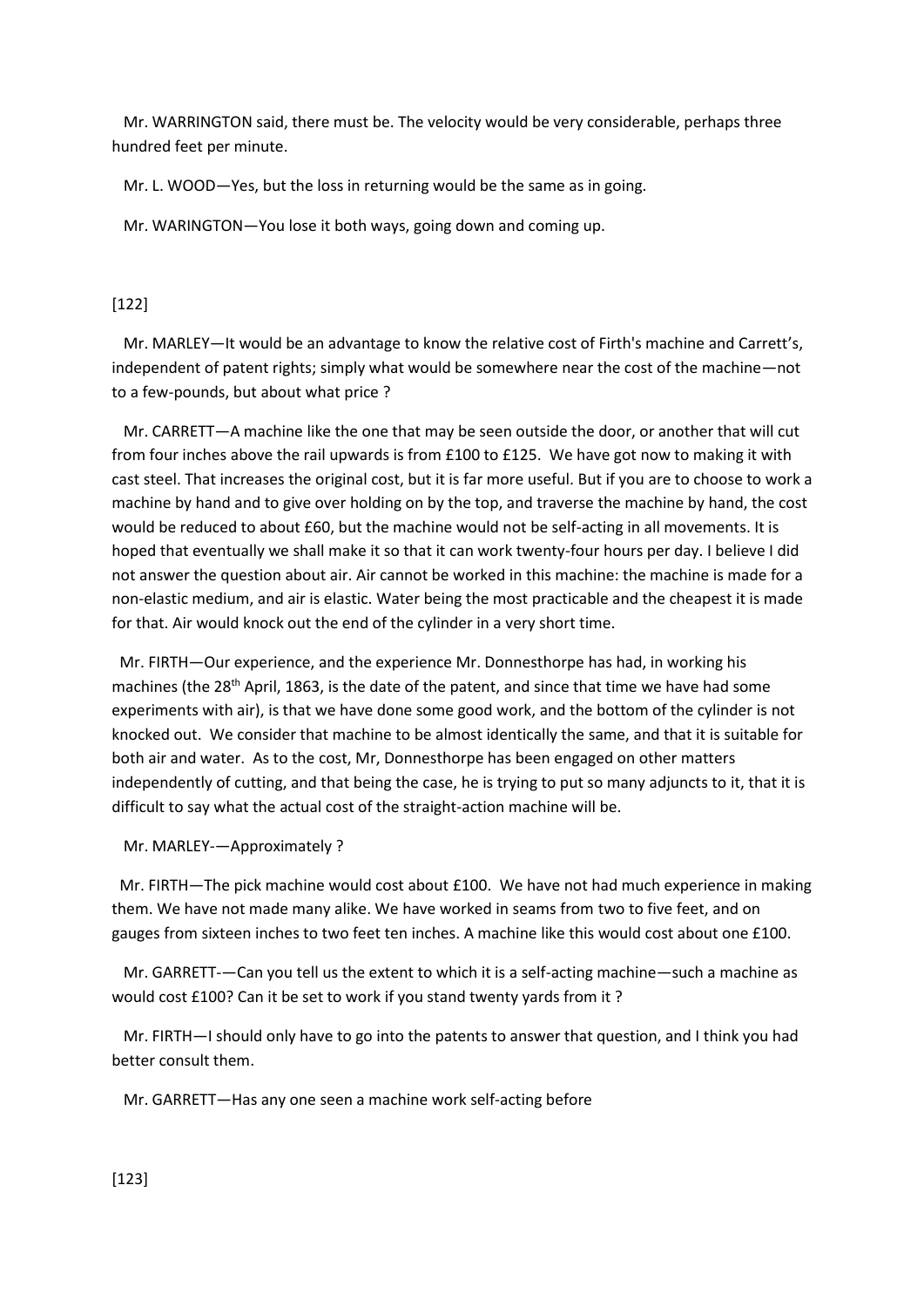this hydraulic machine, a machine that continues to cut and traverse when you do not notice it?

 Mr. FIRTH said, that Donnesthorpe's machine had been made to work on the self-acting and roofpressure principle. The pick, which was the first successful machine, was the first to succeed the patent of 1861. They had got in this machine the two principles, straight action and roof-pressure, and the other together.

 Mr. MARLEY—Some gentlemen present may have seen Harrison's circular cutting machine. It would be an advantage to have some particulars with respect to that.

 Mr. L. WOOD—I suppose Mr. Marley refers to me. Mr. Harrison was kind enough to let me have one of his machines to try, but I consider it is not advisable that I should go into particulars, as it has not been worked more than a week in our seam, which is a very hard one, and some parts of the machine were too light for it. I have had a letter since I came here, from Mr. Harrison, in which he says that he has made some improvements. At the Bishop's Close Colliery, where Mr. Harrison is the engineer, it has been working, and has cut at the rate of a square yard a minute. Our coal being harder, the picks would not stand, but I have no doubt that that can be obviated by strengthening and making them of a different shape. Its motion is entirely self-propelling. It has two rotary cylinders, and the rotary cutter is working on the second motion. I shall not go into the details of the work done by it on account of the machine being imperfect, but it is being improved every day.

 Mr. COOPER wished to have one single point explained: did the machine get the full depth at once?

 Mr. L. WOOD—Yes, it is simply a circular machine revolving with two or three arms. Two arms practically are found to act best.

Mr. COOPER—What depth does it cut?

Mr. L. WOOD—Three feet.

 Mr. COOPER presumed it would occupy the space of six feet. He presumed that it would revolve in a circle of six feet ?

 Mr. L. WOOD—No, you cannot get the centre of the revolving cutter close to the coal, the diameter of it is six feet, but practically you can have the chocks set within five feet of the face of the coal. About a foot farther than for Firth's machine.

Mr. FIRTH said, a yard of room was all that was required for Firth's machine.

 Mr. L. WOOD did not think this was practically a difficulty in working. They must have more than six feet to get round the bord ends.

# [124]

Mr. LANDALE asked how much did it cut in a minute?

Mr. L. WOOD said, it was cutting a square yard per minute.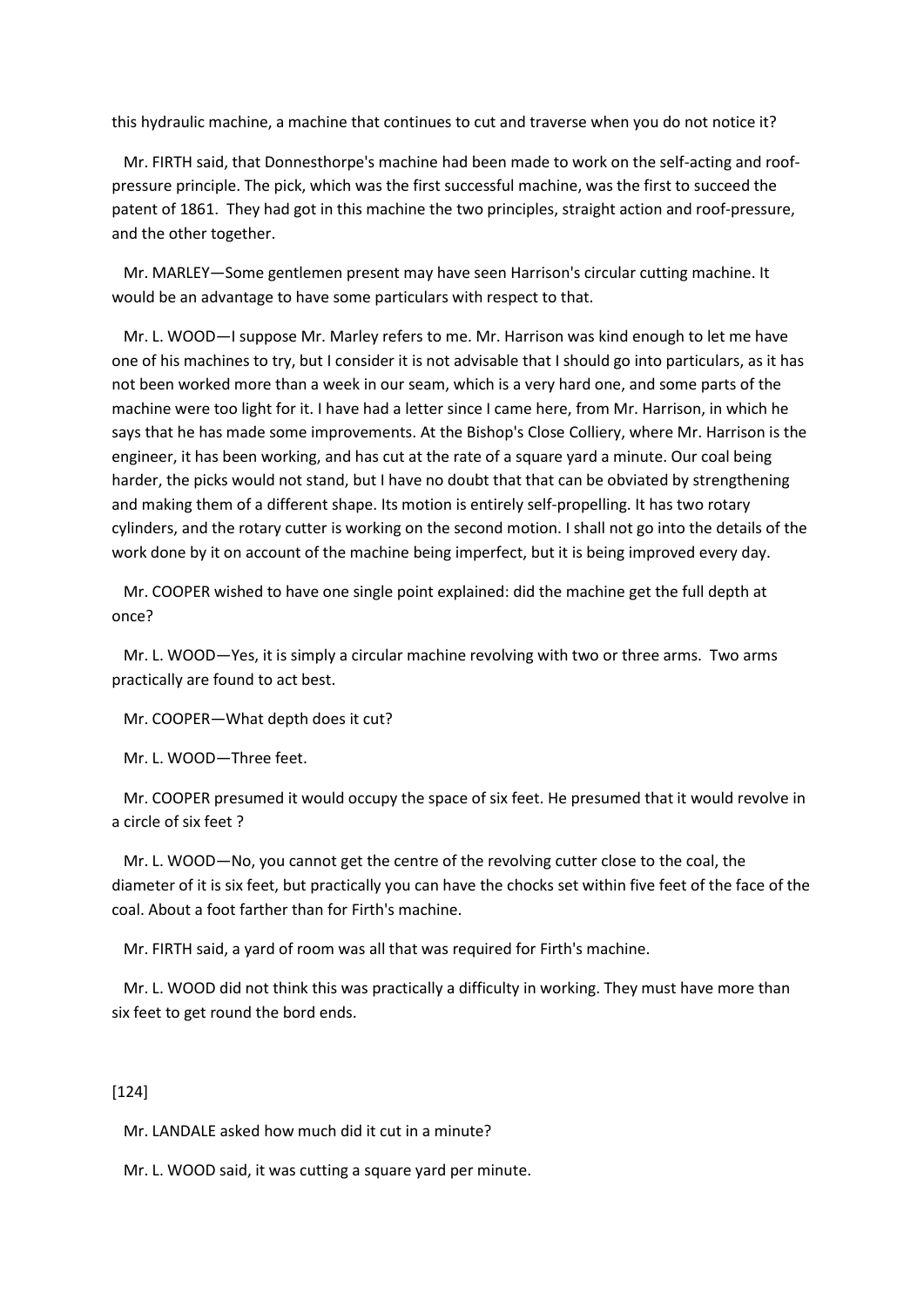Mr. FIRTH would like to hear Mr. Wood's or Mr. Daglish's opinion as to the working of the pick machine (Donnesthorpe's) which he had had now two years. He had kept on at them, although the first they had sent him were very poor, but now he thought they were as near perfection as the pick machine could be expected to be. He asked Mr. Wood whereabouts he was working ?

 The CHAIRMAN said, this was very interesting, and the meeting would be glad to hear those gentlemen.

The SECRETARY—Mr. Firth, did not you say the machine was entirely self-acting?

 Mr. FIRTH-—No; I said Donnesthorpe's machine could be made self-acting, but ours is not so. We prefer that it should not be so. It has a little impetus which wants humouring with the hand. That is a little disadvantage until you get accustomed to it.

 The SECRETAY—As to the stroke of the pick,—if it does not get the full stroke round—suppose, for instance, that it sticks in a hard stone, or in a piece of pyrites.

 Mr. FIRTH had seen the machine under all phases, and had known it necessary at times to attach the handle [he referred to the diagram to explain this]. They had always preferred not using the roof pressure to this pick. They knew some places where it would be impossible to use the roof pressure, and they had tried to get the pick machine to work in every seam from two feet high, where a man would go.

 Mr. MATHEWS understood Mr. Warrington to say that they were cutting three and a quarter inches. They could cut away the stone below the bottom seam ?

Mr. WARRINGTON—Yes.

 Mr. MATTHEWS—You would require seven and a quarter inches if you allow for your tramway and sleeper.

The CHAIRMAN—I think Mr. Warrington explained that.

Mr. MARLEY—The question is how far your rails are below the machine.

 The CHAIRMAN-—If I understand aright, the first length or two, say six feet, it would be a disadvantage, but since he is three and a quarter inches below the seam, he puts the machine horizontally, and then that is all he wants.

Mr. WARRINGTON—It is not a disadvantage even in the first instance.

Mr.COOPER—This machine is to be carried by a rail, and cannot

#### [125]

work below the top of the rail, that must be above the base of the bed, and what has been taken up. He begins four inches from the bottom of the bed.

The CHAIRMAN—But he might sink his sleepers.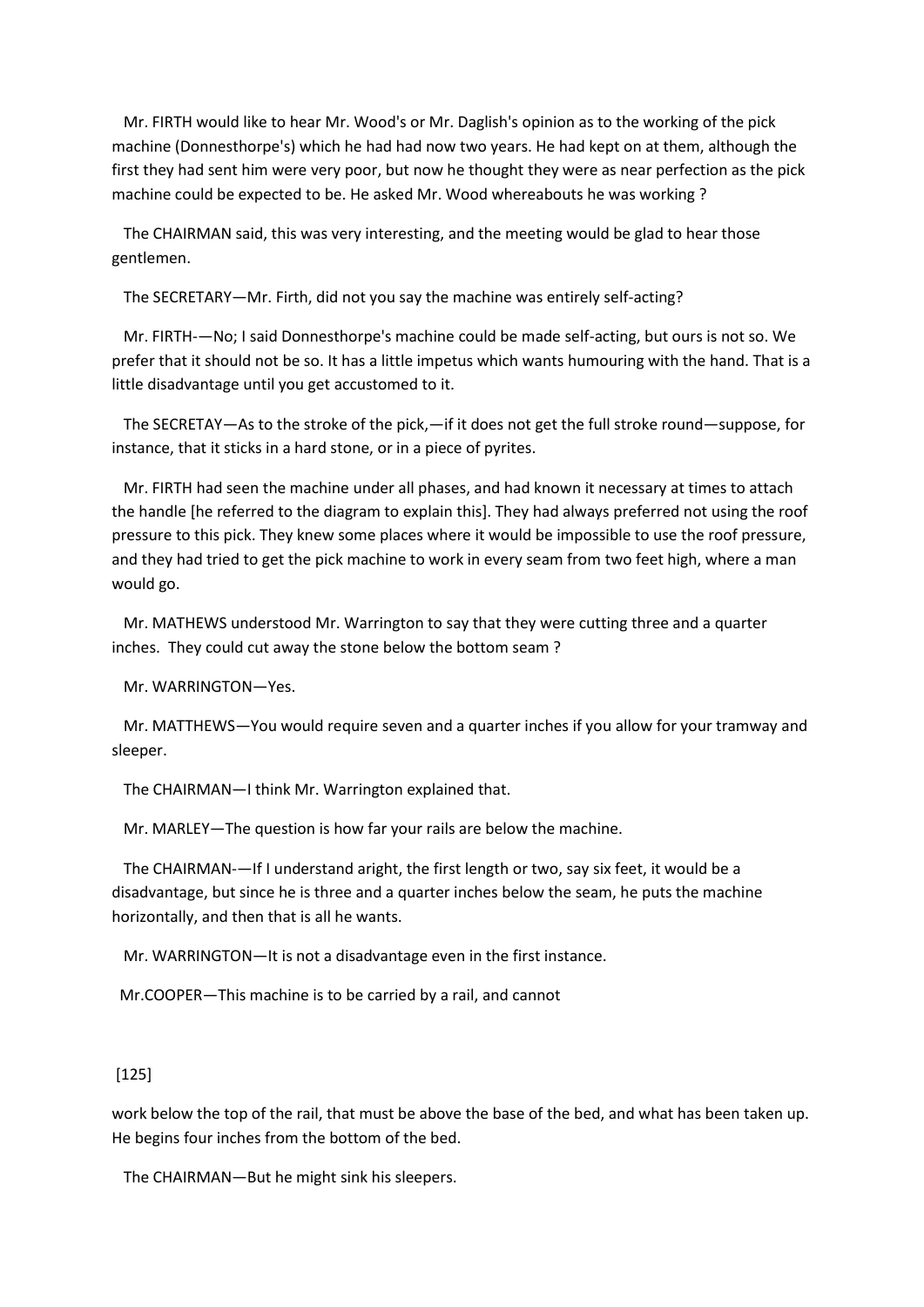Mr. COOPER—That is another expense.

Mr. MATTHEWS—He must cut away the stone.

Mr. WARRINGTON—It is easier to let the pick point downward by setting the machine over.

Mr. CARRETT produced a rough diagram in explanation of some of these remarks.

 The CHAIRMAN thought it was a very great advantage that the stone could be cut, because it saved the coal.

 Mr. CARRETT said, that a little experience last week had shown that it was easier to cut the stone than the coal, because there were no pyrites.

 Mr. L. WOOD said, there was no reason why the pick machine could not be set at the same angle and in the same mode: he did not think there was any difference between the two machines, or even between them and the circular machine in that respect.

Mr. WARRINGTON—The same applies to all machines.

 The CHAIRMAN had known an instance where a man had worked more to cut coal than to cut stone.

 Dr. BIRKENHEAD said, he had not seen any of these machines, though he had heard much about them. In the first place it was not more than four or five years since they were almost without a machine of any kind for cutting coal, and now they had he might say, a large number comparatively speaking of inventions for replacing manual labour by machinery. Before that time there had been a machine invented by the late Mr. Peace, which was used in the Hey Collieries, at Wigan. He had never seen it in action, but it was not successful, and therefore it had been disused. Until a recent period that was the only machine with which he had been acquainted. There being now so many they could not be surprised—the same having to be gained in all cases—that they had similar principles adopted in the construction, and similar details used in working them out. Thus they had cautions advertised in the papers about infringements of patents. The question at present seemed to be between air and water. He was inclined to think that if experiments were made on the machine, air would be found practicable, although Mr. Carrett thought the movement was simply rectangular and not reciprocating, he thought that would not be found to be so. He thought the

#### [126]

motion would be found to be the same as in the ordinary steam engine. One remark occurred to him as arising out of Mr. Donnesthorpe's patent. That gentlemen claimed the right to use "any other medium." It was this kind of indefinite language, which attempted to include all that had been invented, and also all that ever might be invented, which seemed to him to be objectionable, and likely, ultimately, to lead to very great change in the patent laws.

The CHAIRMAN—We cannot enter into the patent question at all.

Dr. BIRKENHEAD—The remark simply occurred to me on account of what has been read.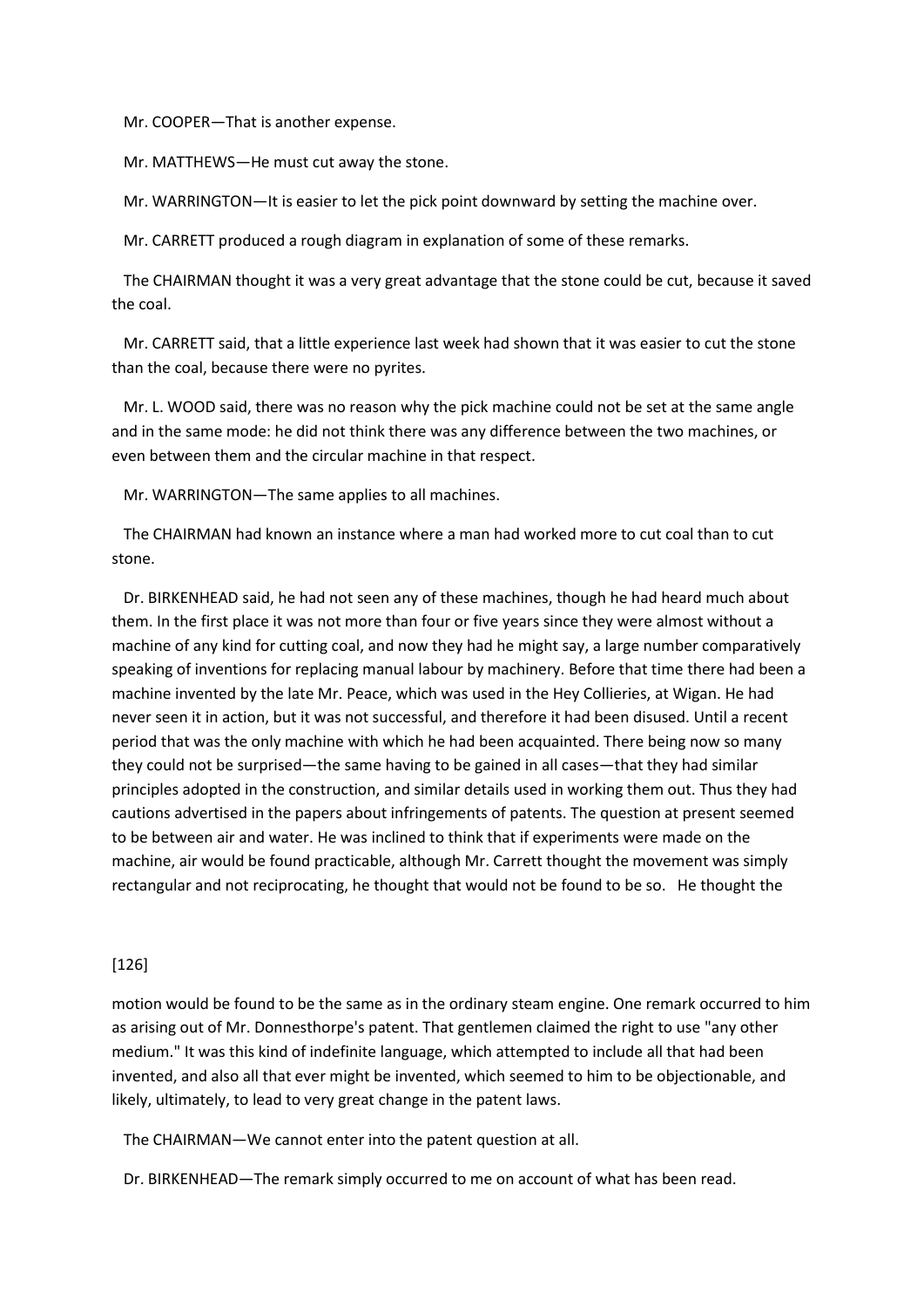Mr. LANDALE thought some gentlemen might recollect a machine, exhibited at the Exhibition in 1851, which was a circular saw. The coal which had been cut by it was lying about it. It had a great number of teeth, like a circular saw, and made a complete revolution.

The CHAIRMAN—Do you know whose it was?

Mr. EVANS—Charles Waring's.

 The CHAIRMAN—I think there was a coal-cutting machine introduced in your district by a man named Johnson, many years ago.

Mr. W. ARMSTRONG—-I have a distinct recollection of one invented by George Stephenson.

Mr. FIRTH—I think there were at least thirty before 1851.

Dr. BIRKENHEAD said, that Mr. Peace's was a circular movement.

 Mr. L. WOOD remarked that Johnson's and Watson's patent was the one alluded to by the Chairman.

The CHAIRMAN said, that machine had been cumbersome.

Mr. L. WOOD said, they had tried it.

 Mr. COOPER would like to know what was the working area—the space which the machine required to revolve in—the space they must necessarily keep open between the chocks and the face.

 Mr. L. WOOD said, Harrison and Dyson's revolving pick machine requires a space of five feet between the chocks and the face.

Mr. COOPER—But you must have six feet along the face unsupported.

Mr. DAGLISH—Three feet are inside the coal.

 Mr, COOPER—The circular machine must require six feet open and unsupported by timber, along the face.

Mr. L. WOOD—-You require that much for a man to work in.

 Mr. COOPER—You can timber nearer than six feet along the face for any other machine. You can put props within three or four feet of each other, and remove them for this gentleman's machine (Carrett's).

### [127]

 The CHAIRMAN- If I understand, when he once gets his three feet in, the machine is all right, and is not taken out again.

Mr. COOPER—But the circle extends along the face, as well as at right angles.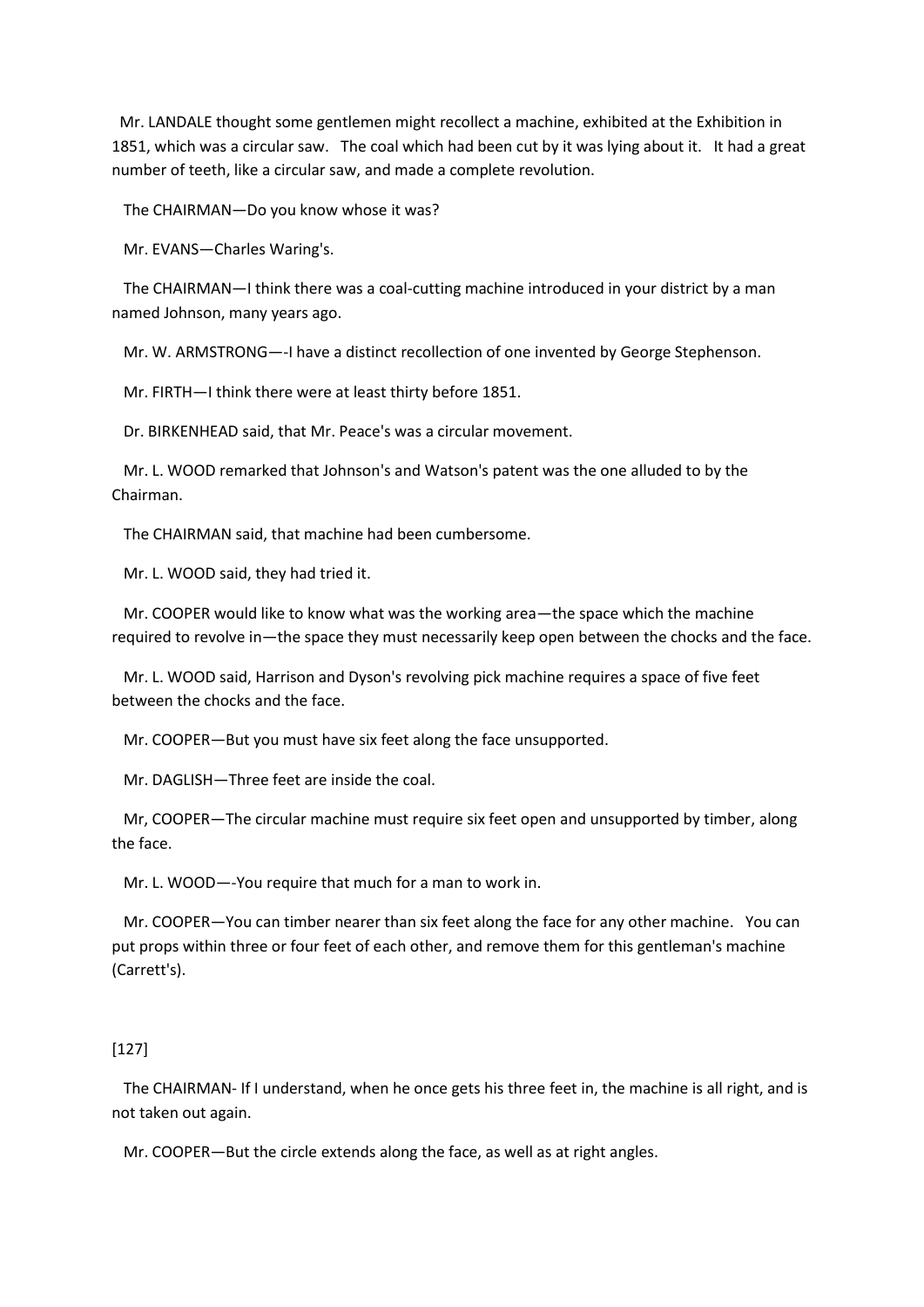Mr. DAGLISH—In the length of the machine, certainly.

 Mr. COOPER—The great practical difficulty in this machine will be found to be to keep the long wall face open.

Mr. WOOD—This machine takes about seven feet in length.

 Mr. COOPER said, that with the slotting machine the stone could be supported at intermediate spaces of only a yard or two feet, and they could also support the coal by the stone undercut; but if they had seven feet clear that seven feet must be unsupported. He maintained that the great difficulty was to keep the face up.

 Mr. CARRETT said, the hydraulic slotting machine could be made twelve inches stroke instead of eighteen, and instead of three tools there could be four. Under general circumstances the former seemed to suit the usual requirement, and it might be easily seen that if that alteration was made by the addition of one tool; the same total depth could be obtained.

 Mr. WARRINGTON asked Mr. Cooper whether by supporting the coal he meant the readiness with which the wedges could he put in immediately behind the slotting machine?

#### Mr. COOPER—Yes.

 Mr. BLACKBURN said, that with the circular machine that could not be nearer than seven or eight feet.

 Mr. COOPER thought it could not be less than nine feet. He thought it would be well to bring the different principles of these machines fully before the Institute. The operation of cutting the full depth at once was, he maintained, very important. The really great advantage of these machines was the saving of the per centage of slack. If it was done two three times many seams would he crushed down at that distance, and there would be less saving; therefore cutting at one operation was essential. It would save the expense, and increase the per centage of large coal, which was really the object, for he did not think these machines cut the coal any cheaper than hand labour.

 The CHAIRMAN thought they were much indebted to those gentlemen who had brought these machines out for cutting coal. He was satisfied that in a few years they would require them. Manual labour would not be got in this country at all, and that was the most difficult thing they

#### [128]

had to deal with in this and other trades. Whether the hydraulic pressure or the air was the best for working them remained to be proved.

Mr. COOPER—Mr. Harrison's machine could be worked by either.

 Mr. L. WOOD—No; the motion of his piston is such, in the present mode of construction, that water power would be too slow.

Mr. EMBLETON said, the slotting machine could not be worked in its present construction by air.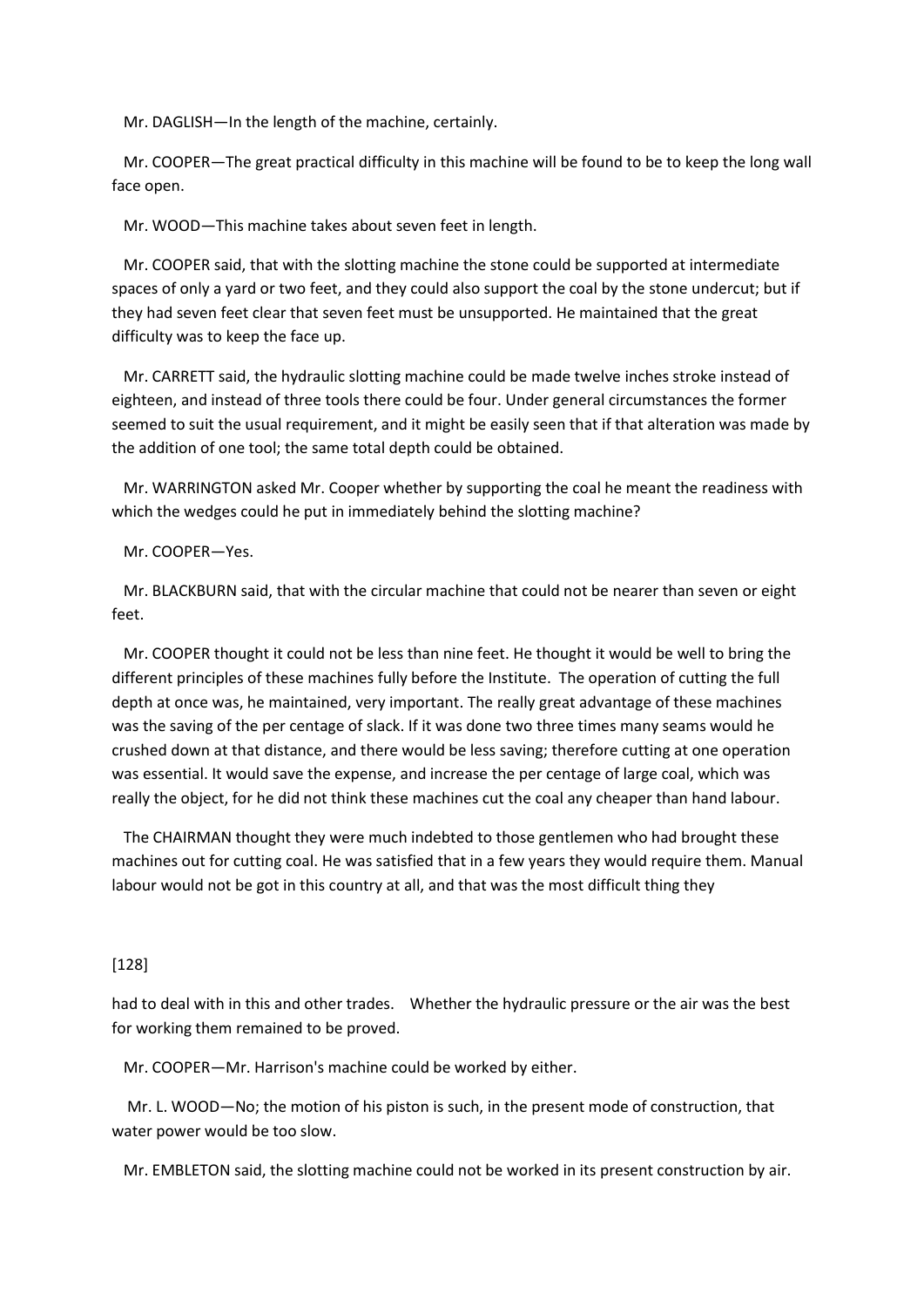Mr. FIRTH said, that the effect was produced in the pick by a quick blow. Water would not be suitable; but he thought the straight-acting machine could be worked with either.

Mr. COOPER again asked what was the cost ?

 Mr. WOOD had never yet seen the two machines working in the same seam under the same conditions, so that they could not get at that practically.

 Mr. COOPER knew it was considered that the machines did the work cheaper than it could be done by hand. He thought otherwise—at least in many collieries.

 Mr. EMBLETON remarked, that he did not say what the machine would do in other collieries, but at this particular place where the cost was  $4^{2/10}$  d. per ton. He had stated that the hand labour was 8d. per ton at the same place. He merely described what the machine was doing without reference to any other machine. It struck him that this machine was constructed upon the right principle, and he thought it only what he ought to do, having seen the machine and knowing the mode of construction, and knowing everything respecting it, to lay the little knowledge he had before the Institution. He wanted to keep clear of saying whether one person's patent was better than another; he had no interest in them but he was glad to have this discussion. He hoped that before long they would have a more perfect machine than any which had been mentioned. The thing was at present in its infancy. It was only by discussions of this kind that they could see what the difficulties were, and if he might make a suggestion to the Vice-President it would be, that in order to investigate the matter still further, a committee of members of the Institute should be appointed to go into all these details. His was only a rough paper. He went into no consideration about the pressure and friction produced by passing water through pipes of certain sizes. With respect to that, and the friction, and the action of the air, they knew scarcely anything. No experiment which he had seen would satisfy them as to what the effect would be of using water at considerable distances from

### [129]

the source of supply. Mr. Marley had asked as to the quantity of water required. All the water which was required was sufficient to fill the pipes and a few gallons more.

The CHAIRMAN—And what is the waste?

Mr. EMBLETON—There ought to be none, and we say there is none.

 Mr. CARRETT observed, that the hose which the members had seen outside the building had been borrowed in Manchester, and was necessarily somewhat imperfect. They could make it, however, so that it did not leak a pint a day.

 The CHAIRMAN—I believe there are 147 patents for coal-cutting machines, and I hope, that out of these we shall be able to get something good. Those who are of opinion that Mr. Embleton is entitled to the thanks of the Institution will please to hold up their hands.

The resolution of thanks was carried unanimously.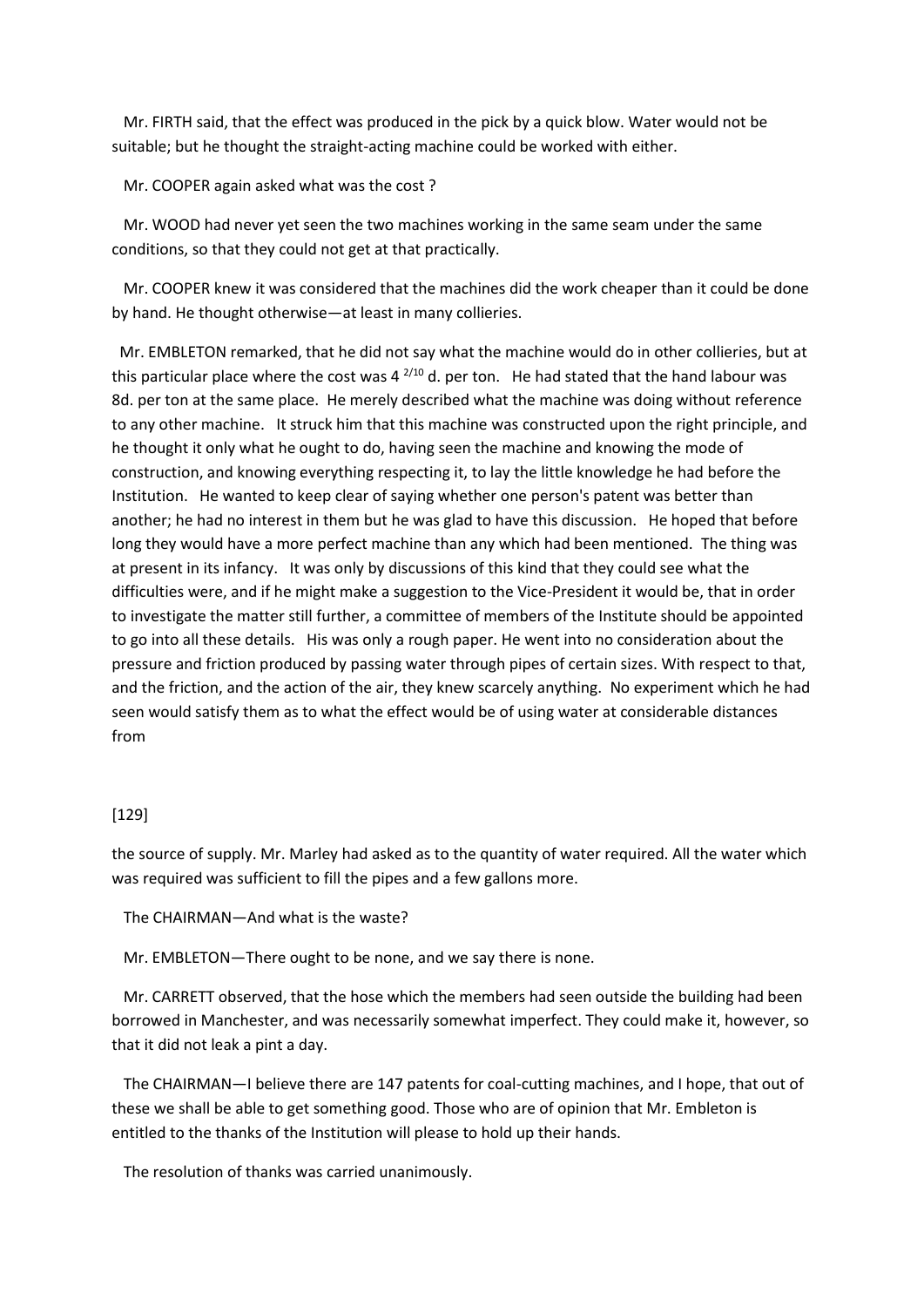Mr. EMBLETON thanked them sincerely. What he had formerly said, he repeated as to the object with which he had brought the matter forward. He proposed that a committee should be appointed to investigate these matters, and he thought great advantage would result from such an appointment.

Mr. FIRTH seconded the resolution.

 Mr. COOPER thought the machines themselves were the best committee, and would prove their own merits.

 Mr. DAGLISH supported the resolution. He thought this resolution was within the scope of the Institution, but not to include commercial or trade questions, such as the price and cost of working. There were many points which could only be worked out by a committee. Several gentlemen had taken the trouble to prepare experiments; but from the fact that they were not all made in the same form and tabulated in the same manner, they were of little use. It was within the scope of the Institution to appoint a committee to go into the scientific part of the matter, and to ascertain the loss by friction, heat, etc.

 The CHAIRMAN believed there was a committee which had been appointed by the coal trade, at Newcastle, to investigate the subject, and find out, if they possibly could, the best machine for coalcutting, but he was sorry to say that there had been very few meetings. He believed the trade was prepared to offer £500 for the best, but the difficulty was to get the committee together.

The Secretary said, the great difficulty with these committees was to find a system of making them practically useful. hey could not

#### [130]

expect a gentleman to devote himself to these questions gratuitously: therefore the question was whether the Institution would vote a fund to meet this difficulty. The history of similar committees was that private individuals taxed themselves, and that practically very little good resulted from them.

 Mr. DAGLISH said, that was for the committee to consider-. He thought they got better results from the investigations of committees than from those of individuals alone.

The SECRETARY-—Would you defer that for discussion at the general-meeting?

Mr. DAGLISH-I am simply supporting the resolution.

The CHAIRMAN then put the resolution to the meeting, and it was carried.

 Mr. EMBLETON said, he should wish-to leave the nomination of the committee to the Council of the Institute. They were more competent than himself or any one present.

Mr. FIRTH—Should they not examine into the merits of the different-patents?

The SECRETARY—That is for the law courts.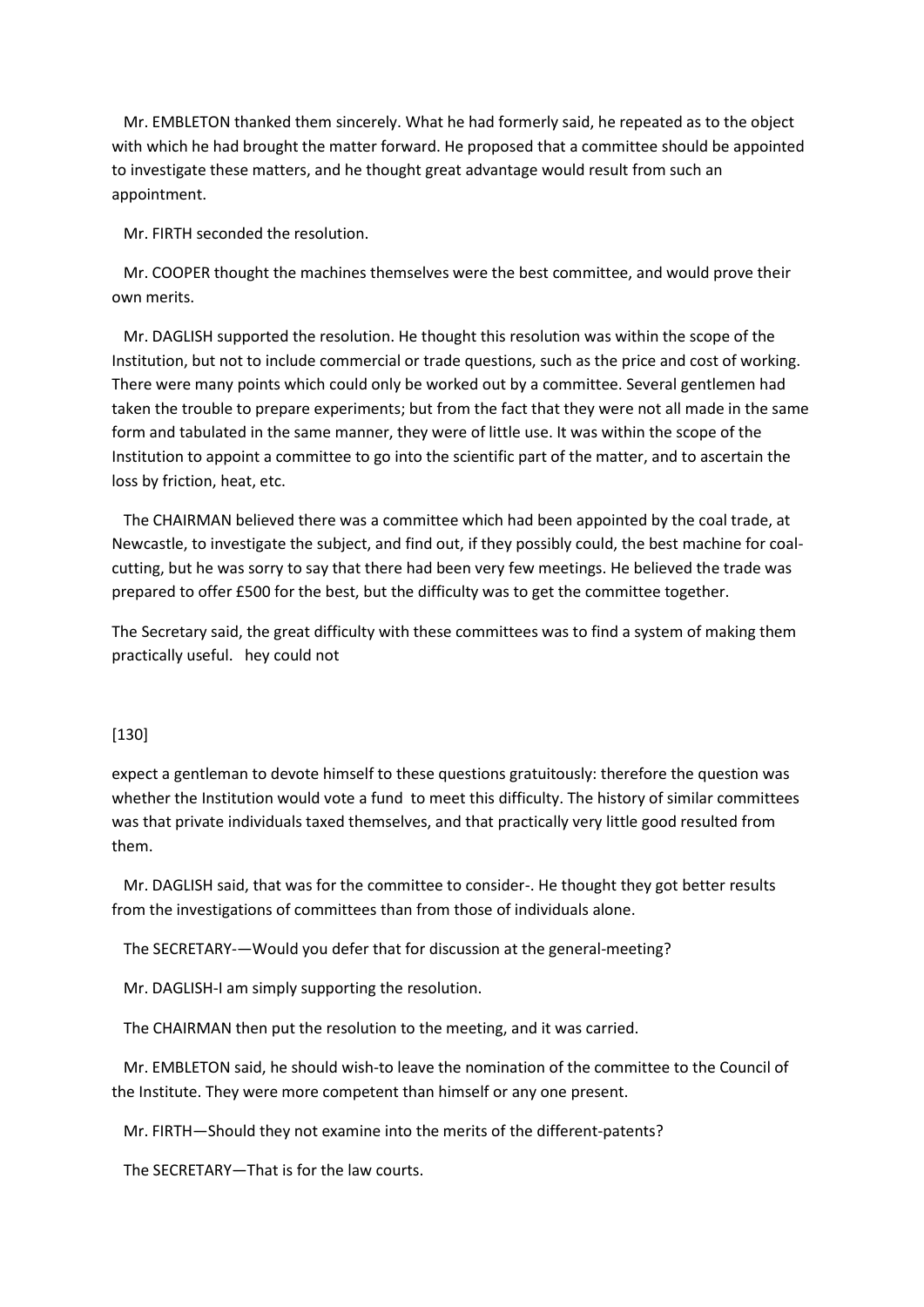The CHAIRMAN—We must not go into the merits of the patent rights.

Mr. FIRTH—We shall be quite willing to give an indemnity to anybody using our machines.

 Mr, EMBLETON—The commercial question was left out in the paper I read at Newcastle, because I thought it was contrary to the rules to go into it at all, but at the request of our worthy President, and our present Chairman, I ascertained what was the saving by using the machine.

 The CHAIRMAN—Yes, it is contrary to the rules of the Institution to enter into anything about the patent rights of anybody.

 Mr. CARRETT observed that Mr. Firth had said that either air or water would work the machine. If they would put water into their machine it could be tried at once.

 Mr. Daglish then read the report to the present time of the committee appointed to enquire into the subject of safety-lamps.

 Mr. Lishman's paper "On an Explosion at Newbottle Colliery," was then read, and a discussion ensued on both these papers.

A vote of thanks was then passed to the Committee and to Mr. Lishman.

 Mr. Daglish read his paper, "On an Improved Water Gauge," and presented a water gauge on this principle to the Institute.

# [131]

A vote of thanks was passed to Mr. Daglish.

 One paper remained to be read, "On the China Coal-field," by Mr. T. Y. Hall. Time not permitting, this was postponed to the next meeting at Newcastle.

 Mr. GILROY moved a vote of thanks to the Chairman. They all knew enough of Mr. Forster to make it unnecessary to say anything of his ability and experience, and so on. What they had to do was to thank him for his services so kindly rendered that day.

The resolution was unanimously carried.

 The CHAIRMAN said, this was more than he deserved. He ought to have been there at the beginning of the week, but had been prevented from coming. The papers and discussions had been very interesting, and he thought great good would result from the meeting.

The proceedings here terminated.

# [132]

NORTH OF ENGLAND INSTITUTE MINING ENGINEERS.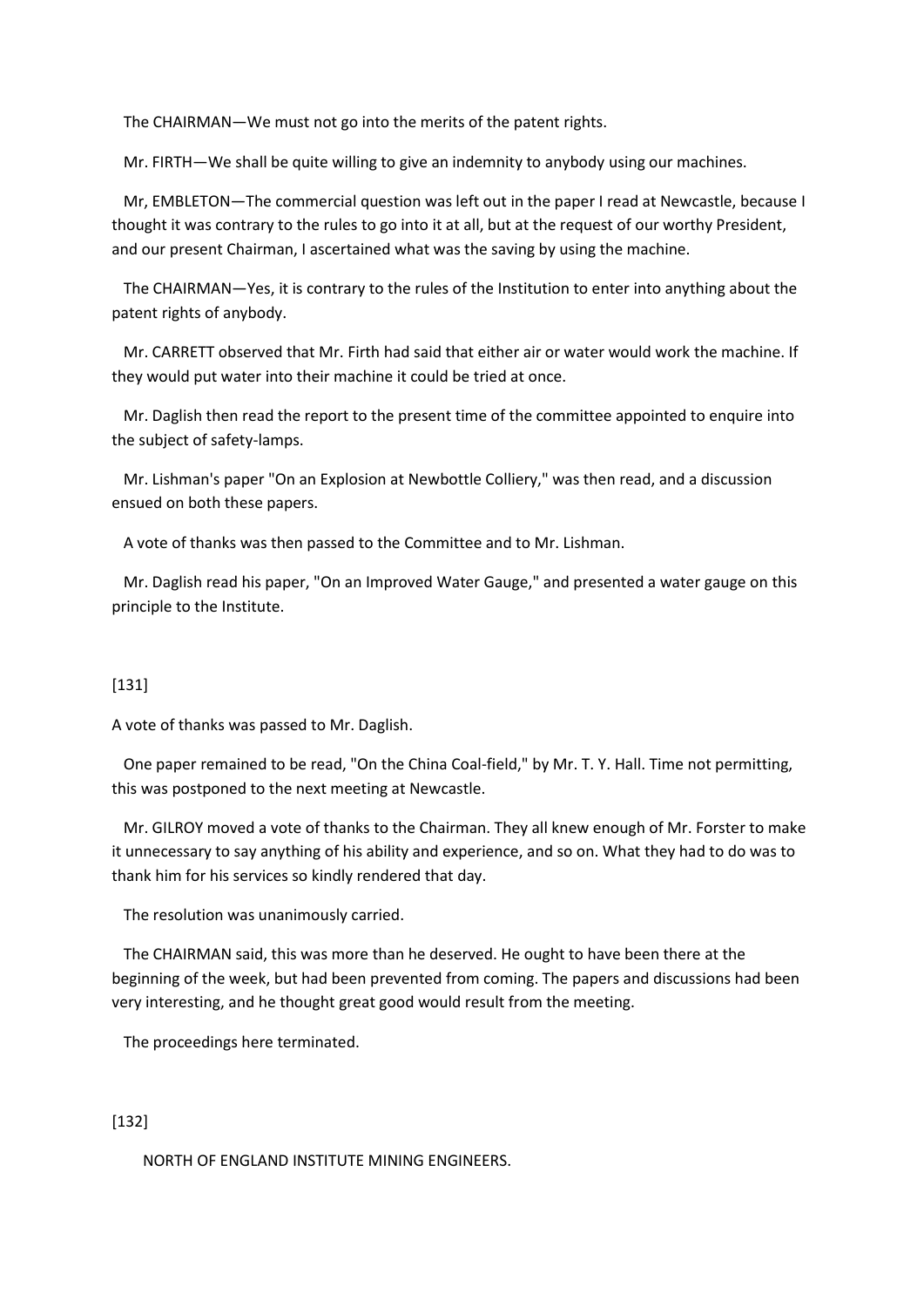ANNIVERSARY MEETING, THURSDAY, AUGUST 3, 1865, IN THE ROOMS OF THE INSTITUTE, WESTGATE STREET, NEWCASTLE-UPON-TYNE.

EDWARD POTTER, Esq., Vice-President, in the Chair.

The SECRETARY, Mr. Doubleday, read the Annual Report.

 The CHAIRMAN, in moving the adoption of the Report, said there were one or two matters to be disposed of. The more important one was whether the papers read at Manchester should form an independent volume, as in the case of the Birmingham meeting; or whether they should be incorporated with the volume of the year. With regard to the success of the meeting, it was very satisfactory, he believed, to those gentlemen who had the privilege of being present. There were some excellent papers read which would be interesting contributions to the proceedings of the Institute.

Mr. DAGLISH read the Report of the Finance Committee.

 Mr BOYD read the Annual Balance-sheet, after which the reports were adopted, and the several members proposed at the Manchester meeting were duly elected.

 The names of the members composing the Committee appointed at Manchester, to consider the relative merits of Tail-ropes and Endless-chains, were read. It was resolved that three should be a quorum, and that Mr. Dickinson and Mr. Atkinson should be added to the Committee.

 The CHAIRMAN said, this Committee must be empowered to go into any necessary expense. Hitherto gentlemen had had to pay expenses out of their own pockets.

 Mr. GREENWELL inquired whether those collieries where tail-ropes were used would give facilities for making experiments ?

### [134]

Mr. ATKINSON said, it might be necessary to have a dynamometer to test the resistance.

 Mr. MARLEY said, as to the expenses to be incurred, they had appointed a very large Committee, and it would be impossible to get the whole of them together except on special occasions. It would be well for the Committee when they meet, to appoint a Secretary, who, of course would be much out of pocket in going to Manchester and different places to get statistics, and in carrying out the Committee's rules and requirements. It had been suggested that it would be very desirable if that meeting were to instruct the Council to set aside a sum of money that should be at the disposal of this Committee, for the purpose of reimbursing them for any money they might expend for the better elucidation of any experiment. With regard to the question of Mr. Greenwell, whether collieries using tail-ropes would carry out any experiment, no doubt, as a rule, they would, but still there were many cases in which expenses would be incurred, and it would be well to place a small sum at their disposal. It would also be well that that meeting should instruct the Council to place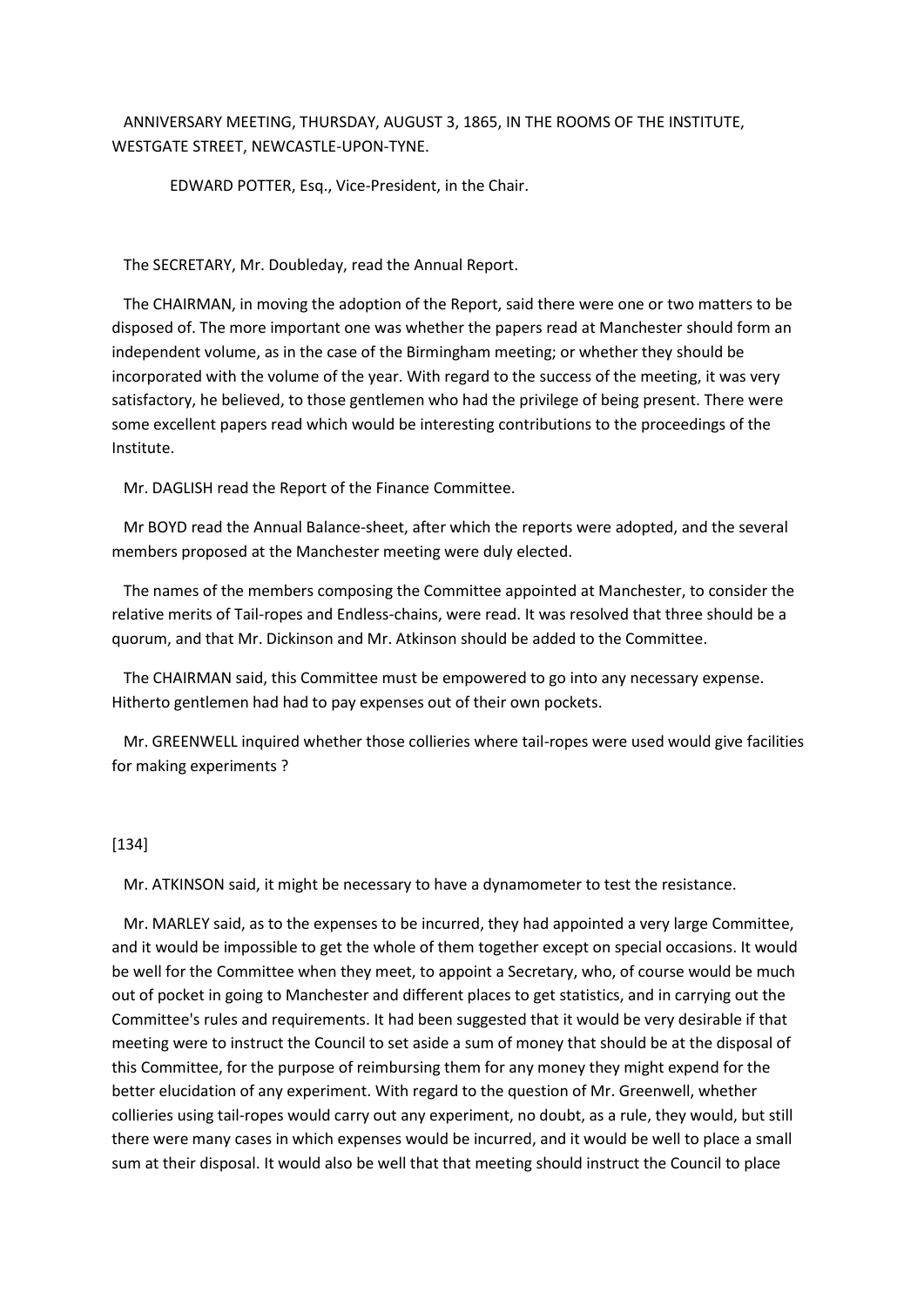such sum as they might think prudent for the purpose. They could fix any sum; but he would leave it to the Council.

 Mr. DOUGLAS said, he would be glad to propose a motion that the Council direct any amount of money that they think reasonable to be paid for the object in view. He thought those expenses should be trifling. The instrument mentioned by Mr. Atkinson might be of use afterwards and certainly the Institute should pay for that—no doubt the colliery owners would assist them so far as the experiments were concerned. One object of his proposing Mr. Dickinson was, that he, residing in a district where the chain-system was adopted, might be able to gather for the Committee accurate information on that subject.

 Mr. DICKINSON said, in his district they had the finest examples of endless-chain work to be met with.

Mr. BOYD seconded Mr. Douglas's motion, which was then put and carried by a show of hands.

 The CHARMAN said, the next question was whether the papers read at the Manchester meeting should form a separate volume.

 Mr. GREENWELL said, in the absence of all knowledge of the length of the papers that might be read next year, it would be impossible to decide this question at present.

 Mr. MARLEY said, it had better be left to the Council. He, therefore, moved that it be left to the Council to determine whether the papers read at Manchester form part of next year's Transactions, or otherwise.

#### [135]

Mr. CRONE seconded the motion, which was carried unanimously.

 The CHAIRMAN then moved a vote of thanks to the Lancashire Coal Association, to the Manchester Geological Society, and to various other gentlemen who took part in the proceedings at Manchester.

 Mr. BOYD, as one who participated in and enjoyed those proceedings, begged to second the motion.

The motion was carried unanimously.

 The SECRETARY was instructed to convey the thanks of the meeting to Mr. Woodhouse, for his able occupancy of the chair during the three first days of the Manchester meeting.

 The CHAIRMAN said, at the last meeting he attended, he proposed that the portrait of their President should be hung up in the room of the Institute. They had omitted on that occasion to make any arrangement as to the expense. He now proposed that a minute be entered in their books, that the expense thereby incurred be defrayed out of the funds of the Institute, and that the portrait be hung up in that room.

Mr. ATKINSON seconded the motion, which was carried unanimously.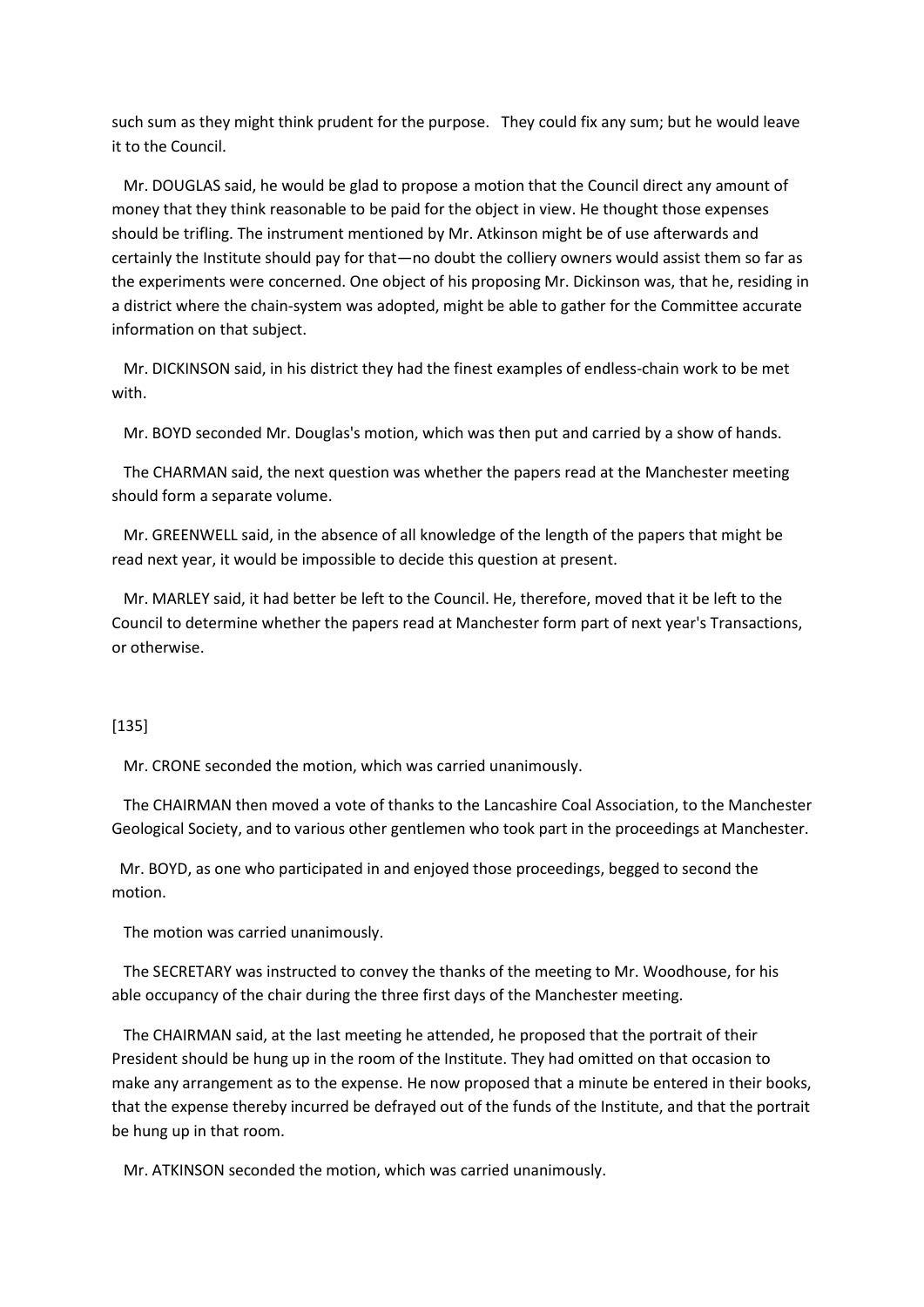Thanks were then voted to the South Wales Institute of Engineers for their courtesy in altering their day of meeting, so as not to interfere with the Manchester meeting.

 The CHAIRMAN said, they now came to the subjects open for discussion. The first was the Patent Hydraulic Coal-Cutting Machine at Kippax Colliery. Mr. Embleton, who introduced the subject, was not present. He (the Chairman) went over to Kippax and saw the machine; and he was so satisfied with it that he purchased one, which he expected to receive every day.

 Mr. LINDSAY WOOD said, he thought this subject had been fully discussed at the Manchester meeting. They had there a long discussion in which all sorts of coal-cutting machines were referred to.

 Mr. GREENWELL said, as a committee had been appointed to investigate the subject, would it not be premature to discuss it any further until the Committee had made their report? He begged to move that the discussion be postponed till the Committee had made their investigations.

Mr. CRONE seconded the motion, which was carried by show of hands.

The CHAIRMAN said, the next subject was the Rating of Coal-Mines.

 Mr. GREENWELL said, he had nothing further to add on this subject. In accordance with the recommendation in the Annual Report, he thought it was desirable that the discussion on this subject should also be postponed.

#### [136]

The discussion was postponed accordingly.

 Mr. DOUGLAS submitted the following motion, of which he had given notice:—"That Rule 12 be altered, and that all general meetings shall be held on the first Saturday of every month, instead of on the first Thursday or Saturday, alternately, of every month." He said he had no statistics to guide him; but having been at meetings held on Thursdays and Saturdays here, he had been led to the conclusion, notwithstanding the pressure of other business, that Saturday was a day on which more members came here than on a Thursday. When the change was made it was an experiment; and he thought sufficient time had passed to induce members to form an opinion which day was best for bringing members together. He begged to propose that Rule 12 be altered.

 The SECRETARY said, that Saturday attendances had been the best; but then the hour must be twelve o'clock, on account of other meetings held earlier in the day.

Mr. LISHMAN seconded the motion.

 Mr. DAGLISH said, this question had been discussed fully on several occasions; and at length it was decided that the meetings should be held alternately on Thursday and Saturday. He found that if they always met on a Saturday they never would have any lengthened papers and discussions. He begged to propose as an amendment that the days remain as at present.

Mr. L. WOOD seconded the amendment.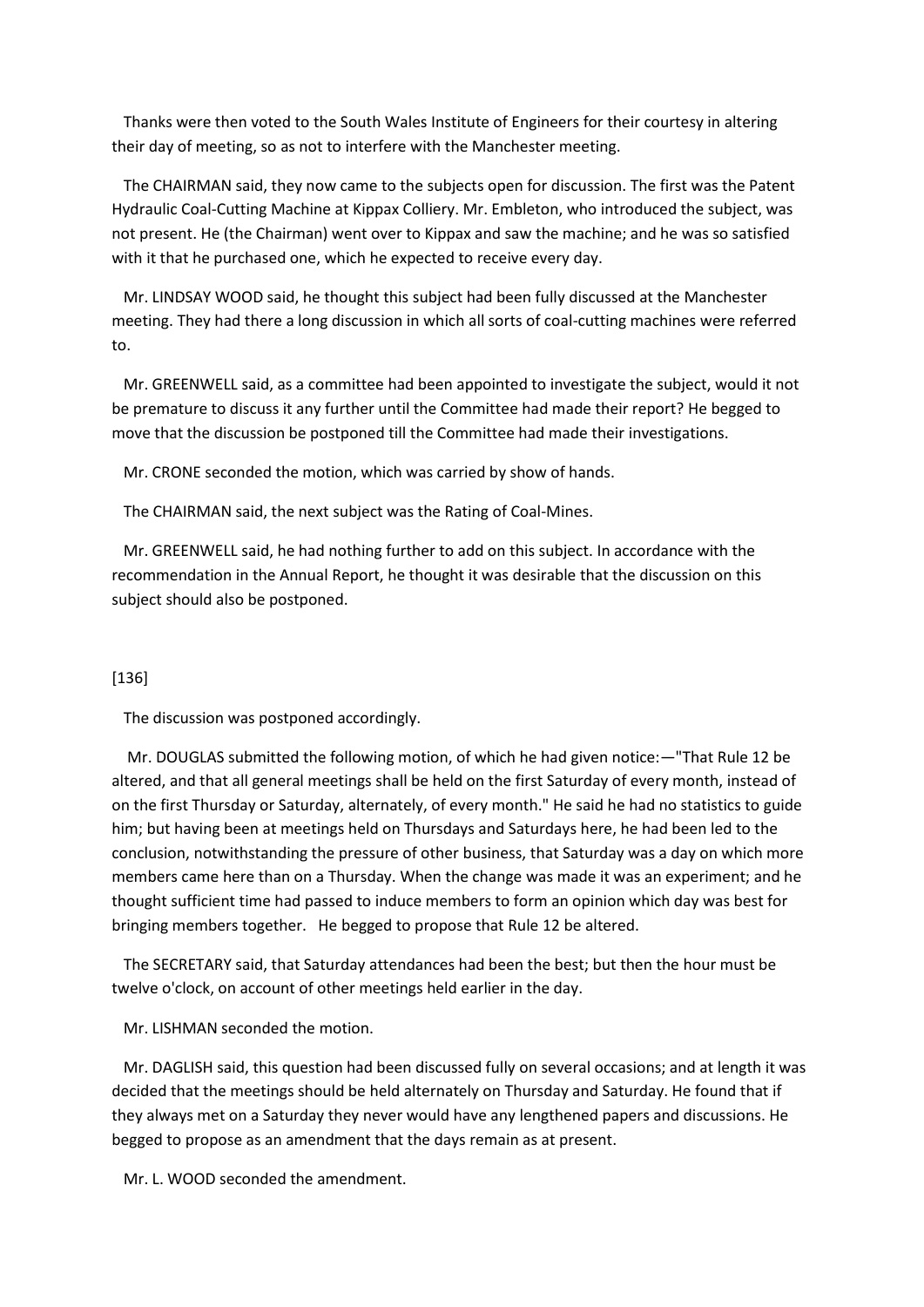On a division, eight voted for the amendment, and five for the original motion. The amendment was consequently adopted.

 The officers for the ensuing year were then elected, as usual, by ballot, Mr. Southern and Mr. Berkley acting as scrutineers.

 Mr. DAGLISH, in consequence of the accidental omission of a name from the nomination paper, gave notice for a special meeting to alter Rule 11, by striking out the paragraph relating to the nomination of officers. He proposed that in future any of the members should be eligible for office.

The meeting then broke up.

[138] 138

INDEX TO VOL. XIV.

Analyses : of Iron Ores of Nova Scotia, 18,19,20 : of Welsh and Hartley Coal, 55.

Atkinson, J. J., Discussion on the "Wash," 4; on Mr. Sopwith's paper, 109.

" Ankerite," Analysis of,18.

Bell, I. L., Discussion on Iron Manufacture of North of England, 27.

Blast Furnaces used in Nova Scotia, 23.

"Blackett Level," 11.

Boundary-Line between Millstone-grit and Mountain-limestone, 43; Remarks on, 34; Discussion on, 70.

Bunning, T. W., and Dr. Richardson, Reports on Experiments at Keyham, 47.

*Caisses de Prévoyance*, or Miners' Relief Fund of Belgium, Further Remarks on, by D. P. Morison, 39.

Catalogue of Institute Library, see Appendix.

Coal Measures, Upper, 28, *et seq*.

Coal-Cutting Machine, on, by T. W. Embleton,88; Discussion on, 105, 115-130.

Coal Mines, Rating of, by G. C. Greenwell, 93.

Collieries, List of Subscribing, xxvii.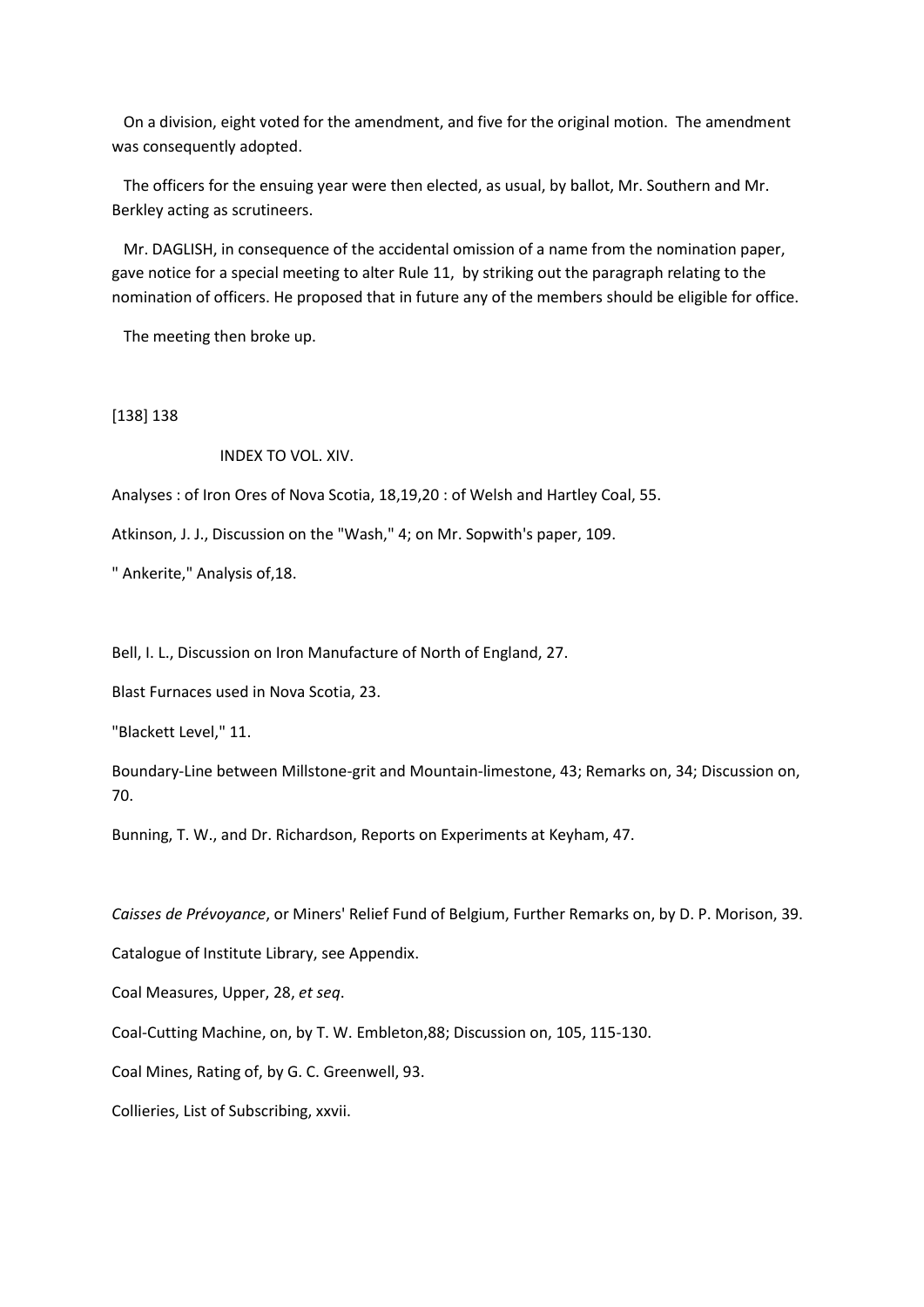Daglish, John, Discussion on Magnesian-limestone, 28.

Description of Guibal's Ventilator at Elswick Colliery, 73.

Discussions: On the "Wash" or "Drift" of the Durham Coal-field, 1; On the Lead-mining district of North of England, 9; On the Manufacture of Iron in connection with the Durham and Northumberland Coal-field, 27; On the Magnesian-Iimestone of Durham, 28; On Belgian Mining Fund, 69; On Boundary-line between the Millstone-grit and Mountain-limestone, 70; On Lighting Mines by Electricity, 71; On the Rating of Coal Mines, 92,102; On Coal-cutting Machines, 105, 115- 130.

Embleton, T. W., on a Patent Self-Acting Hydraulic Coal-cutting Machine, in use at Kippax Colliery, 83.

Finance Report, ix.

.

.

Forster, G. B., Discussion on Magnesian-limestone, 28.

General Meetings, 1864: September,1; October, 7; November, 27; December, 37;—1865: February, 67; March, 91; April, 97; May, 99; June, 101; August,133.

Greenwell, G. C., On Rating of Coal Mines, 93.

Guibal's Ventilator at Elswick Colliery, Description of, by W. Cochrane, 73.

Gun Cotton, 12.

Hedley, Edward, On the Iron Mines and Iron Manufacture of Nova Scotia, 15.

Howse, R, On Boundary-line between the Millstone-grit and Mountain-limestone of the North of England, 43.

Hydraulic Coal-cutting Machine, On a Patent Self-Acting, by T. W. Embleton, 83.

Iron Mines and Iron Manufacture of Nova Scotia, by Edward Hedley, 15.

Iron Manufacture of North of England, Discussion on, 27.

Iron Ores, Analysis of, 18, 19, 20.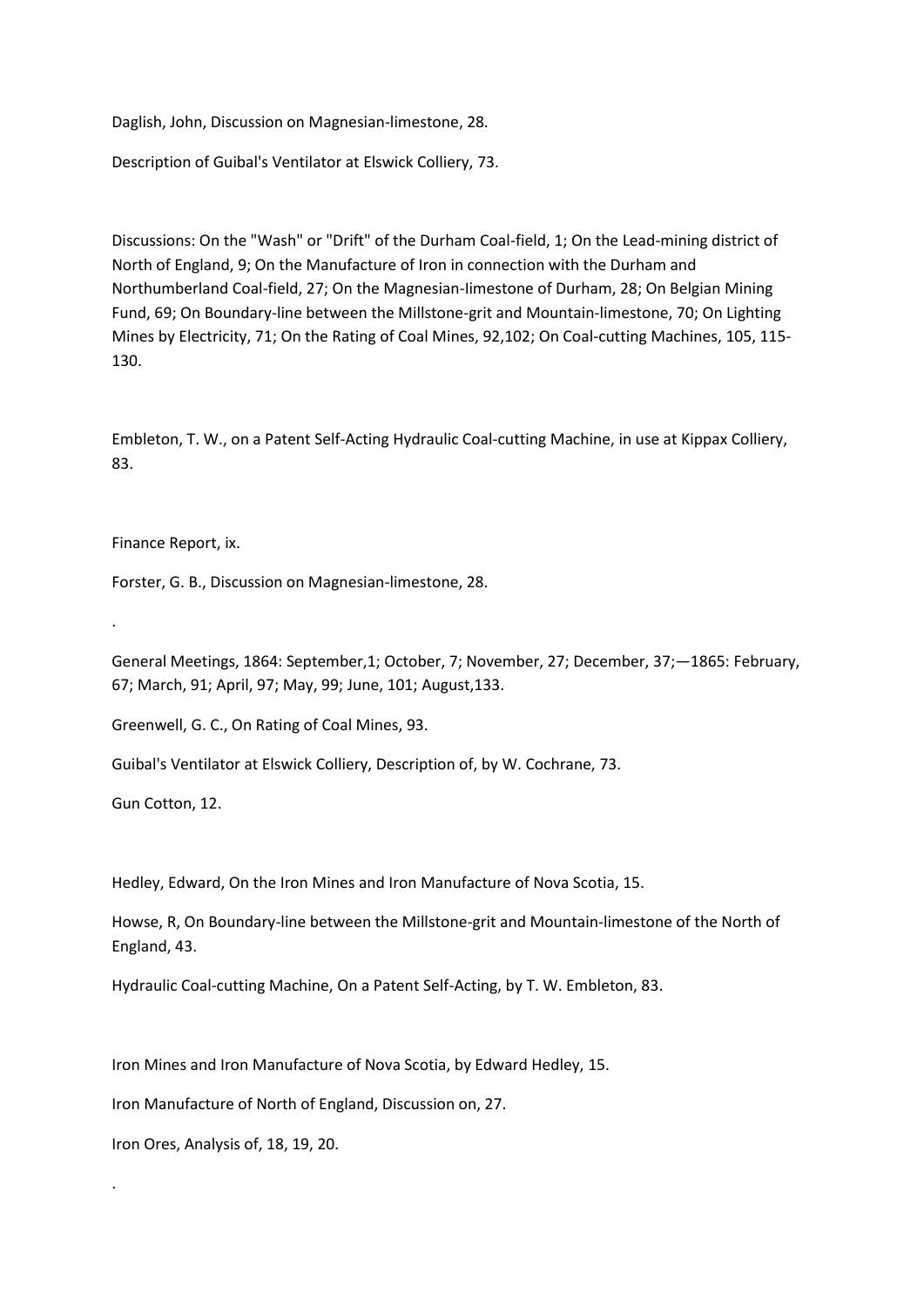Keyham, Experiments made at, 48.

Lead Mining District of North of England, Discussion on, 9.

Magnesian-limestone, Discussion on, 28.

Manchester, Special Meeting at, Report of, 107-131.-

Members and Graduates, List of, xvi.

Members, Honorary, xiv.

Millstone-grit and Mountain-limestone, R. Howse, on, 48.

Morison, D. P., Further Remarks on the *Caisses de Prévoyance*, or Miners' Relief Fund of Belgium, 37.

Nova Scotia, Iron Mines and Manufacture of, 15.

Section of Geological Formations of ditto, 17.

Officers for 1865-66, xv.

Patrons, xiii

Richardson, Dr., and T. W. Bunning, Two Reports on the Experiments at Keyham, on the Use of Mixed Hartley and Welsh Coals in Marine Boilers, 47.

Rules, xxix.

Sopwith, Thos., Discussion on the Lead Mining District of North of England, Nine—14.

Treasurer's Account, x., xi., xii.

"Wash", Mr. Wood's Observations on, 2.

Wood, Nicholas, on "Wash" or "Drift" through the Team Valley, 2.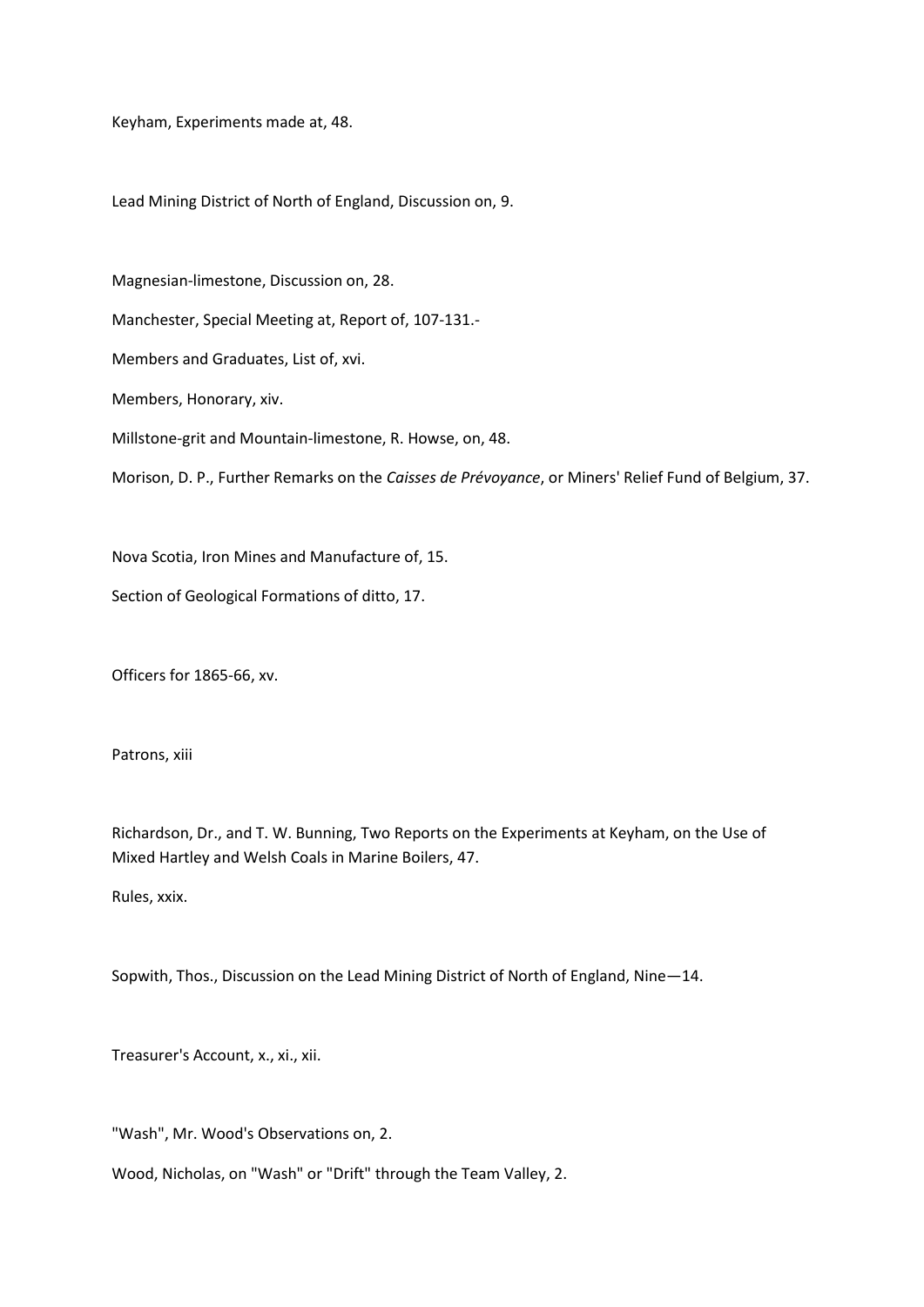Wood, Nicholas, Presidential Remarks by, , 27, 28, 34, 37, 67, 69, 70,71,71, 101. Woodhouse, J. T, Presidential Remarks at Manchester, 107, *et seq*.

[139]

## ILLUSTRATIONS TO VOLUME XIV.

|                  |                              | Plate I Geological Map of Nova Scotia and Cape Breton Island                    | 16 |
|------------------|------------------------------|---------------------------------------------------------------------------------|----|
| $\iota$          |                              | II Sections across ditto                                                        | 18 |
| $\mathcal{U}$    |                              | III Sections of Blast Furnaces used in Nova Scotia                              | 23 |
| $\mathcal{U}$    |                              | IV Elevation and Section of Boiler and Feed-Apparatus used at                   |    |
|                  |                              | H.M. Docks and Keyham for Testing Coals                                         | 66 |
| $\mathcal{U}$    |                              | V Experimental Marine Boiler used for Government Experiments on                 |    |
|                  |                              | Coal at Keyham Steam Factory, Devonport                                         | 66 |
| $\boldsymbol{u}$ | VI Perforated Doors of Ditto |                                                                                 | 66 |
| $\iota$          | VII. Close Doors of Ditto    |                                                                                 | 66 |
| $\iota$          |                              | VIII Diagram shewing the Mode of Computing the Smoke at Keyham 66               |    |
|                  |                              |                                                                                 |    |
|                  | Experiments                  |                                                                                 | 66 |
| $\boldsymbol{u}$ |                              | IX-LXVIII - Diagrams to illustrate the Experiments made at Keyham, with Results | 66 |
| $\iota$          |                              | LXIX Guibal's Ventilator-Vertical Section                                       | 74 |
| $\mathcal{U}$    | <b>LXX Ditto</b>             | <b>Cross Section</b>                                                            | 74 |
|                  | LXXXI Ditto                  | <b>Cross Section</b>                                                            | 74 |
|                  |                              | Woodcuts showing position of Water Gauges, referred to in                       |    |
|                  | the Table                    |                                                                                 | 79 |
| $\mathcal{U}$    |                              | LXXIISection of Carrett and Marshall's Hydraulic Coal-Cutting                   |    |

# OMITTED

Catalogue of Institute Library i to viii